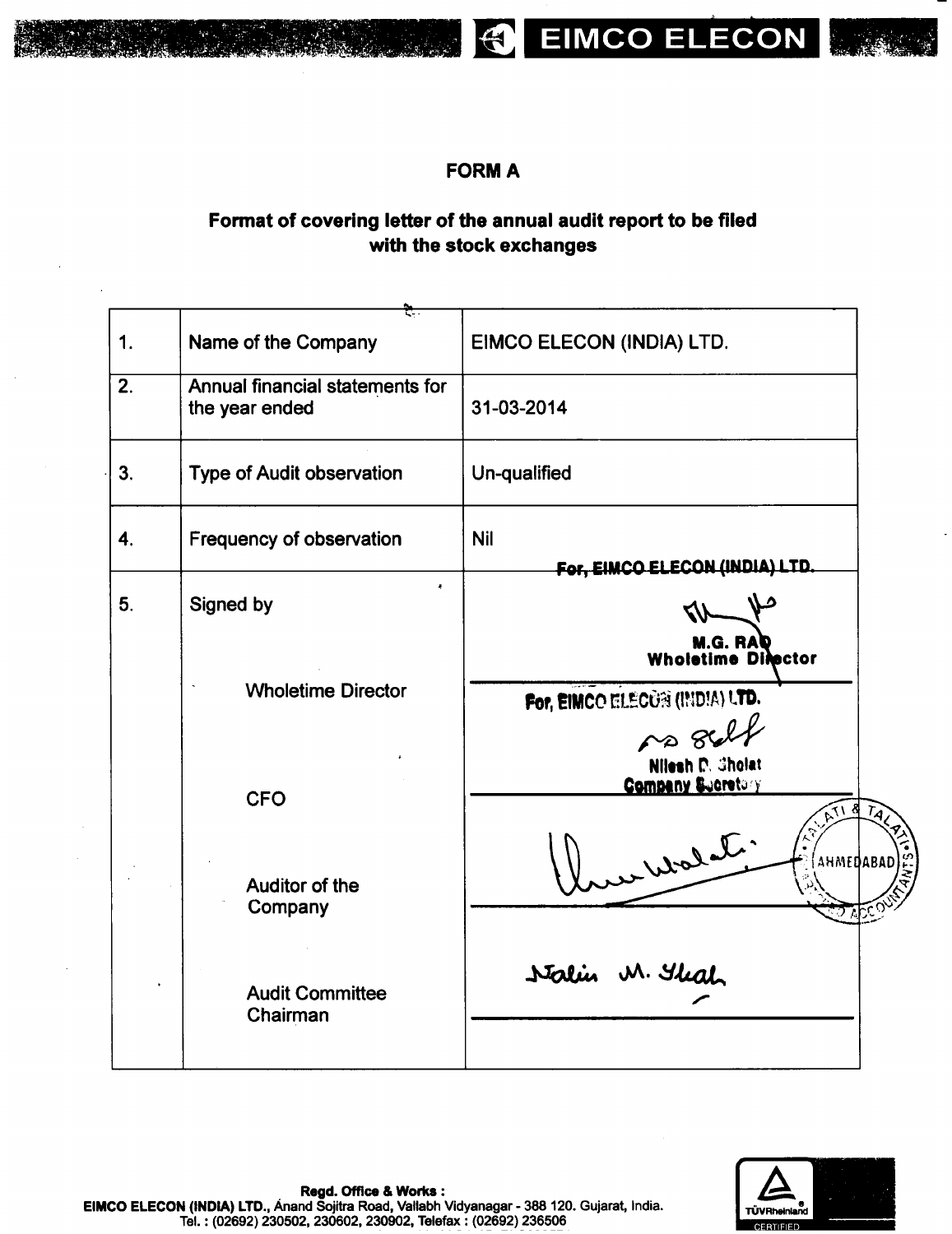# **EIMCO ELECON (INDIA) LIMITED**

**EIMCO ELECON (INDIA) LIMITED**

40th Annual Report\_2013-14 1

**ANNUAL REPORT 2013-2014**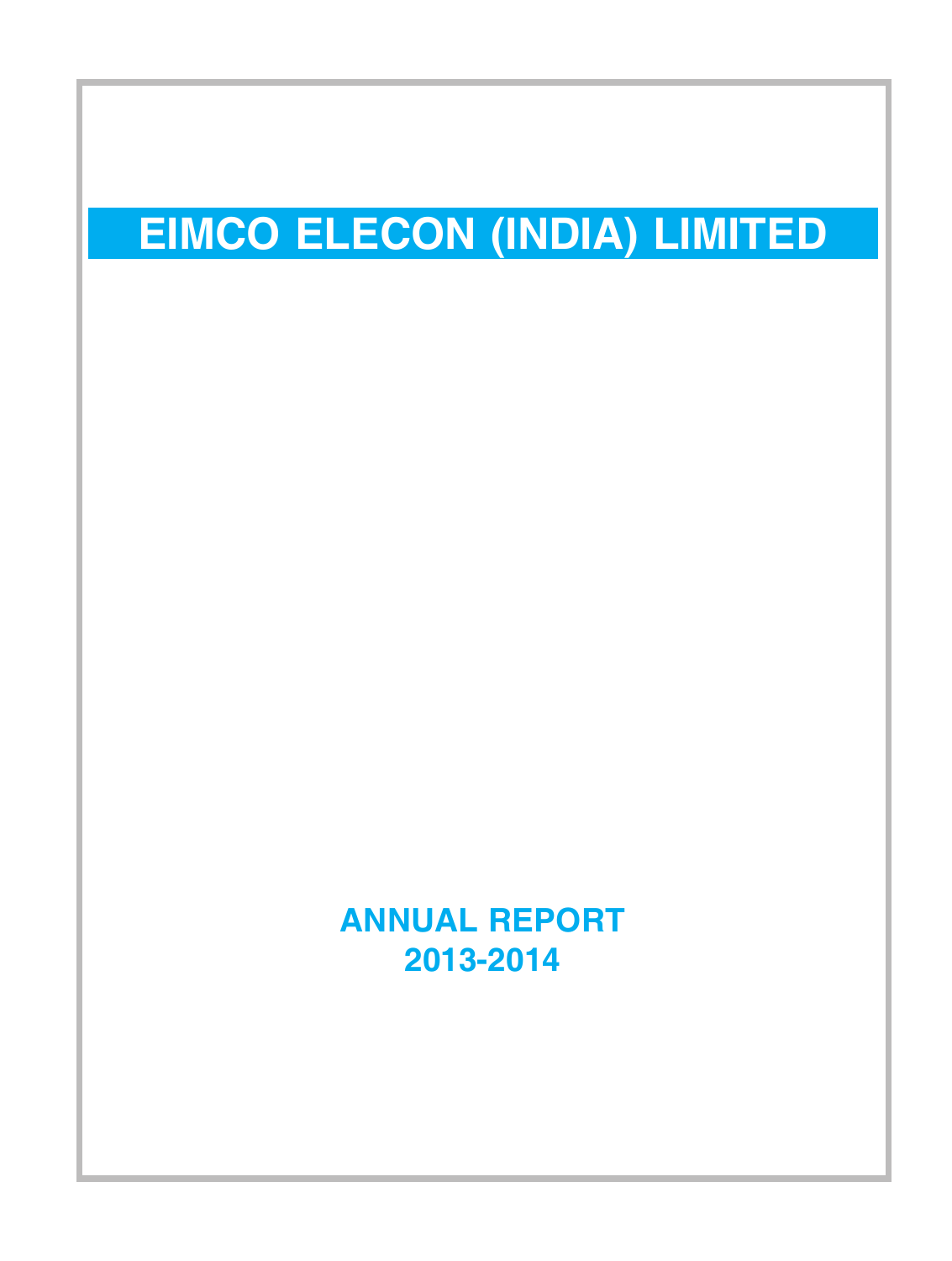#### **BOARD OF DIRECTORS**

| Mr. P. M. Patel     | Chairman                  |
|---------------------|---------------------------|
| Mr. P. B. Patel     | Vice Chairman             |
| Mr. P. C. Amin      |                           |
| Mr. H. S. Parikh    |                           |
| Mr. Vihang Virkar   | <b>Directors</b>          |
| Mr. Nirmal Bhogilal |                           |
| Mr. Nalin M. Shah   |                           |
| Mr. M. G. Rao       | <b>Wholetime Director</b> |
|                     |                           |

### **COMPANY SECRETARY**

Mr. Nilesh D. Shelat

### **AUDITORS**

Messrs Talati & Talati Chartered Accountants Ahmedabad

### **COST ACCOUNTANTS**

Messrs Y. S. Thakar & Co. Cost Accountants Vadodara

### **BANKERS**

State Bank of India Anand

### **REGD. OFFICE & WORKS**

Vallabh Vidyanagar Gujarat - Pin 388 120.

### **REGISTRAR & SHARE TRANSFER AGENTS Mumbai Office**

Link Intime India Pvt. Ltd. C-13, Pannalal Silk Mills Compound LBS Marg, Bhandup (W) Mumbai - 400 078

### **Vadodara Office**

1

Link Intime India Pvt. Ltd. B-102 &103, Shangrila Complex, First Floor, Opp. HDFC Bank, Near Radhakrishna Char Rasta, Akota. Vadodara - 390 020.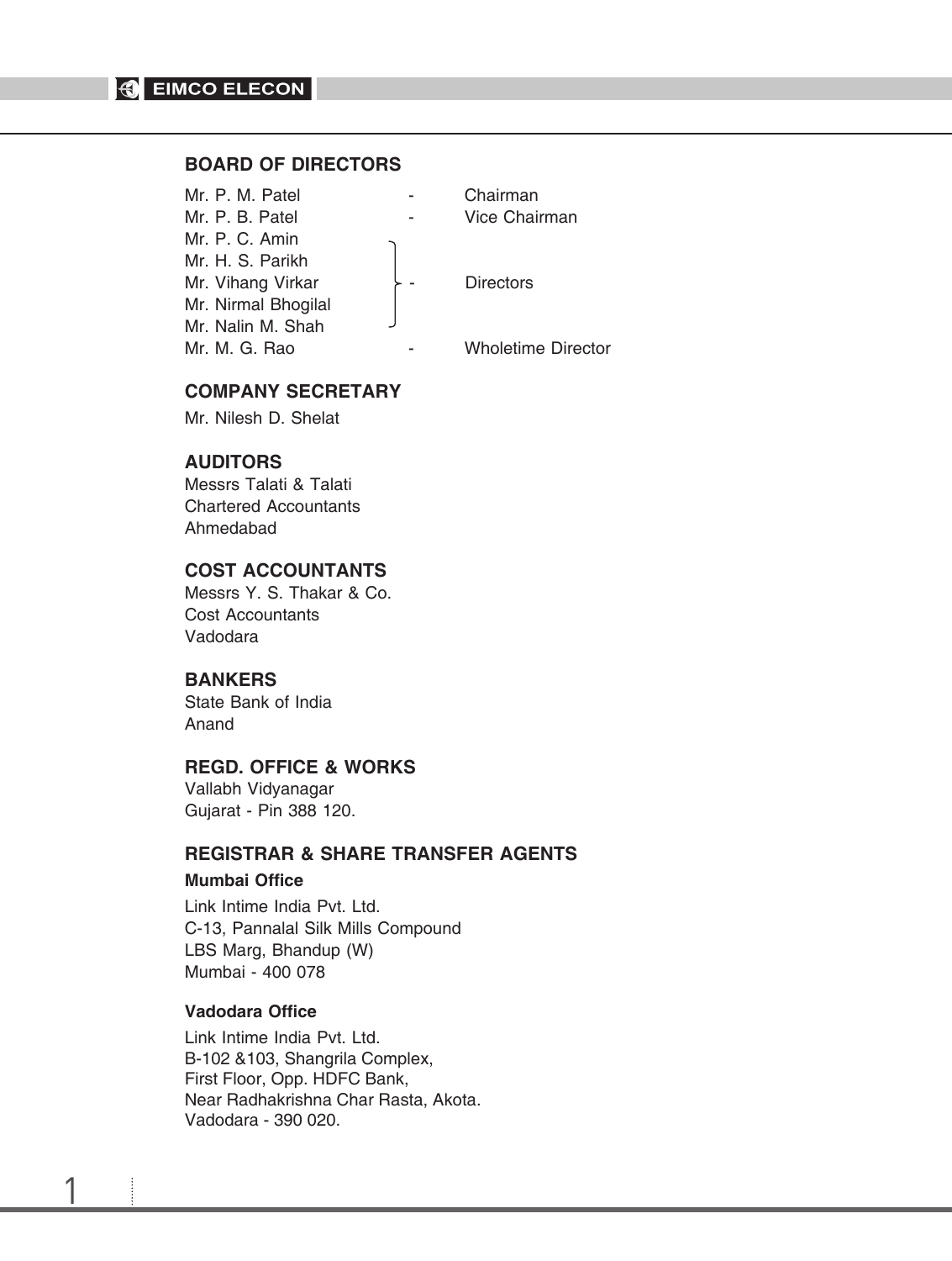#### **EIMCO ELECON (INDIA) LTD.**

(CIN : L29199GJ1974PLC002574) Registered Office : Anand-Sojitra Road, Vallabh Vidyanagar - 388 120. Dist. Anand, Gujarat. E-mail : investor@eimcoelecon.in Website : www.eimcoelecon.in Phone : 02692 - 230502 / 230602, Fax : 02692 - 236506

### **NOTICE OF ANNUAL GENERAL MEETING**

NOTICE IS HEREBY GIVEN that the 40<sup>th</sup> Annual General Meeting of EIMCO ELECON (INDIA) LTD. will be held on Tuesday, the  $5<sup>th</sup>$  August, 2014 at 2.30 P.M. at the Registered Office of the Company at Vallabh Vidyanagar 388120, Gujarat State to transact the following business:

#### **ORDINARY BUSINESS**

- 1. To receive, consider and adopt the Audited Balance Sheet as at 31<sup>st</sup> March 2014 and Statement of Profit & Loss Account for the year ended on that date and the reports of the Directors & Auditors.
- 2. To declare dividend.
- 3. To appoint a Director in place of Mr. P. C. Amin (holding DIN 01056652) who retires by rotation and being eligible, offers himself for re-appointment.
- 4. To appoint Auditors and to fix their remuneration.

### **SPECIAL BUSINESS**

5. To approve the remuneration of the Cost Auditors for the financial year ending 31<sup>st</sup> March, 2015 and in this regard to consider and if thought fit, to pass, with or without modification(s), the following resolution as an Ordinary Resolution:

**"RESOLVED** that pursuant to the provisions of Section 148 and all other applicable provisions of the Companies Act, 2013 and the Companies (Audit and Auditors) Rules, 2014 (including any statutory modification(s) or re-enactment thereof, for the time being in force), the Cost Auditor appointed by the Board of Directors of the Company, to conduct the audit of the cost records of the Company for the financial year ending 31<sup>st</sup> March, 2015, be paid the remuneration as set out in the Explanatory Statement annexed to the Notice convening this Meeting;

**RESOLVED FURTHER** that the Board of Directors of the Company be and is hereby authorised to do all acts and take all such steps as may be necessary, proper or expedient to give effect to this resolution."

6. To consider and if thought fit, to pass with or without modification(s), the following resolution as an Ordinary Resolution:

**"RESOLVED** that pursuant to the provisions of Sections 149, 150, 152 and any other applicable provisions of the Companies Act, 2013 and the rules made thereunder (including any statutory modification(s) or re-enactment thereof for the time being in force) read with Schedule IV to the Companies Act, 2013, Mr. Nalin Shah (holding DIN 00882723), Director of the Company who retires by rotation at the Annual General Meeting and in respect of whom the Company has received a notice in writing from a member proposing his candidature for the office of Director, be and is hereby appointed as an Independent Director of the Company to hold office for five consecutive years for a term up to 31<sup>st</sup> March, 2019."

7. To consider and if thought fit, to pass with or without modification(s), the following resolution as an Ordinary Resolution:

**"RESOLVED** that pursuant to the provisions of Sections 149, 150, 152 and any other applicable provisions of the Companies Act, 2013 and the rules made thereunder (including any statutory modification(s) or re-enactment thereof for the time being in force) read with Schedule IV to the Companies Act, 2013, Mr. Nirmal Bhogilal (holding DIN 00173168), Director of the Company who retires by rotation at the Annual General Meeting and in respect of whom the Company has received a notice in writing from a member proposing his candidature for the office of Director, be and is hereby appointed as an Independent Director of the Company to hold office for five consecutive years for a term up to 31<sup>st</sup> March, 2019."

8. To consider and if thought fit, to pass with or without modification(s), the following resolution as an Ordinary Resolution:

**"RESOLVED** that pursuant to the provisions of Sections 149, 150, 152 and any other applicable provisions of the Companies Act, 2013 and the rules made thereunder (including any statutory modification(s) or re-enactment thereof for the time being in force) read with Schedule IV to the Companies Act, 2013, Mr. Vihang Virkar (holding DIN 02661057), Director of the Company whose period of office is liable to determination by retirement of directors by rotation and in respect of whom the Company has received a notice in writing from a member proposing his candidature for the office of Director, be and is hereby appointed as an Independent Director of the Company to hold office for five consecutive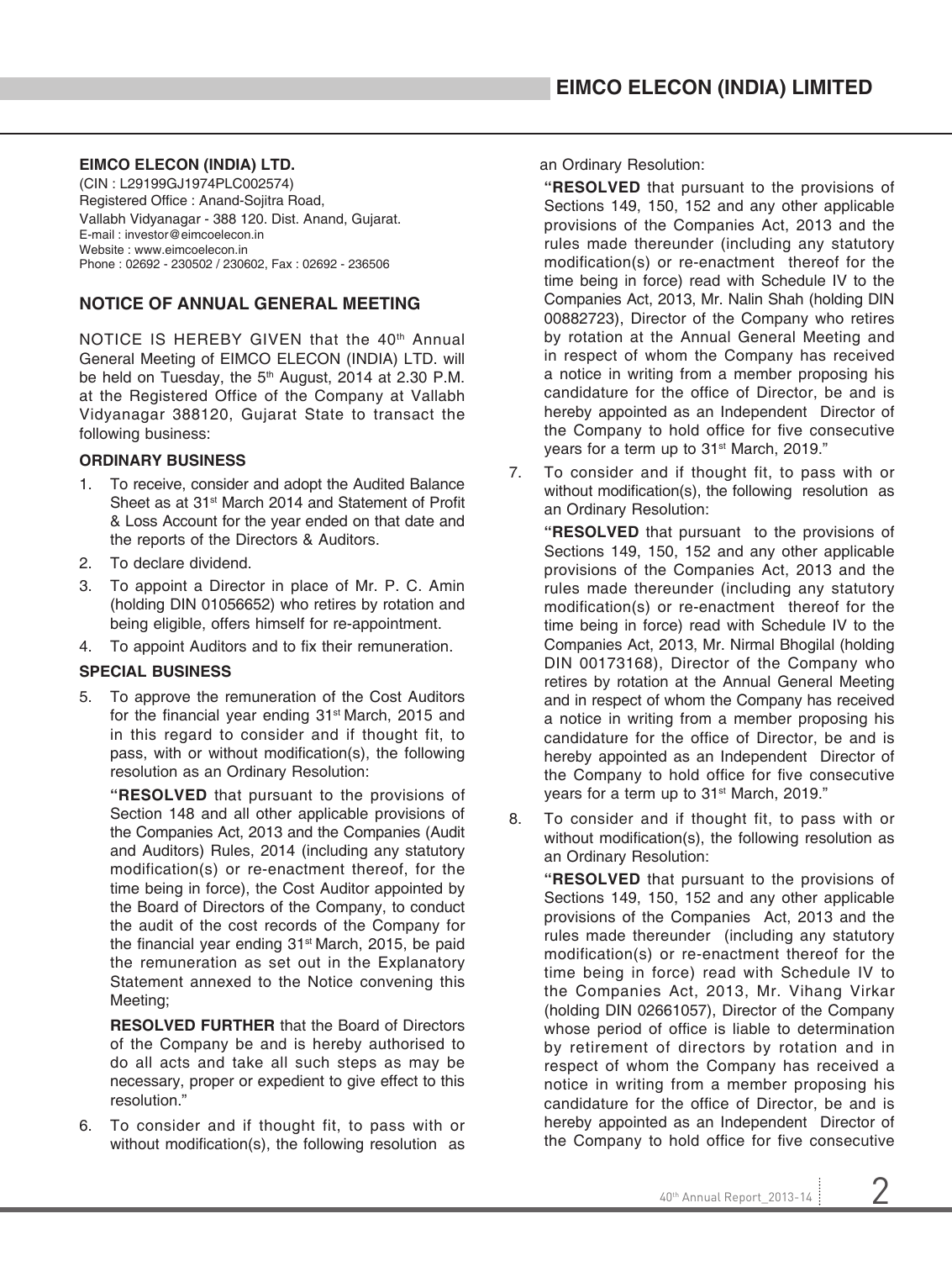years for a term up to 31<sup>st</sup> March, 2019."

9. To consider and if thought fit, to pass with or without modification(s), the following resolution as an Ordinary Resolution:

**"RESOLVED** that pursuant to the provisions of Sections 149, 150, 152 and any other applicable provisions of the Companies Act, 2013 and the rules made thereunder (including any statutory modification(s) or re-enactment thereof for the time being in force) read with Schedule IV to the Companies Act, 2013, Mr. H. S. Parikh (holding DIN 00127160), Director of the Company whose period of office is liable to determination by retirement of directors by rotation and in respect of whom the Company has received a notice in writing from a member proposing his candidature for the office of Director, be and is hereby appointed as an Independent Director of the Company to hold office for five consecutive years for a term up to 31<sup>st</sup> March, 2019."

10. To consider and if thought fit, to pass with or without modification(s), the following resolution an Ordinary Resolution:

**"RESOLVED** that pursuant to the provisions of Section 197 and any other applicable provisions of the Companies Act, 2013 and the rules made thereunder (including any statutory modification(s) or re-enactment thereof for the time being in force), read with Schedule V to the Companies Act, 2013 the Company hereby accords its approval to the revision in remuneration payable to Mr. M. G. Rao, Wholetime Director with effect from 1<sup>st</sup> April, 2014 as set out under item No.10 of the Explanatory Statement annexed to this Notice".

11. To consider and if thought fit, to pass with or without modification(s), the following resolution as a Special Resolution:

**"RESOLVED** that pursuant to the provisions of Section 197 and any other applicable provisions of the Companies Act, 2013 (including any statutory modification(s) or re-enactment thereof for the time being in force) a sum not exceeding one percent per annum of the net profits of the Company calculated in accordance with the provisions of Section 198 of the Companies Act, 2013, be paid to and distributed amongst the Directors other than the Managing Director and Wholetime Director of the Company or some or any of them in such amounts or proportions and in such manner and in all respects as may be decided and directed by

the Board of Directors and such payments shall be made in respect of the profits of the Company for each financial year, for a period of five financial years commencing from 1<sup>st</sup> April 2014.

**RESOLVED** further that the above remuneration shall be in addition to fee payable to the Director(s) for attending the meetings of the Board or Committee thereof or for any other purpose whatsoever as may be decided by the Board of Directors and reimbursement of expenses for participation in the Board and other meetings."

12. To consider and if thought fit, to pass ,with or without modifications, the following resolution as a Special Resolution:

 "**RESOLVED** that pursuant to the provisions of Section 180(1)(c) and other applicable provisions, if any, of the Companies Act, 2013, consent of the members be and is hereby granted to the Board of Directors of the Company (herein referred to as the "Board", which term shall include any Committee thereof constituted/to be constituted by the Board to exercise its powers to the extent permitted by law), to borrow monies, from time to time, for the purpose of the Company's business, notwithstanding that the monies to be borrowed by the Company, if any, together with monies already borrowed by the Company (apart from temporary Loans obtained from the Company's bankers in the ordinary course of business) and remaining outstanding at any point of time may exceed the aggregate of the Company's paid-up share capital and free reserves, that is to say, reserves not set apart for any specific purpose, provided that the total amount so borrowed by the Board and which shall remain outstanding at any given point of time shall not exceed the sum of  $\bar{z}$  100 crores.

RESOLVED FURTHER that the Board be and is hereby authorized to do and execute all such acts, deeds and things and take all such steps as may be necessary or desirable to give effect to the above Resolution".

By order of the Board of Directors

Registered office: Anand-Sojitra Road, Vallabh Vidyanagar, Gujarat - 388120.

Date : 24<sup>th</sup> April, 2014 Company Secretary

**Nilesh D. Shelat**

3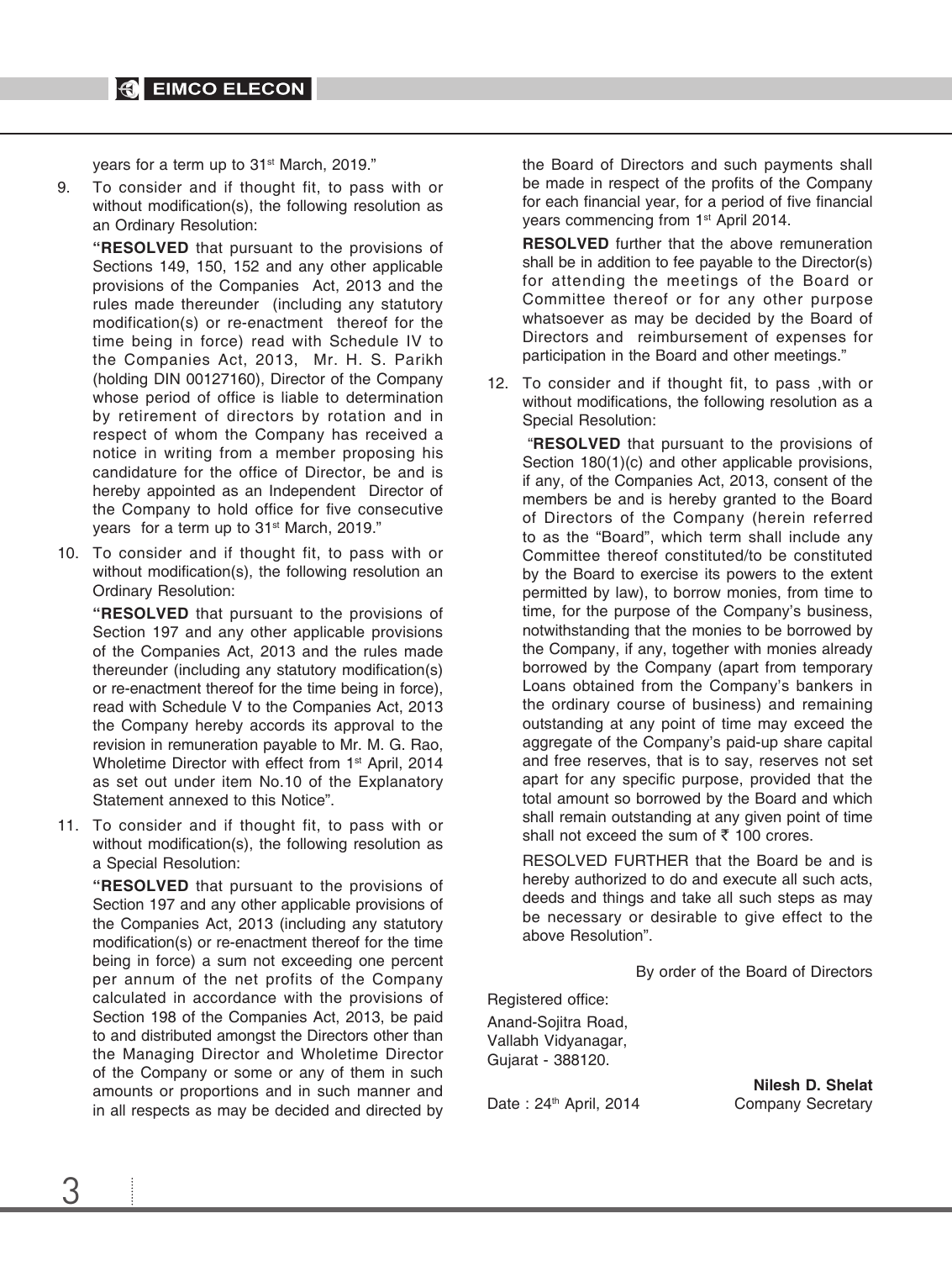**NOTES :**

- A. **A MEMBER ENTITLED TO ATTEND AND VOTE AT THE MEETING IS ENTITLED TO APPOINT A PROXY/PROXIES TO ATTEND AND VOTE INSTEAD OF HIMSELF. THE PROXY NEED NOT BE A MEMBER OF THE COMPANY.THE PROXY/PROXIES FORM/S IN ORDER TO BE EFFECTIVE SHOULD BE DEPOSITED WITH THE COMPANY NOT LESS THAN 48 HOURS BEFORE THE MEETING. A PERSON CAN ACT AS PROXY ON BEHALF OF MEMBERS NOT EXCEEDING FIFTY (50) AND HOLDING IN THE AGGREGATE NOT MORE THAN TEN PERCENT OF THE TOTAL SHARE CAPITAL OF THE COMPANY. A MEMBER HOLDING MORE THAN TEN PERCENT OF THE TOTAL SHARE CAPITAL OF THE COMPANY CARRYING VOTING RIGHTS MAY APPOINT A SINGLE PERSON AS PROXY AND SUCH PERSON SHALL NOT ACT AS A PROXY FOR ANY OTHER PERSON OR SHAREHOLDER.**
- B. The Register of members & Share transfer Books of the Company will be closed from 30- 07-2014 to 05-08-2014 (both days inclusive).
- C. The payment of dividend on equity shares as recommended by the directors for the year ended 31st March, 2014 when declared at the meeting will be paid:
	- 1. To those members whose names appear in the Register of Members of the Company on 29-07-2014;
	- 2. In respect of shares held in electronics form, to those "deemed members" whose names appear on the statements of beneficial ownership furnished by National Securities Depository Limited (NSDL) and Central Depository Services (India) Ltd, (CDSL) at the end of business hours on 29-07-2014.
- D. The dividend on Equity Shares, if declared at the Meeting, will be credited/dispatched between 7-08-2014 and 9-08-2014.
- E. The members desiring to have any information on accounts are requested to write to the Company Secretary at least one week in advance of the meeting to enable the Company to keep the information ready.
- F. The members are requested to bring with them their copy of Balance Sheet as no arrangement has been made to distribute additional copies as a measure of economy.
- G. Members holding shares in dematerialised form are requested to intimate all changes pertaining to their bank details, National Electronic Clearing Service (NECS), Electronic Clearing Service (ECS), mandates, nominations, power of attorney, change of address, change of name, e-mail address, contact numbers, etc., to their Depository Participant (DP). Changes intimated to the DP will then be automatically reflected in the Company's records which will help the Company and the Company's Registrars and Transfer Agents, Link Intime India Pvt. Ltd. to provide efficient and better services. Members holding shares in physical form are requested to intimate such changes to Link Intime India Pvt. Ltd.
- H. Members holding shares in physical form are requested to consider converting their holding to dematerialised form to eliminate all risks associated with physical shares and for ease in portfolio management. Members can contact the Company or Link Intime India Pvt. Ltd., for assistance in this regard.
- I. Members holding shares in physical form in identical order of names in more than one folio are requested to send to the Company or Link Intime India Pvt. Ltd., the details of such folios together with the share certificates for consolidating their holding in one folio. A consolidated share certificate will be returned to such Members after making requisite changes thereon.
- J. In case of joint holders attending the meeting, only such joint holder who is higher in the order of names will be entitled to vote.

### K. **Voting through electronic means**

### E-Voting:

The COMPANY is pleased to provide E-voting facility through Central Depository Services (India) Limited (CDSL) as an alternative, for all members of the Company to enable them to cast their votes electronically. The instructions for E-Voting are as under:

**Step 1.** Open your web browser during the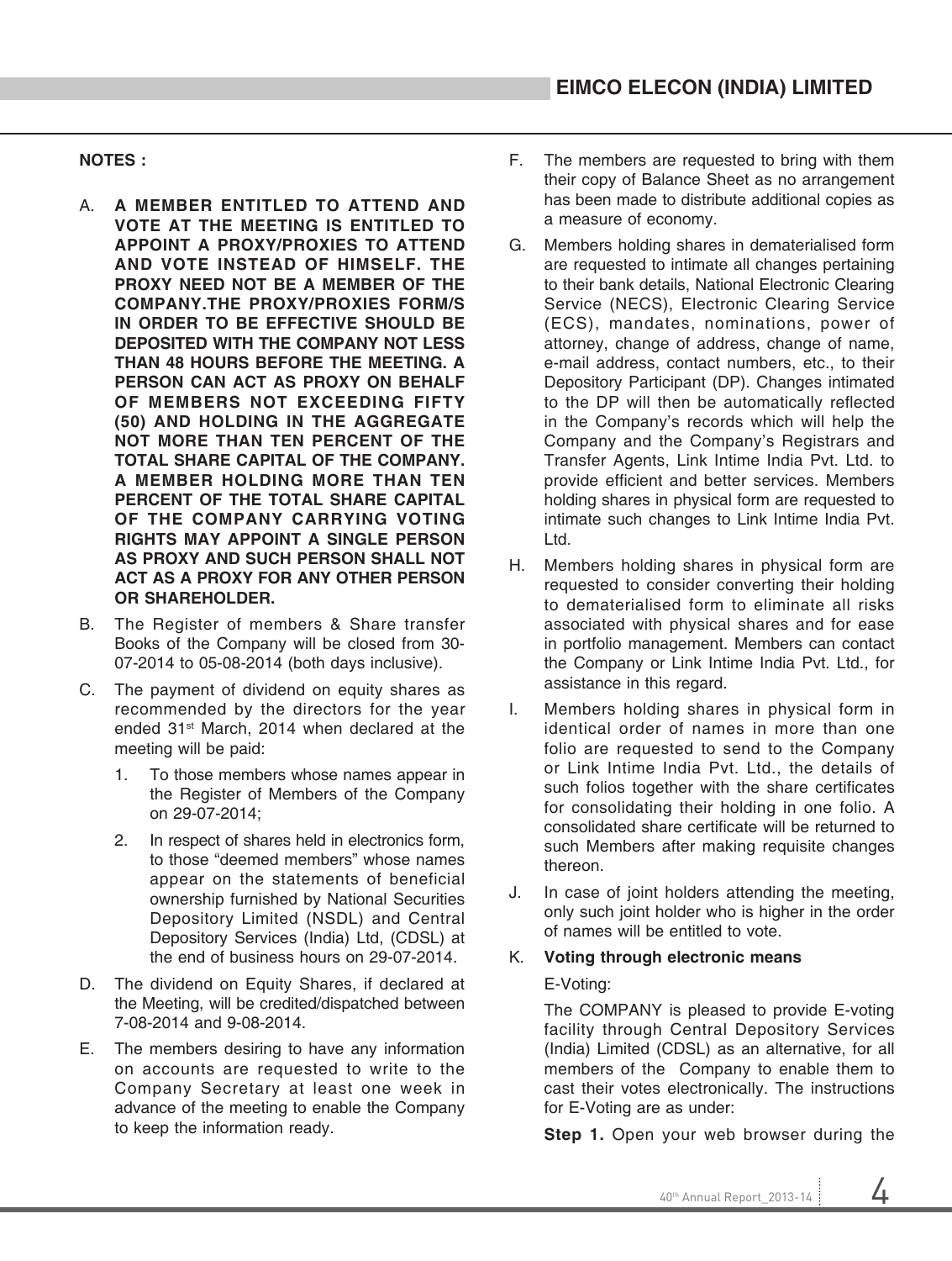voting period and log on to the e-voting website www.evotingindia.com

- (i) **Step 2.** Click on "Shareholders" tab.
- (ii) **Step 3.** Now, select the "COMPANY NAME" from the drop down menu and click on "SUBMIT". EVSN - 140617005.
- (iii) Now Enter your User ID (For CDSL: 16 digits beneficiary ID, For NSDL: 8 Character DP ID followed by 8 Digits Client ID) Members holding shares in Physical Form should enter Folio Number registered with the

Company and then enter the Captcha Code as displayed and Click on Login.

(iv) If you are holding shares in Demat form and had logged on to www.evotingindia.com and casted your vote earlier for any company, then your existing password is to be used. If you are a first time user follow the steps given below.

**Step 4.** Now, fill up the following details in the appropriate boxes.

|                        | For members holding shares in<br>Demat Form                                                                                                                                                                                     | For members holding shares in<br><b>Physical Form</b>                                                                                                                                                                           |
|------------------------|---------------------------------------------------------------------------------------------------------------------------------------------------------------------------------------------------------------------------------|---------------------------------------------------------------------------------------------------------------------------------------------------------------------------------------------------------------------------------|
| <b>PAN Number</b>      | Enter your 10 digit alpha-numeric<br>PAN issued by Income Tax<br>Department.<br>Members who have not<br>updated their PAN with the<br>Company/Depository Participant are<br>requested to use the default number :<br>EEIL12345Z | Enter your 10 digit alpha numeric<br>PAN issued by Income Tax<br>Department.<br>Members who have not updated<br>their PAN with the Company/<br>Depository Participant are<br>requested to use the default<br>number: EEIL12345Z |
| DOB*                   | Enter the date of birth recorded in<br>the demat account or registered<br>with the company for the demat<br>account in DD/MM/YYYY format.                                                                                       | Enter the date of birth recorded<br>in the folio under which you are<br>going to vote in DD/MM/YYYY<br>format.                                                                                                                  |
| Dividend Bank Details* | Enter your dividend bank details<br>(Account Number) recorded in the<br>demat account or registered with<br>the company for the demat<br>account.                                                                               | Enter your dividend bank details<br>(Account Number) recored in the<br>folio under which you are going<br>to vote.                                                                                                              |

**\***Any one of the details DOB or Dividend bank details should be entered for logging in to the account.

# (Option 1) If the Date of Birth & Bank Account Details both are not updated with the Company/ Depository Participant then please enter your User ID in the Bank Account Details.

# (Option 2) Please enter any one of the details in order to login. Incase either of the details are not recorded with the depository please enter the <Default Value> in the Dividend Bank details field.

(They can choose any one option of the above (Option 1 or Option 2) regarding Date of Birth & Bank Account Details. If they opt for default value in Bank Account details / PAN please see

the same is uploaded in the ROM file by the RTA. The default value should be exactly same including the same case as all login details are case sensitive).

**Step 5.** After entering these details appropriately, click on "SUBMIT".

**Step 6.** (i) Members holding shares in physical form will then reach directly the EVSN selection screen. EVSN - 140617005. However, members holding shares in demat form will now reach 'Password Creation' menu wherein they are required to mandatorily enter their login password in the new password field. Kindly note that this password is to be also used by the demat holders for voting for resolutions of any other company on which they are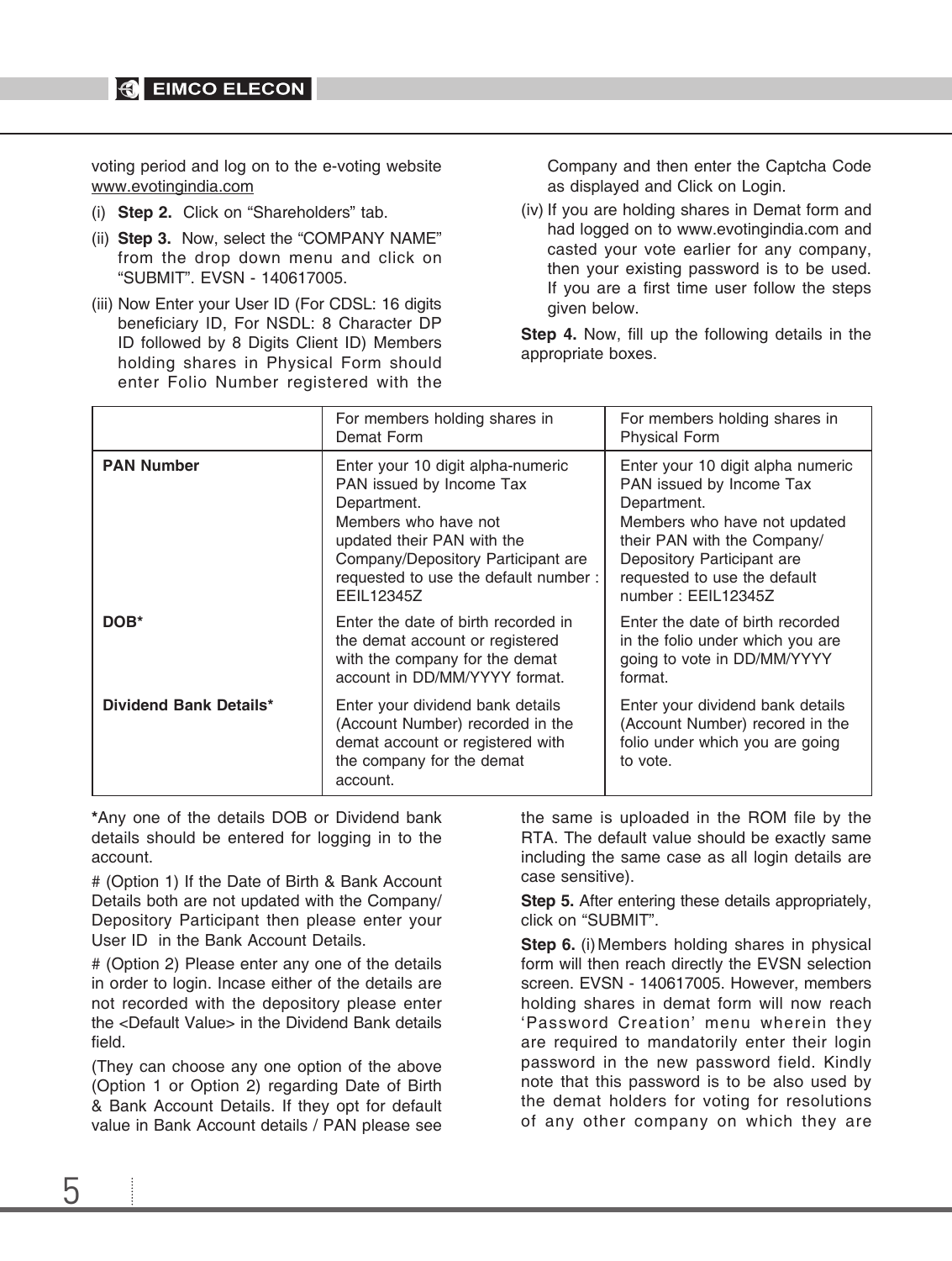eligible to vote, provided that company opts for e-voting through CDSL platform. It is strongly recommended not to share your password with any other person and take utmost care to keep your password confidential.

(ii) For Members holding shares in physical form, the details can be used only for e-voting on the resolutions contained in this Notice.

**Step 7.** Click on the relevant EVSN on which you choose to vote. EVSN - 140617005.

**Step 8.** On the voting page, you will see Resolution Description and against the same the option "YES/NO" for voting. Select the option YES or NO as desired. The option YES implies that you assent to the Resolution and option NO implies that you dissent to the Resolution.

**Step 9.** Click on the Resolution File Link if you wish to view the Notice.

**Step 10.** After selecting the resolution you have decided to vote on, click on "SUBMIT". A confirmation box will be displayed. If you wish to confirm your vote, click on "OK", else to change your vote, click on "CANCEL" and accordingly modify your vote.

**Step 11.** Once you 'CONFIRM' your vote on the resolution, you will not be allowed to modify your vote.

- (i) You can also take out print of the voting done by you by clicking on "Click here to print" option on the Voting page.
- (ii) If Demat account holder has forgotten the changed password then Enter the User ID and Captcha Code click on Forgot Password & enter the details as prompted by the system.
- (iii) Institutional shareholders (i.e. other than Individuals, HUF, NRI etc.) are required to log on to https://www.evotingindia.co.in and register themselves as Corporates. After receiving the login details they have to link the account(s) which they wish to vote on and then cast their vote. They should upload a scanned copy of the Board Resolution and Power of Attorney (POA) which they have issued in favour of the Custodian, if any, in PDF format in the system for the scrutinizer to verify the same.
- (iv) In case you have any queries or issues

regarding e-voting, you may refer the Frequently Asked Questions ("FAQs") and e-voting manual available at https://www. evotingindia.co.in under help section or write an email to helpdesk.evoting@cdslindia.com.

#### **COMMENCEMENT OF E-VOTING PERIOD AND OTHER E-VOTING INSTRUCTIONS**

i. The e-Voting period commences on  $28<sup>th</sup>$  July, 2014 (9.00 am) and ends on 30<sup>th</sup> July, 2014 (6.00 pm). During this period shareholders of the Company, holding shares either in physical form or in dematerialized form, may caste their vote electronically. The e-Voting module shall be disabled for voting thereafter. Once the vote on a resolution is cast by the shareholder, the shareholder shall not be allowed to change it subsequently.

The scrutinizer shall, within a period of not exceeding three (3) working days from the conclusion of the e-Voting, unblock the votes in the presence of atleast two (2) witnesses not in the employment of the Company and make a Scrutinizer's Report of the votes cast in favour or against, if any, and forward to the Chairman of the Company.

The Results shall be declared on or after the Annual General Meeting of the Company. The results declared alongwith the Scrutinizer's Report shall be placed on the Company's website www.eimcoelecon.in and on the website of CDSL within two (2) days of passing of the resolutions at the AGM of the Company and communicated to the Stock Exchanges.

- ii. The voting rights of shareholders shall be in proportion to their shares of the paid up equity share capital of the Company.
- iii. Mr. Dinesh Bhimani, Practising Company Secretary (Membership No. ACS: 12192; CP No: 6628) has been appointed as the Scrutinizer to scrutinize the e-Voting process.
- iv. If you are holding shares in Demat form and had logged on to www.evotingindia.com and casted your vote earlier for EVSN of any company, then your existing login ID and password are to be used.
- v. For Members holding shares in physical form, the password and default number can be used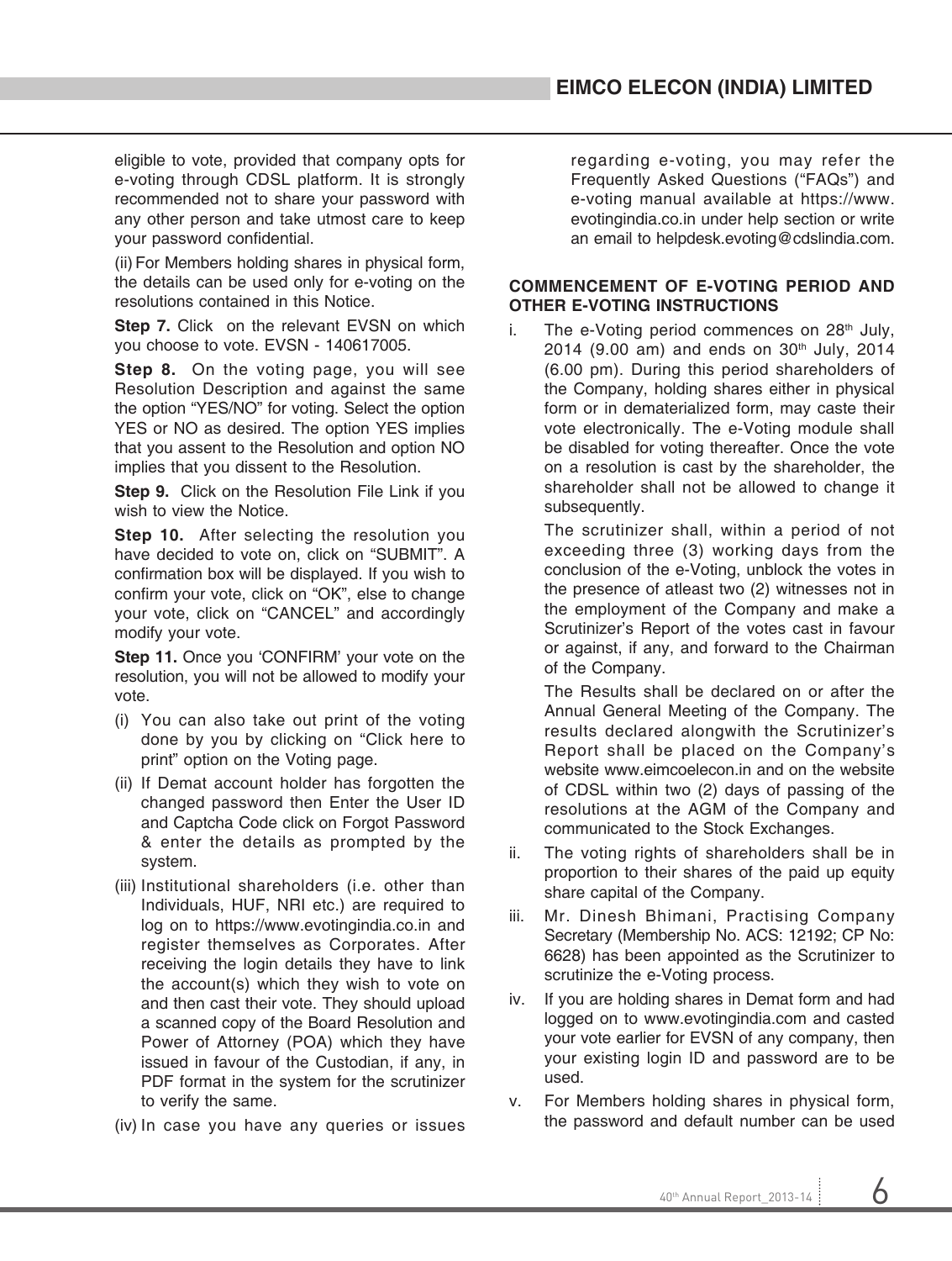only for e-Voting on the resolutions given in the notice.

- vi. Institutional Shareholders (i.e. other than individuals, HUF, NRI etc.) are required to log on to www.evotingindia.co.in and register themselves, link their account which they wish to vote on and then cast their vote. They should upload a scanned copy of the Board Resolution in PDF format in the system for the scrutinizer to verify the vote.
- vii. You can also update your mobile number and e-mail ID in the user profile details of the folio which may be used for sending communication(s) regarding CDSL e-Voting system in future. The same may be used in case the Member forgets the password and the same needs to be reset.
- viii. In case you have any queries or issues regarding e-Voting, you may refer the Frequently Asked Questions ("FAQs") and e-Voting manual available at www.evotingindia.com under help section or write an email to helpdesk.evoting@ cdslindia.com.

L. Information as per Clause 5 of the Listing Agreement regarding 'Unclaimed Suspense Account' of Equity Shares :

|                                                                                                                                                 | Number of<br>Shareholders | Number of<br><b>Equity Shares</b> |
|-------------------------------------------------------------------------------------------------------------------------------------------------|---------------------------|-----------------------------------|
| Aggregate Number<br>of shareholders and<br>the outstanding<br>shares in the<br>suspense account<br>lying as on<br>1st April, 2013.              | 24                        | 1450                              |
| Number of<br>shareholders who<br>approached the<br>Company for transfer<br>of shares from<br>suspense account<br>during the year.               | <b>NIL</b>                | <b>NIL</b>                        |
| Number of<br>shareholders to<br>whom shares were<br>transferred from the<br>suspense account<br>during the year.                                | <b>NIL</b>                | <b>NIL</b>                        |
| Aggregate Number<br>of shareholders and<br>the outstanding<br>shares in the<br>suspense account<br>lying as on 31 <sup>st</sup><br>March, 2014. | 24                        | 1450                              |

By order of the Board of Directors

Registered office:

Anand-Sojitra Road, Vallabh Vidyanagar, Gujarat - 388120.

Date : 24<sup>th</sup> April, 2014 Company Secretary

**Nilesh D. Shelat**

7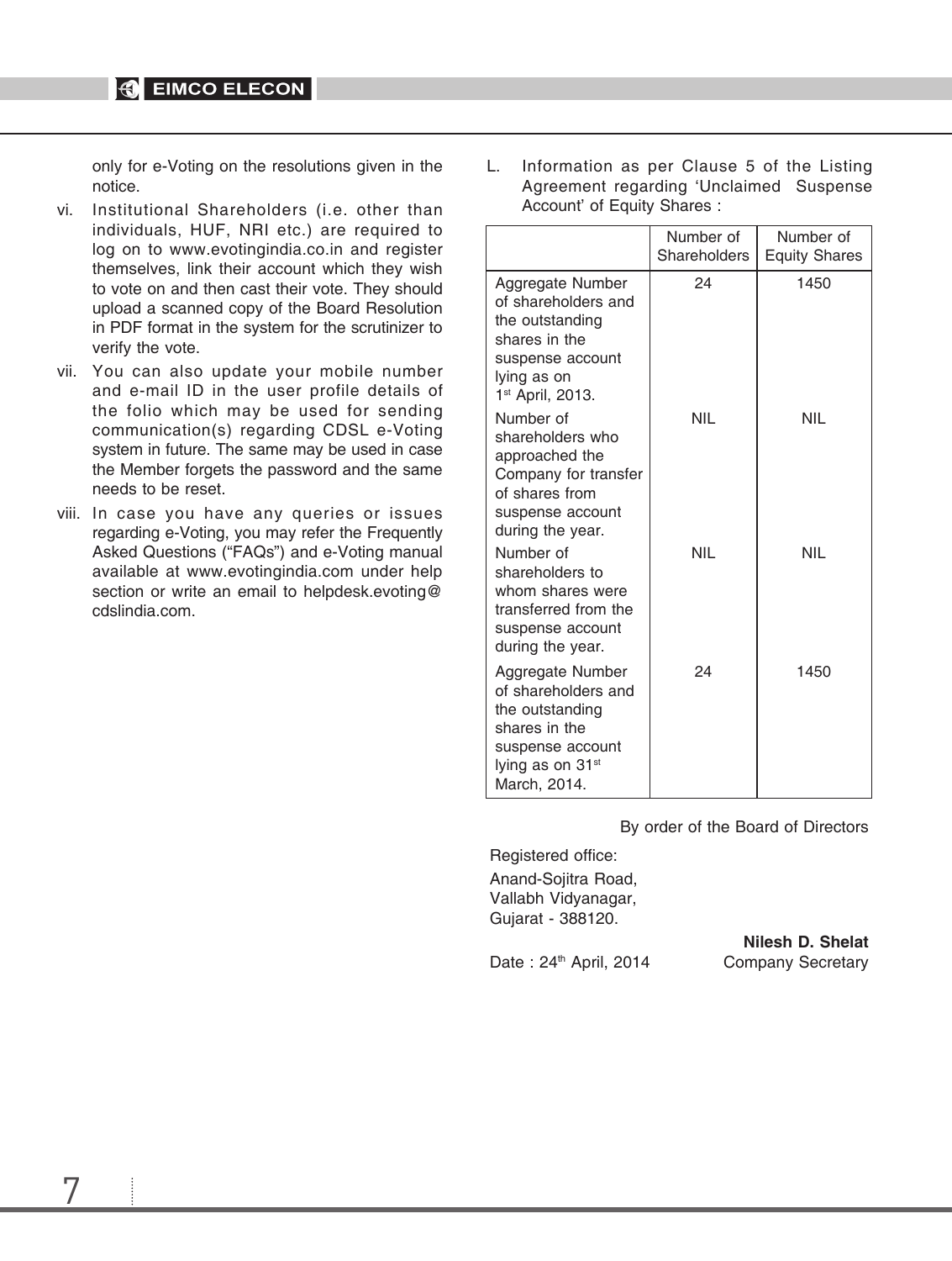#### **ANNEXURE TO THE NOTICE**

#### **Explanatory Statement pursuant to Section 102 of the Companies Act, 2013**

#### **Item No.5**

The Board, on the recommendation of the Audit Committee, has approved the appointment and remuneration of M/s Y. S. Thakar & Co. as Cost Auditors at fees of  $\bar{\tau}$  32,000/- to conduct the audit of the cost records of the Company for the financial year ending 31<sup>st</sup> March, 2015. In accordance with the provisions of Section 148 of the Act read with the Companies (Audit and Auditors) Rules, 2014, the remuneration payable to the Cost Auditors has to be ratified by the shareholders of the Company.

Accordingly, consent of the members is sought for passing an Ordinary Resolution as set out at Item No. 5 of the Notice for ratification of the remuneration payable to the Cost Auditors for the financial year ending 31<sup>st</sup> March, 2015.

None of the Directors / Key Managerial Personnel of the Company / their relatives are, in any way, concerned or interested, financially or otherwise, in the resolution set out at Item No. 5 of the Notice. The Board recommends the Ordinary Resolution set out at Item No. 5 of the Notice for approval by the shareholders.

#### **Item No.6**

Mr. Nalin Shah is a Non-Executive Independent Director of the Company. He joined the Board of Directors of the Company in May, 2012. Mr. Nalin Shah is Chairman of the Audit Committee of the Board of Directors of the Company.

Mr. Nalin Shah has pursued Chartered Accountancy from Institute of Chartered Accountants in England & Wales. He joined S. B. Billimoria & Co. and became a partner of the firm in 1977. S. B. Billimoria become an affiliate of Deloitte Haskins & Sells in 2000 and also became a partner of Deloitte Haskins & Sells. His other Directorship and Committee Membership of other Companies are as under:

| Company                                           | Position | Committee<br>Memberships                | Chairman/<br>Member |
|---------------------------------------------------|----------|-----------------------------------------|---------------------|
| Artson Engg. Ltd.                                 | Director | Audit<br>Committee                      | Chairman            |
|                                                   |          | Shareholders/<br>Grievance<br>Committee | Member              |
| DCB Bank Ltd.                                     | Director | Audit Committee                         | Member              |
| ABC Bearings Ltd.                                 | Director | Stakeholders<br>Grievance<br>Committee  | Member              |
|                                                   |          | Remuneration<br>Committee               | Member              |
| Cholamandalam<br>Investment &<br>Finance Co. Ltd. | Director |                                         |                     |

Mr. Nalin Shah does not hold by himself or for any other person on a beneficial basis, any shares in the Company.

Mr. Nalin Shah retires by rotation at the ensuing Annual General Meeting under the erstwhile applicable provisions of Companies Act, 1956. In terms of Section 149 and any other applicable provisions of the Companies Act, 2013, Mr. Nalin Shah being eligible and offering himself for appointment, is proposed to be appointed as an Independent Director for five consecutive years for a term upto 31st March, 2019. A notice has been received from a member proposing Mr. Nalin Shah as a candidate for the office of Director of the Company.

In the opinion of the Board, Mr. Nalin Shah fulfils the conditions specified in the Companies Act, 2013 and rules made thereunder for his appointment as an Independent Director of the Company and is independent of the management. Copy of the draft letter for appointment of Mr. Nalin Shah as an Independent Director setting out the terms and conditions would be available for inspection without any fee by the members at the Registered Office of the Company during normal business hours on any working day, excluding Saturday.

The Board considers that his continued association would be of immense benefit to the Company and it is desirable to continue to avail services of Mr.Nalin Shah as an Independent Director. Accordingly, the Board recommends the resolution in relation to appointment of Mr. Nalin Shah as an Independent Director, for the approval by the shareholders of the Company.

Except Mr. Nalin Shah, being an appointee, none of the Directors and Key Managerial Personnel of the Company and their relatives is concerned or interested, financial or otherwise, in the resolution set out at Item No. 6. This Explanatory Statement may also be regarded as a disclosure under Clause 49 of the Listing Agreement with the Stock Exchange.

#### **Item No.7**

Mr. Nirmal Bhogilal is a Non-Executive Independent Director of the Company. He joined the Board of Directors of the Company in September, 2011. Mr. Nirmal Bhogilal is member of the Audit Committee of the Board of Directors of the Company.

Mr. Nirmal Bhogilal is B.Sc (Engg.) Chemical Engg. (London University) A.C.G.I. He is Chairman and Managing Director of Batliboi Ltd. and Member of its Shareholders/Grievance & Share Transfer Committee.

Mr. Nirmal Bhogilal does not hold by himself or for any other person on a beneficial basis, any shares in the Company.

Mr. Nirmal Bhogilal retires by rotation at the ensuing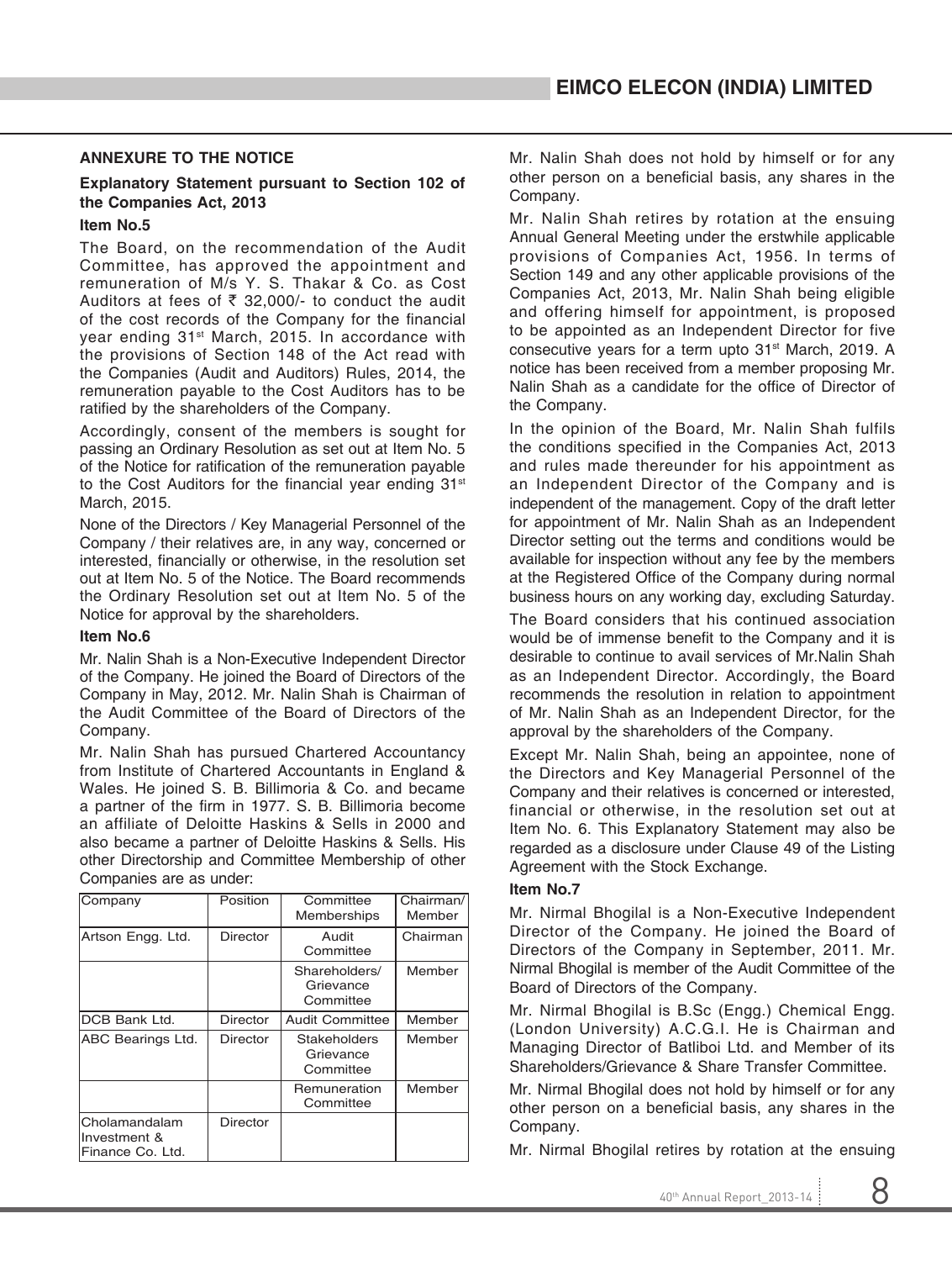Annual General Meeting under the erstwhile applicable provisions of Companies Act, 1956. In terms of Section 149 and any other applicable provisions of the Companies Act, 2013, Mr. Nirmal Bhogilal being eligible and offering himself for appointment, is proposed to be appointed as an Independent Director for five consecutive years for a term upto 31<sup>st</sup> March, 2019. A notice has been received from a member proposing Mr. Nirmal Bhogilal as a candidate for the office of Director of the Company.

In the opinion of the Board, Mr. Nirmal Bhogilal fulfils the conditions specified in the Companies Act, 2013 and rules made thereunder for his appointment as an Independent Director of the Company and is independent of the management. Copy of the draft letter for appointment of Mr. Nirmal Bhogilal as an Independent Director setting out the terms and conditions would be available for inspection without any fee by the members at the Registered Office of the Company during normal business hours on any working day, excluding Saturday.

The Board considers that his continued association would be of immense benefit to the Company and it is desirable to continue to avail services of Mr. Nirmal Bhogilal as an Independent Director. Accordingly, the Board recommends the resolution in relation to appointment of Mr Nirmal Bhogilal as an Independent Director, for the approval by the shareholders of the Company.

Except Mr. Nirmal Bhogilal, being an appointee, none of the Directors and Key Managerial Personnel of the Company and their relatives is concerned or interested, financial or otherwise, in the resolution set out at Item No. 7. This Explanatory Statement may also be regarded as a disclosure under Clause 49 of the Listing Agreement with the Stock Exchange.

#### **Item No.8**

Mr. Vihang Virkar is a Non-Executive Independent Director of the Company. He joined the Board of Directors of the Company in July, 2009. Mr. Vihang Virkar is member of the Audit Committee of the Board of Directors of the Company.

Mr. Vihang Virkar has done LL.M from University of Mumbai. He is Lawyer by Profession.

Mr. Vihang Virkar is not a Director in any other Company in India.

Mr. Vihang Virkar does not hold by himself or for any other person on a beneficial basis, any shares in the Company.

Mr. Vihang Virkar retires by rotation at the ensuing Annual General Meeting under the erstwhile applicable provisions of Companies Act, 1956. In terms of Section 149 and any other applicable provisions of the Companies Act, 2013, Mr. Vihang Virkar being eligible and offering himself for appointment, is proposed to be appointed as an Independent Director for five consecutive years for a term upto 31<sup>st</sup> March, 2019. A notice has been received from a member proposing Mr. Vihang Virkar as a candidate for the office of Director of the Company.

In the opinion of the Board, Mr. Vihang Virkar fulfils the conditions specified in the Companies Act, 2013 and rules made thereunder for his appointment as an Independent Director of the Company and is independent of the management. Copy of the draft letter for appointment of Mr. Vihang Virkar as an Independent Director setting out the terms and conditions would be available for inspection without any fee by the members at the Registered Office of the Company during normal business hours on any working day, excluding Saturday.

The Board considers that his continued association would be of immense benefit to the Company and it is desirable to continue to avail services of Mr. Vihang Virkar as an Independent Director. Accordingly, the Board recommends the resolution in relation to appointment of Mr Vihang Virkar as an Independent Director, for the approval by the shareholders of the Company.

Except Mr. Vihang Virkar, being an appointee, none of the Directors and Key Managerial Personnel of the Company and their relatives is concerned or interested, financial or otherwise, in the resolution set out at Item No. 8. This Explanatory Statement may also be regarded as a disclosure under Clause 49 of the Listing Agreement with the Stock Exchange.

#### **Item No.9**

Mr. H. S. Parikh is a Non-Executive Independent Director of the Company. He joined the Board of Directors of the Company in May, 1992. Mr. H. S. Parikh is member of the Audit Committee of the Board of Directors of the Company.

Mr. H. S. Parikh is a Chartered Accountant. His other Directorship and Committee Membership of other Companies are as under:

| Company                    | Position        | Committee<br>Member<br>ships                            | Chairman/<br>Member |
|----------------------------|-----------------|---------------------------------------------------------|---------------------|
| Elecon Engg. Co. Ltd.      | <b>Director</b> | Audit<br>Committee                                      | Member              |
|                            |                 | Shareholders/<br>Grievance<br>Committee                 | Member              |
|                            |                 | Remuneration<br>Committee                               | Chairman            |
| Simplex Castings Ltd.      | Director        | Audit<br>Committee                                      | Member              |
|                            |                 | Share Transfer/<br>Investment<br>Grievance<br>Committee | Member              |
|                            |                 | Remuneration<br>Committee                               | Member              |
| Supreme Industries<br>Ltd. | Director        | Audit<br>Committee                                      | Chairman            |
|                            |                 | Remuneration<br>Committee                               | Chairman            |

9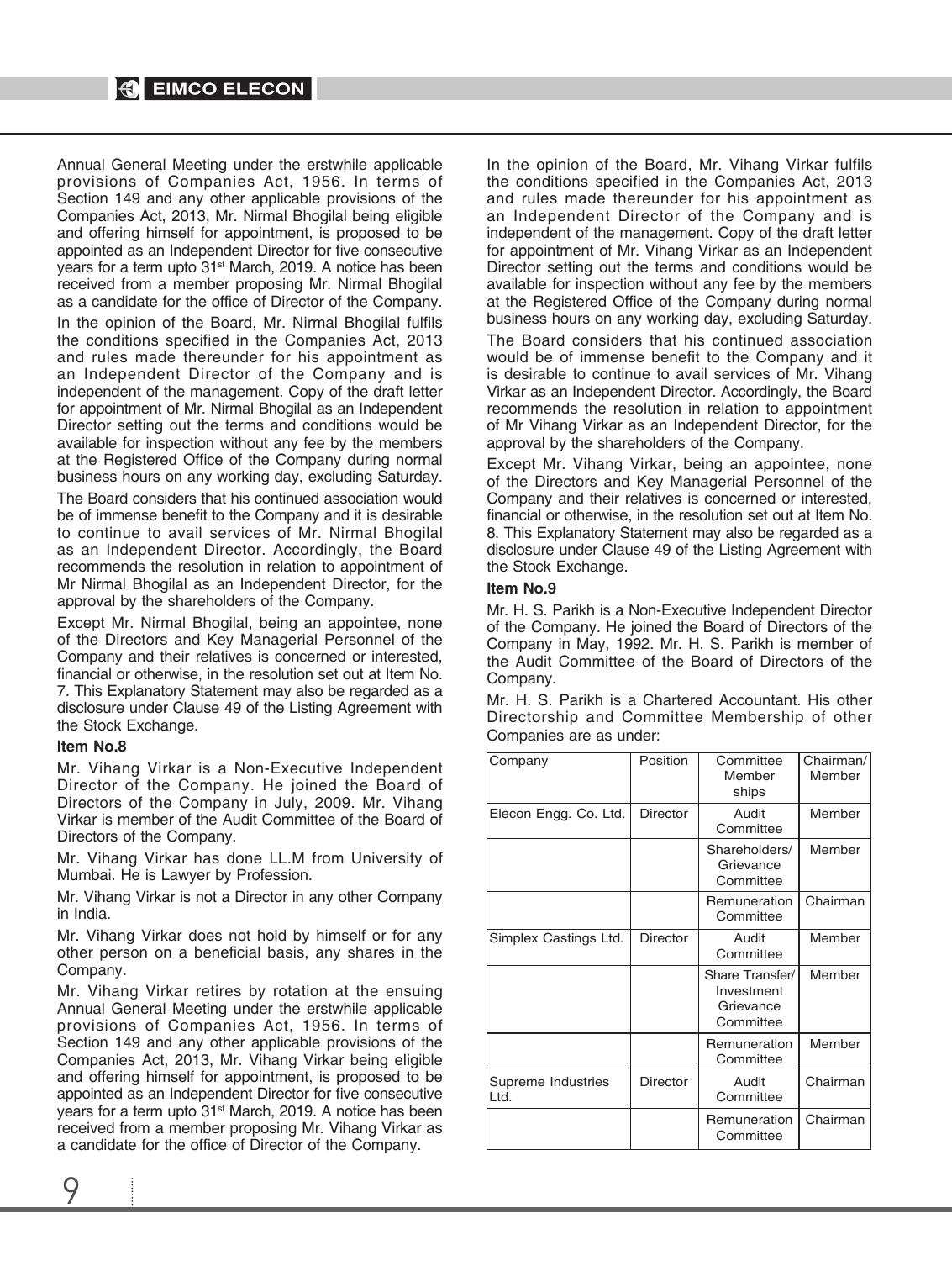Mr. H. S. Parikh holds 1450 Shares of the Company alongwith his relatives.

Mr. H. S. Parikh retires by rotation at the ensuing Annual General Meeting under the erstwhile applicable provisions of Companies Act, 1956. In terms of Section 149 and any other applicable provisions of the Companies Act, 2013, Mr. H. S. Parikh being eligible and offering himself for appointment, is proposed to be appointed as an Independent Director for five consecutive years for a term upto 31<sup>st</sup> March, 2019. A notice has been received from a member proposing Mr. H. S. Parikh as a candidate for the office of Director of the Company.

In the opinion of the Board, Mr. H. S. Parikh fulfils the conditions specified in the Companies Act, 2013 and rules made thereunder for his appointment as an Independent Director of the Company and is independent of the management. Copy of the draft letter for appointment of Mr. H. S. Parikh as an Independent Director setting out the terms and conditions would be available for inspection without any fee by the members at the Registered Office of the Company during normal business hours on any working day, excluding Saturday.

The Board considers that his continued association would be of immense benefit to the Company and it is desirable to continue to avail services of Mr. H. S. Parikh as an Independent Director. Accordingly, the Board recommends the resolution in relation to appointment of Mr. H. S. Parikh as an Independent Director, for the approval by the shareholders of the Company.

Except Mr. H. S. Parikh, being an appointee, none of the Directors and Key Managerial Personnel of the Company and their relatives is concerned or interested, financial or otherwise, in the resolution set out at Item No. 9. This Explanatory Statement may also be regarded as a disclosure under Clause 49 of the Listing Agreement with the Stock Exchange.

#### **Item No.10**

Mr. M. G. Rao was appointed as Wholtime Director of the company for a period of 5 years with effect from 8-9- 2011. The appointment and remuneration was approved by the members at the Annual General Meeting of the Company held on 30-7-2012.

Keeping view of the growth and complexity of the business of the company, the Board of Directors of the company at its meeting held on 24-4-2014, upon recommendation of Nomination & Remuneration Committee, revised, subject to the approval of members of the Company, the remuneration payable to Mr. M. G. Rao with effect from 1-4-2014 as under :

Annual Bonus : Minimum annual Bonus of  $\bar{z}$  5 lacs with such increase as may be decided by the Board of Directors (which includes any Committee thereof) from time to time, but subject to maximum amount of  $\bar{z}$  15 lacs per annum.

The other terms and conditions of the appointment shall remain same as approved by the members of the company at the Annual General Meeting held on 30-7- 2012.

The remuneration and perquisites shall be within the limits prescribed u/s 196 & 197 and other applicable provisions of the Companies Act, 2013 read with schedule V of the said Act.

None of the Directors or Key Management Persons of the company is concerned or interested other than Mr. M.G.Rao in the resolution set out in item No. 10 of the Notice.

#### **Item No.11**

The members of the Company at their 37<sup>th</sup> Annual General Meeting held on 2nd August, 2011 approved by way of a Special Resolution under Section 309 of the Companies Act, 1956, the payment of remuneration by way of commission to the Non-Executive Directors of the Company, of a sum not exceeding one percent per annum of the net profits of the Company, calculated in accordance with the provisions of the Companies Act 1956, for a period of five years commencing April 2010. In view of Sections 149, 197 and any other relevant provisions of the Companies Act, 2013 coming into effect from 1<sup>st</sup> April, 2014 and taking into account the roles and responsibilities of the directors, it is proposed that the Directors other than Managing Director and the Wholetime Director be paid for each of the five financial years of the Company commencing from 1<sup>st</sup> April, 2014, remuneration not exceeding one percent per annum of the net profits of the Company computed in accordance with the provisions of the Companies Act, 2013. This remuneration will be distributed amongst all or some of the Directors in accordance with the directions given by the Board of Directors and subject to any other applicable requirements under the Companies Act, 2013. This remuneration shall be in addition to fee payable to the Directors for attending the meetings of the Board or Committee thereof or for any other purpose whatsoever as may be decided by the Board, and reimbursement of expenses for participation in the Board and other meetings. Accordingly, a fresh approval of the Members is sought by way of a Special Resolution under the applicable provisions of the Companies Act, 2013 for payment of remuneration by way of commission to the Directors of the Company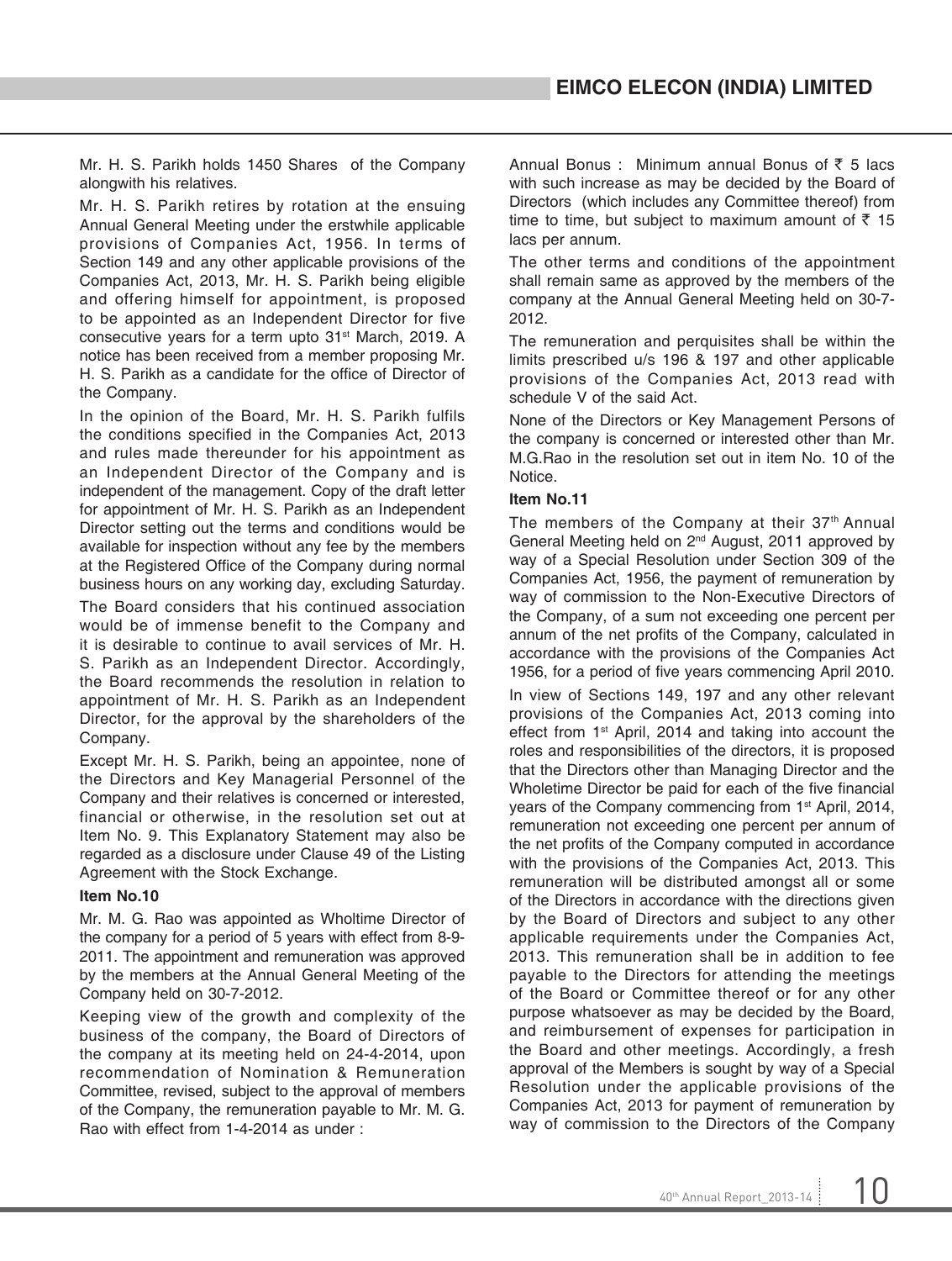other than Managing Director and Wholetime Director, for a period of five years commencing from 1st April, 2014 as set out in the Resolution at Item No. 11 of the Notice. The Managing Director, Wholetime Director and Key Managerial Personnel of the Company and their relatives are not concerned or interested, financial or otherwise, in the resolution set out at Item No. 11 of the Notice. Directors other than the Managing Director and the Wholetime Director of the Company may be deemed to be concerned or interested in the resolution set out at Item No. 11 of the Notice to the extent of the remuneration that may be received by them.

#### **Item No.12**

11

Section 180(1)(c) of the Companies Act, 2013 effective from 12th September, 2013 requires that the Board of Directors shall not borrow money in excess of the company's paid up share capital and free reserves, apart from temporary loans obtained from the company's bankers in the ordinary course of business, except with the consent of the company accorded by way of a special resolution. It is, therefore, necessary for the members to pass a Special Resolution under Section 180(1)(c) and other applicable provisions of the Companies Act, 2013, as set out at Item No. 12 of the Notice, to enable to the Board of Directors to borrow money in excess of the aggregate of the paid up share capital and free reserves of the Company. Approval of members is being sought to borrow money upto  $\bar{x}$ 100 Crores (Rupees one hundred crores) in excess of the aggregate of the paid up share capital and free reserves of the Company.

None of the Directors and Key Managerial Personnel of the Company and their relatives is concerned or interested, financial or otherwise, in the resolution set out at Item No. 12.

#### **DETAILS OF DIRECTORS SEEKING APPOINTMENT/ RE-APPOINTMENT AS REQUIRED UNDER CLAUSE 49 OF THE LISTING AGREEMENT WITH THE STOCK EXCHANGE:**

#### **Re-appointment of Mr. P. C. Amin**

The Board had appointed Mr. P. C. Amin as a Director of the Company with effect from 25-10-2007, liable to retire by rotation. Mr. P. C. Amin is due to retire by rotation at the forthcoming Annual General Meeting of the Company and, being eligible, offers himself for reappointment. Mr. P. C. Amin is 58 years old and holds a Master Degree in Engineering and Management from Birla Institute of Technology & Science, Pilani, India. His other Directorships and Committee Memberships of other Companies are as under :

| Company                               | Position              | Committee<br>Member<br>ships | Chairman/<br>Member |
|---------------------------------------|-----------------------|------------------------------|---------------------|
| Elecon<br>Engineering Co. Ltd.        | Wholetime<br>Director |                              |                     |
| Power Build Ltd.                      | Director              | Audit<br>Committee           | Chairman            |
| Elecon Information<br>Technology Ltd. | Director              |                              |                     |
| Emtici Engneering Ltd.                | Director              |                              |                     |
| Akaaish Mechatronics Ltd.             | Director              |                              |                     |
| Elecon Peripharals Ltd.               | Director              |                              |                     |
| Madhubhan Prayas<br>Resorts Ltd.      | Director              |                              |                     |
| Prayas Engineering Ltd.               | Director              |                              |                     |
| Elecon EPC Projects Ltd.              | Director              |                              |                     |
| Eimco Elecon Electricals<br>Ltd.      | Director              |                              |                     |

#### **Appointment of other Directors (Item Nos. 6 to 9)**

For the details of M/s. Nalin Shah, Nirmal Bhogilal, Vihang Virkar and H. S. Parikh, please refer to the above Explanatory Statement in respect of the Special Business set out at item Nos. 6 to 9 of the Notice of Annual General meeting pursuant to Section 102 of the Companies Act, 2013.

By order of the Board of Directors

Registered office:

Anand-Sojitra Road, Vallabh Vidyanagar, Gujarat - 388120.

Date : 24<sup>th</sup> April, 2014 Company Secretary

**Nilesh D. Shelat**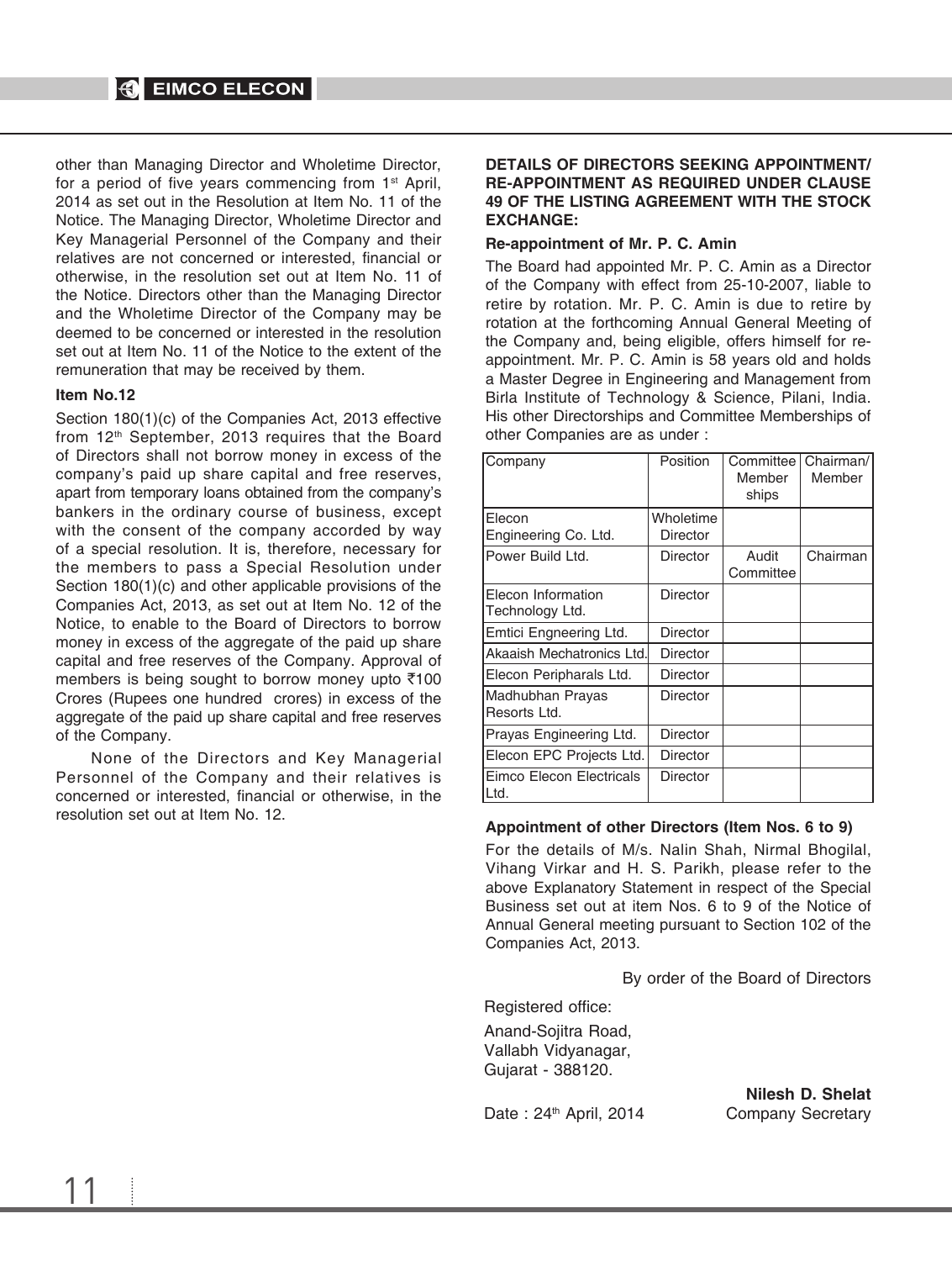### **DIRECTORS' REPORT**

### To:

The Members of EIMCO ELECON (INDIA) LTD.

The Directors have pleasure in presenting their  $40<sup>th</sup>$ Annual Report together with the Audited Statement of Accounts of the Company for the year ended 31<sup>st</sup> March, 2014.

|                              |            | (₹in Lacs) |
|------------------------------|------------|------------|
|                              | 31-03-2014 | 31-03-2013 |
|                              | (₹)        | (₹)        |
| Profit before Tax            | 2803.61    | 2014.49    |
|                              |            |            |
| Less: Provision for Taxation | 787.06     | 500.96     |
| <b>PROFIT AFTER TAX</b>      | 2016.55    | 1513.53    |
| Add: Balance brought         | 360.03     | 366.45     |
| forward from last year       |            |            |
|                              | 2376.58    | 1879.98    |
| <b>APPROPRIATED AS</b>       |            |            |
| <b>Proposed Dividend</b>     | 230.74     | 230.74     |
| Tax on Distributed Profit    | 39.21      | 39.21      |
| <b>Transfer to General</b>   | 1800.00    | 1250.00    |
| Reserve                      |            |            |
| <b>Balance Carried</b>       | 306.63     | 360.03     |
| Forward                      |            |            |
| <b>Total</b>                 | 2376.58    | 1879.98    |

### **1. FINANCIAL RESULTS**

### **2. PERFORMANCE**

During the year under review, the Company has achieved the turnover of  $\bar{z}$  19779.05 Lacs (previous year  $\bar{\tau}$  17556.97 Lacs). The net profit stood at  $\bar{\tau}$  2016.55 Lacs (previous year  $\bar{\tau}$  1513.53 Lacs).

### **3. DIVIDEND**

Your directors recommend for your consideration a dividend of  $\bar{\tau}$  4/- (previous year  $\bar{\tau}$  4/-) per share of  $\bar{c}$  10/- each for the year ended 31<sup>st</sup> March, 2014.

### **4. INSURANCE**

The whole of the properties of the Company have been suitably insured.

### **5. FIXED DEPOSITS**

During the year under review, your Company

has not accepted any fixed deposits under the provisions of Section 58A of the Companies Act, 1956 read with Companies (Acceptance of Deposits) Rules,1975. There were no unclaimed deposits as on 31<sup>st</sup> March, 2014.

### **6. DIRECTORS**

Mr. P. C. Amin retires by rotation and, being eligible, offers himself for reappointment.

The Company has received declarations from all the Independent Directors of the Company confirming that they meet with the criteria of independence as prescribed both under subsection (6) of Section 149 of the Companies Act, 2013 and under Clause 49 of the Listing Agreement with the Stock Exchanges.

### **7. DIRECTORS' RESPONSIBILITY STATEMENT**

The Board of Directors of your Company state:

- 1. that in the preparation of the annual accounts, the applicable accounting standards have been followed;
- 2. that they have selected such accounting policies and applied them consistently and made judgements and estimates that are reasonable and prudent so as to give a true and fair view of the state of affairs of the Company at the end of the financial year and of the profit of the Company for the financial year;
- 3. that they have taken proper and sufficient care for the maintenance of adequate accounting records in accordance with the provisions of the Act for safeguarding the assets of the Company and for preventing and detecting fraud and other irregularities;
- 4. that they have prepared the annual accounts on a going concern basis.

### **8. MANAGEMENT'S DISCUSSION AND ANALYSIS**

A detailed review of the operations, performance and future outlook of the Company is given in the Management's Discussion and Analysis appearing as Annexure 4 to this Report.

### **9. CORPORATE GOVERNANCE**

Your Company has always striven to incorporate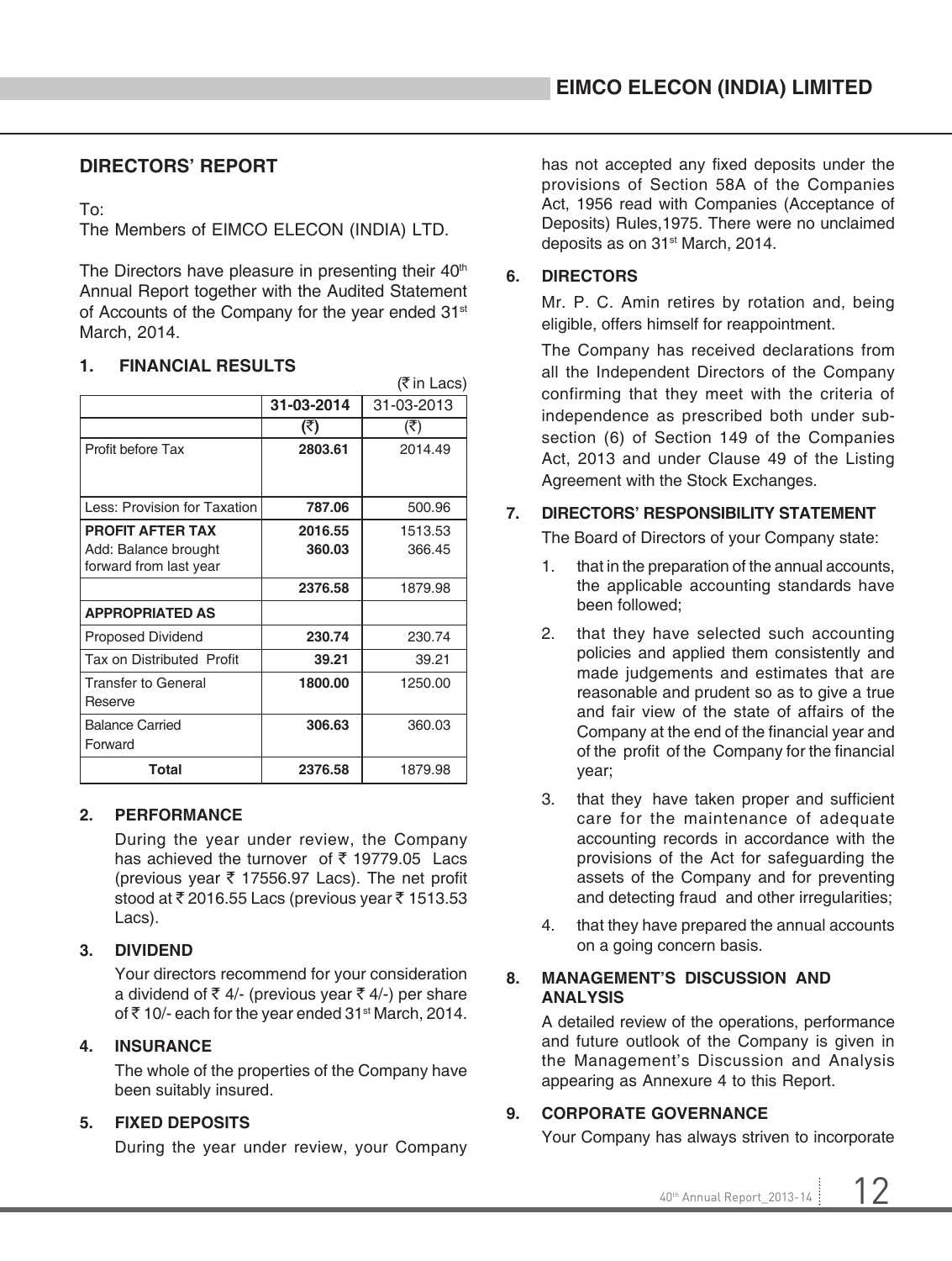appropriate standards for good Corporate Governance. It has taken adequate steps to ensure that the provisions of Corporate Governance as prescribed under the Listing Agreements with the Stock Exchanges are complied with.

A detailed report on Corporate Governance is appearing as Annexure 3 to this Report along with the Auditors' Certificate on its compliance by the Company.

#### **10. PERSONNEL**

Industrial relations in the Company were cordial throughout the year under review. The Board of Directors of the Company wishes to place on record its sincere appreciation for the continued support and good work of all employees.

As required by the provisions of Section 217 (2A) of the Companies Act, 1956 read with the Companies (Particulars of Employees) Rules, 1975, as amended, the names and other particulars of the employees are set out in the Annexure-1 to this Report.

### **11. CONSERVATION OF ENERGY, TECHNOLOGY ABSORPTION AND FOREIGN EXCHANGE EARNING & OUTGO**

The particulars required to be disclosed in this report pursuant to the provision of Section 217(1) (e) of the Companies Act, 1956 and the Companies (Disclosure of particulars in the Report of Board of Directors) Rules, 1988 are given in Annexure 2 to Report.

### **12. AUDITORS**

The Auditors, M/s. Talati & Talati, Chartered Accountants, retire at the ensuing Annual General Meeting and have confirmed their eligibility and willingness to accept office, if reappointed.

#### **13. COST AUDITORS**

The Board has appointed M/s. Y. S. Thakar & Co. Cost Accountants, Vadodara (Regn. No.00318) to carry out the Cost Audit of the Company for the Financial year 2014-15.

### **14. ACKNOWLEDGEMENT**

The Board records its thanks to the Company's Bankers, Financial Institutions, Government, Collaborators and other agencies for their support extended to the Company and look forward to their continued support.

For and on behalf of the Board of Directors

**P. B. Patel M. G. Rao** Vice Chairman Wholetime Director

Place : Mumbai Date: 24<sup>th</sup> April, 2014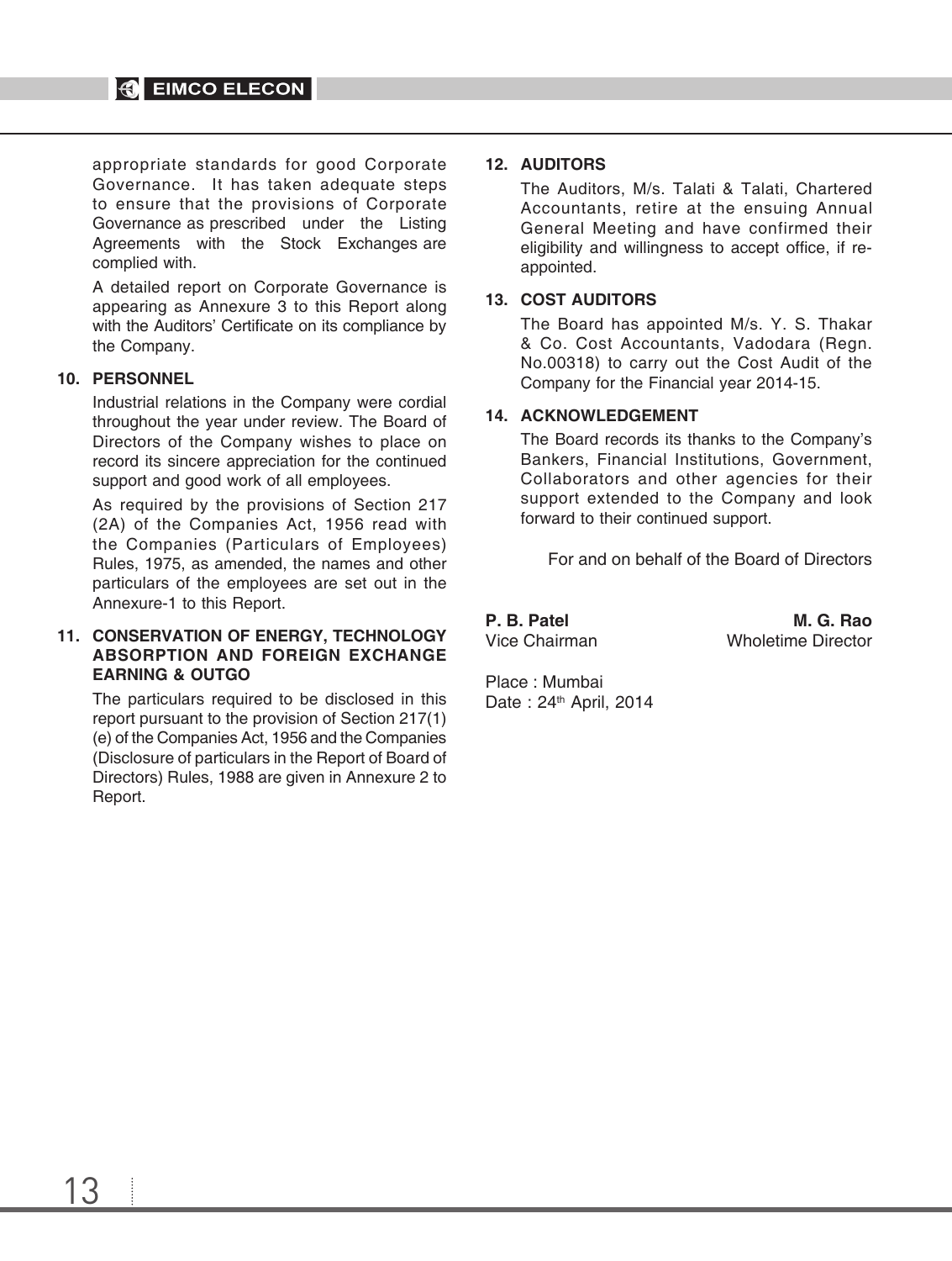### **ANNEXURE – 1 TO DIRECTORS' REPORT- ITEM NO.10**

Information pursuant to Section 217 (2A) of the Companies Act, 1956 read with the Companies (Particulars of Employees) Rules 1975 and forming part of the Directors' Report for the financial year ended 31<sup>st</sup> March, 2014.

| Sr.<br>No. | Name               | Age<br>Yrs. | Qualification           | Date<br>Of<br>Joining | Designation                   | Nature<br>Of<br>Duty         | Remuneration<br>Received<br>Gross | <b>Net</b> | Exper-<br>ience<br>(yrs) | Last<br>Employment<br>& Designation                                       |
|------------|--------------------|-------------|-------------------------|-----------------------|-------------------------------|------------------------------|-----------------------------------|------------|--------------------------|---------------------------------------------------------------------------|
| 1.         | Mr. M. G.<br>Rao   | 55          | M.E. (Welding<br>Engg.) | 08-09-11              | Whole time<br><b>Director</b> | Overall<br>Manage-<br>ment   | 77,56,442                         | 39,30,992  | 34                       | <b>McNally</b><br>Sayaji Engg.<br>Ltd.<br>(Chief<br>Operating<br>Officer) |
| 2          | Mr. D. M.<br>Patel | 61          | B.E.<br>(Mech.)         | $01 - 09 - 12$        | Group<br>President            | Produ-<br>ction<br>In Charge | 73,49,875                         | 42,30,378  | 37                       | <b>Power Build</b><br>Ltd.<br>(Wholetime<br>Director)                     |

Name of employees employed throughout the year :

#### **Notes:**

- 1. The appointment of Mr. M. G. Rao, Whole Time Director is contractual.
- 2. Gross remuneration received includes Salary, Commission, House Rent Allowance/rent paid, Medical Expenses, Company's contribution to Provident Fund, Superannuation and Gratuity Funds, Retirement Benefits, Monetary Value of perquisites in accordance with the provisions of the Income Tax Act, 1961.
- 3. Experience includes number of years service elsewhere, wherever applicable.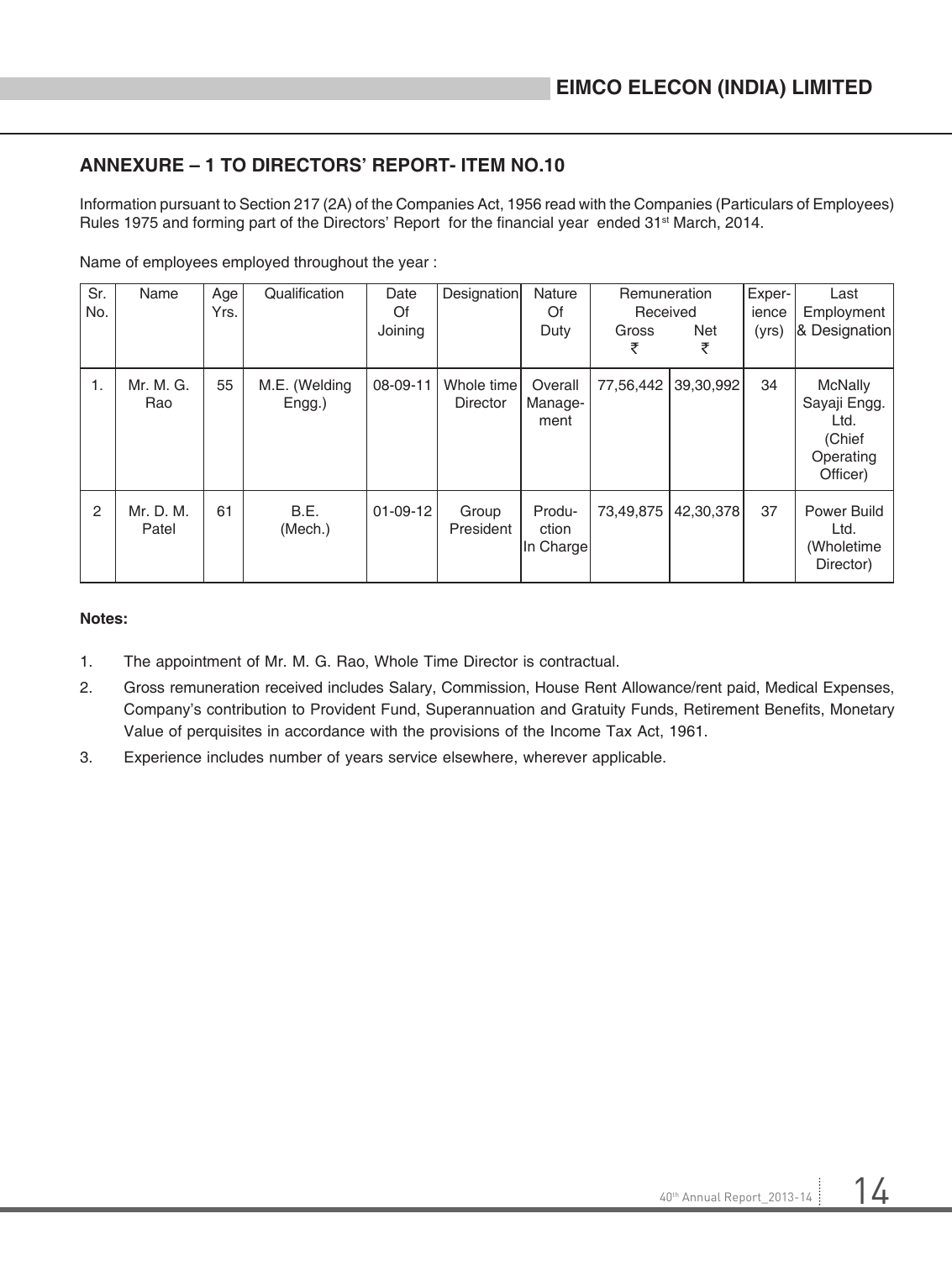### **ANNEXURE - 2 TO DIRECTORS' REPORT - ITEM NO.11**

Particulars required to be disclosed in the report of Board of Directors pursuant to Section 217(1)(e) of the Companies Act,1956 and the Companies (Disclosure of Particulars in the Report of Board of Directors) Rules 1988, and forming part of the Directors' report for the year ended 31<sup>st</sup> March, 2014.

#### **[A] Conservation of energy :**

The steps taken in respect of energy conservation are, provision of capacitors for electric supply system to improve power factors, replacement of LED lamps in place of sodium vapour lamps, reduction in ceiling height by providing false ceiling and insulation with thermocole wherever required, preventive maintenance, switching off power supplies during recess/lunch time. These continuous & cautious efforts have resulted in saving energy cost to the Company.

#### **[B] Technology absorption :**

Form B (rule 2)

Research & Development (R & D)

The Company has a Government recognized R & D Department which is manned with well qualified personnel and equipped with Computer Aided Design System.

- 1. Benefit derived as a result of the above R & D: R & D efforts have helped bring out improvements in processes, product design and operating efficiencies. Indigenous development & supply of the underground mining machinery saved the country a sizable amount of foreign exchange, besides availability of machines at shorter notice.
- 2. Future plan of action :

Continuous measures are being taken to achieve indigenisation of existing machines and efforts are put to introduce new models suitable to Indian mining conditions.

3. Expenditure:

| 1. Capital | : ₹ 96.49 lacs |
|------------|----------------|
|------------|----------------|

- 2. Recurring  $\ddot{\bar{\zeta}}$  284.59 lacs
- 3. Total R & D expenditure Percentage of total turnover : 1.93 %
- **[C] Technology absorption, adaptation & innovation:**
	- 1. Efforts, in brief, made towards technology absorption, adaptation & innovation:

 The technologies so far imported by the Company have been absorbed and adapted/ innovated to make them suitable to the Indian mining conditions by the active involvement of the R & D Department.

- 2. Benefits derived as a result of above efforts: Absorption, adaptation & innovation of imported technology have lead to less dependence on imports of these products. This has saved a considerable amount of foreign exchange and reduced the cost of production.
- 3. Technology imported:
	- [a] Year of Imports: The company has signed Two Collaboration Agreements as mentioned below:
		- Agreement dated 12-12-2006 with Ahlmann Baumaschinen GmbH, Germany for manufacture of Front End Articulated Loader.
		- (ii) Agreement dated 12-05-2008 with Huta Stalowa Wola, S.A Poland for manufacture of 520G Wheel Loader.
	- [b] Whether technology fully absorbed: Technology for the Front End Loader and 520G Wheel Loader is absorbed.

### **[D] Foreign exchange earning & outgo:**

- 1. During the year the Company has exported goods worth  $\bar{\tau}$  1.71 Lacs and continues to make efforts to push up exports.
- 2. Foreign Exchange used & earned:

| Used           | Earned      |
|----------------|-------------|
| ₹ 1865.03 Lacs | ₹ 1.71 Lacs |

For and on behalf of the Board of Directors

| P. B. Patel   | M. G. Rao                 |
|---------------|---------------------------|
| Vice Chairman | <b>Wholetime Director</b> |

Place : Mumbai Date: 24<sup>th</sup> April, 2014

15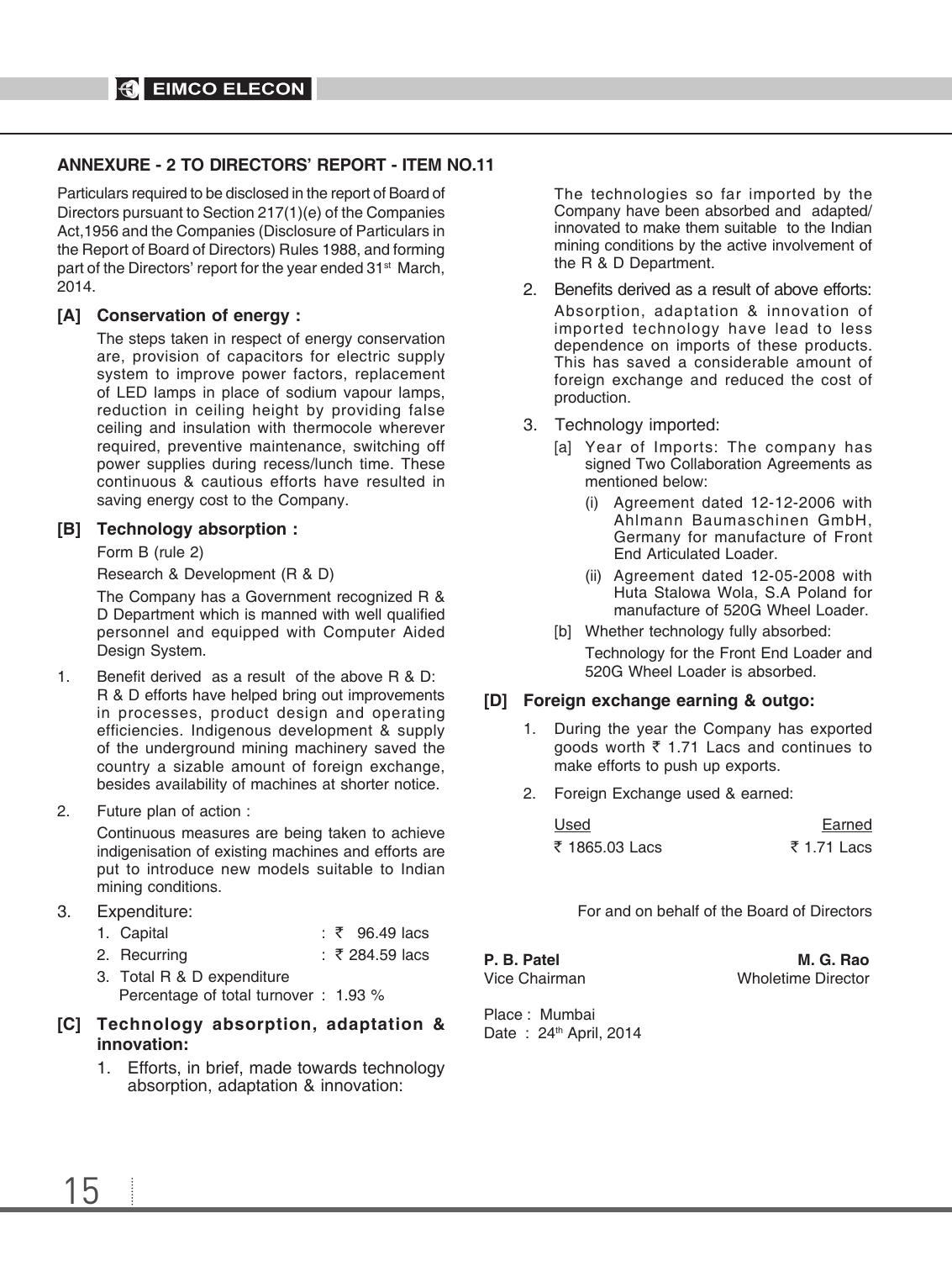### **Corporate Governance Report**

### **ANNEXURE 3 TO THE DIRECTORS' REPORT - ITEM NO.9**

#### **1. Company's philosophy**

The Company is committed to good Corporate Governance. The mandatory requirements of Clause 49 of the Listing Agreement with the Stock Exchanges have been fully implemented by your Company. The Company firmly believes in the rights of its stakeholders to information regarding the Company's business and financial performance.

#### **2. Board of Directors (the Board)**

During the year 2013-2014, Six (6) Board Meetings were held i.e. on 30th April, 2013 1st August, 2013 17<sup>th</sup> September, 2013 24th October, 2013 11<sup>th</sup> November, 2013 30th January, 2014

| Sr.<br>No. | Name of the Director | Category<br>0t<br>Directorship | No. of<br>Board<br><b>Meetings</b><br>attended | Attendance<br>at<br>AGM held<br><sub>on</sub> | No. of other<br>Directorships in<br>other companies<br>(excluding |        | No. of Committee<br>positions held in other<br>public companies |
|------------|----------------------|--------------------------------|------------------------------------------------|-----------------------------------------------|-------------------------------------------------------------------|--------|-----------------------------------------------------------------|
|            |                      |                                | out of 6<br>held                               | 1 <sup>st</sup> August, 13                    | <b>Directorships</b><br>in foreign and<br>private companies)      | Member | Chairman                                                        |
| 1.         | Mr. P. B. Patel      | NED(P)                         | 5                                              | <b>Yes</b>                                    | 11                                                                |        | Nil                                                             |
| 2.         | Mr. P. M. Patel      | NED(P)                         | 6                                              | Yes                                           | 6                                                                 | 5      | Nil                                                             |
| 3.         | Mr. P. C. Amin       | NED(P)                         | 5                                              | Yes                                           | 10                                                                | Nil    |                                                                 |
| 4.         | Mr. Vihang Virkar    | $NED$ (I)                      | 5                                              | No.                                           | Nil                                                               | Nil    | Nil                                                             |
| 5.         | Mr. H. S. Parikh     | $NED$ (I)                      | 6                                              | No.                                           | 3                                                                 | 5      | 3                                                               |
| 6.         | Mr. Nalin Shah       | $NED$ (I)                      | 5                                              | <b>Yes</b>                                    | 4                                                                 | 4      |                                                                 |
| 7.         | Mr. Nirmal Bhogilal  | $NED$ (I)                      | 5                                              | No.                                           |                                                                   | -1     | Nil                                                             |
| 8.         | Mr. M. G. Rao        | <b>WTD</b>                     | 5                                              | Yes                                           |                                                                   | Nil    | Nil                                                             |

NED (P) : Non Executive Director (Promoter)

NED (I) : Non Executive Director (Independent)

WTD : Whole-time Director

Personal Shareholding of Non-Executive Directors is as follows:

No. of Equity shares as at the year end

| Mr. P. M. Patel     | Nil          |
|---------------------|--------------|
| Mr. H. S. Parikh    | 1300 Shares  |
| Mr. P. C. Amin      | 1275 Shares  |
| Mr. Vihang Virkar   | Nil          |
| Mr. Nalin Shah      | Nil          |
| Mr. Nirmal Bhogilal | Nil          |
| Mr. P. B. Patel     | 17796 Shares |
|                     |              |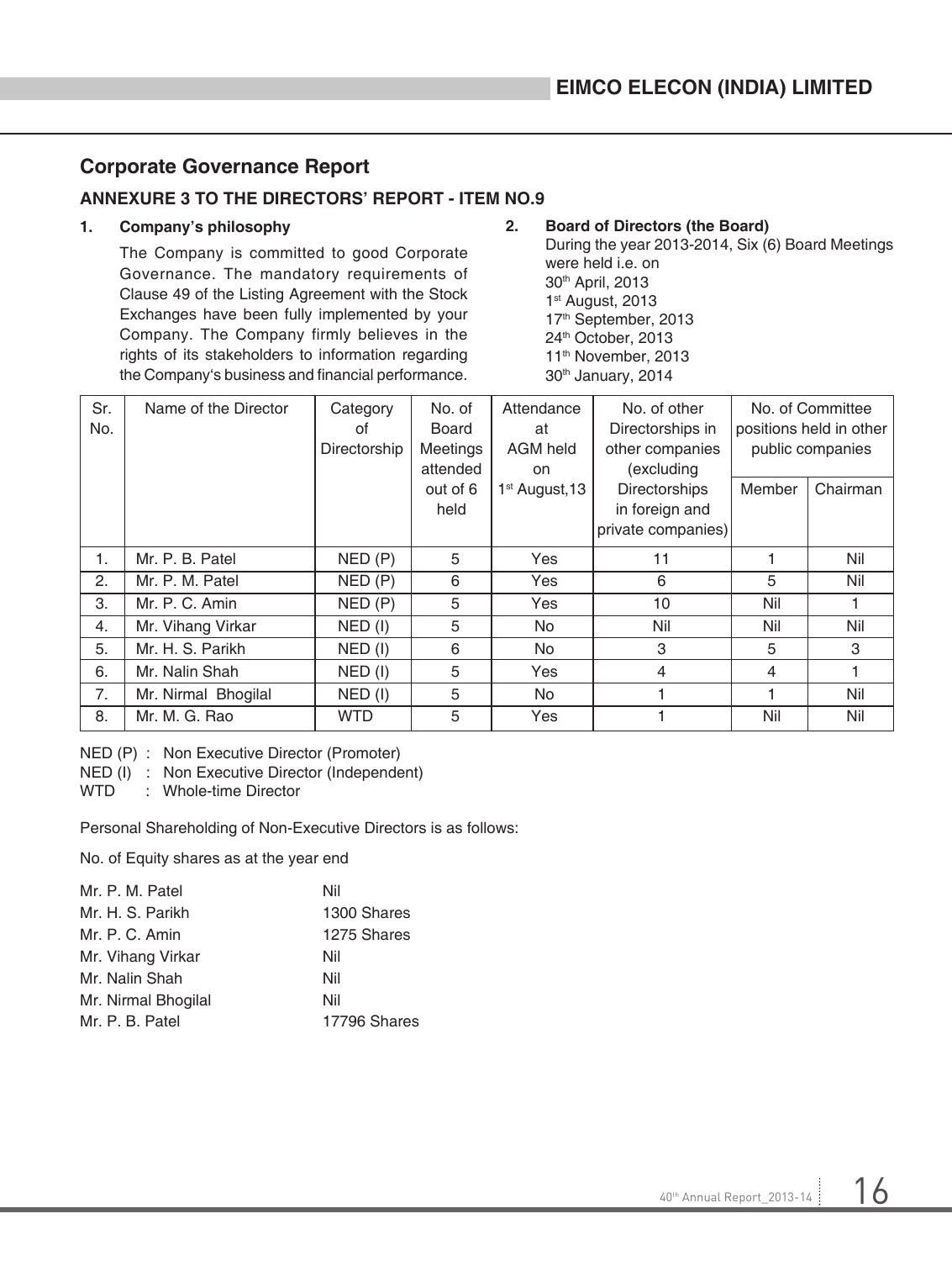### **3. Audit Committee**

The composition of the Audit Committee is as under:

| Mr. Nalin Shah<br>(Chartered Accountant)   | Chairman | NED-I |
|--------------------------------------------|----------|-------|
| Mr. H. S. Parikh<br>(Chartered Accountant) | Member   | NED-I |
| Mr. P. M. Patel                            | Member   | NED-P |
| Mr. P. C. Amin                             | Member   | NED-P |
| Mr. Vihang Virkar                          | Member   | NED-I |
| Mr. Nirmal Bhogilal                        | Member   | NED-I |

The Vice Chairman, Wholetime Director, Company Secretary, Head of Accounts, Internal Auditors and Statutory Auditors are invitees to the Meetings.

Meetings and attendance during the year :

| <b>Members</b>      |                  | Attendance at Committee Meeting held on            |     |                    |  |
|---------------------|------------------|----------------------------------------------------|-----|--------------------|--|
|                     | 30th April, 2013 | 1 <sup>st</sup> August, 2013<br>24th October, 2013 |     | 30th January, 2014 |  |
| Mr. Nalin Shah      | <b>Yes</b>       | Yes                                                | Yes | Yes                |  |
| Mr. P. M. Patel     | Yes              | Yes                                                | Yes | Yes                |  |
| Mr. Nirmal Bhogilal | Yes              | Yes                                                | Yes | Yes                |  |
| Mr. H. S. Parikh    | Yes              | Yes                                                | Yes | Yes                |  |
| Mr. P. C. Amin      | Yes              | Yes                                                | Yes | Yes                |  |
| Mr. Vihang Virkar   | Yes              | Yes                                                | Yes | Yes                |  |

### **4. Remuneration Committee**

The composition of the Remuneration Committee is as under :

| Mr. H. S. Parikh  | Chairman | NED-I |
|-------------------|----------|-------|
| Mr. Vihang Virkar | Member   | NED-I |
| Mr. P. M. Patel   | Member   | NED-P |

Meetings and attendance during the year :

| <b>Members</b> |                   | Attendance at Committee Meeting held on 30 <sup>th</sup> April, 2013 |
|----------------|-------------------|----------------------------------------------------------------------|
|                | Mr. H. S. Parikh  | Yes                                                                  |
|                | Mr. Vihang Virkar | Yes                                                                  |
|                | Mr. P. M. Patel   | Yes                                                                  |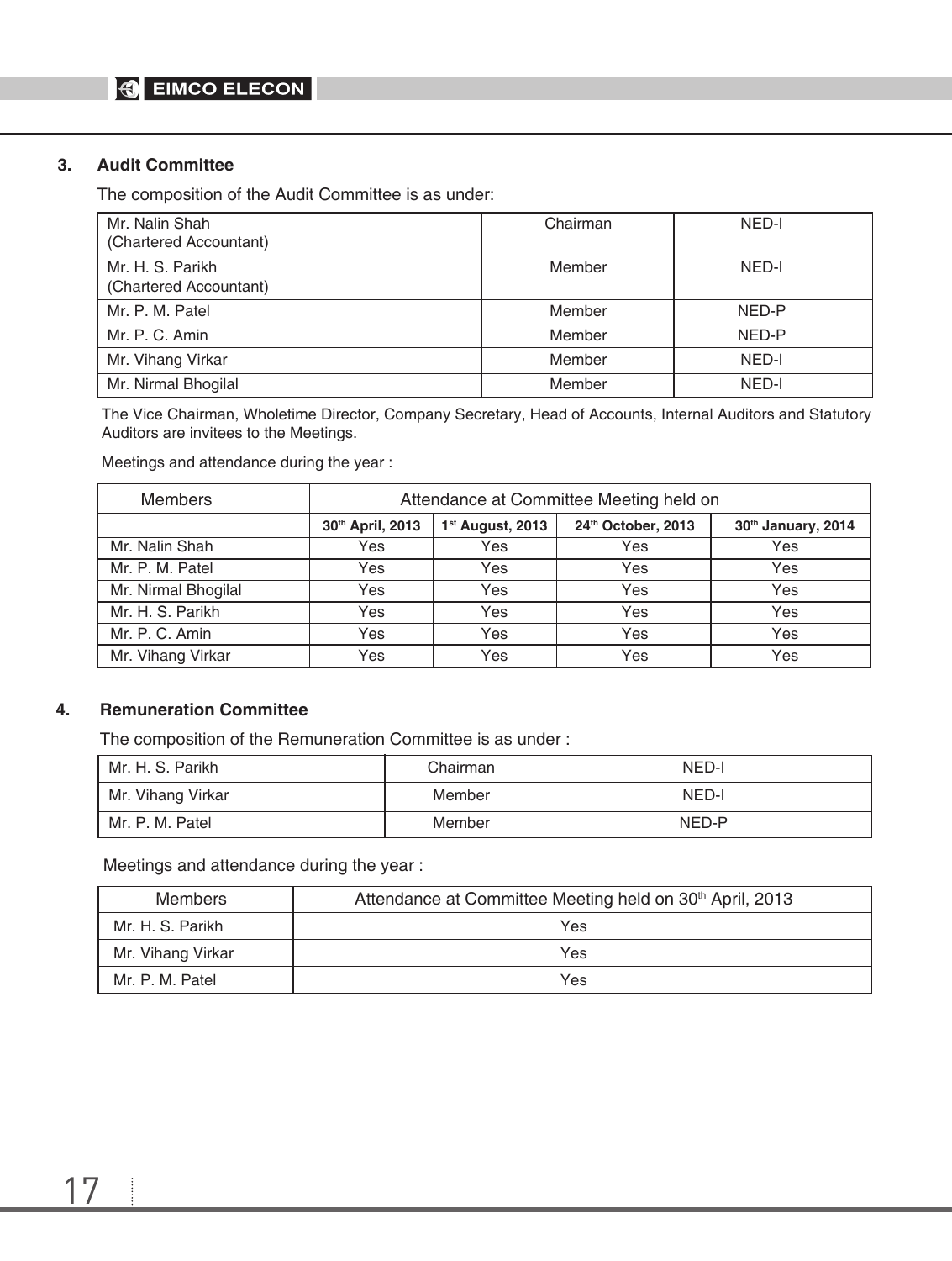| Name                                          | Salary<br>(₹)                                  | Perquisites & Retire<br>-ment benefits                                                                                                           | Commission<br>Payable | Total $(\overline{\tau})$ | Period of<br>contract      |
|-----------------------------------------------|------------------------------------------------|--------------------------------------------------------------------------------------------------------------------------------------------------|-----------------------|---------------------------|----------------------------|
| Mr. M. G. Rao<br>Wholetime<br><b>Director</b> | 4,78,000<br>$p.m. +$<br>5,00,000<br>Bonus p.a. | Perquisites &<br>Retirement<br>benefits as per<br>terms of<br>appointment and<br>subject to overall<br>ceiling of the<br>Companies<br>Act, 1956. | Nil                   | 77,56,442                 | 5 years from<br>08-09-2011 |

The details of remuneration paid to Wholetime Director are as under :

| <b>Bonus</b>         | Nil |
|----------------------|-----|
| <b>Stock Options</b> | Nil |
| Pension              | Nil |
| Others               | Nil |

The details of remuneration paid to Non-Executive Directors are as under :

| Name                | <b>Sitting Fees</b>  |                          | Commission | Total $(\overline{\tau})$ |
|---------------------|----------------------|--------------------------|------------|---------------------------|
|                     | <b>Board Meeting</b> | <b>Committee Meeting</b> |            |                           |
| Mr. P. B. Patel     | 1,00,000             | 20,000                   | 2,50,000   | 3,70,000                  |
| Mr. P. M. Patel     | 1,20,000             | 1,00,000                 | 2,50,000   | 4,70,000                  |
| Mr. H. S. Parikh    | 1,20,000             | 1,20,000                 | 2,50,000   | 4,90,000                  |
| Mr. P. C. Amin      | 80,000               | 1,00,000                 | 2,50,000   | 4,30,000                  |
| Mr. Vihang Virkar   | 1,00,000             | 1,00,000                 | 2,50,000   | 4,50,000                  |
| Mr. Nalin Shah      | 1,00,000             | 80,000                   | 2,50,000   | 4,30,000                  |
| Mr. Nirmal Bhogilal | 1,00,000             | 80,000                   | 2,50,000   | 4,30,000                  |

### **5. Investors' Grievance Committee / Shareholders' Committee**

With effect from 21<sup>st</sup> July, 2001, the Board of Directors has appointed an Investors Grievance Committee/Shareholders Committee comprising following Directors :

| Mr. H. S. Parikh   | Chairman                       | Non-Executive and Independent Director |
|--------------------|--------------------------------|----------------------------------------|
| Mr. P. B. Patel    | Member                         | NED-P                                  |
| l Mr. N. D. Shelat | Secretary & Compliance Officer | Company Secretary                      |

|      | Number of shareholder's complaints received so far                      | Nil |
|------|-------------------------------------------------------------------------|-----|
| ii.  | Number of complaints not solved to the satisfaction of the shareholders | Nil |
| iii. | Number of pending complaints                                            | Nil |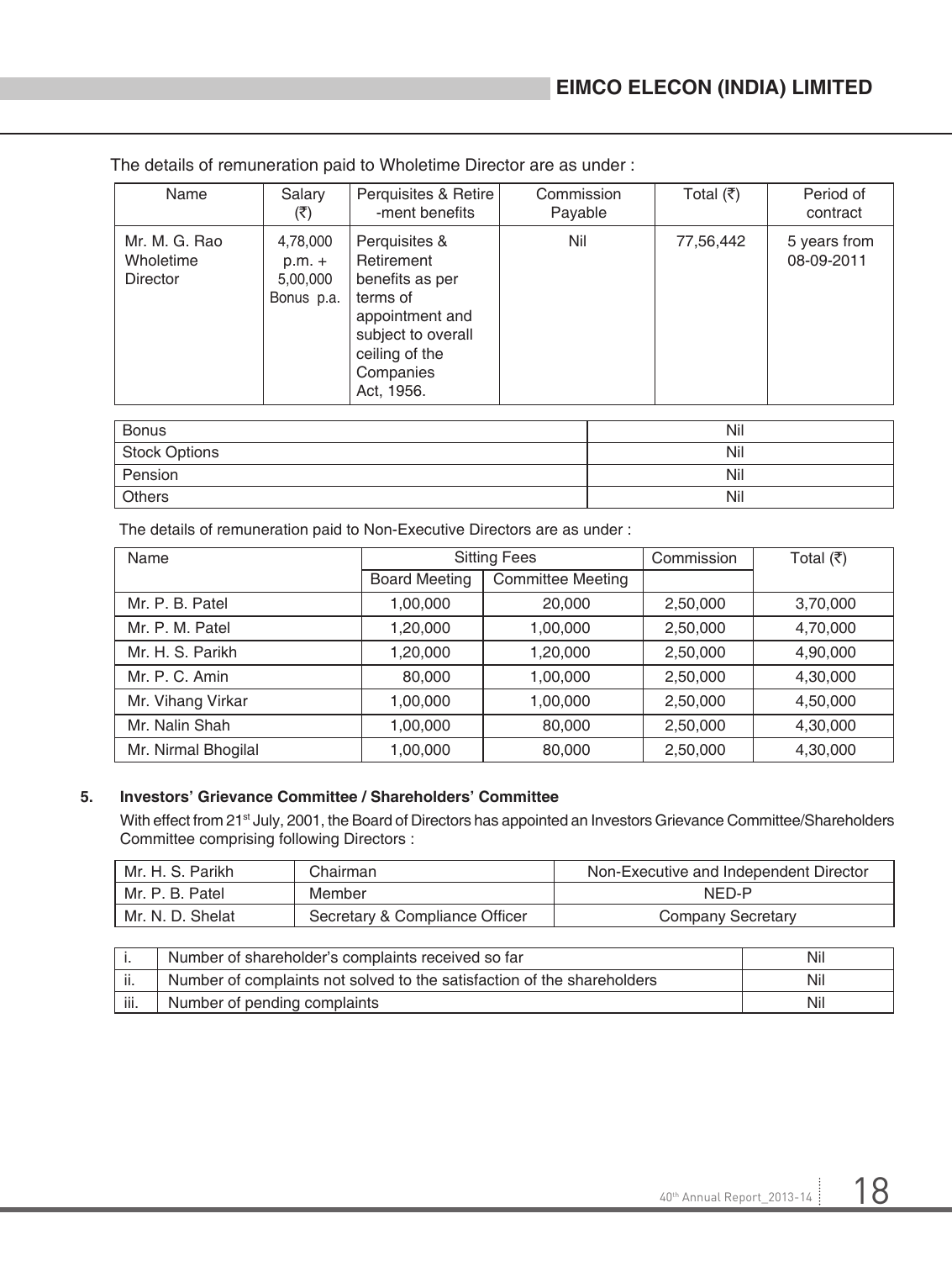### **6. General Body Meetings**

### **A. Annual General Meetings**

The location, date and time of the last three Annual General Meetings held are as under:

| Year      | Venue                                            | Date       | Time        |
|-----------|--------------------------------------------------|------------|-------------|
| 2012-2013 | Registered Office at Vallabh Vidyanagar, Gujarat | 01-08-2013 | 12.00 Noon  |
| 2011-2012 | -do-                                             | 30-07-2012 | 11.30 $a.m$ |
| 2010-2011 | -do-                                             | 02-08-2011 | 03.00 pm    |

### **B. Special Resolution**

Particulars of Special Resolution passed is as follows:

| <b>Financial Year</b> | Date       | Particulars                                                                      |
|-----------------------|------------|----------------------------------------------------------------------------------|
| 2010-2011             | 02-08-2011 | To make payment of Commission to Non Executive<br>Directors under Section 309(4) |

### **C. Postal Ballot**

The Company has not passed any resolution through postal ballot during the year 2013-2014.

### **7. Disclosures**

|     | <b>Disclosures</b>                                                                                                                                                                                           |                                                                                                                                                                                                                                                   |
|-----|--------------------------------------------------------------------------------------------------------------------------------------------------------------------------------------------------------------|---------------------------------------------------------------------------------------------------------------------------------------------------------------------------------------------------------------------------------------------------|
| ۱.  | Materially significant related party transactions.                                                                                                                                                           | There are no materially significant transactions<br>made by the Company with its promoters, directors<br>or the management, their subsidiaries or relatives,<br>etc. which have potential conflict with the interests<br>of the Company at large. |
| ii. | Details of non compliance by the company, penalties,<br>strictures imposed on the company by the Stock<br>Exchange or SEBI or any authority on any matter<br>related to capital markets during last 3 years. | Nil                                                                                                                                                                                                                                               |
| iii | Whistle Blower Policy                                                                                                                                                                                        | Though there is no formal Whistle Blower Policy, the<br>Company takes cognizance of complaints made and<br>suggestions given by the employees and others. No<br>employee of the Company has been denied access<br>to the Audit Committee.         |
| iv  | Compliance of mandatory and non-mandatory<br>Requirement of Clause 49                                                                                                                                        | The Company has complied with all the mandatory<br>requirement of Clause 49 and has also complied<br>with one of the non-mandatory requirement viz,<br>setting up of Remuneration Committee.                                                      |

### **8. CEO/CFO Certification**

The Wholetime Director and the Chief Financial Officer of the Company has certified to the Board as required.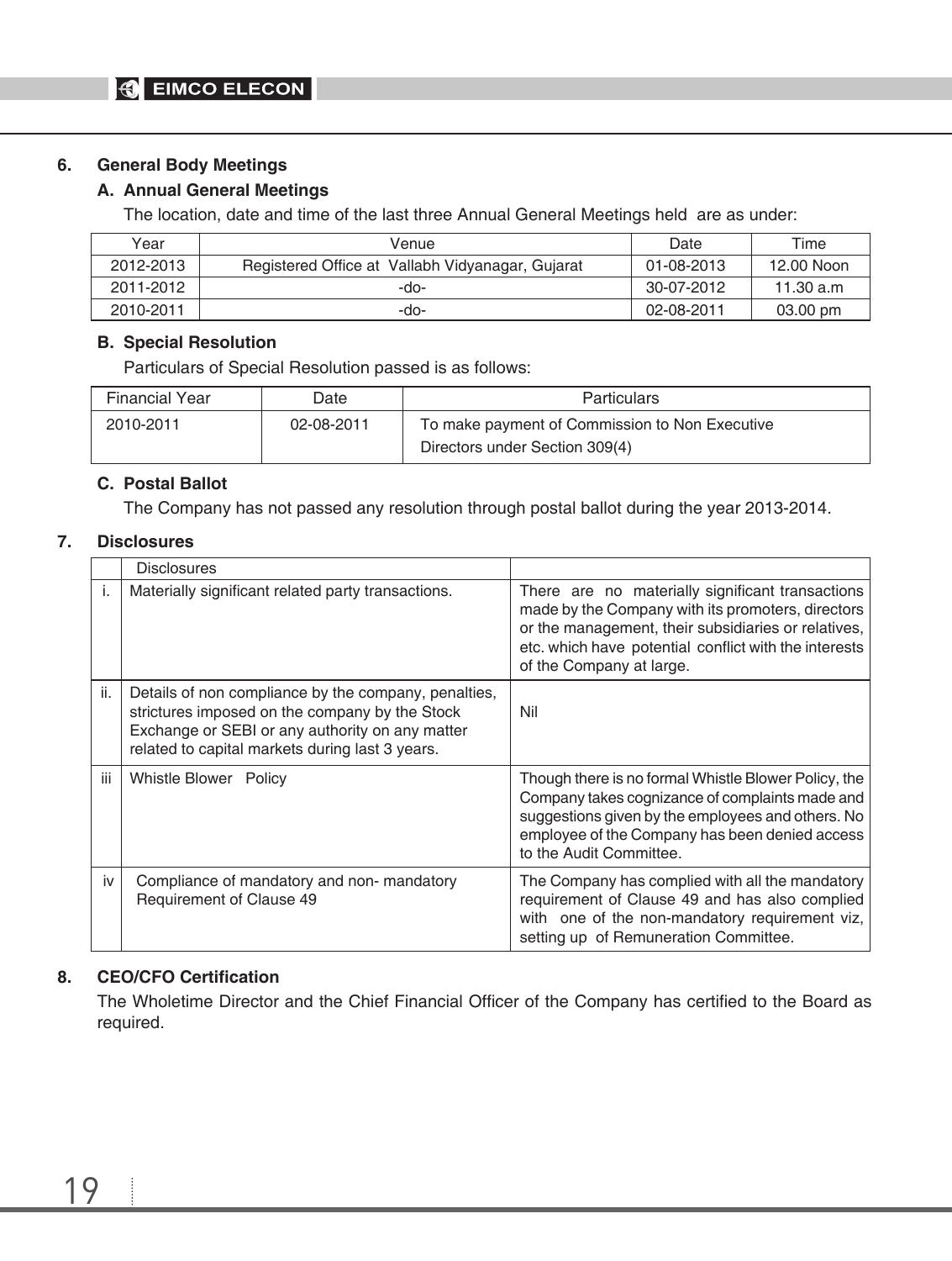### **9. Means of Communication**

|      | Half yearly report sent to each shareholders residence.                       | No                                                                                                          |
|------|-------------------------------------------------------------------------------|-------------------------------------------------------------------------------------------------------------|
| ii.  | In which newspapers quarterly results were normally published.                | <b>Economics Times</b><br>(English & Gujarati)<br><b>Business Standard (English)</b><br>Jansatta (Gujarati) |
| iii. | Any website where results or official news are displayed.                     | www.eimcoelecon.in                                                                                          |
| iv.  | The presentation made to institutional investors or to the analysts.          | No.                                                                                                         |
| V.   | Whether Management Discussion and Analysis is part of Annual Report<br>or not | Yes, contained in the Directors'<br>Report                                                                  |

### **10. General Shareholder Information**

|      | AGM - date, time and venue | Tuesday, the 5 <sup>th</sup> August, 2014 at 2.30 p.m.               |
|------|----------------------------|----------------------------------------------------------------------|
|      |                            | at Regd. Office                                                      |
|      |                            | Vallabh Vidyanagar.                                                  |
| ii.  | Financial year             | 2013-2014 (year ending 31-03-2014)                                   |
| iii. | Book Closure Date          | 30-07-2014 to 05-08-2014 (both days inclusive)                       |
| IV.  | Dividend payment date      | Credit / Dispatch of dividend warrants between 07-08-14 and 09-08-14 |

v. Unclaimed Dividend :

Section 205 of the Companies Act, 1956, mandates that companies transfer dividend that has been unclaimed for a period of seven years from the unpaid dividend account to the Investor Education and Protection Fund (IEPF). In accordance with the following schedule, the dividend for the years mentioned as follows, if unclaimed within a period of seven years, will be transferred to IEPF.

| Year      | <b>Date of Declaration</b>   | <b>Date of Payment</b>       | Date on which dividend will<br>become part of IEPF |
|-----------|------------------------------|------------------------------|----------------------------------------------------|
| 2006-2007 | 16th July, 2007              | 18th July, 2007              | 15th July, 2014                                    |
| 2007-2008 | 29th July, 2008              | 1 <sup>st</sup> August, 2008 | 28th July, 2015                                    |
| 2008-2009 | 30th July, 2009              | 1 <sup>st</sup> August, 2009 | 29th July, 2016                                    |
| 2009-2010 | 30th July, 2010              | 2 <sup>nd</sup> August, 2010 | 29th July, 2017                                    |
| 2010-2011 | 2 <sup>nd</sup> August, 2011 | 3rd August, 2011             | 1 <sup>st</sup> August, 2018                       |
| 2011-2012 | 30th July, 2012              | 2 <sup>nd</sup> August, 2012 | 29th July, 2019                                    |
| 2012-2013 | 1 <sup>st</sup> August, 2013 | 3rd August, 2013             | 31st July, 2020                                    |

vi. Listing on Stock Exchanges

The Company's shares are listed on the following stock exchanges :

 Bombay Stock Exchange Limited P. J. Towers, 25<sup>th</sup> Floor, Dalal Street Mumbai – 400 001

 The National Stock Exchange of India Limited Exchange Plaza, 5<sup>th</sup> floor Plot No. C/1, G Block Bandra - Kurla Complex Bandra (E) Mumbai - 400 051.

 The listing fee for the year 2013-2014 for the above Stock Exchanges have been paid in time and there being neither de-listing nor suspension of company's shares from trading during the year under review.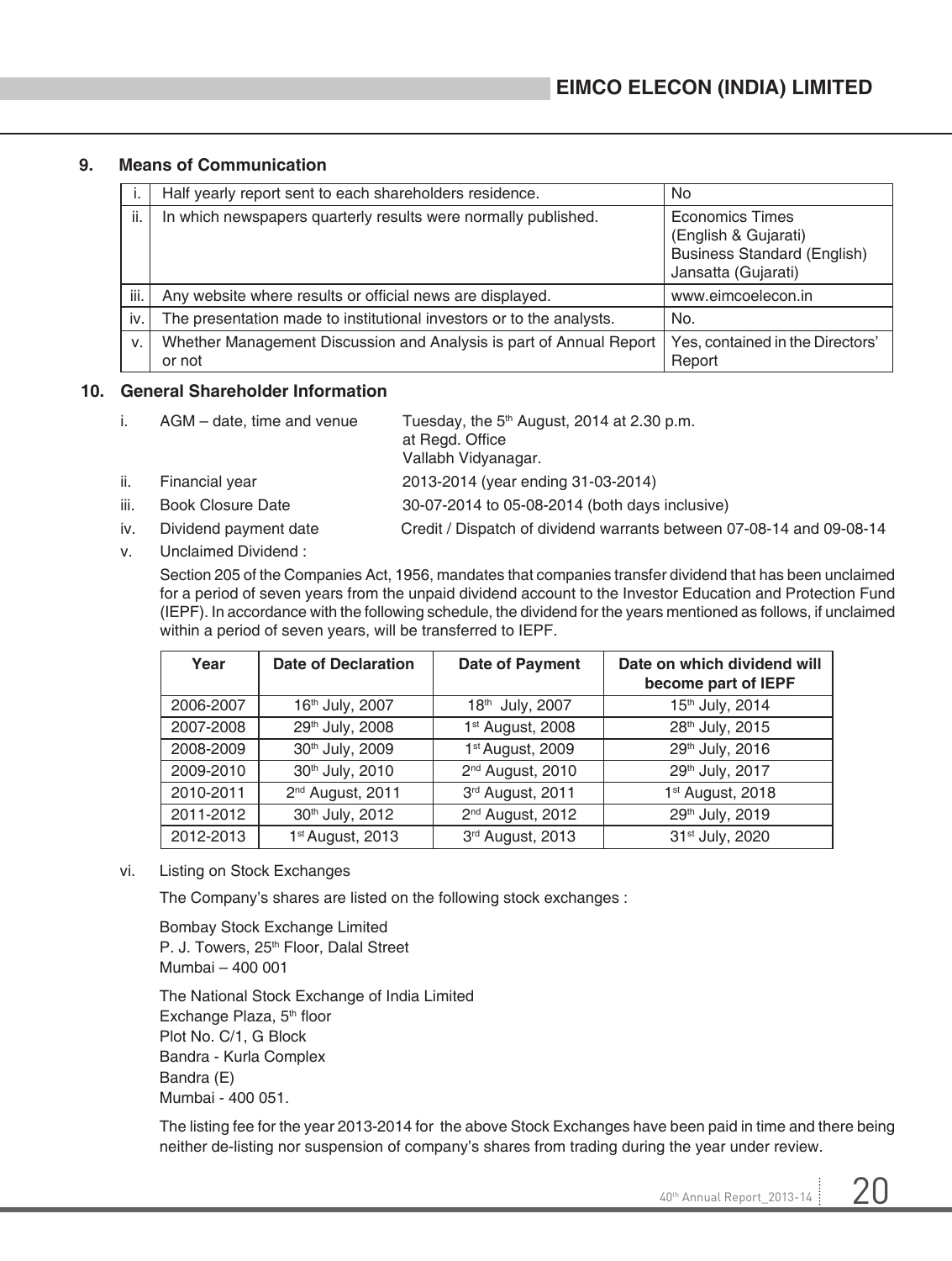### vii. Stock Code

The Stock Code of company's shares is as follows :

| Name of the Stock Exchange            | Code No.      |
|---------------------------------------|---------------|
| Bombay Stock Exchange Ltd.            | 523708        |
| National Stock Exchange of India Ltd. | EIMCOELECO EQ |
| ISIN No. for Shares in Demat mode     | INE 158B01016 |

#### viii. Market Price Data

|          |        | Bombay Stock Exchange Ltd. |        | <b>BSE Index</b> |          |        | National Stock Exchange of<br>India Ltd. |        |
|----------|--------|----------------------------|--------|------------------|----------|--------|------------------------------------------|--------|
|          | High   | Low                        | Volume | High             | Low      | High   | Low                                      | Volume |
| Apr 2013 | 160.00 | 144.00                     | 11003  | 19622.68         | 18144.22 | 163.80 | 147.45                                   | 2700   |
| May 2013 | 154.90 | 129.00                     | 8459   | 20443.62         | 19451.26 | 169.00 | 132.00                                   | 4036   |
| Jun 2013 | 154.00 | 113.05                     | 10506  | 19860.19         | 18467.16 | 153.95 | 115.15                                   | 2972   |
| Jul 2013 | 133.00 | 113.95                     | 5799   | 20351.06         | 19126.82 | 129.10 | 112.05                                   | 6441   |
| Aug 2013 | 111.00 | 98.40                      | 5876   | 19569.20         | 17448.71 | 112.85 | 101.00                                   | 3699   |
| Sep 2013 | 119.75 | 105.10                     | 8764   | 20739.69         | 18166.17 | 115.00 | 104.20                                   | 4940   |
| Oct 2013 | 123.90 | 112.15                     | 7624   | 21205.44         | 19264.72 | 123.35 | 111.10                                   | 3239   |
| Nov 2013 | 138.00 | 116.10                     | 10531  | 21321.53         | 20137.67 | 132.00 | 115.00                                   | 3137   |
| Dec 2013 | 159.00 | 128.50                     | 14520  | 21483.74         | 20568.70 | 159.60 | 129.00                                   | 3611   |
| Jan 2014 | 166.00 | 133.00                     | 7203   | 21409.66         | 20343.78 | 170.25 | 152.50                                   | 1941   |
| Feb 2014 | 168.00 | 147.00                     | 10150  | 21140.51         | 19963.12 | 168.95 | 147.00                                   | 7721   |
| Mar 2014 | 231.85 | 154.80                     | 48488  | 22467.21         | 20920.98 | 235.00 | 154.00                                   | 26781  |

#### ix. Index graph

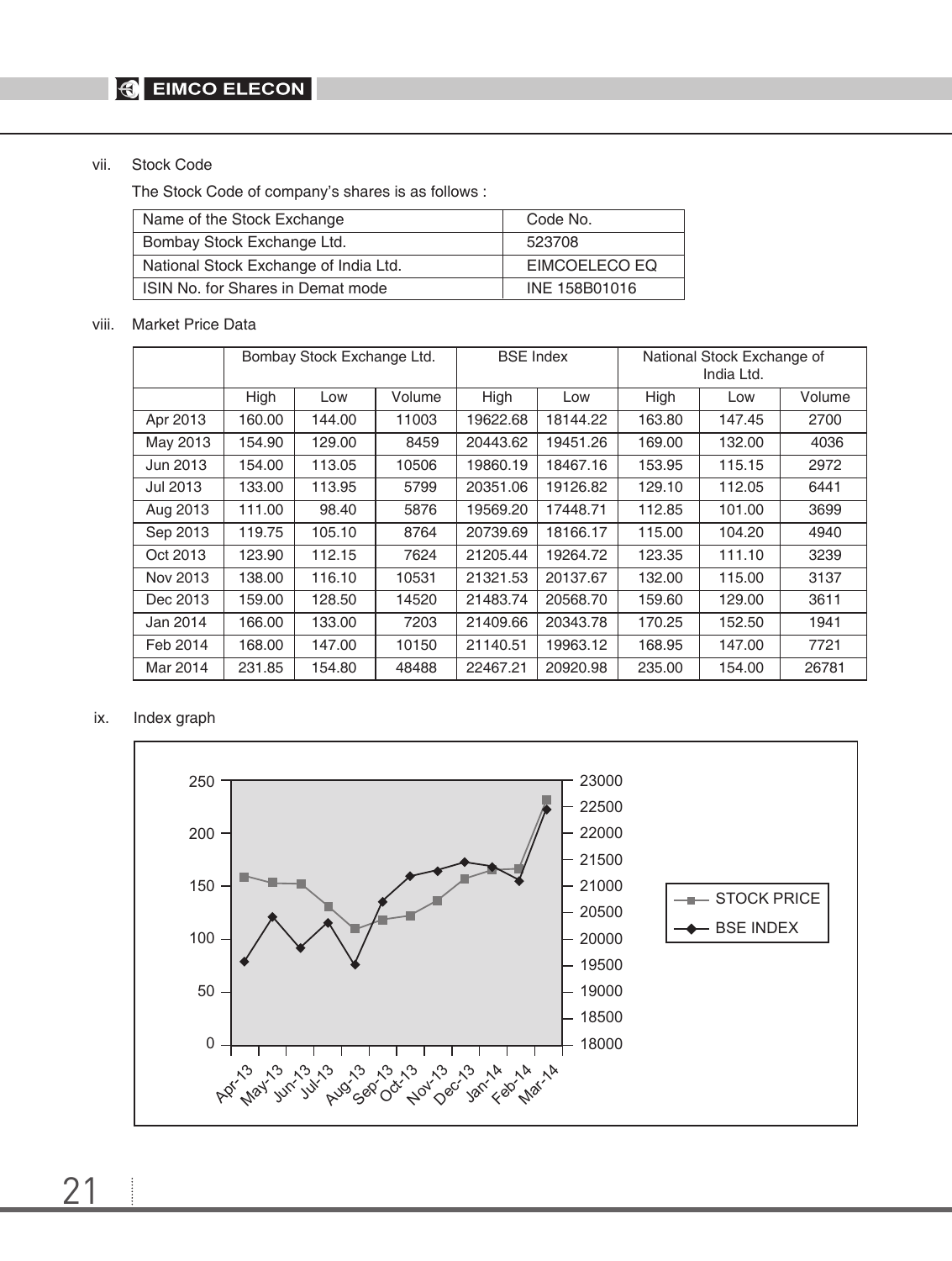x. Share Transfer System

| No. of Transfers during the year | :5    |
|----------------------------------|-------|
| No. of Shares transferred        | : 600 |

xi. Distribution of shareholding as on 31<sup>st</sup> March, 2014:

| Shares held   | No. of Shareholders | % of shareholders | No. of Shares held | % of Shareholding |
|---------------|---------------------|-------------------|--------------------|-------------------|
| 1-500         | 5218                | 94.5976           | 564573             | 9.7874            |
| 501-1000      | 131                 | 2.3749            | 101895             | 1.7664            |
| 1001-2000     | 75                  | 1.3597            | 111580             | 1.9343            |
| 2001-3000     | 22                  | 0.3988            | 56202              | 0.9743            |
| 3001-4000     | 14                  | 0.2538            | 50147              | 0.8693            |
| 4001-5000     | 21                  | 0.3807            | 96395              | 1.6711            |
| 5001-10000    | 15                  | 0.2719            | 107994             | 1.8722            |
| 10001 & above | 20                  | 0.3626            | 4679599            | 81.1250           |
| <b>Total</b>  | 5516                | 100.0000          | 5768385            | 100.0000          |

xii. Shareholding Pattern as at 31st March 2014

|                | Category                            | No. of shares held | % of Shareholding |
|----------------|-------------------------------------|--------------------|-------------------|
| A              | Promoters' holding                  |                    |                   |
| $\mathbf{1}$ . | -Indian promoters                   | 2817645            | 48.8463           |
|                | -Foreign Promoters                  | 1447875            | 25.1002           |
| 2.             | -Persons acting in concert          | 6275               | 0.1088            |
|                | Sub-total                           | 4271795            | 74.0553           |
| B.             | Non-Promoters' Holding              |                    |                   |
| 3.             | Institutions                        |                    |                   |
| a.             | Mutual Funds / UTI                  | 276428             | 4.7921            |
| b.             | <b>Financial Institutions/Banks</b> | 200                | 0.0035            |
|                | Sub-total                           | 276628             | 4.7956            |
| 4.             | Non-Institutions                    |                    |                   |
| a.             | <b>Bodies Corporate</b>             | 170607             | 2.9576            |
| $b$ .          | <b>Indian Public</b>                | 1022110            | 17.7192           |
| C.             | Non-Resident Indians                | 20420              | 0.3540            |
| d.             | Any other                           | 6825               | 0.1183            |
|                | Sub-total                           | 1219962            | 21.1491           |
|                | <b>GRAND TOTAL</b>                  | 5768385            | 100,0000          |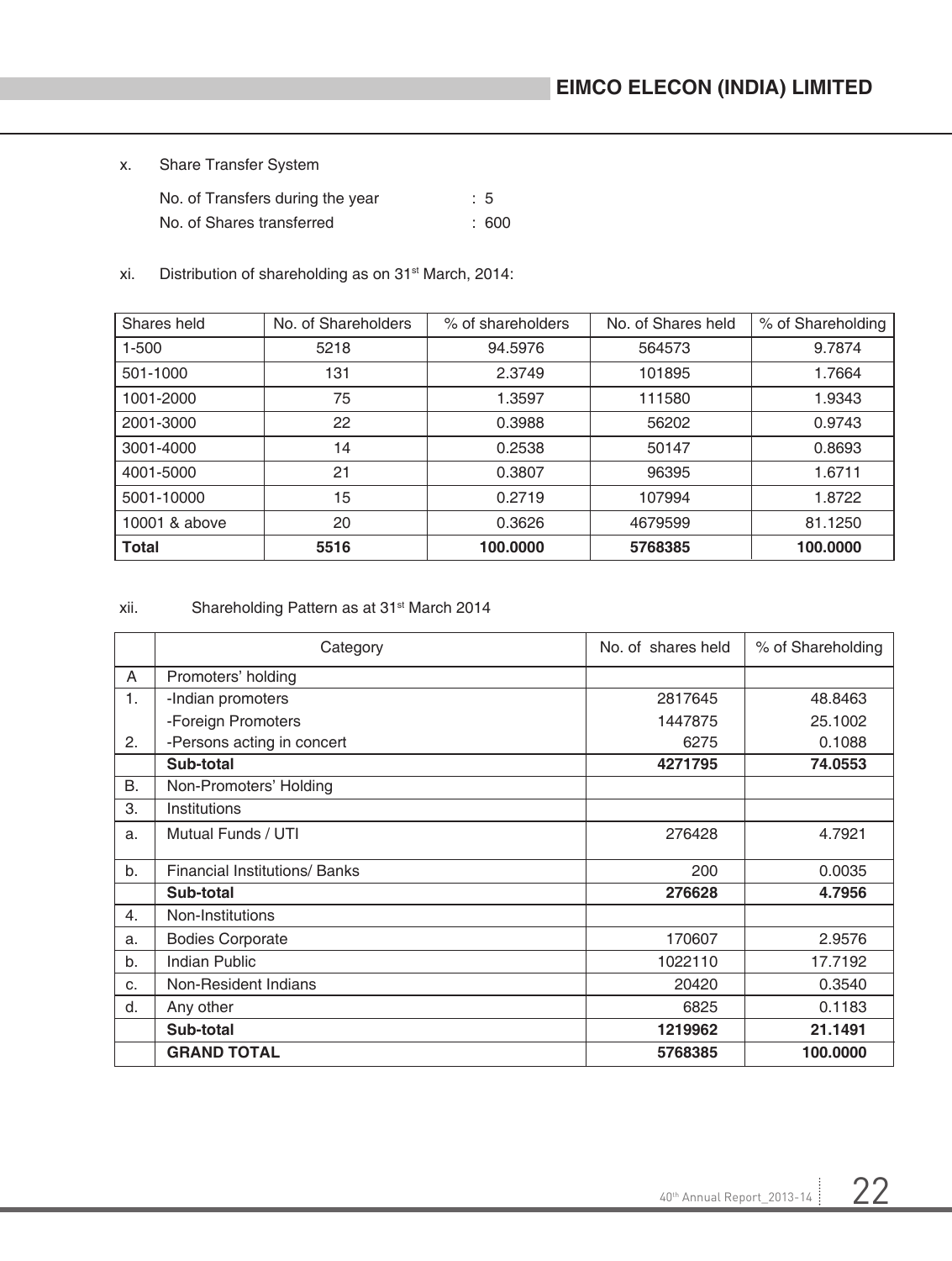### **B** EIMCO ELECON

xiii. Dematerialization of shares and liquidity.

 As directed by SEBI, trading in the shares of the company have compulsorily to be in dematerialized form for all the investors with effect from 26<sup>th</sup> June, 2000.

As on 31<sup>st</sup> March 2014, 72.64% (4190154 Shares) have been dematerialized.

xiv. Outstanding GDR/ADR/Warrants or convertible instruments :

Nil

- xv. Plant location : Eimco Elecon (India) Ltd. Anand-Sojitra Road Vallabh Vidyanagar - 388 120 Dist. Anand, Gujarat
- xvi. Address for correspondence: As above
- xvii. Registrar & Share Transfer Agents

Mumbai Office : Vadodara Office : M/s. Link Intime India Pvt. Ltd.<br>
C-13, Pannalal Silk Mills Compound<br>
B-102 & 103, Shangrila Complex, C-13, Pannalal Silk Mills Compound<br>LBS Marg, Bhandup (W)

First Floor, Opp. HDFC Bank, Mumbai - 400 078. Near Radhakrishna Char Rasta, Akota. Vadodara - 390 020. EMAIL : vadodara@linkintime.co.in Phone number - 0265-2356573 0265-2356794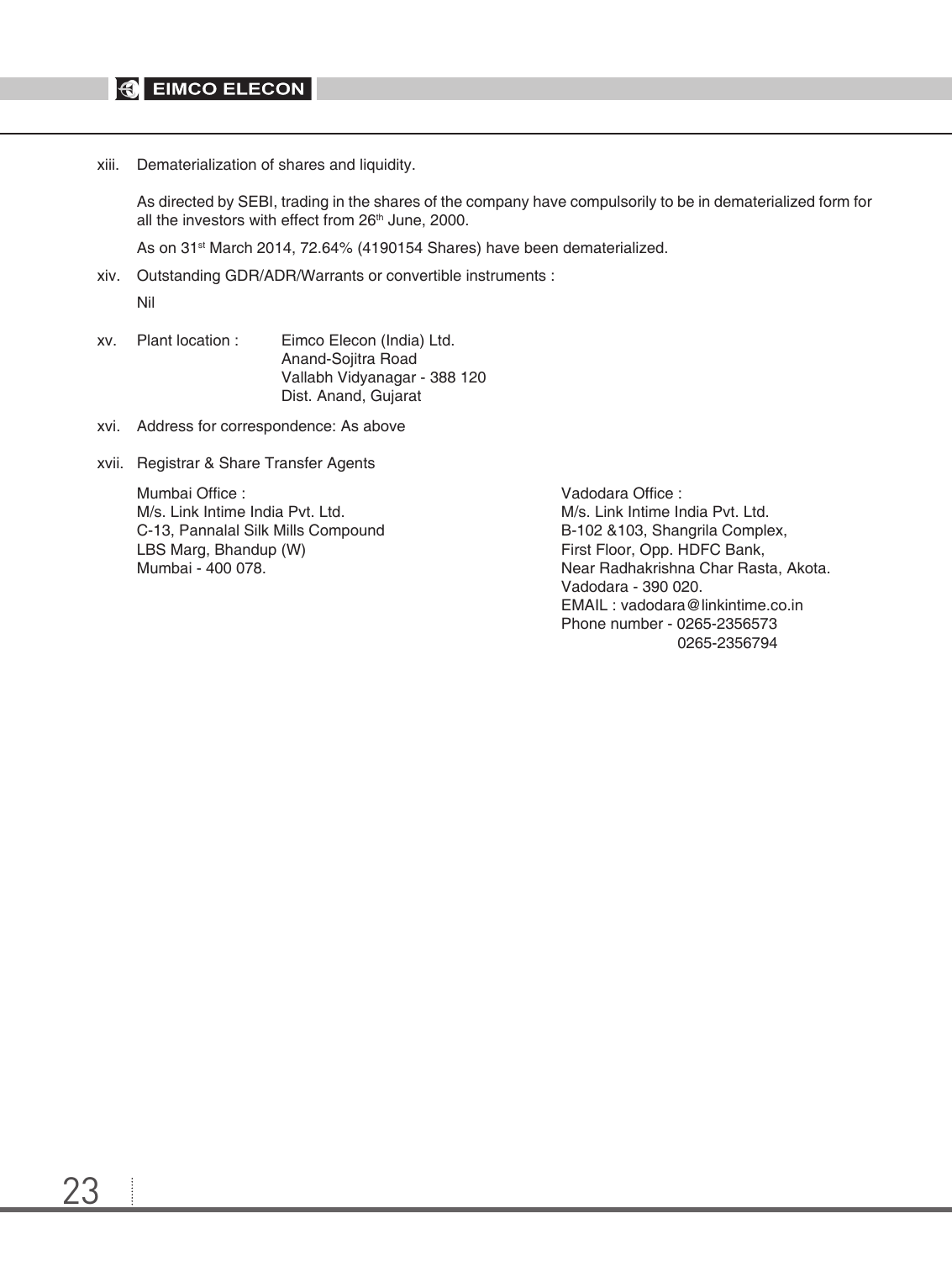### **Declaration regarding affirmation of Code of Conduct**

In terms of the requirement of the amended Clause 49 of the Listing Agreement, this is to confirm that all the members of the Board and senior management personnel have affirmed Compliance with the Code of Conduct for the year ended 31<sup>st</sup> March, 2014.

Place : Mumbai **M. G. Rao** Date : 24<sup>th</sup> April, 2014 **Wholetime Director** 

 $40<sup>th</sup>$  Annual Report\_2013-14  $\begin{bmatrix} 24 & 24 \end{bmatrix}$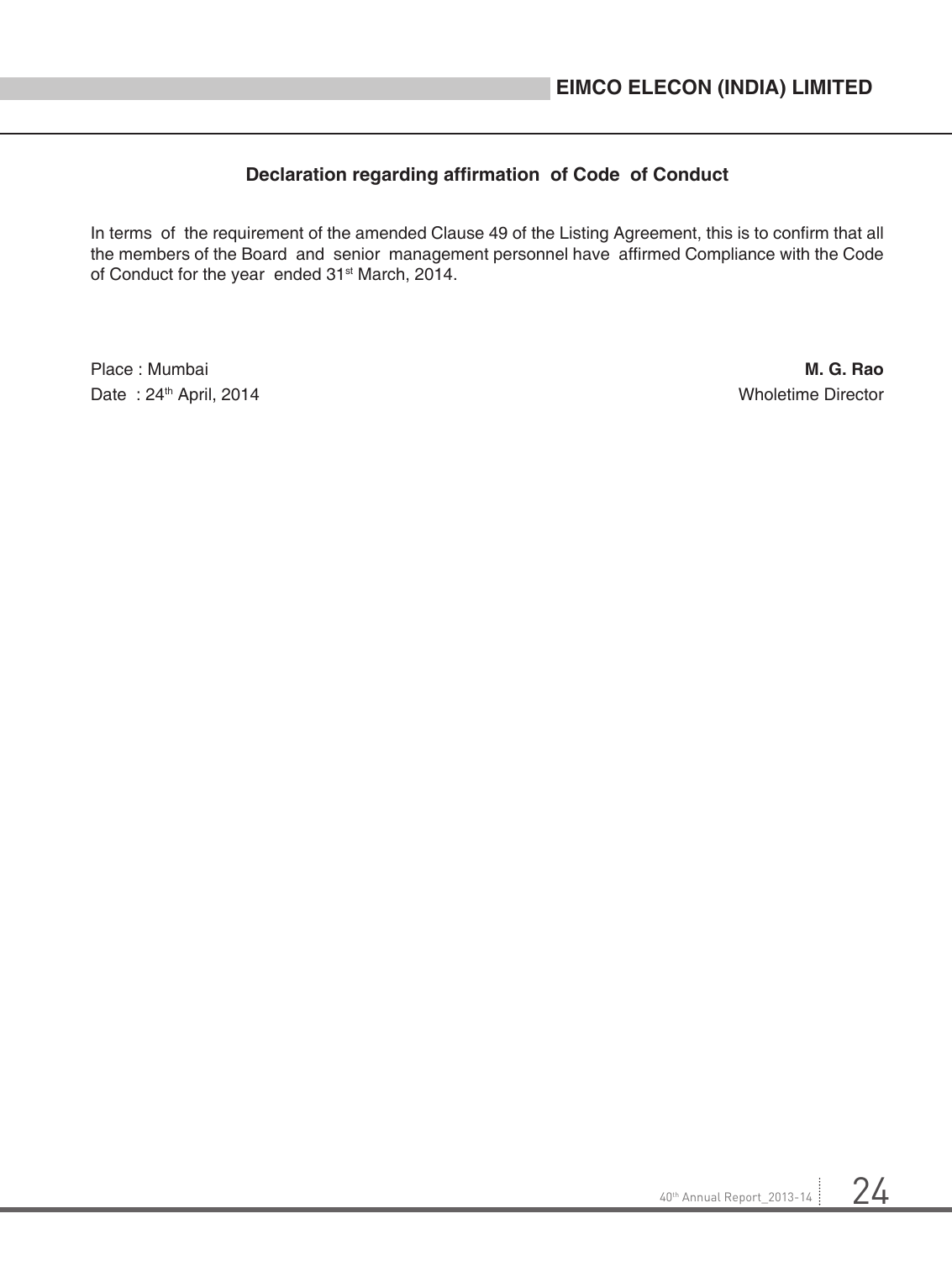### **AUDITOR'S CERTIFICATE ON COMPLIANCE WITH THE CONDITIONS OF CORPORATE GOVERVANCE UNDER CLAUSE 49 OF THE LISTING AGREEMENT(S).**

To, The Members of EIMCO ELECON (INDIA) LTD. Anand-Sojitra Road, Vallabh Vidyanagar - 388 120. Dist. Anand, Gujarat

We have examined the compliance of conditions of corporate governance by EIMCO ELECON (INDIA) LTD. for the year ended 31<sup>st</sup> March, 2014, as stipulated in Clause 49 of the Listing Agreement of the said company with the stock exchanges.

The compliance of conditions of corporate governance is the responsibility of the management. Our examination has been limited to a review of the procedures and implementations thereof, adopted by the Company for ensuring compliance with the conditions of Corporate Governance as stipulated in the said clause. It is neither an audit nor an expression of opinion on the financial statements of the Company.

In our opinion and to the best of our information and according to the explanations given to us, and based on the representations made by the directors and the management, we certify that the Company has complied with the conditions of Corporate Governance as stipulated in Clause 49 of the above mentioned Listing Agreement.

As required by the Guidance Note on Certification of Corporate Governance issued by the Institute of Chartered Accountants of India, we have to state that based on the report given by the Registrars to the Company as on 31<sup>st</sup> March, 2014 there were no investor grievance matters against the Company remaining unattended/pending for more than 30 days.

We further state that such compliance is neither an assurance as to the future liability of the Company nor the efficiency or effectiveness with which the management has conducted the affairs of the Company.

> For **TALATI & TALATI** Chartered Accountants (Firm Reg. No. 110758W)

Place : Mumbai (**Umesh H. Talati)** Date : 24<sup>th</sup> April, 2014 **Partner** Partner **Partner** Partner **Partner** Partner **Partner** 

Mem.No. 34834

25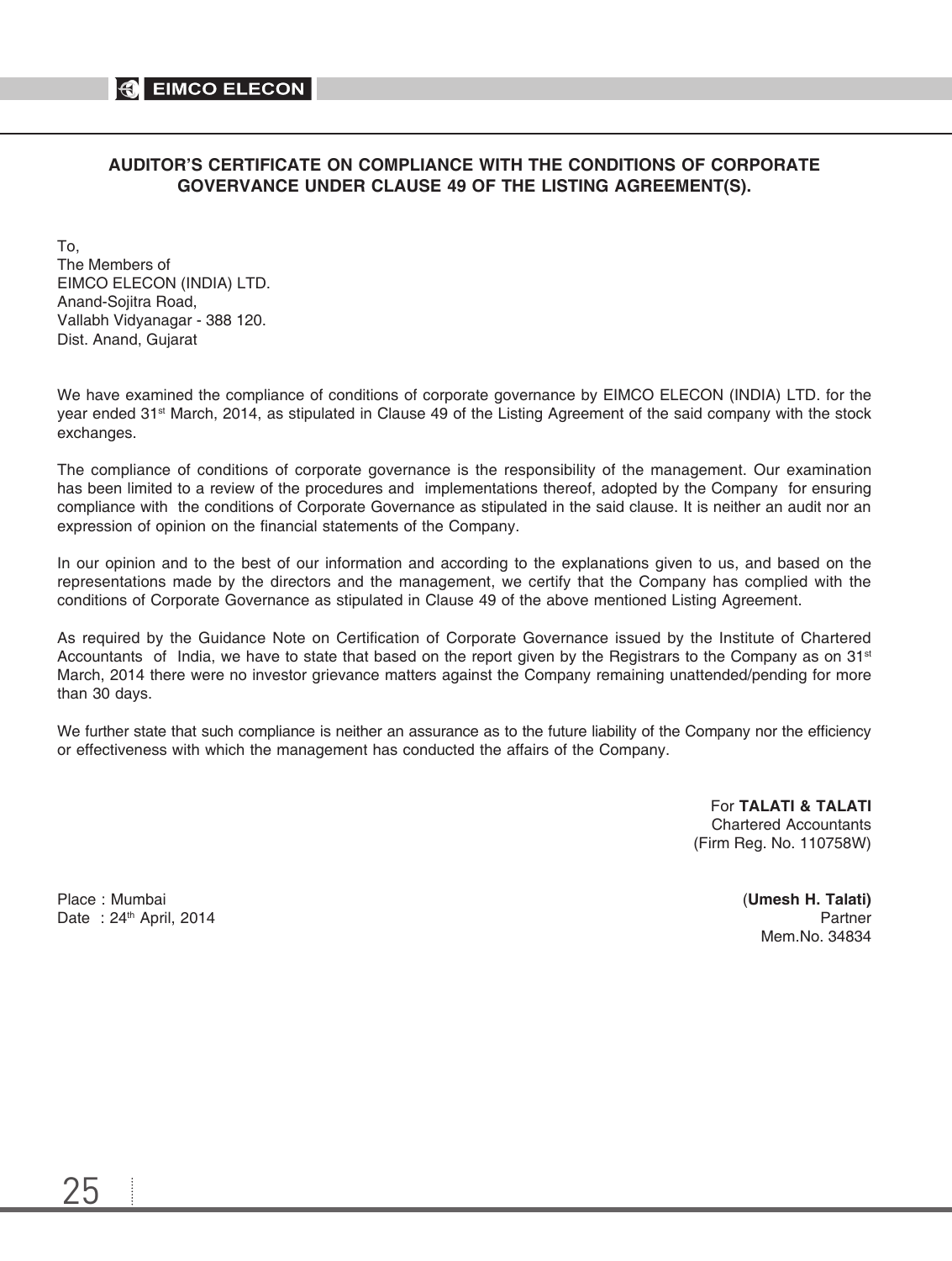### **Management's Discussion and Analysis ANNEXURE-4 TO DIRECTORS' REPORT - ITEM NO.8**

### **INDUSTRY STRUCTURE AND DEVELOPMENT**

### **COAL MINING INDUSTRY**

India's current growth prospects continue to depend on a most abundant fossil fuel i.e. Coal as it accounts for 55% of the country's energy need. Commercial primary energy consumptions in India has grown by about 700% in the last four decades and is expected to rise driven by rising population, expanding economy and a quest for improved quality of life. Apart from this considering limited reserve potentiality of petroleum and natural gas, eco-conservation restrictions on hydel projects and geo-political perception of nuclear power, coal will continue to occupy centre stage of India's energy scenario.

India's Coal Reserves have increased by more than 20 billion tons in the last three years and stood at around 123 billion tons as of April 2013. At the current level of production, the reserves are likely to sustain for more than two centuries, compared to the global average of 112 years.

For India, Coal reserves are not a problem. The real issue is exploiting these reserves as in spite of abundant availability we have not been able to become self dependent so far and imports for thermal as well coking coal are going up every year. India's Coal imports may cross 170 MT during 2013-14 and outflow of substantial foreign exchange is envisaged in future on import of thermal as well as coking coal due to mismatch of production and demand. Major producer of Coal-Coal India Ltd. which accounts for 80% of domestic coal production is likely to miss its target of 462 MT during fiscal year 2013-14 and the same fate is experienced by the 2<sup>nd</sup> largest producer - Singareni Collieries Co. Ltd. who have also fallen short of target due to various natural as well as technical reasons.

Ever since the Coal Sector was nationalized, miners in India have had taken recourse to the easy way of surface mining, which is not only cheap, but also requires little skills and is a less risky proposition compared to underground mining. The share of underground mining has steadily reduced over the decades and continues to decline till now. Unless there is a serious attention and efforts on underground mining, the vast reserves of coal lying in depths may not really come to any use ever.

### **FUTURE SCENARIO**

Coal India Ltd. the major producer of coal having plan

to produce 615 MT by the terminal year of the  $12<sup>th</sup>$  plan (2016-17) and further plans to expand it to 795 MT by 2021-22 of the terminal year of  $13<sup>th</sup>$  Plan have taken many steps to meet targets such as offering coal blocks for mining by private players. Implementation of these steps will largely depend on speedy clearances by the regulatory bodies.

The Company has been able to tap business from all private players engaged in coal and non coal mining operations for range of products manufactured. The Company has future plans to diversify from mining equipment business of other mining related systems used in the Indian mining industry. The Company has already received a contract for installation of Chair Lift Man Riding System for trails in one of the Coal mine of Coal India Ltd. for faster and safe movement of miners and after successful run of this system, it expects to enter into this business in a big way.

### **CONSTRUCTION EQUIPMENT INDUSTRY**

Infrastructure has become a buzz word in the last couple of years in the Indian economy. There exists a huge growth potential of investments in raising the overall good infrastructure of our country which is at its nascent stage at the moment. Moreover, good infrastructure acts as a catalyst in industrial & overall growth of the nation. A great emphasis, being put on for good infrastructure to help industry by the Government, has opened new avenues of investment in the infrastructure sectors.

Growing urbanization, increasing affordability, better availability of financing and an urge for time bound execution of products, will fundamentally spur up the demand for construction equipment. Even the Government has kept an ambitious target of 1 trillion dollar of investment in infrastructure projects in its 12<sup>th</sup> Five Year Plan. Based on the recent projections, the ECE (Earthmoving & Construction Equipment) market is expected to grow by a healthy 20 to 25 percent over the next few years.

### **FUTURE SCENARIO**

Excited with the expected growth various Global manufacturers have put their stake by investing in the Indian Construction Equipment Industry over a period of last 5 to 6 years that include some of the big names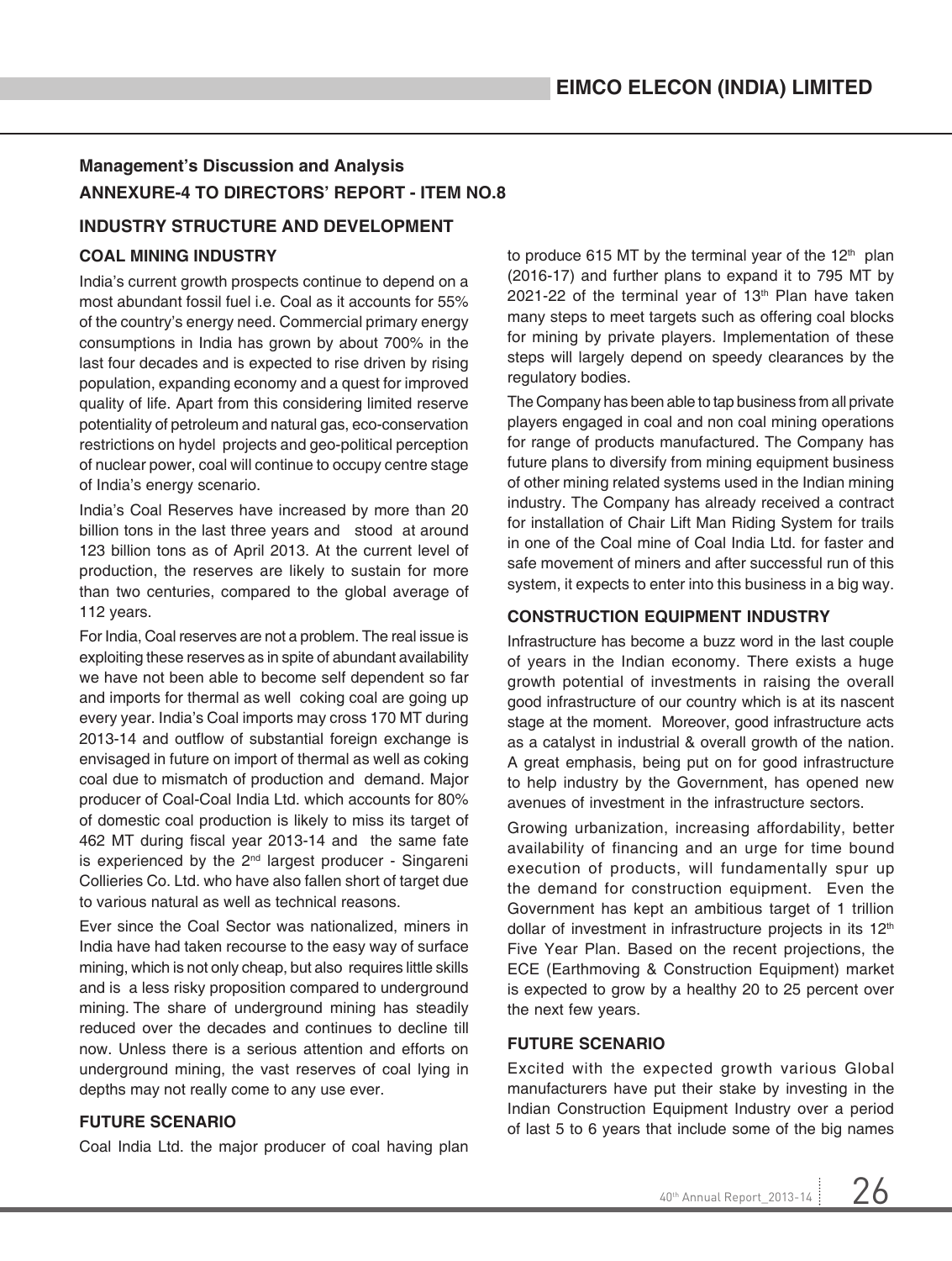from Japan, USA, Italy and Korea. Simultaneously, a number of domestic players are seen to be expanding their capabilities or diversifying their product portfolios through collaboration & tie-up arrangements with a hope to take advantage as soon as economic scenario improves.

### **OPPORTUNITY AND THREATS**

Model AL-120 Wheel Loader of 1.2 Cum capacity which has gradually & steadily established its superiority in its class of loader market will now be spread across the length & breadth of the Nation through a well established distribution network. We are pleased to inform you that bigger Loader AL-520 of 1.9 Cum has been successfully launched this year. A good amount of business is envisaged for this capacity of loader.

### **OUTLOOK FOR THE COMPANY**

With the all-round revival of coal companies and introduction of state-of-the-art technologies products for mining as-well-as for construction sector, your Company is expected to do better in the coming years.

#### **RISK AND CONCERNS**

The main risk and concern of the company remains that it will continue to depend more on Government clients for some more time.

### **INTERNAL CONTROL SYSTEM**

The Company's internal control systems are adequate, considering size and nature of operation of the Company, to meet regulatory /statutory requirements.

### **DEVELOPMENTS ON HUMAN RESOURCE/ INDUSTRIAL RELATIONS FRONT**

The Company attaches utmost priority to human resource development with focus on regular upgradation of the knowledge and skills of all employees and equipping them with the necessary expertise to meet the challenges of change and growth successfully. The company continuously monitors its manpower requirement to ensure that it has adequate human skills commensurate with its needs. Industrial relations of the company continue to be cordial.

### **DISCUSSION ON FINANCIAL PERFORMANCE WITH RESPECT TO OPERATIONAL PERFOR-MANCE AND OUTLOOK**.

Sales & Other income for the year ended 31<sup>st</sup> March, 2014 were ₹ 19779.05 lacs as compared to ₹ 17556.97 lacs on 31<sup>st</sup> March, 2013. The net profit stood at  $\bar{\tau}$ 2016.55 lacs (previous year ₹ 1513.53 lacs).

### **CAUTIONARY STATEMENT**

Statements in this report on describing the Company's objectives, expectations or predictions may be forward looking statements within the meaning of applicable security laws or regulations. These statements are based on certain assumptions and expectations of future events. Actual results could however differ materially from those expressed or implied.

The Company assumes no responsibility in respect of forward-looking statements herein which may undergo changes in future on the basis of subsequent developments, information or events.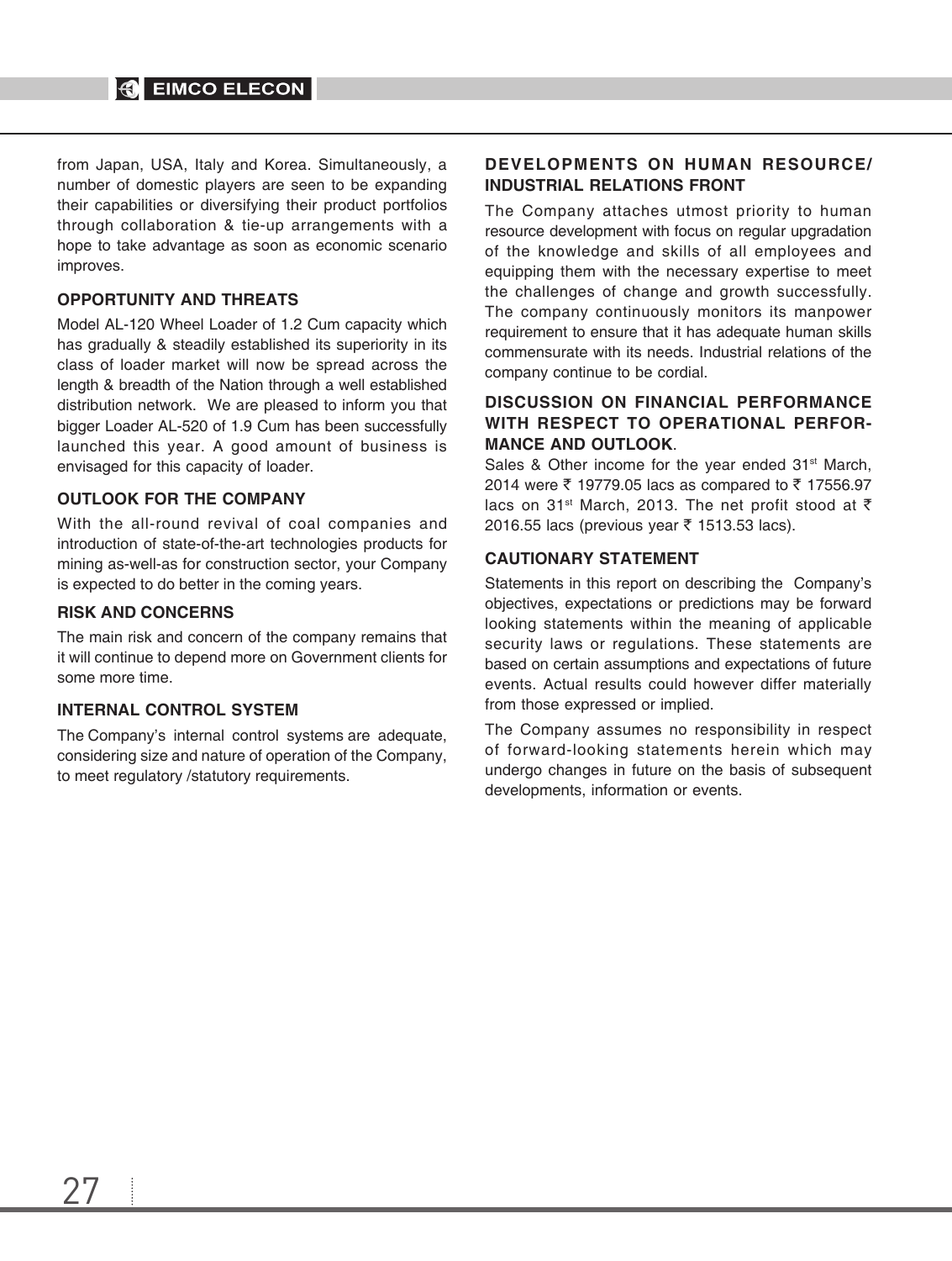### **INDEPENDENT AUDITOR'S REPORT**

To : The Members of Eimco Elecon (India) Ltd.

#### **Report on the Financial Statements**

We have audited the accompanying financial statements of Eimco Elecon (I) Limited ("the Company"), which comprise the Balance Sheet as at March 31, 2014, and the Statement of Profit and Loss and Cash Flow Statement for the year then ended, and a summary of significant accounting policies and other explanatory information.

#### **Management's Responsibility for the Financial Statements**

Management is responsible for the preparation of these financial statements that give a true and fair view of the financial position, financial performance and cash flows of the Company in accordance with the Accounting Standards notified under the Companies Act, 1956 ("the Act") read with the General Circular 15/2013 dated 13<sup>th</sup> September 2013 of the Ministry of Corporate Affairs in respect of section 133 of the Companies Act, 2013. This responsibility includes the design, implementation and maintenance of internal control relevant to the preparation and presentation of the financial statements that give a true and fair view and are free from material misstatement, whether due to fraud or error.

#### **Auditor's Responsibility**

Our responsibility is to express an opinion on these financial statements based on our audit. We conducted our audit in accordance with the Standards on Auditing issued by the Institute of Chartered Accountants of India. Those Standards require that we comply with ethical requirements and plan and perform the audit to obtain reasonable assurance about whether the financial statements are free from material misstatement.

An audit involves performing procedures to obtain audit evidence about the amounts and disclosures in the financial statements. The procedures selected depend on the auditor's judgment, including the assessment of the risks of material misstatement of the financial statements, whether due to fraud or error. In making those risk assessments, the auditor considers internal controls relevant to the Company's preparation and fair presentation of the financial statements in order to design audit procedures that are appropriate in the circumstances, but not for the purpose of expressing an opinion on the effectiveness of Company's internal control. An audit also includes evaluating the appropriateness of accounting policies used and the reasonableness of the accounting estimates made by management, as well as evaluating the overall presentation of the financial statements.

We believe that the audit evidence we have obtained is sufficient and appropriate to provide a basis for our audit opinion.

#### **Opinion**

In our opinion and to the best of our information and according to the explanations given to us, the financial statements give the information required by the Act in the manner so required and give a true and fair view in conformity with the accounting principles generally accepted in India:

- (a) In the case of the Balance Sheet, of the state of affairs of the Company as at March 31, 2014;
- (b) In the case of statement of Profit and Loss, of the profit for the year ended on that date; and
- (c) In the case of the Cash Flow Statement, of the cash flows for the year ended on that date.

#### **Report on Other Legal and Regulatory Requirements**

- 1. As required by the Companies (Auditor's Report) Order, 2003 ("the Order") issued by the Central Government of India in terms of sub-section (4A) of section 227 of the Act, we give in the Annexure, a statement on the matters specified in paragraphs 4 and 5 of the Order.
- 2. As required by section 227(3) of the Act, we report that:
	- a. We have obtained all the information and explanations which to the best of our knowledge and belief were necessary for the purpose of our audit;
	- b. In our opinion proper books of account as required by law have been kept by the Company so far as appears from our examination of those books and proper returns adequate for the purposes of our audit have been received from branches not visited by us;
	- c. The Balance Sheet, Statement of Profit and Loss, and Cash Flow Statement dealt with by this Report are in agreement with the books of account and with the returns received from branches not visited by us;
	- d. In our opinion, the Balance Sheet, Statement of Profit and Loss, and Cash Flow Statement comply with the Accounting Standards notified under the Companies Act, 1956 read with the General Circular 15/2013 dated 13<sup>th</sup> September 2013 of the Ministry of Corporate Affairs in respect of section 133 of the Companies Act, 2013;
	- e. On the basis of written representations received from the directors as on March 31, 2014, and taken on record by the Board of Directors, none of the directors is disqualified as on March 31, 2014, from being appointed as a director in terms of clause (g) of sub-section (1) of section 274 of the Companies Act, 1956.

For **TALATI & TALATI** Chartered Accountants (Firm Reg. No. 110758W)

Place : Mumbai Partner Date: 24<sup>th</sup> April, 2014 Mem. No. 34834

**(UMESH H. TALATI)**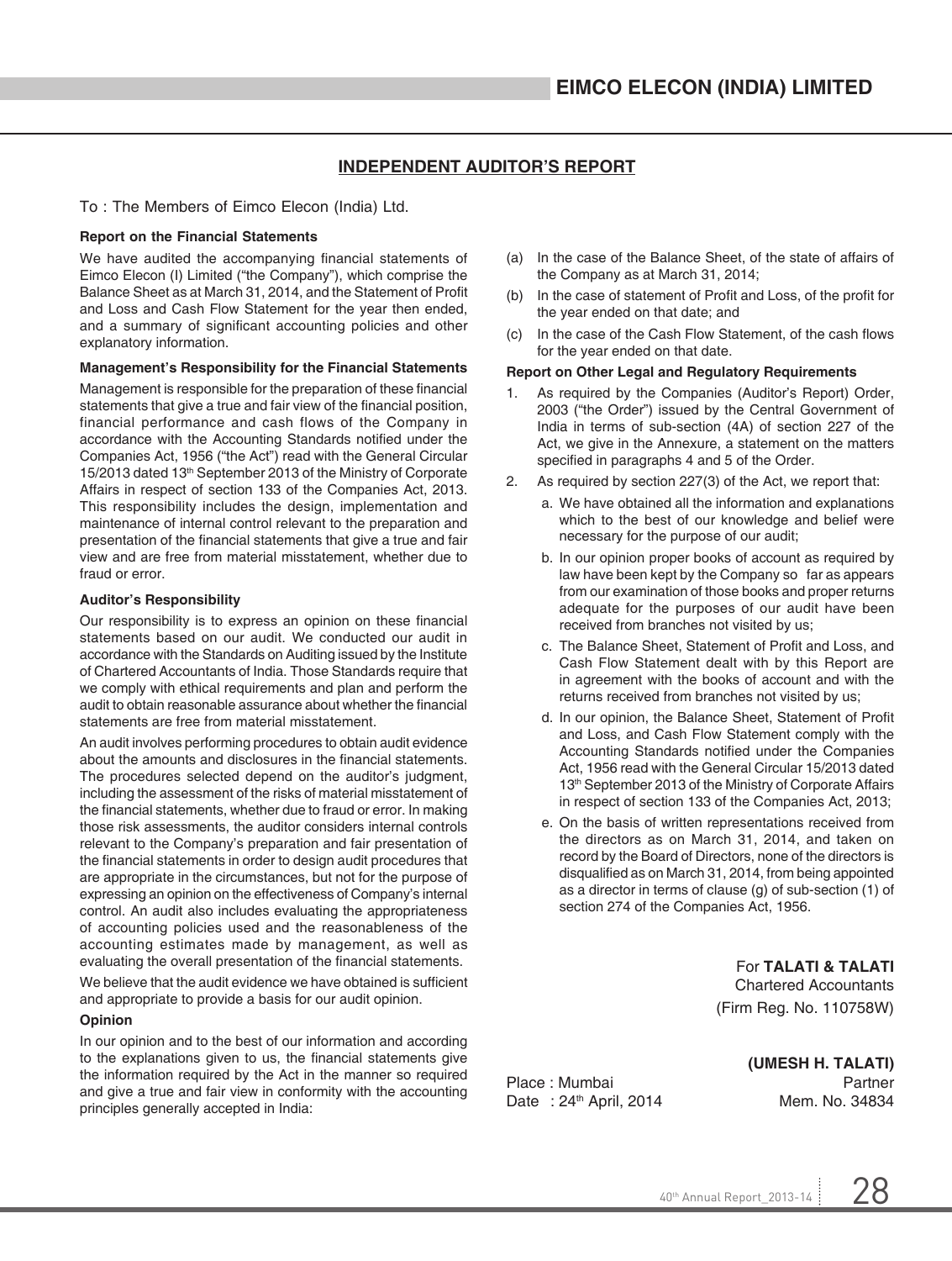### **ANNEXURE TO THE AUDITOR'S REPORT**

#### **RE: Eimco Elecon (India) Ltd.**

(Referred to in paragraph 1 under "Report on Other Legal and Regulatory Requirements" of our report of even date.)

- (i) (a) The company has maintained proper records showing full particulars including quantitative details and situation of fixed assets.
	- (b) All the assets have not been physically verified by the management during the year but there is a regular programme of verification which, in our opinion, is reasonable having regard to the size of the company and the nature of its assets. No material discrepancies were noticed on such verification.
	- (c) During the year, the company has not disposed off any major part of the Fixed Assets.
- (ii) (a) The inventory has been physically verified during the year by the management. In our opinion, the frequency of verification is reasonable.
	- (b) The procedures of physical verification of inventories followed by the management are reasonable and adequate in relation to the size of the company and the nature of its business.
	- (c) On the basis of our examination of the records of the company, we are of the opinion that the company is maintaining proper records of inventory. The discrepancies noticed on verification between the physical stocks and the book records were not material.
- (iii) (a) During the year the company has not given any loans secured or unsecured to the companies, firms or other parties covered in the register maintained under section 301 of the Companies Act,1956. Hence Clause (iii) (b),(c),(d) are not applicable to the company.
	- (b) The Company has not taken any loans, secured or unsecured from companies, firms or other parties covered in the register maintained under section 301 of the Companies Act,1956.
- (iv) In our opinion and according to the information and explanations given to us, there are adequate internal control procedures commensurate with the size of the company and the nature of its business with regard to purchase of inventory, fixed assets and with regard to the sale of goods. During the course of our audit, no continuing failure to correct major weaknesses has been noticed in the internal controls.
- (v) (a) Based on the audit procedures applied by us and according to the information and explanations provided by the management, we are of the opinion that the transactions that need to be entered into the register maintained under Section 301 have been so entered.
	- (b) In our opinion and according to the information and explanations given to us, the transactions made in pursuance of contracts/arrangements entered in the Register maintained under section 301 of the Companies Act, 1956 and exceeding the value of  $\overline{5}$  5,00,000 in respect of each party during the year have been made at prices which appear reasonable as per information available with the company.
- (vi) During the year, the Company has not accepted any deposits under the provisions of sections 58A and 58AA or any other relevant provisions of the Act and the Companies (Acceptance of Deposits) Rules, 1975 framed there under. No order has been passed by the Company Law Board or National Company Law Tribunal or Reserve Bank of India or any Court or any other Tribunal.
- (vii) In our opinion, the company has an internal audit system commensurate with the size and nature of its business.
- (viii) We have broadly reviewed the books of account maintained by the company pursuant to the Rules made by the Central Government for the maintenance of cost records under section 209(1) (d) of the Companies Act, 1956 and are of the opinion that prima facie the prescribed accounts and records have been made and maintained.
- (ix) (a) According to the records of the company, the company is regular in depositing with appropriate authorities undisputed statutory dues including provident fund, investor education protection fund, income-tax, sales-tax wealth-tax, service tax, custom duty, excise duty cess and other material statutory dues applicable to it. According to the information and explanations given to us, no undisputed arrears of statutory dues were outstanding as at 31<sup>st</sup> March, 2014 for a period of more than six months from the date they became payable.

29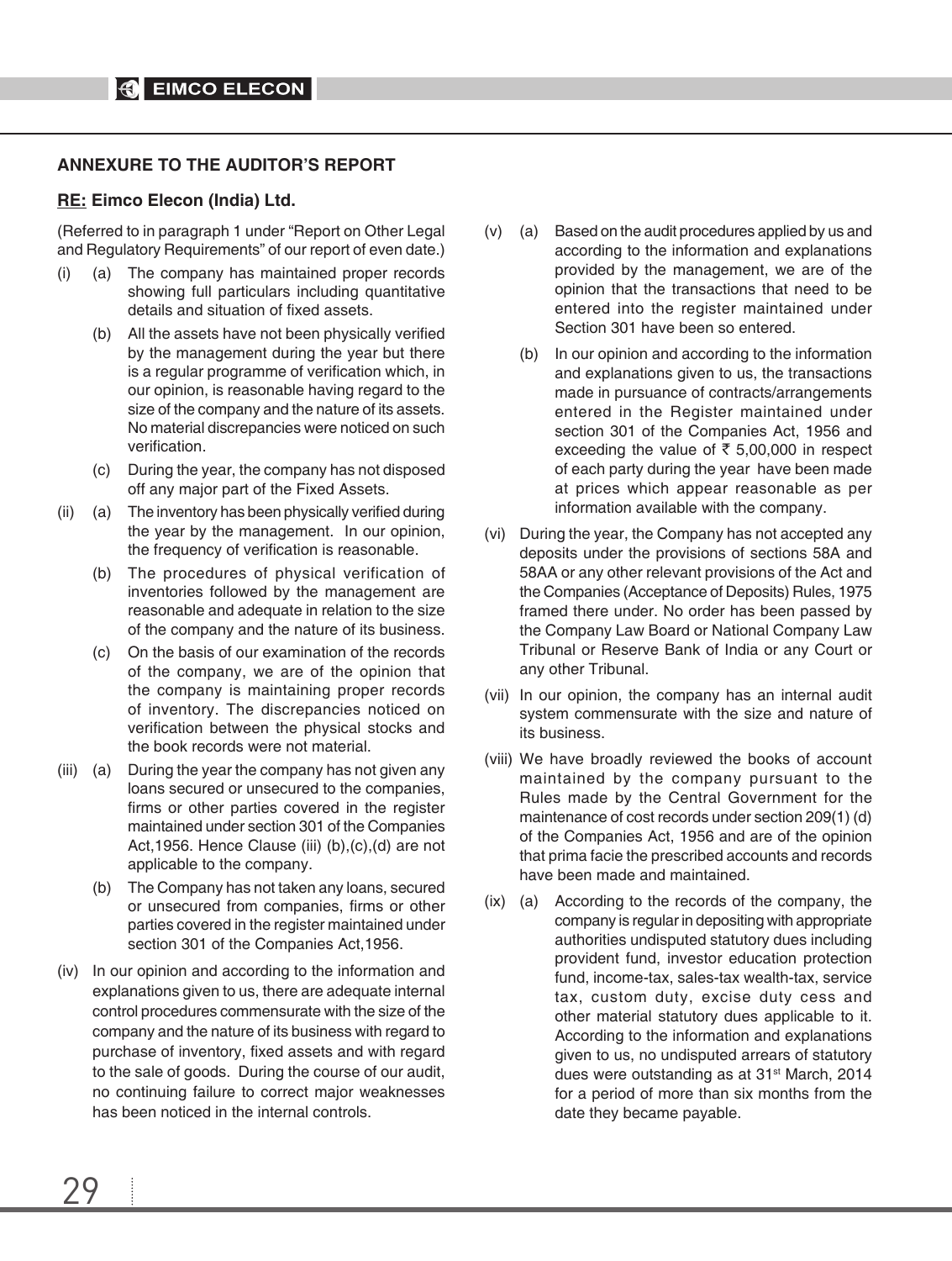(b) The disputed Statutory dues aggregating to  $\bar{\tau}$  599.21 lacs, that have not been deposited on account of disputed statutory matters pending before appropriate authorities are as under

| Sr.<br>No. | Name of<br>the Statute         | Nature of<br>the Dues                    | <b>Amount</b><br>(₹ in<br>Lacs) | Period to<br>which the<br>amount<br>relates | Forum where<br>dispute is<br>pending |
|------------|--------------------------------|------------------------------------------|---------------------------------|---------------------------------------------|--------------------------------------|
|            | Income Tax<br>Act 1961         | Income Tax/<br><b>Penalties</b>          | 14.44                           | Various years<br>from 2002-03<br>to 2010-11 | Appellate<br>Authority               |
| 2          | Central<br>Excise Act,<br>1944 | <b>Excise Duty</b><br>and Service<br>Tax | 584.77                          | Various years<br>from 2006-07<br>to 2010-11 | Appellate<br>Authority               |

- (x) The company does not have any accumulated losses. The company has not incurred cash losses during the financial year covered by our audit and in the immediately preceding financial year.
- (xi) Based on our audit procedures and on the information and explanations given by the management, we are of the opinion that the company has not defaulted in repayment of dues to the banks.
- (xii) The company has not granted any loans against security by way of pledge of shares, debentures and other securities.
- (xiii) The company is not a chit fund or a nidhi mutual benefit fund/society. Therefore, the provisions of this clause of the Companies (Auditor's Report) Order, 2003 are not applicable to the company.
- (xiv) The company is not dealing in or trading in shares, securities, debentures and other investments. Accordingly, the provisions of this clause of the Companies (Auditor's Report) Order, 2003 are not applicable to the Company.
- (xv) In our opinion and according to the explanations given to us the company has given corporate guarantee amounting to  $\bar{\tau}$  3037.50 Lacs for loans taken by its associate from banks. The terms and other conditions, in our opinion, are not prime facie prejudicial to the interest of Company.
- (xvi) There were no term loans obtained by the company during the year.
- (xvii) Based on the information and explanations given to us and on an overall examination of the balance sheet of the company, we report that no funds raised on short-term basis have been used for long-term investment by the company.
- (xviii) The company has not made any preferential allotment of shares to any parties and companies covered under the register maintained u/s.301 of the Act.
- (xix) During the period covered by our audit report, the company has not issued any debentures.
- (xx) The company has not raised any money out of public issue. Moreover, the company has not received any fresh public deposit during the year.
- (xxi) Based on the audit procedures performed and representation obtained from management we report that, no case of material fraud on or by the Company has been noticed or reported for the year under audit.

For **TALATI & TALATI** Chartered Accountants (Firm Reg. No. 110758W)

Place : Mumbai Partner Date: 24<sup>th</sup> April, 2014 Mem. No. 34834

**(UMESH H. TALATI)**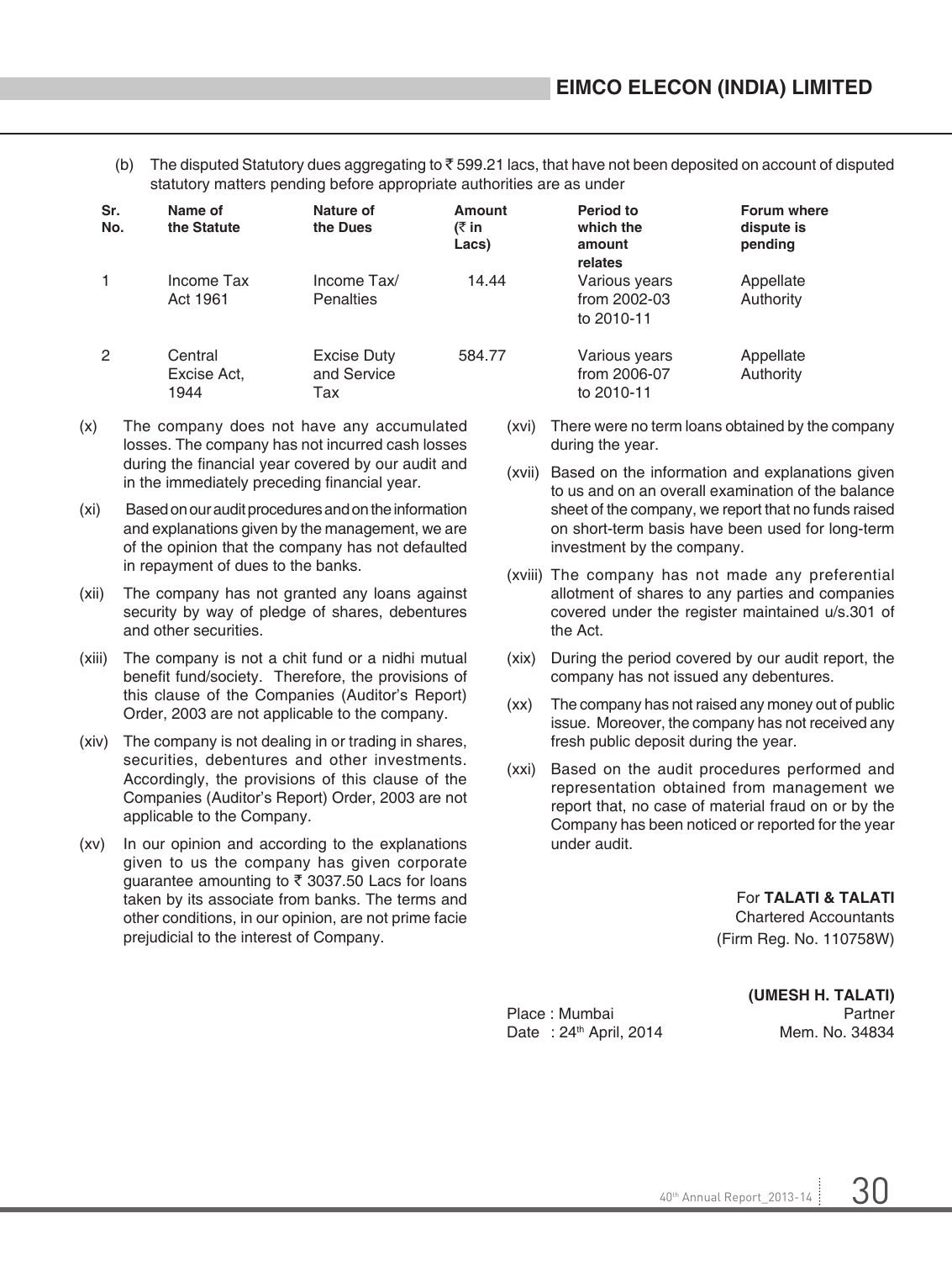### **BALANCE SHEET**

|                              |               |                   |                                                                                                             |                                   |                                          | $(5 \in \text{Ln}$ Lacs)                 |
|------------------------------|---------------|-------------------|-------------------------------------------------------------------------------------------------------------|-----------------------------------|------------------------------------------|------------------------------------------|
| As at 31 <sup>st</sup> March |               |                   |                                                                                                             | Note No.                          | 2014                                     | 2013                                     |
| I.                           |               |                   | <b>EQUITY AND LIABILITIES</b>                                                                               |                                   |                                          |                                          |
|                              | (1)           |                   | <b>Shareholders' Funds</b>                                                                                  |                                   |                                          |                                          |
|                              |               | (a)<br>(b)        | <b>Share Capital</b><br>Reserves and Surplus                                                                | 3<br>4                            | 576.84<br>18,168.35                      | 576.84<br>16,421.75                      |
|                              |               |                   |                                                                                                             |                                   | 18,745.19                                | 16,998.59                                |
|                              | (2)           |                   | Non - current liabilities                                                                                   |                                   |                                          |                                          |
|                              |               | (a)<br>(b)        | Deferred tax liabilities (Net)<br>Long - term provisions                                                    | 24.6<br>5                         | 19.44<br>51.91                           | 64.72<br>52.77<br>117.49                 |
|                              |               |                   |                                                                                                             |                                   | 71.35                                    |                                          |
|                              | (3)           | (a)<br>(b)<br>(c) | <b>Current liabilities</b><br><b>Trade Payables</b><br>Other current liabilities<br>Short - term provisions | 6<br>$\overline{\mathbf{r}}$<br>8 | 2,431.73<br>742.49<br>486.19<br>3,660.41 | 1,629.01<br>307.87<br>459.63<br>2,396.51 |
| П.                           | <b>ASSETS</b> |                   |                                                                                                             | Total                             | 22,476.95                                | 19,512.59                                |
|                              | (1)           |                   |                                                                                                             |                                   |                                          |                                          |
|                              |               | (a)               | Non - current assets<br><b>Fixed assets</b><br>Tangible assets<br>(i)<br>Intangible assets<br>(ii)          | 9                                 | 1,448.51<br>204.68                       | 1,411.29<br>257.35                       |
|                              |               |                   | (iii) Capital work-in- progress                                                                             |                                   | 96.15                                    | 210.63                                   |
|                              |               | (b)               | Non-current investments                                                                                     | <b>10A</b>                        | 1,298.50                                 | 1,325.97                                 |
|                              |               | (c)               | Long-term loans and advances                                                                                | 11                                | 301.65                                   | 155.58                                   |
|                              |               |                   |                                                                                                             |                                   | 3,349.49                                 | 3,360.82                                 |
|                              | (2)           |                   | <b>Current assets</b><br><b>Current investments</b>                                                         | 10 <sub>B</sub>                   | 5,782.38                                 | 4,893.44                                 |
|                              |               | (a)<br>(b)        | Inventories                                                                                                 | 12                                | 2,534.00                                 | 5,425.96                                 |
|                              |               | (c)               | Trade receivables                                                                                           | 13                                | 9,571.91                                 | 4,822.91                                 |
|                              |               | (d)               | Cash and Bank Balance                                                                                       | 14                                | 396.33                                   | 359.50                                   |
|                              |               | (e)               | Short-term loans and advances                                                                               | 15                                | 842.84                                   | 649.96                                   |
|                              |               |                   |                                                                                                             |                                   | 19,127.46                                | 16,151.77                                |
|                              |               |                   |                                                                                                             | Total                             | 22,476.95                                | 19,512.59                                |

Significant Accounting Policies and Notes form an Integral Part of the Financial Statements 1 to 24.

As per our report of even date attached

| For TALATI & TALATI          |                           | For and on behalf of the Board of Directors |                           |
|------------------------------|---------------------------|---------------------------------------------|---------------------------|
| <b>Chartered Accountants</b> |                           |                                             |                           |
| (Firm Reg. No. 110758W)      |                           | Mr. P. B. Patel                             | Vice Chairman             |
|                              | Nilesh D. Shelat          |                                             |                           |
| UMESH H. TALATI              | (Company Secretary & CFO) | Mr. M. G. Rao                               | <b>Wholetime Director</b> |
| Partner                      |                           |                                             |                           |

Partner Membership No.34834

31

Mumbai : 24<sup>th</sup> April, 2014 **Mumbai : 24<sup>th</sup> April**, 2014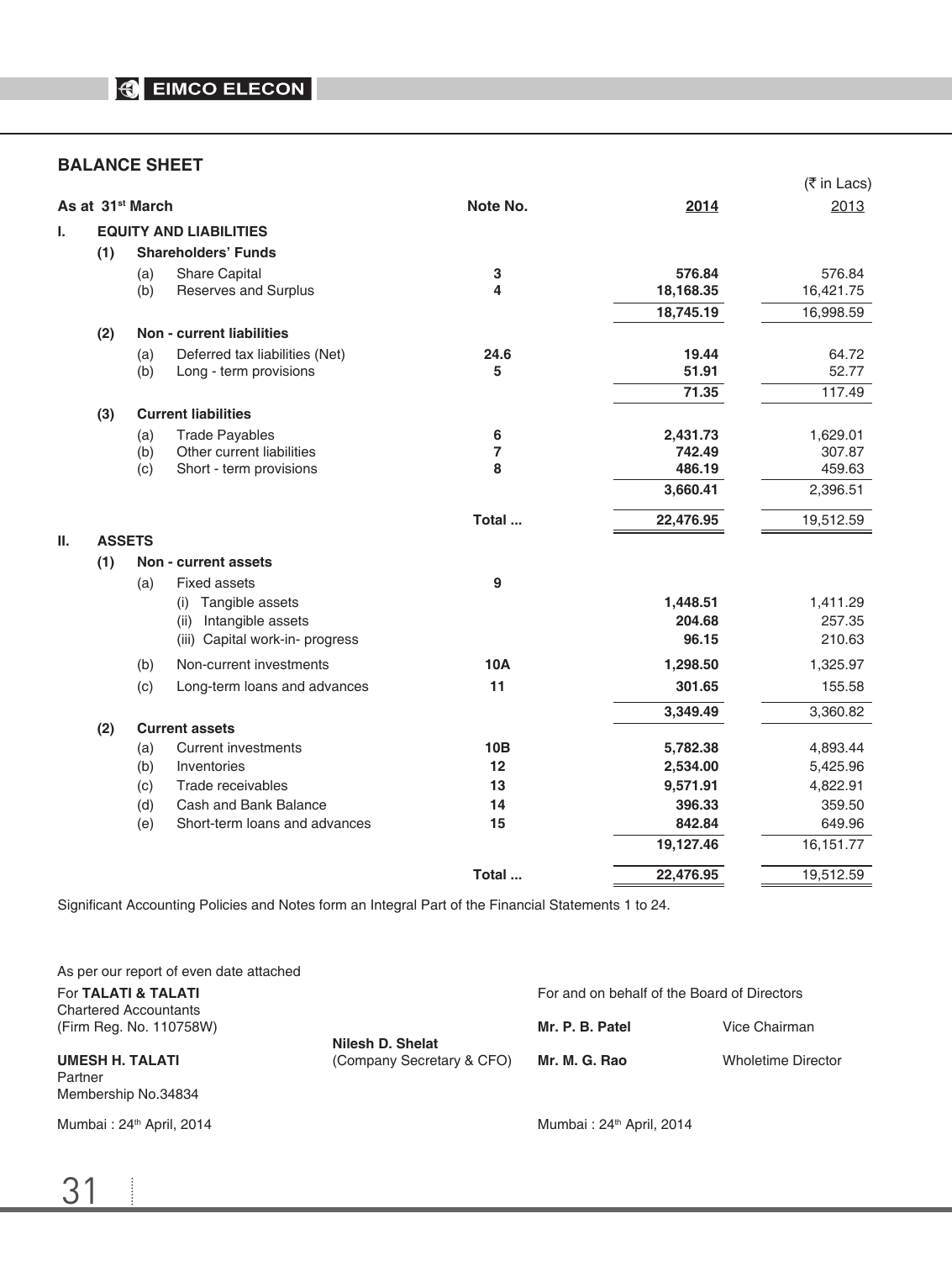### **STATEMENT OF PROFIT AND LOSS ACCOUNT**

|              |                           |                                                                                 |          |                | (₹ in Lacs)    |
|--------------|---------------------------|---------------------------------------------------------------------------------|----------|----------------|----------------|
|              |                           | For the Year Ended 31 <sup>st</sup> March                                       | Note No. | 2014           | 2013           |
| L            |                           | <b>Revenue From Operations</b>                                                  | 16       |                |                |
|              | a)                        | Sale of Products (Gross)                                                        |          | 20,460.44      | 18,141.68      |
|              |                           | Less: Excise Duty                                                               |          | 1,237.33       | 1,104.19       |
|              |                           | Sale of Products (Net)                                                          |          | 19,223.11      | 17,037.49      |
|              | b)                        | Sale of Services                                                                |          | 3.46           | 3.52           |
|              | $\mathsf{c})$             | <b>Other Operating Revenue</b>                                                  |          | 112.78         | 115.63         |
|              |                           | Total $(a+b+c)$                                                                 |          | 19,339.35      | 17,156.64      |
| Ш            |                           | <b>Other income</b>                                                             | 17       | 439.70         | 400.33         |
| Ш            |                           | Total Revenue (I + II)                                                          |          | 19,779.05      | 17,556.97      |
| IV           |                           | <b>Expenses:</b>                                                                |          |                |                |
|              | Cost of material consumed |                                                                                 | 18       | 5,713.54       | 6,541.53       |
|              |                           | Purchase of Stock in Trade                                                      |          | 3,192.29       | 3,259.65       |
|              |                           | Change in Inventories of finished goods,<br>work in progress and Stock in trade | 19       | 1,765.38       | $-795.75$      |
|              |                           | Employee benefits expenses                                                      | 20       | 1,048.02       | 1,041.86       |
|              |                           | Research and Development Expenses                                               | 21       | 284.59         | 170.71         |
|              |                           | Finance costs                                                                   | 22       | 29.59          | 40.50          |
|              |                           | Depreciation and amortization (Refer Note 9 (a))                                | 9        | 511.33         | 524.60         |
|              |                           | Other expenses                                                                  | 23       | 4,430.70       | 4,759.38       |
|              |                           | <b>Total Expenses</b>                                                           |          | 16,975.44      | 15,542.48      |
| $\mathsf{V}$ |                           | Profit before exceptional and extraordinary items and tax (III - IV)            |          | 2,803.61       | 2,014.49       |
| VI           |                           | Exceptional Item (Net)                                                          |          |                |                |
| VII          |                           | Profit before tax (V-VI)                                                        |          | 2,803.61       | 2,014.49       |
| VIII         |                           | Less/ [Add] :Tax expenses                                                       |          |                |                |
|              | (1)                       | Current tax                                                                     |          | 825.00         | 535.00         |
|              | (2)                       | Short Provision of Income Tax                                                   |          | 7.35           | 12.25          |
|              | (3)                       | Deferred tax                                                                    |          | (45.29)        | (46.29)        |
| IX           |                           | Profit for the Period (VII - VIII)                                              |          | 2,016.55       | 1,513.53       |
| X            |                           | Earnings per equity share:                                                      | 24.5     |                |                |
|              |                           | Equity Shares of par value of ₹10/- each                                        |          |                |                |
|              | (1)<br>(2)                | <b>Basic</b><br><b>Diluted</b>                                                  |          | 34.96<br>34.96 | 26.24<br>26.24 |
|              |                           | No. of shares used in computing earning per share                               |          |                |                |
|              | (1)                       | <b>Basic</b>                                                                    |          | 57,68,385      | 57,68,385      |
|              | (2)                       | <b>Diluted</b>                                                                  |          | 57,68,385      | 57,68,385      |

Significant Accounting Policies and Notes form an Integral Part of the Financial Statements 1 to 24.

As per our report of even date attached

| For TALATI & TALATI<br><b>Chartered Accountants</b> |                           | For and on behalf of the Board of Directors |                           |  |
|-----------------------------------------------------|---------------------------|---------------------------------------------|---------------------------|--|
| (Firm Reg. No. 110758W)                             | Nilesh D. Shelat          | Mr. P. B. Patel                             | Vice Chairman             |  |
| <b>UMESH H. TALATI</b>                              | (Company Secretary & CFO) | Mr. M. G. Rao                               | <b>Wholetime Director</b> |  |
| Partner                                             |                           |                                             |                           |  |
| Membership No.34834                                 |                           |                                             |                           |  |

Mumbai : 24<sup>th</sup> April, 2014 **Mumbai : 24<sup>th</sup> April**, 2014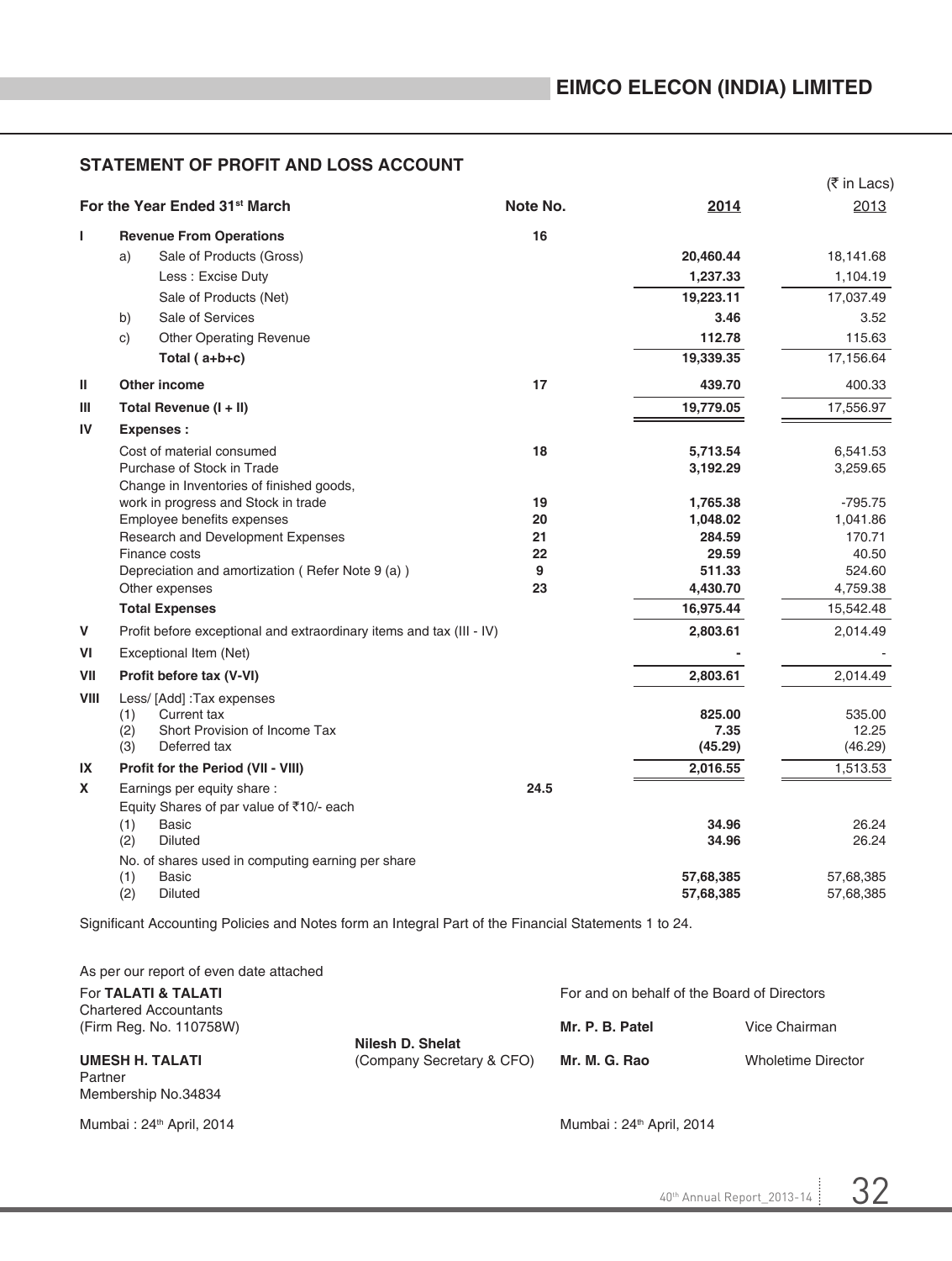### **CASH FLOW STATEMENT**

|    |                                                                        |                    |          |                    | $(5 \text{ in } \text{Lacs})$ |
|----|------------------------------------------------------------------------|--------------------|----------|--------------------|-------------------------------|
|    | For the year ended 31 <sup>st</sup> March                              |                    | 2014     |                    | 2013                          |
| А. | <b>CASH FLOW FROM OPERATING ACTIVITIES:</b>                            |                    |          |                    |                               |
|    | Net Profit before tax                                                  |                    | 2,803.61 |                    | 2,014.49                      |
|    | Add:<br>1)<br>Depreciation and amortization                            | 511.33             |          | 524.60             |                               |
|    | 2)<br><b>Interest Paid</b>                                             | 1.65               |          | 0.12               |                               |
|    | 3)<br>Loss on assets discarded                                         |                    | 512.98   | 17.52              | 542.24                        |
|    |                                                                        |                    | 3,316.59 |                    | 2,556.73                      |
|    | Less:                                                                  |                    |          |                    |                               |
|    | 1)<br><b>Interest Received</b>                                         | 45.89              |          | 48.18              |                               |
|    | 2)<br><b>Dividend Received</b><br>Profit on Sale of Assets             | 154.70             |          | 299.30             |                               |
|    | 3)<br>Profit on Sale of Investments<br>4)                              | 1.09<br>157.11     | 358.79   |                    | 347.48                        |
|    | Operating profit before change in working capital                      |                    | 2,957.80 |                    | 2,209.25                      |
|    | <b>Changes in Working Capital</b>                                      |                    |          |                    |                               |
|    | Add / (Less) :                                                         |                    |          |                    |                               |
|    | Inventories<br>1)                                                      | 2,891.96           |          | (1, 199.78)        |                               |
|    | 2)<br>Trade payable                                                    | 1,263.04           |          | (104.03)           |                               |
|    | 3)<br>Trade receivables                                                | (4,749.00)         |          | 248.36             |                               |
|    | 4)<br>Loans and Advances                                               | (282.12)           | (876.12) | 897.43             | (158.02)                      |
|    | Cash generated from operation                                          |                    | 2,081.68 |                    | 2,051.23                      |
|    | Less :<br>Income Tax (Net)<br>1)                                       |                    | 889.18   |                    | 752.42                        |
|    |                                                                        |                    |          |                    |                               |
|    | <b>NET CASH INFLOW FROM OPERATING ACTIVITIES (A)</b>                   |                    | 1,192.50 |                    | 1,298.81                      |
| Β. | <b>CASH FLOW FROM INVESTING ACTIVITIES:</b>                            |                    |          |                    |                               |
|    | Sale of Fixed Assets<br>1)                                             | 7.99               |          | 100.80             |                               |
|    | 2)<br>Sale of Investments                                              | 2,161.05           |          |                    |                               |
|    | 3)<br><b>Interest Received</b>                                         | 45.89              |          | 48.18              |                               |
|    | <b>Dividend Received</b><br>4)                                         | 154.70             | 2,369.63 | 299.30             | 448.28                        |
|    | Less:                                                                  |                    |          |                    |                               |
|    | <b>Purchase of Fixed Assets</b><br>1)<br>Purchase of Investments<br>2) | 364.30<br>2,889.40 | 3,253.70 | 416.19<br>1,139.27 | 1,555.46                      |
|    |                                                                        |                    |          |                    |                               |
|    | <b>NET CASH UTILISED IN INVESTING ACTIVITIES (B)</b>                   |                    | (884.07) |                    | (1, 107.18)                   |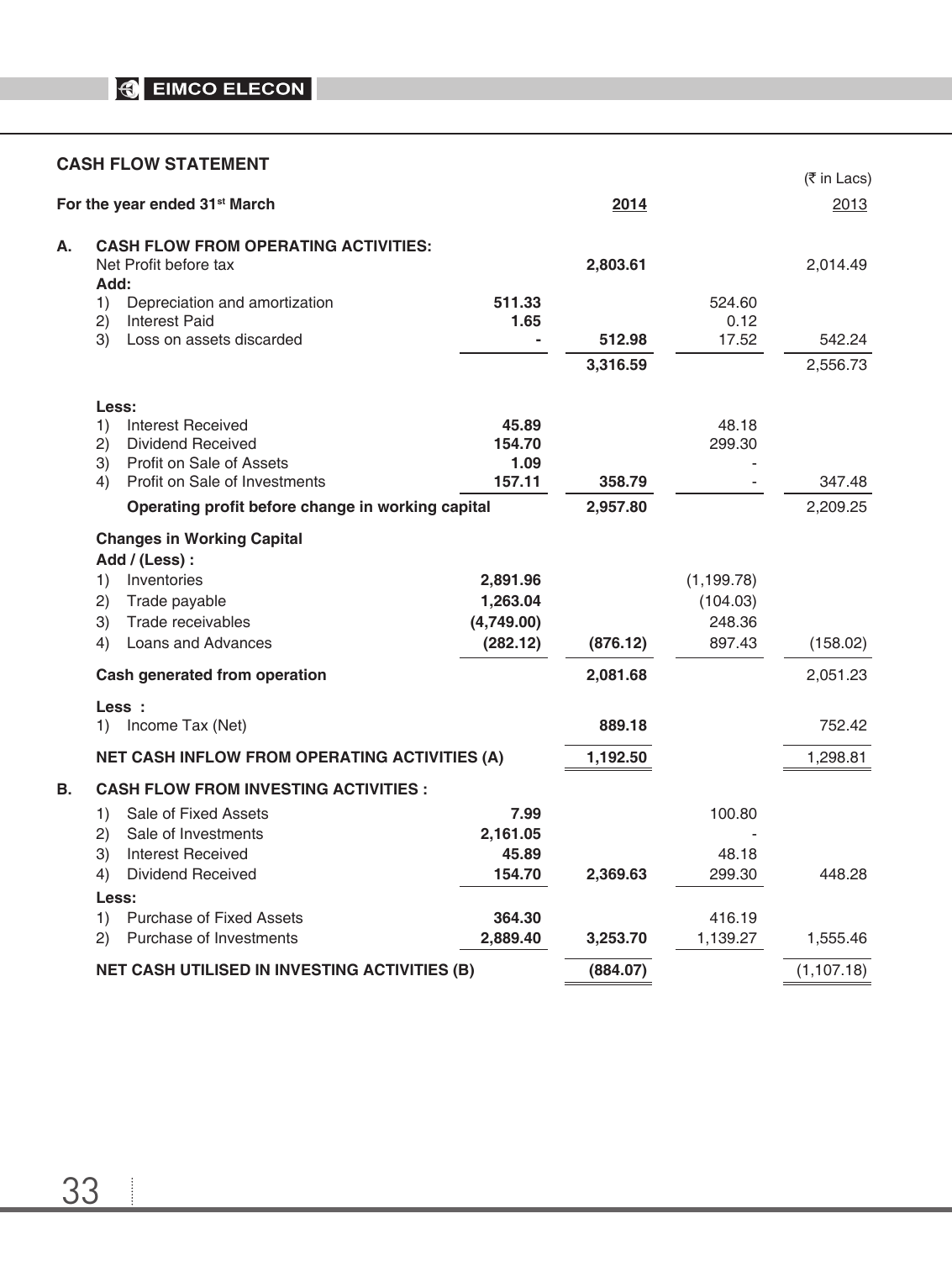| <b>CASH FLOW STATEMENT (Contd)</b><br>$(5 \in \text{In}$ Lacs) |                                                                                          |                                               |                |                                             |                |                            |
|----------------------------------------------------------------|------------------------------------------------------------------------------------------|-----------------------------------------------|----------------|---------------------------------------------|----------------|----------------------------|
|                                                                | For the year ended 31 <sup>st</sup> March                                                |                                               |                | 2014                                        |                | 2013                       |
| C.                                                             | <b>CASH FLOW FROM FINANCING ACTIVITIES:</b><br><b>Outflow:</b>                           |                                               |                |                                             |                |                            |
|                                                                | Interest paid<br>1)<br><b>Dividend Paid</b><br>2)                                        |                                               | 1.65<br>269.95 | 271.60                                      | 0.12<br>268.17 | 268.29                     |
|                                                                | <b>NET CASH OUTFLOW IN</b><br><b>FINANCING ACTIVITIES (C)</b>                            |                                               |                | (271.60)                                    |                | (268.29)                   |
|                                                                | <b>NET INCREASE / (DECREASE) IN CASH AND</b><br><b>CASH EQUIVALENTS (A+B+C)</b>          |                                               |                | 36.83                                       |                | (76.66)                    |
|                                                                | Cash and Cash Equivalents as at 01/04/2013<br>Cash and Cash Equivalents as at 31/03/2014 |                                               |                | 359.50<br>396.33<br>396.33                  |                | 436.16<br>359.50<br>359.50 |
|                                                                | As per our report of even date attached                                                  |                                               |                |                                             |                |                            |
|                                                                | For TALATI & TALATI<br><b>Chartered Accountants</b>                                      |                                               |                | For and on behalf of the Board of Directors |                |                            |
|                                                                | (Firm Reg. No. 110758W)                                                                  |                                               |                | Mr. P. B. Patel                             | Vice Chairman  |                            |
| Partner                                                        | <b>UMESH H. TALATI</b><br>Membership No.34834                                            | Nilesh D. Shelat<br>(Company Secretary & CFO) |                | Mr. M. G. Rao                               |                | <b>Wholetime Director</b>  |
|                                                                | Mumbai: 24 <sup>th</sup> April, 2014                                                     |                                               |                | Mumbai: 24 <sup>th</sup> April, 2014        |                |                            |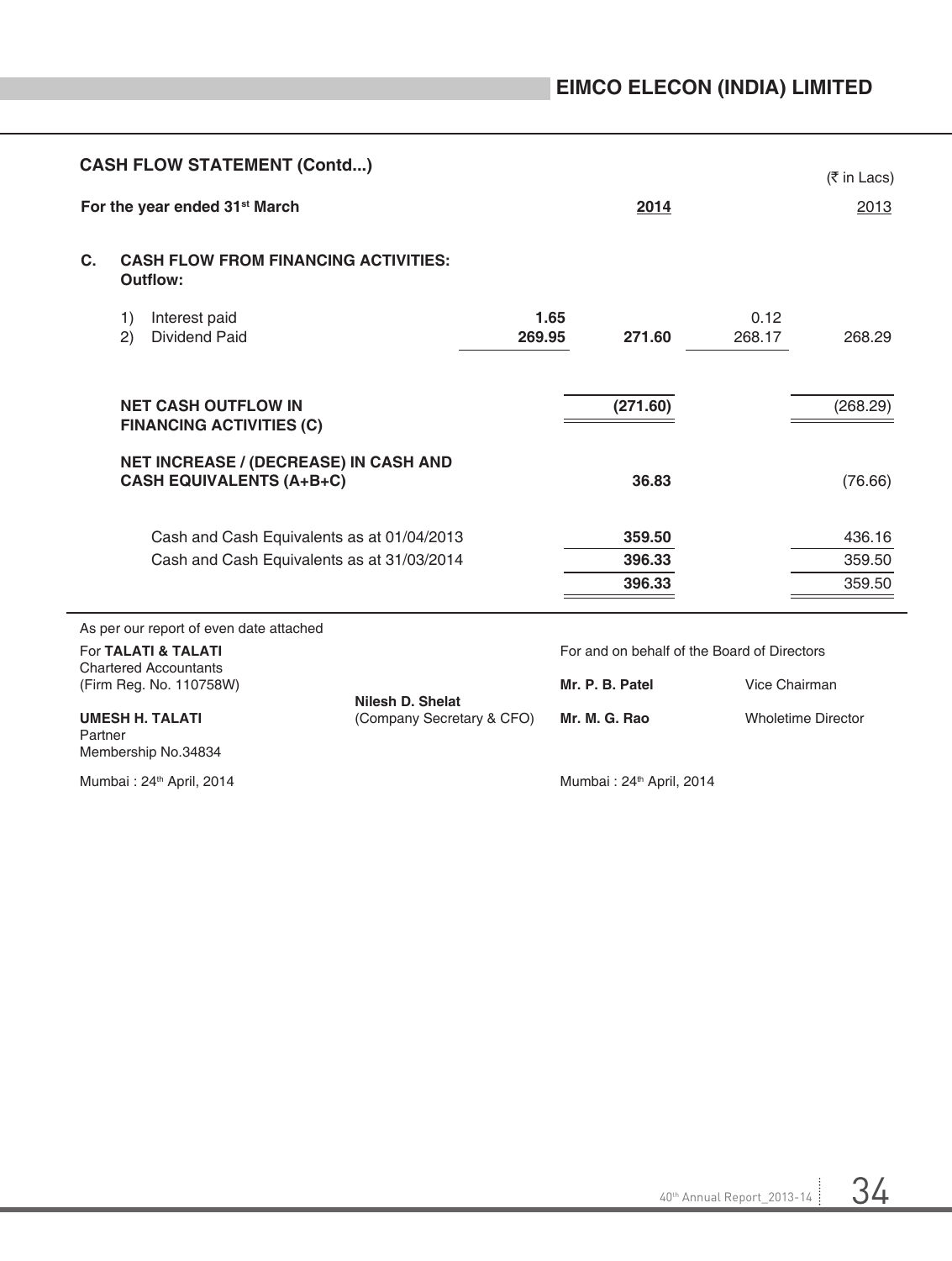### **SIGNIFICANT ACCOUNTING POLICIES FOR THE YEAR ENDED 31ST MARCH, 2014**

#### **1. COMPANY OVERVIEW**

Eimco Elecon (India) Ltd. is in business of Manufacturing of Equipments for Mining and Construction sector. The Company was incorporated in 1974 and it is situated at Vallabh Vidyanagar, Gujarat - 388 120.

#### **2. SIGNIFICANT ACCOUNTING POLICIES**

#### **2.1 BASIS OF ACCOUNTING**

The Financial Statements are prepared as per historical cost convention and in accordance with the Generally Accepted Accounting Principles in India, the provisions of the Companies Act, 1956 and the applicable Accounting Standards notified under the Companies (Accounting Standards) Rules, 2006. All Income and Expenditures having material bearing on the Financial Statements are recognized on accrual basis.

#### **2.2 USE OF ESTIMATES**

 The presentation of the Financial Statements in conformity with the Generally Accepted Accounting policies requires, the management to make estimates and assumptions that affect the reported amount of Assets and Liabilities, Revenues and Expenses and disclosure of contingent liabilities. Such estimation and assumptions are based on the management's evaluation of relevant facts and circumstances as on date of the Financial Statements. Difference between the actual results and estimates are recognized in the period in which the results are known / materialized.

#### **2.3 FIXED ASSETS AND DEPRECIATION**

 Fixed Assets are recorded at cost of acquisition / construction less accumulated depreciation and impairment losses, if any. Cost comprises of purchase price and any attributable cost of bringing the assets to its working condition for its intended use, but excluding Cenvat / Service Tax / VAT credit availed. Where the construction or development of any such asset requiring a substantial period of time to set up for its intended use, is funded by borrowings, if any, the corresponding borrowing cost are capitalized up to the date when the asset is ready for its intended use.

Depreciation has been provided on Plant & Machinery on the straight-line method at the rates specified in Schedule XIV of the Companies Act, 1956.

For all other assets depreciation has been provided on written down value method at the rates specified in Schedule XIV of the Companies Act, 1956.

 Fixed assets individually costing Rs 5,000/- or less are fully depreciated in the year of purchase/ installation. Depreciation on additions and disposals during the current reporting period is provided on a pro-rata basis.

 Intangible assets are shown at Cost of Acquisition less accumulated amortization. Intangible assets are amortized on straight line basis over their individual respective useful life. The management estimates the useful life of the assets as under:

| <b>Assets</b>                | Year    |
|------------------------------|---------|
| <b>Technical Know How</b>    | 7 Years |
| Computer & Computer Software | 4 Years |

#### **2.4 INVESTMENTS**

Investments which are expected to be realized within twelve months from the Balance Sheet date are classified as current investments. All other investments are classified as Non-current investments.

 Current Investments are carried at lower of the cost and fair market value of each investment individually. Non-current investments are carried at cost less provision for diminution other than temporary, in value if, any, as at the Balance Sheet date.

 Investment in buildings that are not intended to be occupied substantially for use by, or in the operations of the Company, have been classified as investment property. Investments properties are carried at cost less accumulated depreciation.

#### **2.5 INVENTORIES**

Inventories are stated at Cost or Net Realizable Value whichever is lower after considering credit of VAT and Cenvat.

Cost of Raw-Material, Spares and Components is determined on weighted average cost.

 Cost of Work in Progress includes cost of raw material, appropriate share of labour and manufacturing overheads and valued at lower of cost or net realizable value.

Finished Goods are valued at lower of Cost including excise duty payable thereon or Net realizable value.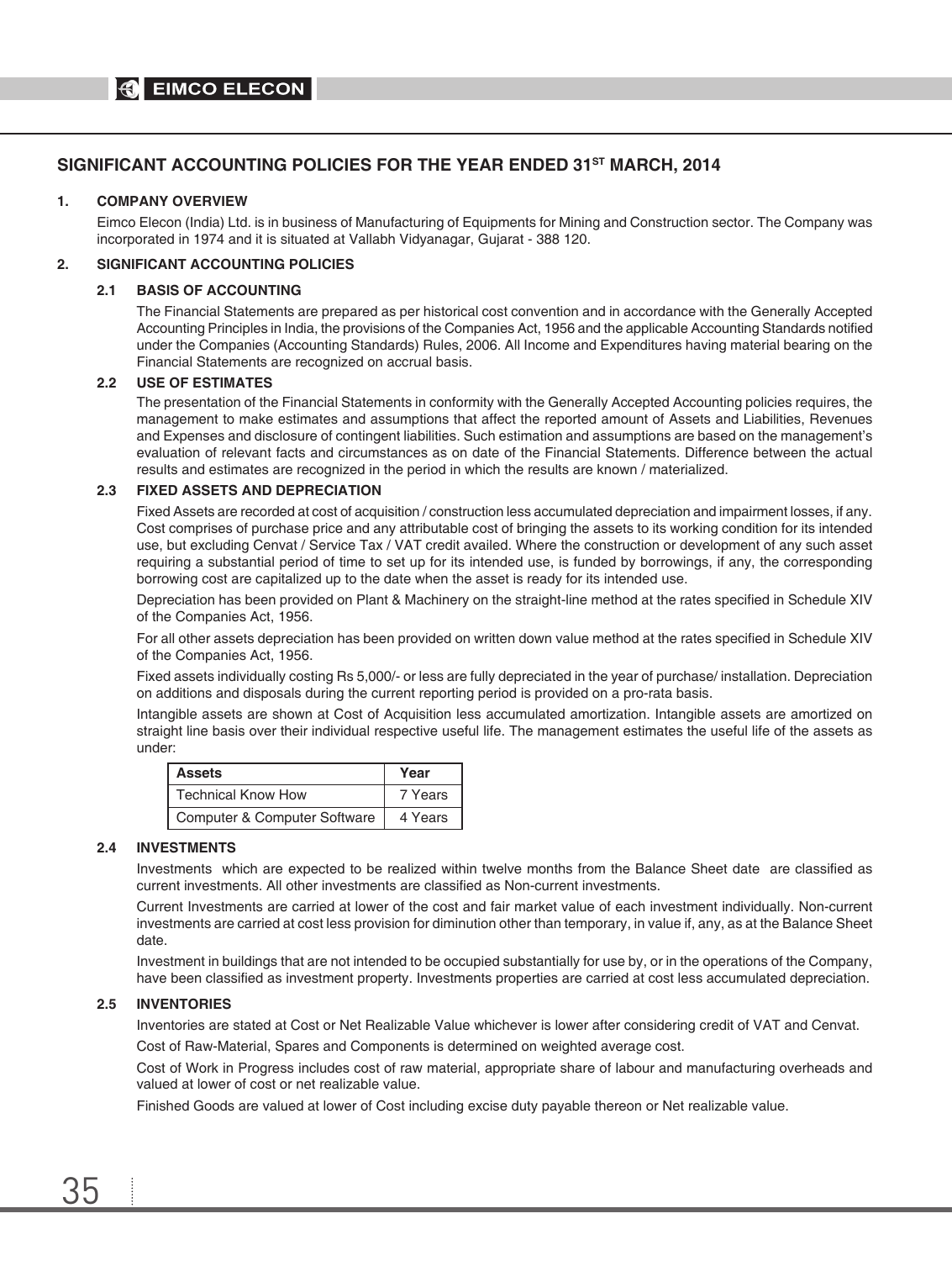### **SIGNIFICANT ACCOUNTING POLICIES FOR THE YEAR ENDED 31ST MARCH, 2014 (Contd...)**

#### **2.6 REVENUE RECOGNITION**

 Sales are stated net of rebate and trade discount and excluding Central Sales Tax, State Value Added Tax. With regard to sale of products, income is reported when practically all risks and rights connected with the ownership have been transferred to the buyers. This usually occurs upon dispatch, after the price has been determined.

Export incentives are accounted for as and when the claims thereof have been admitted by the authorities.

Dividend Income is accounted when the right to receive the dividend is established.

Revenue in respect of other income is recognized when a reasonable certainty as to its realization exists.

#### **2.7 OPERATING LEASE**

Leases, where the lessor effectively retains substantially of all the risks and benefits of ownership of the leased items, are classified as operating leases.

Lease revenue and Lease expenses under operating Lease are recognized on straight line basis.

#### **2.8 EMPLOYEE BENEFITS**

#### **(a) Short Term**

Short Term employee benefits are recognized as expense at the undiscounted amount expected to be paid over the period of services rendered by the employees to the Company.

#### **(b) Long Term**

The Company has both defined contribution and defined benefit plans, of which some have assets in approved funds. These plans are financed by the Company in the case of defined contribution plans.

#### **(c) Defined Contribution Plans**

These are plans in which the Company pays pre-defined amounts to separate funds and do not have any legal or informal obligation to pay additional sums. These comprise of contributions to Employees Provident Fund and Superannuation Fund. The Company's payments to the defined contribution plans are reported as expenses during the period in which the employee performs the services that the payment covers.

#### **(d) Defined Benefit Plans**

Expenses for defined benefit gratuity payment plans are calculated as at the Balance Sheet date by independent actuaries in the manner that distributes expenses over the employees working life. These commitments are valued at the present value of the expected future payments, with consideration for calculated future salary increases, using a discounted rate corresponding to the interest rate estimated by the actuary having regard to the interest rate on Government Bonds with a remaining term i.e. almost equivalent to the average balance working period of employees.

#### **(e) Other Employee Benefits**

 Compensated absences which accrue to employees and which can be carried to future periods but are expected to be encashed or availed in twelve months immediately following the year end are reported as expenses during the year in which the employees perform the services that the benefit covers and the liabilities are reported at the undiscounted amount of the benefits after deducting amounts already paid. Leave liability in respect of leave encashment is determined based on actuarial valuation done by Actuary as at Balance Sheet date.

#### **2.9 EXCISE DUTY**

Excise duty payable on production and custom duty payable on imports are included in the value of finished goods, both in respect of goods cleared and lying in bonded warehouse.

#### **2.10 FOREIGN CURRENCY TRANSACTIONS**

 Foreign currency transactions are recorded in the reporting currency by applying to the foreign currency amount, the exchange rate between the reporting currency and the foreign currency at the date of the transactions.

 Foreign currency monetary items are reported using the closing rate. Non-monetary items which are carried in terms of historical cost denominated in foreign currency are reported using the exchange rate at the date of transaction.

 Exchange differences arising on the settlement of monetary items or/on reporting monetary items at rates different from those at which they were initially recorded during the year or reported in previous financial statements are recognized as income or as expense in the year in which they arise.

 Monetary assets & liabilities denominated in foreign currency remaining unsettled at the year-end are translated at closing rates.

The premium or discount arising at inception of forward exchange contract is amortized as expense or income over the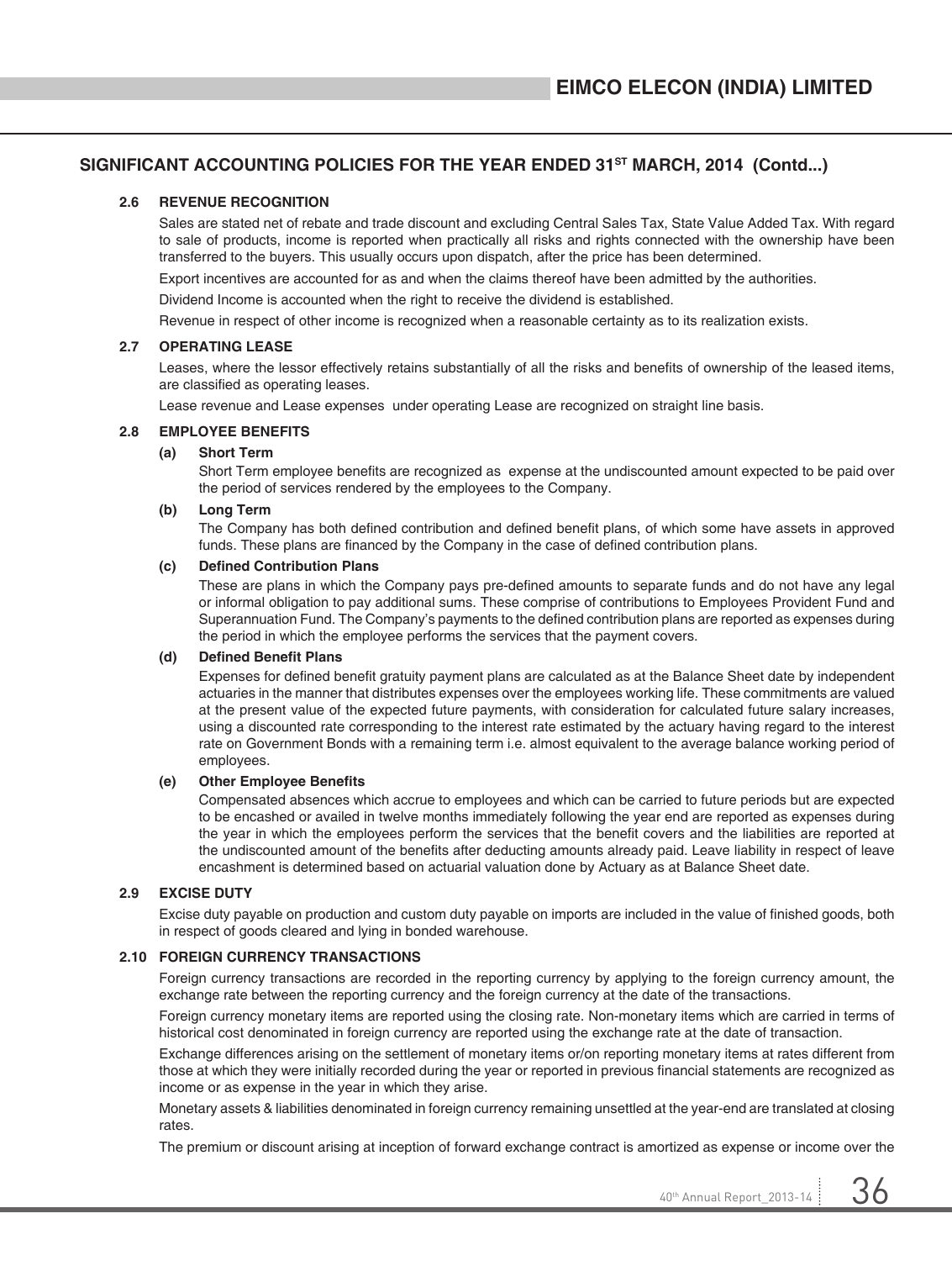### **SIGNIFICANT ACCOUNTING POLICIES FOR THE YEAR ENDED 31ST MARCH, 2014 (Contd...)**

life of the contract. Exchange difference on such contract is recognized in the Statement of Profit and Loss.

#### **2.11 RESEARCH AND DEVELOPMENT EXPENSES**

 All revenue expenditure related to R&D, including expenses in relation to development of product/ processes, are charged to the Statement of Profit and Loss in the period in which they are incurred.

Capital expenditure on research and development is classified separately under tangible/intangible assets and depreciated on the same basis as other fixed assets.

#### **2.12 BORROWING COSTS**

 Borrowing costs are recognized in the period to which they relate, regardless of how the funds have been utilized, except where it relates to the financing of construction or development of assets requiring a substantial period of time to prepare for their intended future use. Interest on borrowings, if any, is capitalized up to the date when the asset is ready for its intended use. The amount of interest capitalized for the period is determined by applying the interest rate applicable to appropriate borrowings.

#### **2.13 TAXATION**

Provision for Current Tax is made as per the provisions of the Income Tax Act, 1961.

Deferred Tax resulting from "timing differences that are temporary in nature" between accounting and taxable profit is accounted for, using the tax rates and laws that have been enacted as on the Balance Sheet date. The deferred tax asset is recognized and carried forward only to the extent that there is a reasonable or virtual certainty, as the case may be, that the asset will be realized in future.

#### **2.14 EARNING PER SHARE**

The basic Earnings per Share is calculated by dividing the Net Profit or Loss for the period attributable to Equity Shareholders by the weighted average number of equity shares outstanding during the current reporting period.

Diluted Earning per Share is calculated by dividing net profit attributable to Equity Shareholders (after adjustment for diluted earnings) by average number of weighted equity shares outstanding during the current reporting period.

#### **2.15 CASH AND CASH EQUIVALENTS**

 Cash and Cash equivalents comprise cash and balance with banks. The Company considers all highly liquid investments with remaining maturity at the date of purchase of three months or less and that are readily convertible to known amount of cash to be cash equivalent.

#### **2.16 CASH FLOW STATEMENT**

 The Cash Flow Statement is prepared under the "indirect method" set out in Accounting Standard-3 on "Cash Flow Statements" and presents the cash flows by operating, investing and financing activities of the Company.

#### **2.17 IMPAIRMENT OF ASSETS**

 The carrying value of assets of the Company's cash generating units are reviewed for impairment annually or more often if there is an indication of decline in value. If any indication of such impairment exists, the recoverable amounts of those assets are estimated and impairment loss is recognized, if the carrying amount of those assets exceeds their recoverable amount. The recoverable amount is the greater of the net selling price and their value in use. Value in use is arrived at by discounting the estimated future cash flows to their present value based on appropriate discount factor.

#### **2.18 PRODUCT WARRANTY EXPENSES**

 Product warranty expenses are estimated by the management on the basis of technical evaluation and past experience. Provision is made for estimated liability in respect of warranty cost in the period of recognition of revenue.

#### **2.19 PROVISION, CONTINGENT LIABILITIES AND CONTINGENT ASSETS**

 A provision is recognized when the Company has a present legal or constructive obligation as a result of past event and it is probable that an outflow of resources will be required to settle the obligation, in respect of which reliable estimate can be made. Provisions (excluding long term employee benefits) are not discounted to their present value and are determined based on best estimate required to settle the obligation at the Balance Sheet date. These are reviewed at each Balance Sheet date and adjusted to reflect the current best estimates. Contingent liabilities are not recognized but are disclosed in the notes to the Financial Statements. A contingent asset is neither recognized nor disclosed.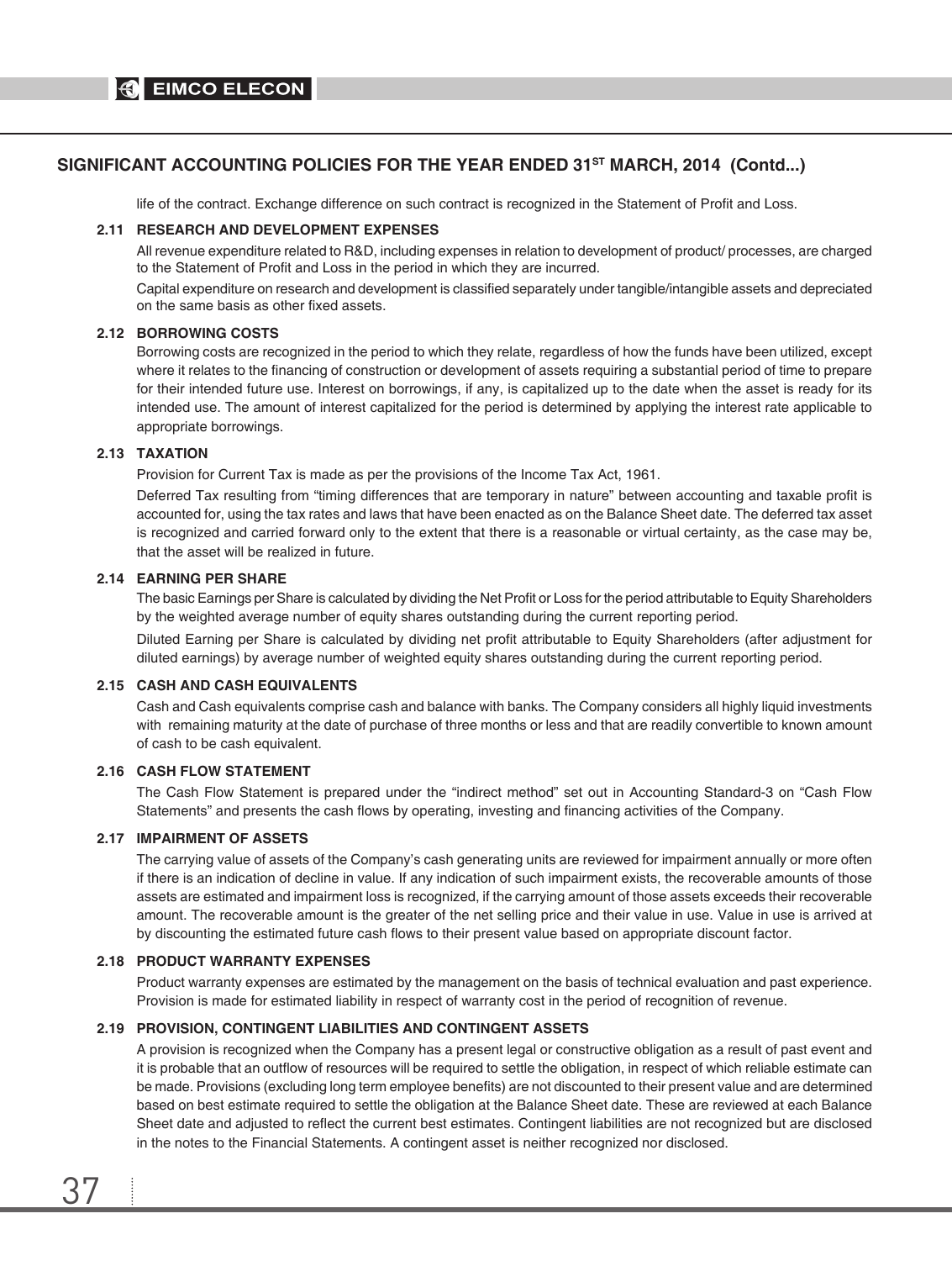### **NOTES TO THE FINANCIAL STATEMENTS**

|    |     |                                                                                                                                                                                                                    |       |                  | $(5 \nvert$ in lacs) |
|----|-----|--------------------------------------------------------------------------------------------------------------------------------------------------------------------------------------------------------------------|-------|------------------|----------------------|
| 3. |     | <b>SHARE CAPITAL:</b>                                                                                                                                                                                              |       |                  |                      |
|    |     | As at 31 <sup>st</sup> March                                                                                                                                                                                       |       | 2014             | 2013                 |
|    | (a) | Authorised:<br>$(10,000,000$ Equity shares of ₹ 10/- each)                                                                                                                                                         |       | 1,000.00         | 1,000.00             |
|    | (b) | <b>Issued, Subscribed and Fully paid</b><br>Issued 57,68,386 Equity Shares of ₹10 each<br>Subscribed and Paid up 57,68,385 Equity Shares of ₹10 each<br>Issued but not Subscribed 1 (One) Equity Share of ₹10 each |       | 576.84<br>576.84 | 576.84<br>576.84     |
|    | (c) | Par Value of Share (₹ 10/- each)                                                                                                                                                                                   | Total | 576.84           | 576.84               |

#### **Reconciliation of the Shares outstanding at the beginning and at the end of the reporting period:**

| Number of shares at the beginning<br>Number of shares at the end                | 57,68,385<br>57,68,385 | 57,68,385<br>57,68,385 |
|---------------------------------------------------------------------------------|------------------------|------------------------|
| Amount of Share Capital at the benginning<br>Amount of Share Capital at the end | 577<br>577             | 577<br>577             |
| Details of Shareholders holding more than 5% equity shares                      |                        |                        |
| Elecon Engineering Company Ltd. (16.62%)                                        | 9,58,426               | 9,58,426               |
| EMTICI Engineering Ltd. (14.19%)                                                | 8,18,303               | 8,18,303               |
| K. B. Investments Private Ltd. (8.44%)                                          | 4,87,015               | 4,87,015               |
| Tamrock Great Britain Holdings Ltd. (25.10%)                                    | 14,47,875              | 14,47,875              |

#### **Terms / Rights attached to Shares**

The Company has only one class of shares referred to as Equity Shares having a par value of  $\bar{\tau}$  10/- per Share. Each holder of equity shares is entitled to one vote per share.

The Company declares and pays dividend in Indian rupees. The dividend proposed by Board of Directors is subject to the approval of the shareholders in the ensuing Annual General Meeting.

During the year ended 31<sup>st</sup> March, 2013 the amount of dividend per share recognised as distribution to equity shareholders was  $\bar{z}$  4/-.

In the event of liquidation of the Company, the holders of equity shares will be entitled to receive the remaining assets of the company, after distribution of all preferential amounts. However, no such preferential amount exists currently. The distribution will be in proportion to the number of equity shares held by the shareholders.

### **4. RESERVES AND SURPLUS:**

|     | As at 31 <sup>st</sup> March                                                                                      | 2014                  | 2013                  |
|-----|-------------------------------------------------------------------------------------------------------------------|-----------------------|-----------------------|
| (a) | <b>Capital Reserves</b><br>Balance as per last balance sheet                                                      | 2.91                  | 2.91                  |
| (b) | <b>Securities Premium Reserve</b><br>Balance as per last balance sheet                                            | 753.83                | 753.83                |
| (C) | <b>General Reserve</b><br>Balance at the beginning of the year<br>Add: Transfer from statement of profit and loss | 15,304.98<br>1,800.00 | 14.054.98<br>1,250.00 |
|     |                                                                                                                   | 17,104.98             | 15,304.98             |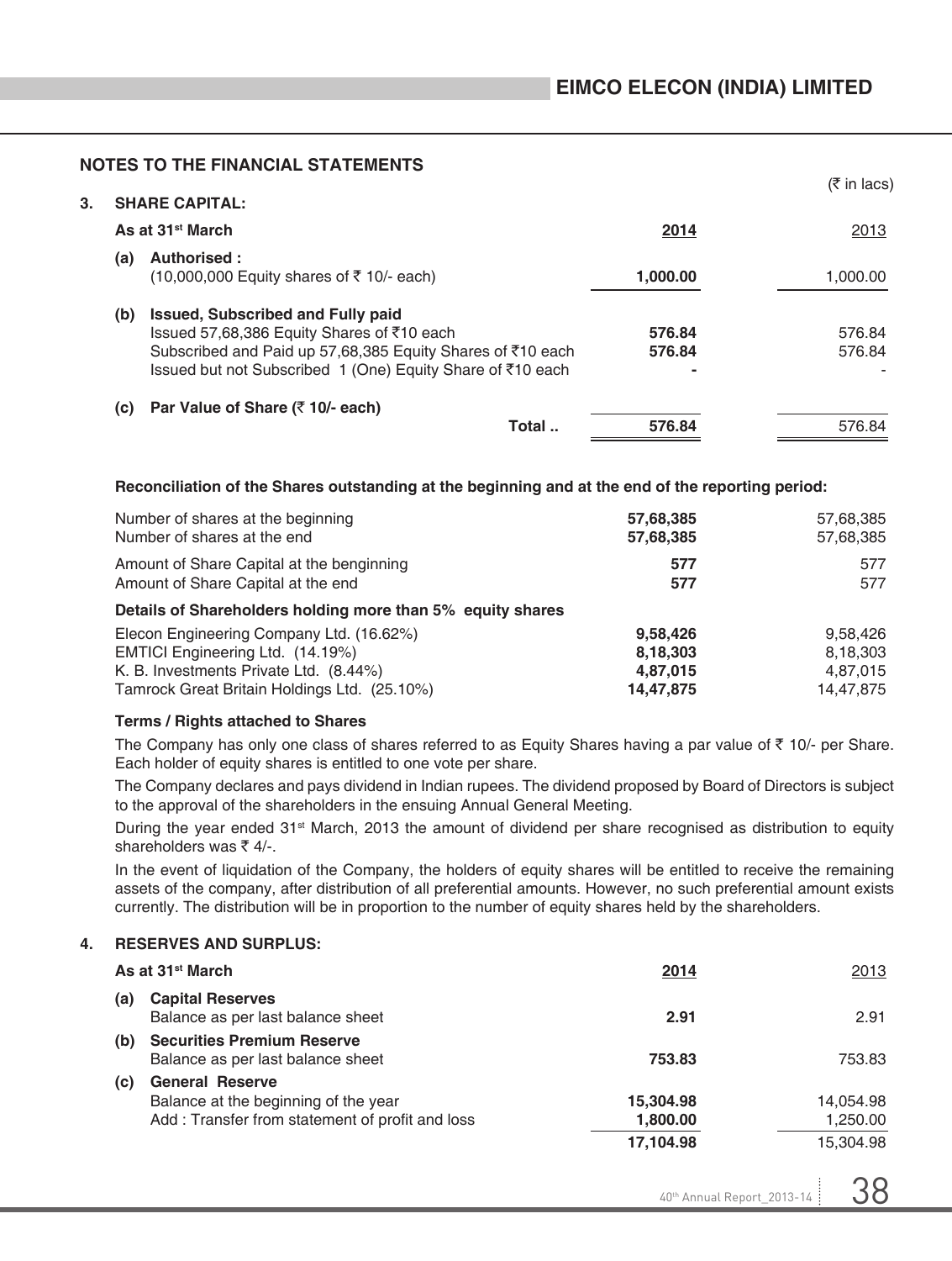|    | 4. RESERVES AND SURPLUS (Contd)<br>As at 31 <sup>st</sup> March |       | 2014      | (₹ in lacs)<br>2013 |
|----|-----------------------------------------------------------------|-------|-----------|---------------------|
|    | Surplus as per statement of Profit and Loss<br>(d)              |       |           |                     |
|    | Balance brought forward                                         |       | 360.03    | 366.45              |
|    | Add: Profit for the period                                      |       | 2,016.55  | 1,513.53            |
|    |                                                                 |       | 2,376.58  | 1,879.98            |
|    | Less: Appropriations:                                           |       |           |                     |
|    | Proposed Dividend                                               |       | 230.74    | 230.74              |
|    | Tax on Proposed Dividend                                        |       | 39.21     | 39.21               |
|    | <b>Transfer to General Reserve</b>                              |       | 1,800.00  | 1,250.00            |
|    |                                                                 |       | 2,069.95  | 1,519.95            |
|    | Balance carried forward                                         |       | 306.63    | 360.03              |
|    |                                                                 | Total | 18,168.35 | 16,421.75           |
| 5. | <b>LONG TERM PROVISIONS:</b>                                    |       |           |                     |
|    | As at 31 <sup>st</sup> March                                    |       | 2014      | 2013                |
|    | Provision for Employee benefits - Leave liability<br>(a)        |       | 51.91     | 52.77               |
|    |                                                                 | Total | 51.91     | 52.77               |
|    |                                                                 |       |           |                     |
| 6. | <b>TRADE PAYABLES:</b>                                          |       |           |                     |
|    | As at 31 <sup>st</sup> March                                    |       | 2014      | 2013                |
|    | Due to Micro, Small and Medium Enterprises<br>(a)               |       | 420.33    | 102.07              |
|    | (b)<br><b>Others</b>                                            |       | 2,011.40  | 1,526.94            |
|    |                                                                 | Total | 2,431.73  | 1,629.01            |

The Company has certain dues to suppliers registered under Micro, Small and Medium Enterprises Development Act, 2006 (MSMED Act). The disclosures pursuant to the said MSMED Act are as follows:

| (a) | Principal amount remaining unpaid to any supplier<br>as at the year end                                                                    | 420.33         | 102.07 |
|-----|--------------------------------------------------------------------------------------------------------------------------------------------|----------------|--------|
| (b) | Interest due thereon                                                                                                                       |                |        |
| (C) | Interest paid, under Section 16 of MSMED Act, to suppliers<br>registered under the MSMED Act, beyond the appointed<br>day during the year. | $\blacksquare$ |        |
| (d) | Amount of interest accrued and remaining unpaid at the end of the<br>accounting year.                                                      | $\blacksquare$ |        |

The above information has been compiled in respect of parties to the extent to which they could be identified as Micro, Small and Mediium Enterprises on the basis of information available with the Company.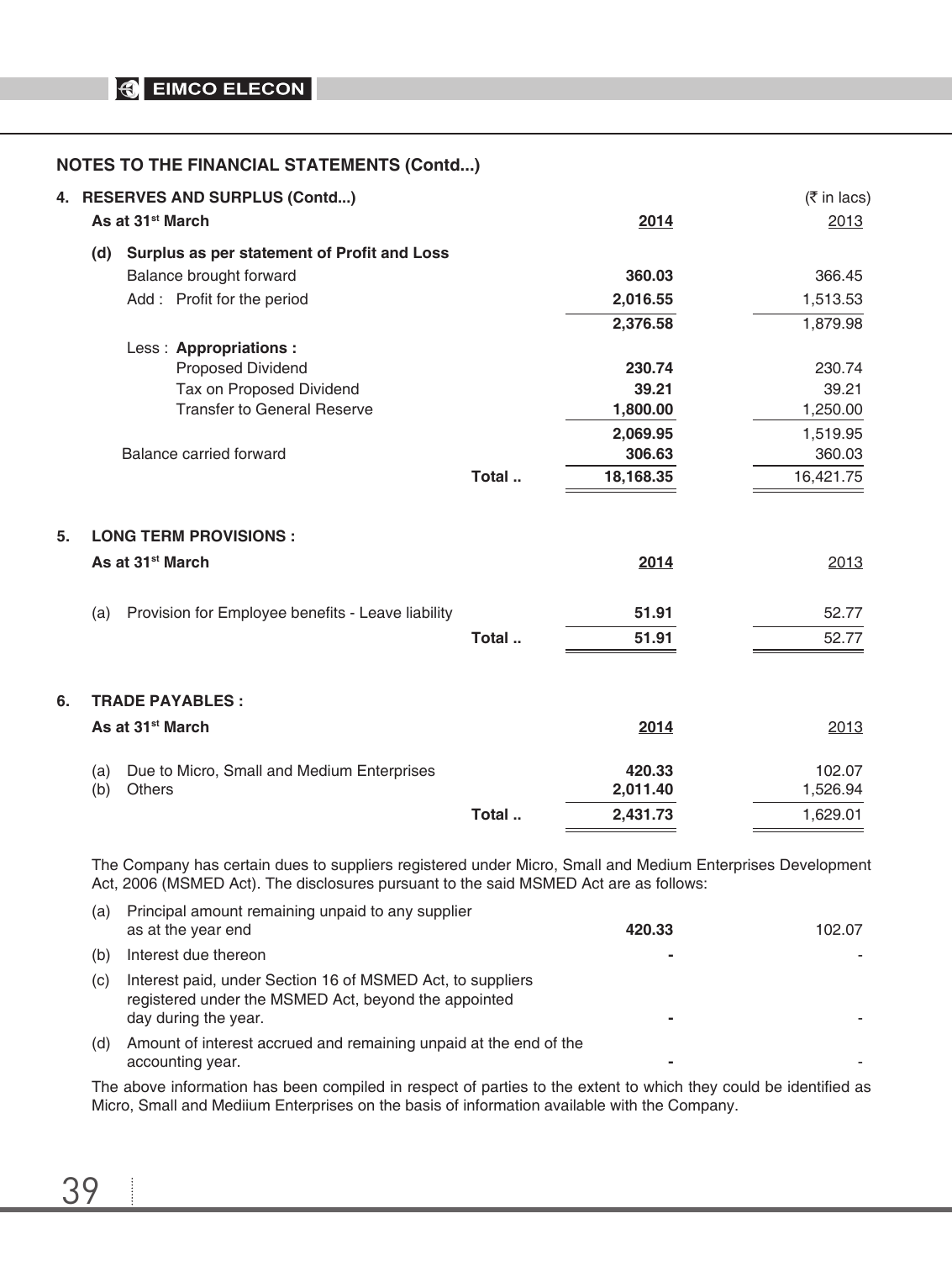|    |     | <b>NOTES TO THE FINANCIAL STATEMENTS (Contd)</b>   |       |        | $(5 \infty)$ |
|----|-----|----------------------------------------------------|-------|--------|--------------|
| 7. |     | <b>OTHER CURRENT LIABILITIES:</b>                  |       |        |              |
|    |     | As at 31 <sup>st</sup> March                       |       | 2014   | 2013         |
|    | (a) | Unclaimed dividends                                |       | 12.51  | 12.37        |
|    | (b) | Other payables                                     |       |        |              |
|    |     | <b>Advance from Customers</b>                      |       | 38.81  | 55.67        |
|    |     | <b>Statutory Payables</b>                          |       | 526.32 | 132.76       |
|    |     | Provision for Expenses                             |       | 143.52 | 82.01        |
|    |     | <b>Purchase of Capital Goods</b>                   |       | 21.33  | 25.06        |
|    |     |                                                    | Total | 742.49 | 307.87       |
| 8. |     | <b>SHORT TERM PROVISIONS:</b>                      |       |        |              |
|    |     | As at 31 <sup>st</sup> March                       |       | 2014   | 2013         |
|    | (a) | Provision for Employee benefits - Leave Liablility |       | 22.89  | 19.68        |
|    | (b) | <b>Others</b>                                      |       |        |              |
|    |     | Provision for Warranty                             |       | 193.35 | 170.00       |
|    |     | Proposed Dividend                                  |       | 230.74 | 230.74       |
|    |     | <b>Provision for:</b>                              |       |        |              |
|    |     | Tax on Proposed Dividend                           |       | 39.21  | 39.21        |
|    |     |                                                    | Total | 486.19 | 459.63       |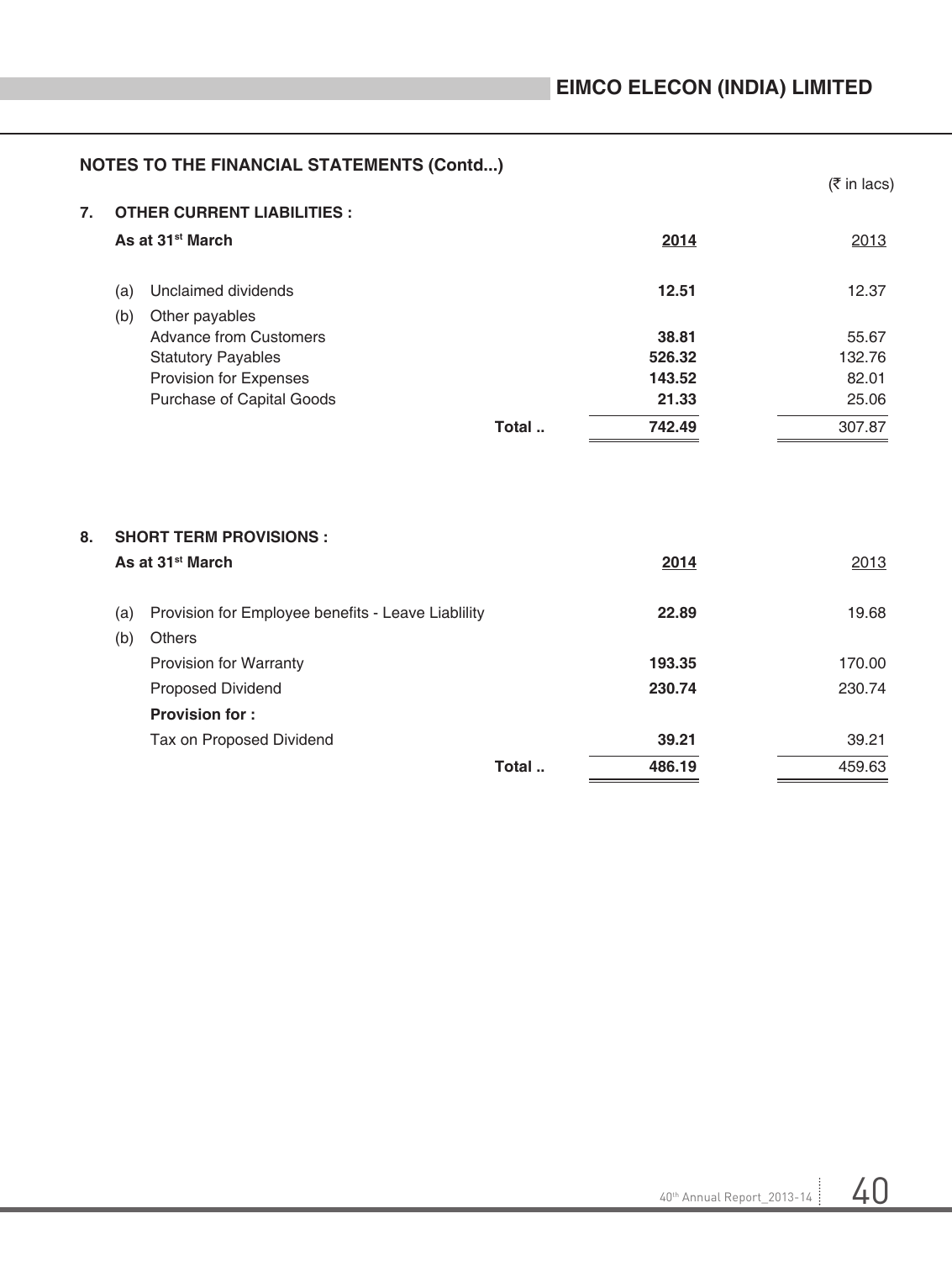| ι                                                                                                 |
|---------------------------------------------------------------------------------------------------|
| i<br><b>Service Service</b><br>$\overline{1}$                                                     |
| ı                                                                                                 |
| ֧֦֧֧֧֧֧ׅ֧֧֧֧֧֧֧֪֧֚֚֚֚֚֚֚֚֚֚֚֚֚֚֚֚֚֚֚֚֚֚֚֚֚֝֓֝֓֝֬֜֓֝֓֓֓֓֓֝֬֝<br>$\overline{\phantom{a}}$<br>٦<br>İ |

| ı                |
|------------------|
| I<br>ı<br>ı      |
| Ï<br>l<br>Ï<br>Ï |
| ı                |
| ı<br>I<br>ı<br>ı |

41

| FIXED ASSEIS - CURRENI Y<br>ກ່                |               | I<br>K<br>Li          |                |          |                |         |                     |                    | (₹ in lacs) |
|-----------------------------------------------|---------------|-----------------------|----------------|----------|----------------|---------|---------------------|--------------------|-------------|
|                                               |               | GROSS BLOCK (AT COST) |                |          |                |         | <b>DEPRECIATION</b> |                    | NET BLOCK   |
| <b>ASSETS</b>                                 | As at         | Additions             | Deductions/    | As at    | As at          | For the | Deductions/         | As at              | As at       |
|                                               | $\frac{5}{1}$ |                       | Transfer       | $31$ st  | $\frac{5}{10}$ | Year    | Transfer            | $31$ <sup>st</sup> | $31$ st     |
|                                               | April         |                       |                | March    | April          |         |                     | March              | March       |
|                                               | 2013          |                       |                | 2014     | 2013           |         |                     | 2014               | 2014        |
| Tangible Assets                               |               |                       |                |          |                |         |                     |                    |             |
| Freehold Land                                 | 19.26         |                       | $\blacksquare$ | 19.26    |                |         | $\blacksquare$      |                    | 19.26       |
| <b>Buildings</b>                              | 458.60        | 227.53                |                | 686.13   | 278.73         | 26.95   |                     | 305.68             | 380.45      |
| Plant & Machinery                             | 6,154.17      | 85.71                 | 9.18           | 6,230.70 | 5,233.85       | 282.65  | 8.72                | 5,507.79           | 722.92      |
| Electric Fittings                             | 90.87         | 17.70                 |                | 108.57   | 57.59          | 4.89    |                     | 62.48              | 46.09       |
| and Airconditioners<br>Office Equipments      | 171.29        | 1.59                  |                | 172.88   | 118.68         | 5.56    |                     | 124.24             | 48.64       |
| Furniture and Fixtures                        | 242.31        | 2.88                  |                | 245.19   | 202.25         | 7.30    |                     | 209.55             | 35.64       |
| Vehicles                                      | 259.85        | 41.47                 | 27.48          | 273.84   | 146.87         | 35.36   | 22.19               | 160.04             | 113.80      |
| Tangible Assests (A)                          | 7,396.35      | 376.88                | 36.66          | 7,736.57 | 6,037.97       | 362.71  | 30.91               | 6,369.78           | 1,366.80    |
| Intangible Assets                             |               |                       |                |          |                |         |                     |                    |             |
| Technical know how                            | 301.40        |                       | J.             | 301.40   | 252.32         | 28.49   | ٠                   | 280.81             | 20.59       |
| Software                                      | 201.29        | 5.41                  | ×              | 206.70   | 64.87          | 51.42   | ×                   | 116.29             | 90.41       |
| Intangible Assets (B)                         | 502.69        | 5.41                  | ٠              | 508.10   | 317.19         | 79.91   | ٠                   | 397.10             | 111.00      |
| Research & Development :                      |               |                       |                |          |                |         |                     |                    |             |
| Tangible Assets                               |               |                       |                |          |                |         |                     |                    |             |
| Plant & Machinery                             | 89.49         | 45.78                 |                | 135.27   | 43.81          | 15.25   |                     | 59.06              | 76.21       |
| Office Equipments                             | 11.00         | 2.17                  | 2.82           | 10.35    | 3.77           | 2.78    | 1.69                | 4.86               | 5.49        |
| Furniture and Fixtures<br>and Airconditioners | 0.61          |                       |                | 0.61     | 0.60           |         |                     | 0.60               | 0.01        |
| Tangible Assets (C)                           | 101.09        | 47.95                 | 2.82           | 146.22   | 48.18          | 18.03   | 1.69                | 64.51              | 81.71       |
| Intangible Assets:                            |               |                       |                |          |                |         |                     |                    |             |
| Software                                      | 89.90         | 48.54                 | $\mathbf{I}$   | 138.44   | 18.05          | 26.71   | $\mathbf{I}$        | 44.76              | 93.68       |
| Intangible Assets (D)                         | 89.90         | 48.54                 | ٠              | 138.44   | 18.05          | 26.71   |                     | 44.76              | 93.68       |
| Total R & D (C+D)                             | 190.99        | 96.49                 | 2.82           | 284.66   | 66.23          | 44.74   | 1.69                | 109.27             | 175.39      |
| Total R & D (A+B+C+D)                         | 8,090.03      | 478.78                | 39.47          | 8529.34  | 6,421.39       | 487.36  | 32.60               | 6,876.15           | 1,653.19    |
| Total Tangible Assets (A+C)                   | 7,497.44      | 424.83                | 39.47          | 7,882.80 | 6,086.15       | 380.74  | 32.60               | 6,434.29           | 1,448.51    |
| Total Intangible Assets (B+D)                 | 592.59        | 53.95                 |                | 646.54   | 335.24         | 106.62  |                     | 441.86             | 204.68      |
|                                               |               |                       |                |          |                |         |                     |                    |             |

Notes :

### **SEIMCO ELECON**

<sup>(</sup>a) Depreciation includes Depreciation on Fixed Assets ₹ 487.36 Lacs and ₹ 23.97 Lacs Depreciation on Investment in Property. (a) Depreciation includes Depreciation on Fixed Assets ` 487.36 Lacs and ` 23.97 Lacs Depreciation on Investment in Property.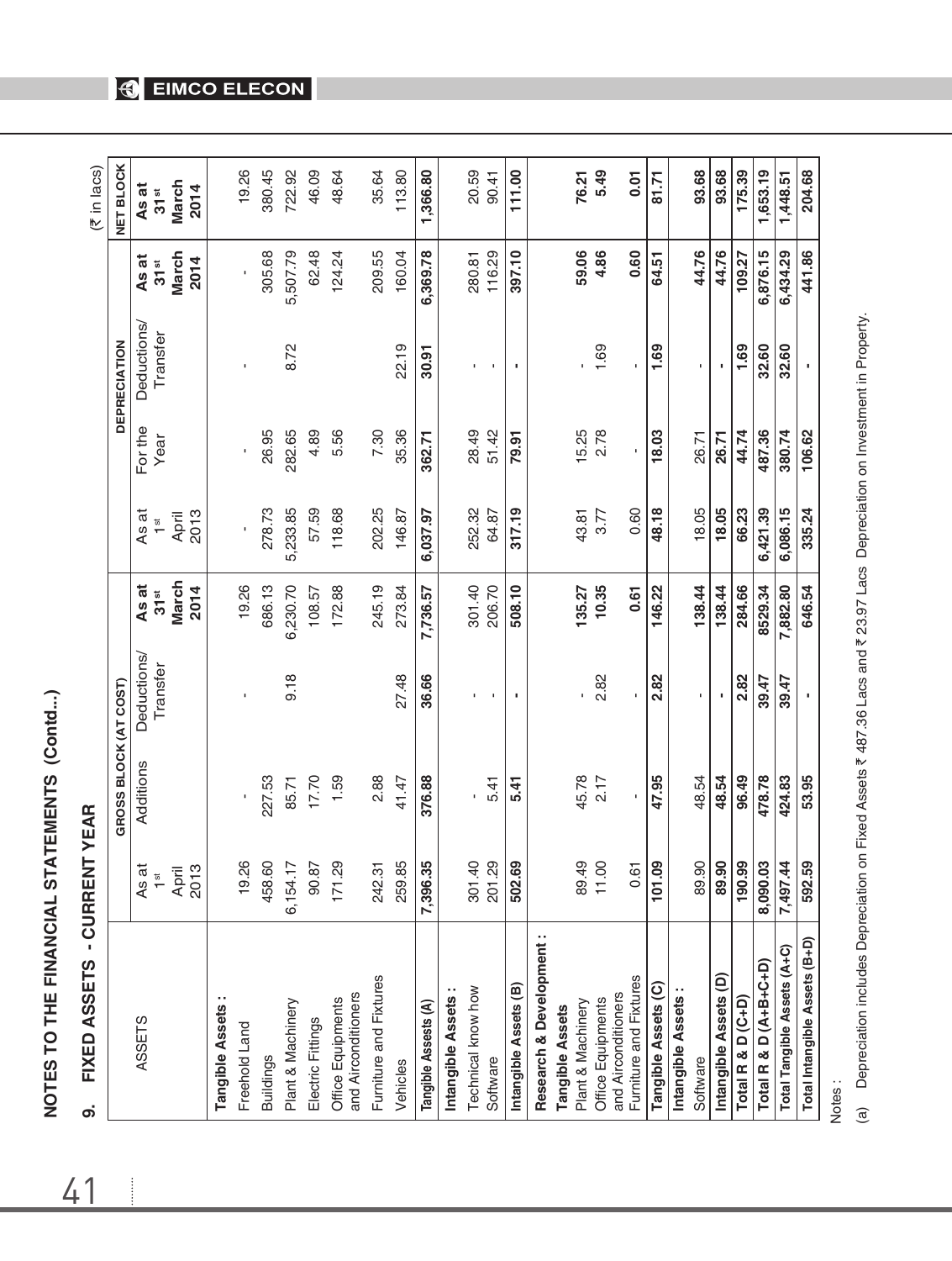| i<br>I                                                                                       |
|----------------------------------------------------------------------------------------------|
| =<br>ii<br>{<br>֧֖֖֧֧֧֧֧֧֧֧֧֧֧֧֧֧֚֚֚֚֚֝֟֓֝֬֝֓֝֬֝֓֝֬֝֓֝֬֟֓֝֓֟֓֟֓֝֓֝֬֝֬֓֝<br>֧֧֪֜֜׀<br>֧֖֚֚֚֬֬ |

| Ï           |
|-------------|
| l<br>ï<br>I |
| f<br>l      |
| ¢<br>ı      |

| March<br>As at<br>$31$ st<br>March<br>As at<br>$31$ <sup>st</sup><br>Deductions.<br>Transfer<br><b>DEPRECIATION</b><br>For the<br>Year |  |  |
|----------------------------------------------------------------------------------------------------------------------------------------|--|--|
| <b>NET BLOCK</b>                                                                                                                       |  |  |
|                                                                                                                                        |  |  |
|                                                                                                                                        |  |  |
|                                                                                                                                        |  |  |
| (₹ in lacs                                                                                                                             |  |  |

| 49.08<br>71.85<br>124.76<br>1,411.29<br>257.35<br>19.26<br>33.29<br>52.60<br>40.06<br>112.98<br>1,358.38<br>136.42<br>185.50<br>45.68<br>7.23<br>71.85<br>1,668.64<br>920.32<br>179.87<br>52.91<br>0.01<br>March<br>As at<br>2013<br>$31$ st<br><b>March</b><br>6,086.15<br>278.73<br>252.32<br>317.19<br>0.60<br>48.18<br>18.05<br>18.05<br>66.23<br>6,421.39<br>335.24<br>5,233.85<br>57.59<br>118.68<br>202.25<br>64.87<br>146.87<br>6,037.97<br>43.81<br>3.77<br>As at<br>2013<br>$31$ <sup>st</sup><br>ı,<br><b>Deductions</b><br>Transfer<br>753.90<br>0.46<br>30.57<br>791.84<br>7.07<br>7.07<br>7.07<br>6.91<br>798.91<br>798.91<br>ï<br>$\mathbf{u}$<br>$\blacksquare$<br>$\blacksquare$<br>I.<br>$\mathbf{I}$<br>$\mathbf{I}$<br>٠<br>For the<br>44.70<br>23.13<br>3.40<br>9.09<br>34.15<br>428.35<br>30.74<br>8.33<br>1.22<br>9.55<br>437.90<br>350.77<br>7.81<br>75.44<br>4.87<br>14.42<br>80.31<br>518.21<br>4.87<br>Year<br>54.19<br>193.16<br>221.58<br>6,447.16<br>254.93<br>5,636.98<br>119.63<br>6,401.46<br>42.55<br>2.55<br>13.18<br>13.18<br>58.88<br>6,702.09<br>286.17<br>111.33<br>20.17<br>241.75<br>0.59<br>45.70<br>As at<br>2012<br>April<br>$\frac{5}{10}$<br>March<br>As at<br>2013<br>19.26<br>90.88<br>259.85<br>301.40<br>201.29<br>89.49<br>89.90<br>190.99<br>8,090.03<br>7,497.44<br>592.59<br>458.60<br>171.28<br>7,396.35<br>502.69<br>11.00<br>101.09<br>89.90<br>6,154.17<br>242.31<br>0.61<br>$31$ st<br><b>Deductions</b><br>Transfer<br>7.44<br>142.16<br>1,028.83<br>0.53<br>17.39<br>1,021.39<br>7.44<br>7.44<br>1,028.83<br>861.31<br>$\blacksquare$<br>$\mathbf{I}$<br>×,<br>$\mathbf{I}$<br>$\mathbf{I}$<br>٠<br>٠<br>٠<br>٠<br>Additions<br>43.95<br>211.15<br>18.26<br>7.50<br>7.12<br>25.38<br>82.20<br>10.05<br>0.05<br>74.90<br>85.00<br>92.30<br>118.85<br>8.77<br>15.17<br>43.95<br>10.10<br>74.90<br>$\blacksquare$<br>1<br>251.86<br>15.00<br>473.74<br>19.26<br>591.99<br>72.62<br>235.19<br>8,335.54<br>301.40<br>157.34<br>458.74<br>86.88<br>10.95<br>98.43<br>15.00<br>113.43<br>7,000.31<br>164.31<br>8433.97<br>0.61<br>8,907.71<br>As at<br>2012<br>April<br>$\frac{5}{1}$<br>Research & Development :<br>Total Intangible Assets (B+D)<br>Total Tangible Assets (A+C)<br>Total R & D (A+B+C+D)<br>Intangible Assets (D)<br>Furniture and Fixtures<br>Furniture and Fixtures<br>Intangible Assets (B)<br>Tangible Assets (C)<br>Technical know how<br>and Airconditioners<br>and Airconditioners<br>Intangible Assets<br>Intangible Assets<br>Total R & D (C+D)<br>Office Equipments<br>Office Equipments<br>Plant & Machinery<br>Plant & Machinery<br>Tangible Assests (A)<br>Tangible Assets<br>Tangible Assets<br><b>ASSETS</b><br>Electric Fittings<br>Freehold Land<br><b>Buildings</b><br>Software<br>Software<br>Vehicles | (a) Transfer includes Buildings, Invesment in Property shown under 'Non-Current Investments'. Gross Block ₹ 142.16 Lacs, Accumulated Depreciation ₹ 30.57 Lacs and Net Block ₹ 111.59 Lacs<br>Notes:<br>42<br>40th Annual Report_2013-14 |  | GROSS BLOCK (AT COST) |  |  | <b>DEPRECIATION</b> | <b>NET BLOCK</b> |
|---------------------------------------------------------------------------------------------------------------------------------------------------------------------------------------------------------------------------------------------------------------------------------------------------------------------------------------------------------------------------------------------------------------------------------------------------------------------------------------------------------------------------------------------------------------------------------------------------------------------------------------------------------------------------------------------------------------------------------------------------------------------------------------------------------------------------------------------------------------------------------------------------------------------------------------------------------------------------------------------------------------------------------------------------------------------------------------------------------------------------------------------------------------------------------------------------------------------------------------------------------------------------------------------------------------------------------------------------------------------------------------------------------------------------------------------------------------------------------------------------------------------------------------------------------------------------------------------------------------------------------------------------------------------------------------------------------------------------------------------------------------------------------------------------------------------------------------------------------------------------------------------------------------------------------------------------------------------------------------------------------------------------------------------------------------------------------------------------------------------------------------------------------------------------------------------------------------------------------------------------------------------------------------------------------------------------------------------------------------------------------------------------------------------------------------------------------------------------------------------------------------------------------------------------------------------------------------------------------------------------------------------------------------------------------------------------------------------------------------------------------------------------------------------------|------------------------------------------------------------------------------------------------------------------------------------------------------------------------------------------------------------------------------------------|--|-----------------------|--|--|---------------------|------------------|
|                                                                                                                                                                                                                                                                                                                                                                                                                                                                                                                                                                                                                                                                                                                                                                                                                                                                                                                                                                                                                                                                                                                                                                                                                                                                                                                                                                                                                                                                                                                                                                                                                                                                                                                                                                                                                                                                                                                                                                                                                                                                                                                                                                                                                                                                                                                                                                                                                                                                                                                                                                                                                                                                                                                                                                                                   |                                                                                                                                                                                                                                          |  |                       |  |  |                     |                  |
|                                                                                                                                                                                                                                                                                                                                                                                                                                                                                                                                                                                                                                                                                                                                                                                                                                                                                                                                                                                                                                                                                                                                                                                                                                                                                                                                                                                                                                                                                                                                                                                                                                                                                                                                                                                                                                                                                                                                                                                                                                                                                                                                                                                                                                                                                                                                                                                                                                                                                                                                                                                                                                                                                                                                                                                                   |                                                                                                                                                                                                                                          |  |                       |  |  |                     |                  |
|                                                                                                                                                                                                                                                                                                                                                                                                                                                                                                                                                                                                                                                                                                                                                                                                                                                                                                                                                                                                                                                                                                                                                                                                                                                                                                                                                                                                                                                                                                                                                                                                                                                                                                                                                                                                                                                                                                                                                                                                                                                                                                                                                                                                                                                                                                                                                                                                                                                                                                                                                                                                                                                                                                                                                                                                   |                                                                                                                                                                                                                                          |  |                       |  |  |                     |                  |
|                                                                                                                                                                                                                                                                                                                                                                                                                                                                                                                                                                                                                                                                                                                                                                                                                                                                                                                                                                                                                                                                                                                                                                                                                                                                                                                                                                                                                                                                                                                                                                                                                                                                                                                                                                                                                                                                                                                                                                                                                                                                                                                                                                                                                                                                                                                                                                                                                                                                                                                                                                                                                                                                                                                                                                                                   |                                                                                                                                                                                                                                          |  |                       |  |  |                     |                  |
|                                                                                                                                                                                                                                                                                                                                                                                                                                                                                                                                                                                                                                                                                                                                                                                                                                                                                                                                                                                                                                                                                                                                                                                                                                                                                                                                                                                                                                                                                                                                                                                                                                                                                                                                                                                                                                                                                                                                                                                                                                                                                                                                                                                                                                                                                                                                                                                                                                                                                                                                                                                                                                                                                                                                                                                                   |                                                                                                                                                                                                                                          |  |                       |  |  |                     |                  |
|                                                                                                                                                                                                                                                                                                                                                                                                                                                                                                                                                                                                                                                                                                                                                                                                                                                                                                                                                                                                                                                                                                                                                                                                                                                                                                                                                                                                                                                                                                                                                                                                                                                                                                                                                                                                                                                                                                                                                                                                                                                                                                                                                                                                                                                                                                                                                                                                                                                                                                                                                                                                                                                                                                                                                                                                   |                                                                                                                                                                                                                                          |  |                       |  |  |                     |                  |
|                                                                                                                                                                                                                                                                                                                                                                                                                                                                                                                                                                                                                                                                                                                                                                                                                                                                                                                                                                                                                                                                                                                                                                                                                                                                                                                                                                                                                                                                                                                                                                                                                                                                                                                                                                                                                                                                                                                                                                                                                                                                                                                                                                                                                                                                                                                                                                                                                                                                                                                                                                                                                                                                                                                                                                                                   |                                                                                                                                                                                                                                          |  |                       |  |  |                     |                  |
|                                                                                                                                                                                                                                                                                                                                                                                                                                                                                                                                                                                                                                                                                                                                                                                                                                                                                                                                                                                                                                                                                                                                                                                                                                                                                                                                                                                                                                                                                                                                                                                                                                                                                                                                                                                                                                                                                                                                                                                                                                                                                                                                                                                                                                                                                                                                                                                                                                                                                                                                                                                                                                                                                                                                                                                                   |                                                                                                                                                                                                                                          |  |                       |  |  |                     |                  |
|                                                                                                                                                                                                                                                                                                                                                                                                                                                                                                                                                                                                                                                                                                                                                                                                                                                                                                                                                                                                                                                                                                                                                                                                                                                                                                                                                                                                                                                                                                                                                                                                                                                                                                                                                                                                                                                                                                                                                                                                                                                                                                                                                                                                                                                                                                                                                                                                                                                                                                                                                                                                                                                                                                                                                                                                   |                                                                                                                                                                                                                                          |  |                       |  |  |                     |                  |
|                                                                                                                                                                                                                                                                                                                                                                                                                                                                                                                                                                                                                                                                                                                                                                                                                                                                                                                                                                                                                                                                                                                                                                                                                                                                                                                                                                                                                                                                                                                                                                                                                                                                                                                                                                                                                                                                                                                                                                                                                                                                                                                                                                                                                                                                                                                                                                                                                                                                                                                                                                                                                                                                                                                                                                                                   |                                                                                                                                                                                                                                          |  |                       |  |  |                     |                  |
|                                                                                                                                                                                                                                                                                                                                                                                                                                                                                                                                                                                                                                                                                                                                                                                                                                                                                                                                                                                                                                                                                                                                                                                                                                                                                                                                                                                                                                                                                                                                                                                                                                                                                                                                                                                                                                                                                                                                                                                                                                                                                                                                                                                                                                                                                                                                                                                                                                                                                                                                                                                                                                                                                                                                                                                                   |                                                                                                                                                                                                                                          |  |                       |  |  |                     |                  |
|                                                                                                                                                                                                                                                                                                                                                                                                                                                                                                                                                                                                                                                                                                                                                                                                                                                                                                                                                                                                                                                                                                                                                                                                                                                                                                                                                                                                                                                                                                                                                                                                                                                                                                                                                                                                                                                                                                                                                                                                                                                                                                                                                                                                                                                                                                                                                                                                                                                                                                                                                                                                                                                                                                                                                                                                   |                                                                                                                                                                                                                                          |  |                       |  |  |                     |                  |
|                                                                                                                                                                                                                                                                                                                                                                                                                                                                                                                                                                                                                                                                                                                                                                                                                                                                                                                                                                                                                                                                                                                                                                                                                                                                                                                                                                                                                                                                                                                                                                                                                                                                                                                                                                                                                                                                                                                                                                                                                                                                                                                                                                                                                                                                                                                                                                                                                                                                                                                                                                                                                                                                                                                                                                                                   |                                                                                                                                                                                                                                          |  |                       |  |  |                     |                  |
|                                                                                                                                                                                                                                                                                                                                                                                                                                                                                                                                                                                                                                                                                                                                                                                                                                                                                                                                                                                                                                                                                                                                                                                                                                                                                                                                                                                                                                                                                                                                                                                                                                                                                                                                                                                                                                                                                                                                                                                                                                                                                                                                                                                                                                                                                                                                                                                                                                                                                                                                                                                                                                                                                                                                                                                                   |                                                                                                                                                                                                                                          |  |                       |  |  |                     |                  |
|                                                                                                                                                                                                                                                                                                                                                                                                                                                                                                                                                                                                                                                                                                                                                                                                                                                                                                                                                                                                                                                                                                                                                                                                                                                                                                                                                                                                                                                                                                                                                                                                                                                                                                                                                                                                                                                                                                                                                                                                                                                                                                                                                                                                                                                                                                                                                                                                                                                                                                                                                                                                                                                                                                                                                                                                   |                                                                                                                                                                                                                                          |  |                       |  |  |                     |                  |
|                                                                                                                                                                                                                                                                                                                                                                                                                                                                                                                                                                                                                                                                                                                                                                                                                                                                                                                                                                                                                                                                                                                                                                                                                                                                                                                                                                                                                                                                                                                                                                                                                                                                                                                                                                                                                                                                                                                                                                                                                                                                                                                                                                                                                                                                                                                                                                                                                                                                                                                                                                                                                                                                                                                                                                                                   |                                                                                                                                                                                                                                          |  |                       |  |  |                     |                  |
|                                                                                                                                                                                                                                                                                                                                                                                                                                                                                                                                                                                                                                                                                                                                                                                                                                                                                                                                                                                                                                                                                                                                                                                                                                                                                                                                                                                                                                                                                                                                                                                                                                                                                                                                                                                                                                                                                                                                                                                                                                                                                                                                                                                                                                                                                                                                                                                                                                                                                                                                                                                                                                                                                                                                                                                                   |                                                                                                                                                                                                                                          |  |                       |  |  |                     |                  |
|                                                                                                                                                                                                                                                                                                                                                                                                                                                                                                                                                                                                                                                                                                                                                                                                                                                                                                                                                                                                                                                                                                                                                                                                                                                                                                                                                                                                                                                                                                                                                                                                                                                                                                                                                                                                                                                                                                                                                                                                                                                                                                                                                                                                                                                                                                                                                                                                                                                                                                                                                                                                                                                                                                                                                                                                   |                                                                                                                                                                                                                                          |  |                       |  |  |                     |                  |
|                                                                                                                                                                                                                                                                                                                                                                                                                                                                                                                                                                                                                                                                                                                                                                                                                                                                                                                                                                                                                                                                                                                                                                                                                                                                                                                                                                                                                                                                                                                                                                                                                                                                                                                                                                                                                                                                                                                                                                                                                                                                                                                                                                                                                                                                                                                                                                                                                                                                                                                                                                                                                                                                                                                                                                                                   |                                                                                                                                                                                                                                          |  |                       |  |  |                     |                  |
|                                                                                                                                                                                                                                                                                                                                                                                                                                                                                                                                                                                                                                                                                                                                                                                                                                                                                                                                                                                                                                                                                                                                                                                                                                                                                                                                                                                                                                                                                                                                                                                                                                                                                                                                                                                                                                                                                                                                                                                                                                                                                                                                                                                                                                                                                                                                                                                                                                                                                                                                                                                                                                                                                                                                                                                                   |                                                                                                                                                                                                                                          |  |                       |  |  |                     |                  |
|                                                                                                                                                                                                                                                                                                                                                                                                                                                                                                                                                                                                                                                                                                                                                                                                                                                                                                                                                                                                                                                                                                                                                                                                                                                                                                                                                                                                                                                                                                                                                                                                                                                                                                                                                                                                                                                                                                                                                                                                                                                                                                                                                                                                                                                                                                                                                                                                                                                                                                                                                                                                                                                                                                                                                                                                   |                                                                                                                                                                                                                                          |  |                       |  |  |                     |                  |
|                                                                                                                                                                                                                                                                                                                                                                                                                                                                                                                                                                                                                                                                                                                                                                                                                                                                                                                                                                                                                                                                                                                                                                                                                                                                                                                                                                                                                                                                                                                                                                                                                                                                                                                                                                                                                                                                                                                                                                                                                                                                                                                                                                                                                                                                                                                                                                                                                                                                                                                                                                                                                                                                                                                                                                                                   |                                                                                                                                                                                                                                          |  |                       |  |  |                     |                  |
|                                                                                                                                                                                                                                                                                                                                                                                                                                                                                                                                                                                                                                                                                                                                                                                                                                                                                                                                                                                                                                                                                                                                                                                                                                                                                                                                                                                                                                                                                                                                                                                                                                                                                                                                                                                                                                                                                                                                                                                                                                                                                                                                                                                                                                                                                                                                                                                                                                                                                                                                                                                                                                                                                                                                                                                                   |                                                                                                                                                                                                                                          |  |                       |  |  |                     |                  |
|                                                                                                                                                                                                                                                                                                                                                                                                                                                                                                                                                                                                                                                                                                                                                                                                                                                                                                                                                                                                                                                                                                                                                                                                                                                                                                                                                                                                                                                                                                                                                                                                                                                                                                                                                                                                                                                                                                                                                                                                                                                                                                                                                                                                                                                                                                                                                                                                                                                                                                                                                                                                                                                                                                                                                                                                   |                                                                                                                                                                                                                                          |  |                       |  |  |                     |                  |
|                                                                                                                                                                                                                                                                                                                                                                                                                                                                                                                                                                                                                                                                                                                                                                                                                                                                                                                                                                                                                                                                                                                                                                                                                                                                                                                                                                                                                                                                                                                                                                                                                                                                                                                                                                                                                                                                                                                                                                                                                                                                                                                                                                                                                                                                                                                                                                                                                                                                                                                                                                                                                                                                                                                                                                                                   |                                                                                                                                                                                                                                          |  |                       |  |  |                     |                  |
|                                                                                                                                                                                                                                                                                                                                                                                                                                                                                                                                                                                                                                                                                                                                                                                                                                                                                                                                                                                                                                                                                                                                                                                                                                                                                                                                                                                                                                                                                                                                                                                                                                                                                                                                                                                                                                                                                                                                                                                                                                                                                                                                                                                                                                                                                                                                                                                                                                                                                                                                                                                                                                                                                                                                                                                                   |                                                                                                                                                                                                                                          |  |                       |  |  |                     |                  |
|                                                                                                                                                                                                                                                                                                                                                                                                                                                                                                                                                                                                                                                                                                                                                                                                                                                                                                                                                                                                                                                                                                                                                                                                                                                                                                                                                                                                                                                                                                                                                                                                                                                                                                                                                                                                                                                                                                                                                                                                                                                                                                                                                                                                                                                                                                                                                                                                                                                                                                                                                                                                                                                                                                                                                                                                   |                                                                                                                                                                                                                                          |  |                       |  |  |                     |                  |
|                                                                                                                                                                                                                                                                                                                                                                                                                                                                                                                                                                                                                                                                                                                                                                                                                                                                                                                                                                                                                                                                                                                                                                                                                                                                                                                                                                                                                                                                                                                                                                                                                                                                                                                                                                                                                                                                                                                                                                                                                                                                                                                                                                                                                                                                                                                                                                                                                                                                                                                                                                                                                                                                                                                                                                                                   |                                                                                                                                                                                                                                          |  |                       |  |  |                     |                  |
|                                                                                                                                                                                                                                                                                                                                                                                                                                                                                                                                                                                                                                                                                                                                                                                                                                                                                                                                                                                                                                                                                                                                                                                                                                                                                                                                                                                                                                                                                                                                                                                                                                                                                                                                                                                                                                                                                                                                                                                                                                                                                                                                                                                                                                                                                                                                                                                                                                                                                                                                                                                                                                                                                                                                                                                                   |                                                                                                                                                                                                                                          |  |                       |  |  |                     |                  |

**EIMCO ELECON (INDIA) LIMITED**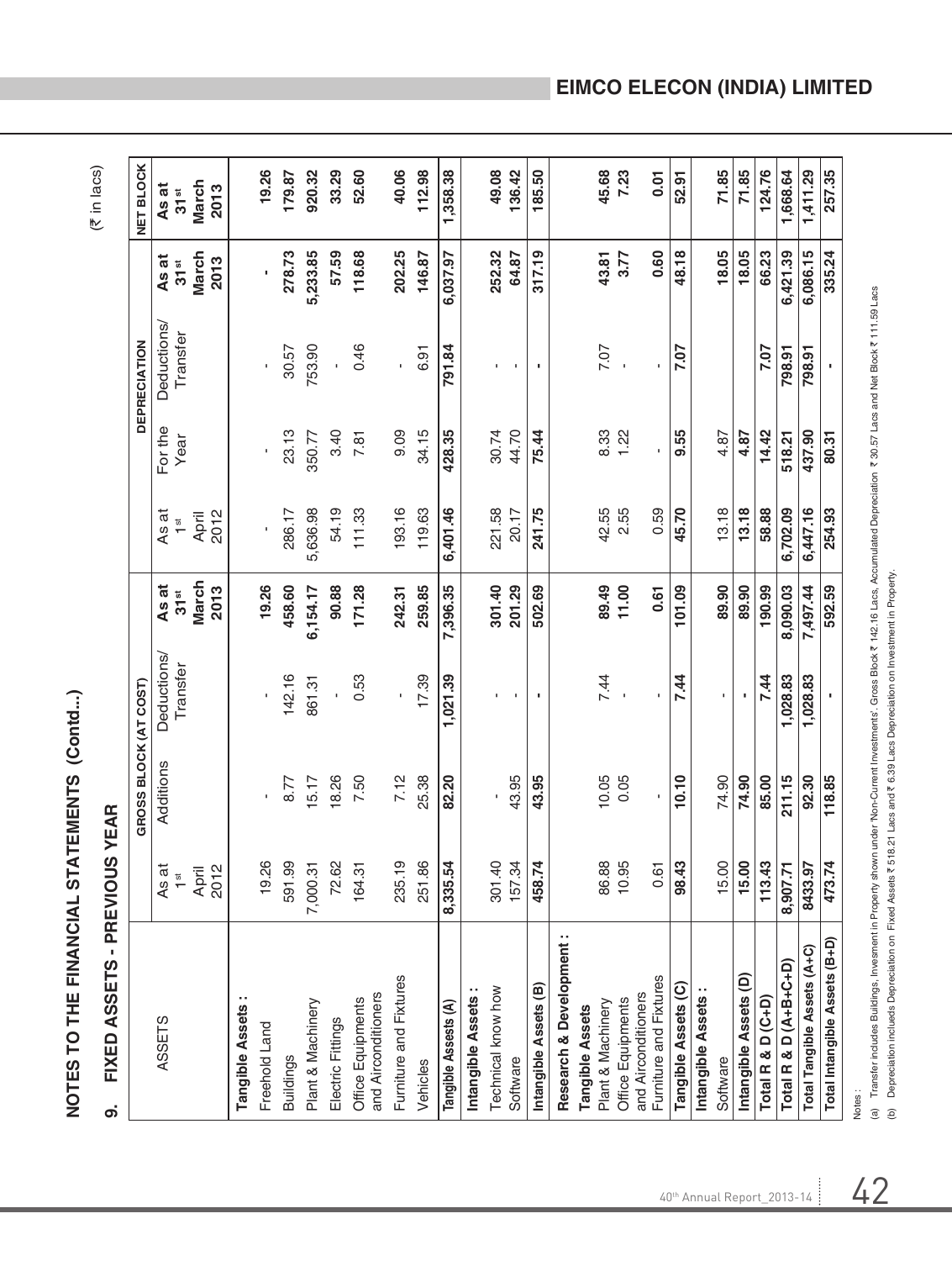## **SEIMCO ELECON**

### **NOTES TO THE FINANCIAL STATEMENTS (Contd...)**

### **10. INVESTMENTS (AT COST)**

|     |     | As at 31 <sup>st</sup> March |                                                                                    | Face<br>Value     | No. of Shares<br>/ Units | 31-03-2014     | No. of Shares<br>/ Units | 31-03-2013               |
|-----|-----|------------------------------|------------------------------------------------------------------------------------|-------------------|--------------------------|----------------|--------------------------|--------------------------|
| (A) |     |                              | Non Current Investments - at cost                                                  |                   |                          |                |                          |                          |
|     | (i) |                              | <b>Trade (Unquoted)</b>                                                            |                   |                          |                |                          |                          |
|     |     |                              | <b>Investments in Equity Instruments</b>                                           |                   |                          |                |                          |                          |
|     |     |                              | Eimco Elecon Electricals Limited<br><b>Wizard Fincap Limited</b>                   | 10<br>10          | 510000<br>249500         | 51.00<br>24.95 | 510000<br>249500         | 51.00<br>24.95           |
|     |     |                              | (ii) Other Investments                                                             |                   |                          |                |                          |                          |
|     |     | (a)                          | <b>Investments in Property</b>                                                     |                   |                          |                |                          |                          |
|     |     |                              | Cost of building given on operating lease                                          |                   |                          | 524.12         |                          | 527.62                   |
|     |     |                              | Less : Accumulated Depreciation (Refer Note No 9 (a))                              |                   |                          | 60.93          |                          | 36.96                    |
|     |     |                              | Net Block                                                                          |                   |                          | 463.19         |                          | 490.66                   |
|     |     | (b)                          | Investments in Equity Shares Non Trade (Quoted)                                    |                   |                          |                |                          |                          |
|     |     |                              | <b>Bank of Baroda</b>                                                              | 10                | 700                      | 0.60           | 700                      | 0.60                     |
|     |     |                              | <b>Bharti Airtel Limited</b>                                                       | 5                 | 2655                     | 11.50          | 2655                     | 11.50                    |
|     |     |                              | Colgate-Palmolive (I) Limited                                                      | $\mathbf{1}$      | 500                      | 3.23           | 500                      | 3.23                     |
|     |     |                              | <b>GOL Offshore Limited</b>                                                        | 10                | 238                      | $\frac{1}{2}$  | 238                      | $\overline{\phantom{0}}$ |
|     |     |                              | <b>Grasim Industries Limited</b>                                                   | 10                | 1000                     | 10.84          | 1000                     | 10.84                    |
|     |     |                              | Hindustan Unilever Limited                                                         | 1                 | 1500                     | 3.95           | 1500                     | 3.95                     |
|     |     |                              | <b>Infosys Limited</b>                                                             | 5                 | 1856                     | 11.18          | 1856                     | 11.18                    |
|     |     |                              | <b>ITC Limited</b>                                                                 | $\mathbf{1}$      | 3000                     | 3.50           | 3000                     | 3.50                     |
|     |     |                              | Larsen & Toubro Limited (250 Bonus share<br>received during the year)              | $\overline{2}$    | 750                      | 8.77           | 500                      | 8.77                     |
|     |     |                              | Mahindra & Mahindra Limited                                                        | 5                 | 8800                     | 8.95           | 8800                     | 8.95                     |
|     |     |                              | Reliance Industries Limited                                                        | 10                | 5100                     | 18.10          | 5100                     | 18.10                    |
|     |     |                              | Reliance Infrastructure Limited                                                    | 10                | 390                      | 2.77           | 390                      | 2.77                     |
|     |     |                              | <b>Siemens Limited</b>                                                             | 2                 | 294                      | 2.61           | 294                      | 2.61                     |
|     |     |                              | State Bank of India                                                                | 10                | 3500                     | 29.86          | 3500                     | 29.86                    |
|     |     |                              | <b>Tata Chemicals Limited</b>                                                      | 10                | 10000                    | 11.29          | 10000                    | 11.29                    |
|     |     |                              | <b>Tata Power Limited</b>                                                          | $\mathbf{1}$      | 50000                    | 14.10          | 50000                    | 14.10                    |
|     |     |                              | <b>Tata Steel Limited</b>                                                          | 10                | 11325                    | 33.29          | 11325                    | 33.29                    |
|     |     |                              | Ultratech Cement Limited                                                           | 10                | 571                      | $\overline{a}$ | 571                      | ÷,                       |
|     |     | (c)                          | Investments in Equity Shares Non Trade (Unquoted)<br>Charotar Gas Sahakari Mandali |                   |                          | 0.03           |                          | 0.03                     |
|     |     | (d)                          | Investments in Bond Non Trade (Quoted)                                             | <b>Face Value</b> | No. of<br><b>Bonds</b>   |                | No. of<br><b>Bonds</b>   |                          |
|     |     |                              | 8.20% Power Finance Corporation Limited                                            | 1000              | 28479                    | 284.79         | 28479                    | 284.79                   |
|     |     |                              | 6.88% Power Finance Corporation Limited                                            | 1000              | 30000                    | 300.00         | 30000                    | 300.00                   |
|     |     |                              | Total                                                                              |                   |                          | 1,298.50       |                          | 1,325.97                 |
|     |     |                              | <b>Aggregate Cost of Quoted Investments</b>                                        |                   |                          | 759.36         |                          | 759.36                   |
|     |     |                              | <b>Market Value of Quoted Investments</b>                                          |                   |                          | 1,068.33       |                          | 1,051.35                 |
|     |     |                              | <b>Aggregate Value of Unguoted Investments</b>                                     |                   |                          | 539.14         |                          | 566.61                   |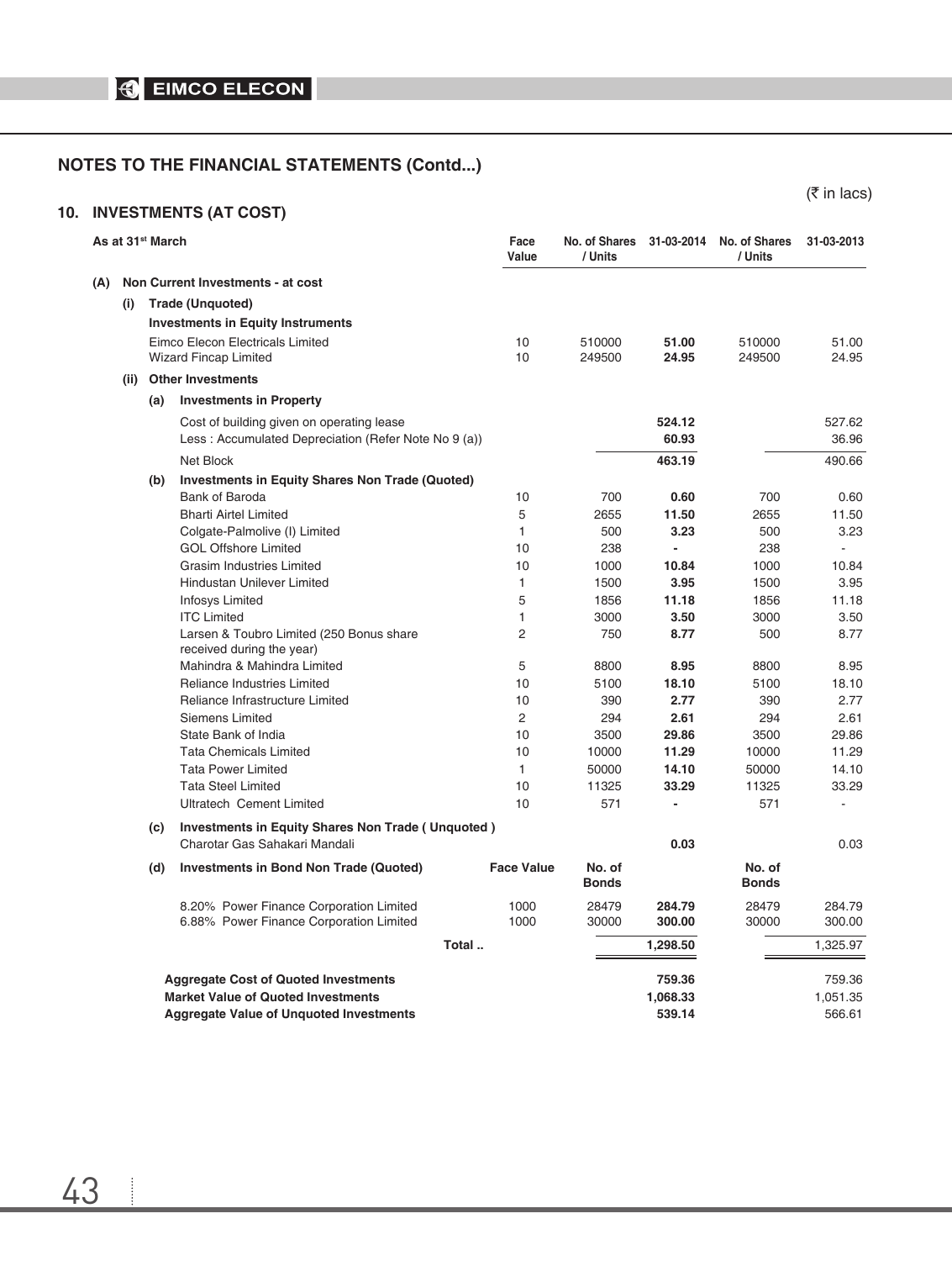**INVESTMENTS (Contd...)**  $(\bar{\bar{\zeta}})$  in lacs)

|     | As at 31 <sup>st</sup> March                            | / Units     |                          | No. of Shares 31-03-2014 No. of Shares<br>/ Units | 31-03-2013               |
|-----|---------------------------------------------------------|-------------|--------------------------|---------------------------------------------------|--------------------------|
| (B) | Current Investment (lower of cost and fair value)       |             |                          |                                                   |                          |
|     | <b>Investments in Mutual Fund - Unquoted</b>            |             |                          |                                                   |                          |
|     | Birla Sun Life FTP Series JG Growth*                    | 7000000.000 | 700.00                   |                                                   |                          |
|     | Birla Sun Life Short Term Fund*                         | 1869808.100 | 217.97                   | 1768233.452                                       | 206.08                   |
|     | Birla Sun Life Dynamic Bond Fund                        | 2634228.230 | 269.59                   | 2443975.883                                       | 257.87                   |
|     | Birla Sun Life Floating Rate Long Term                  | 71653.400   | 71.67                    |                                                   | $\overline{\phantom{a}}$ |
|     | Birla Sun Life Floating Rate Short Term Plan            | 455744.100  | 455.84                   |                                                   | $\overline{\phantom{a}}$ |
|     | Birla Sun Life Saving Fund                              | 101537.800  | 101.84                   | 605561.705                                        | 606.10                   |
|     | Birla Sun Life Short Term Opportunity Fund - Growth*    | 249432.300  | 50.23                    |                                                   | $\overline{\phantom{a}}$ |
|     | HDFC Fixed Maturity Plan 371D Series -29 Growth*        | 4000000.000 | 400.00                   |                                                   | $\overline{\phantom{a}}$ |
|     | <b>HDFC Floating Rate</b>                               |             | $\overline{\phantom{a}}$ | 1980147.08                                        | 199.62                   |
|     | HDFC High Interest Short Term Fund                      |             | $\overline{\phantom{a}}$ | 1364895.792                                       | 300.00                   |
|     | <b>ICICI Prudential Dynamic Dividend</b>                |             | $\overline{\phantom{a}}$ | 981112.816                                        | 100.19                   |
|     | ICICI Prudential Dynamic Bond Fund - Growth             | 1048498.600 | 140.88                   |                                                   |                          |
|     | ICICI Prudential Fixed Maturity Plan Series 71*         | 1000000.000 | 100.00                   |                                                   |                          |
|     | ICICI Prudential Liquid Super Institutional Plan        |             | $\overline{\phantom{a}}$ | 37830.297                                         | 37.86                    |
|     | Kotak Bond Scheme Plan A - Growth                       |             | $\overline{\phantom{a}}$ | 295379.089                                        | 100.00                   |
|     | Kotak Floater Long Term                                 |             | $\overline{\phantom{a}}$ | 263669.772                                        | 26.58                    |
|     | Kotak Floater Short Term                                |             | $\overline{\phantom{a}}$ | 6104.6324                                         | 61.75                    |
|     | Kotak Short Term Bond Fund                              |             | $\overline{\phantom{a}}$ | 258472.441                                        | 26.20                    |
|     | Reliance Dynamic Bond Fund - Growth                     | 619797.600  | 100.00                   |                                                   | $\blacksquare$           |
|     | Reliance Fixed Horizon Fund - XXV Series 4 Growth*      | 2500000.000 | 250.00                   |                                                   |                          |
|     | Reliance Fixed Horizon Fund - XXV Series 8 Growth*      | 5000000.400 | 500.00                   |                                                   |                          |
|     | Reliance Fixed Horizon Fund -XXV-Series 9 Growth*       | 5974237.300 | 597.42                   |                                                   |                          |
|     | Reliance Fixed Horizon Fund-XXIV Series -16 Growth*     | 1000000.000 | 100.00                   |                                                   |                          |
|     | <b>Reliance Floating Rate</b>                           |             | $\overline{\phantom{a}}$ | 10321581.218                                      | 1,040.71                 |
|     | Reliance Income Fund - Bonus                            |             | $\overline{\phantom{a}}$ | 2230356.651                                       | 250.00                   |
|     | Reliance Liquid Fund                                    |             | $\overline{\phantom{a}}$ | 2095.93                                           | 31.71                    |
|     | Reliance Liquidity Fund                                 |             | $\overline{\phantom{a}}$ | 5041.775                                          | 50.44                    |
|     | Reliance Money Manager Fund - Growth*                   | 26513.500   | 450.00                   |                                                   | $\overline{a}$           |
|     | Reliance Short Term Fund - Growth                       |             | $\overline{\phantom{a}}$ | 3878042.826                                       | 800.00                   |
|     | SBI Magnum Income Fund - Growth                         | 509589.500  | 151.79                   | 172980.916                                        | 50.10                    |
|     | <b>SBI MICF Liquid Floater</b>                          |             | $\sim$                   | 9939.044                                          | 100.38                   |
|     | SBI Premier Liquid Fund - Growth                        | 5361.362    | 102.24                   | 5017.793                                          | 50.34                    |
|     | SBI Short Term Debt Fund - Growth                       | 1083150.200 | 150.00                   | 401528.586                                        | 51.91                    |
|     | SBI Debt Fund Series A 3 420 Days - Growth              | 574812.300  | 57.48                    |                                                   |                          |
|     | SBI Debt Fund Series A 14 380 Days - Growth             | 515507.300  | 51.55                    |                                                   |                          |
|     | Tata Fixed Maturity Fund - Series 46 Scheme A - Growth* | 500000.000  | 50.00                    |                                                   | $\overline{\phantom{a}}$ |
|     | Tata Fixed Maturity Fund - Series 46 Scheme A - Growth* | 500000.000  | 50.00                    |                                                   |                          |
|     | Tata Fixed Maturity Fund - Series 46 Scheme B - Growth* | 2000000.000 | 200.00                   |                                                   |                          |
|     | Tata Income Fund Plan A -Appreciation - Bonus           | 221449.100  | 23.33                    | 569440.651                                        | 60.00                    |
|     | Tata Income Fund Plan A - Appreciation - Growth         | 115675.800  | 40.55                    | 247436.824                                        | 85.60                    |
|     | Tata Short Term Bond Fund Plan A - Growth*              | 1951173.400 | 400.00                   | 1951173.445                                       | 400.00                   |
|     | Total                                                   |             | 5,782.38                 |                                                   | 4,893.44                 |
|     |                                                         |             |                          |                                                   |                          |
|     | <b>Aggregate Value of Unquoted Investments</b>          |             | 5,782.38                 |                                                   | 4,893.44                 |
|     | <b>NAV of Investment in Mutual Funds</b>                |             | 6,000.09                 |                                                   | 4,928.84                 |

Note :

The Company has on behalf of third party provided security to Bank by way of Lien on Investments made in Mutual Funds.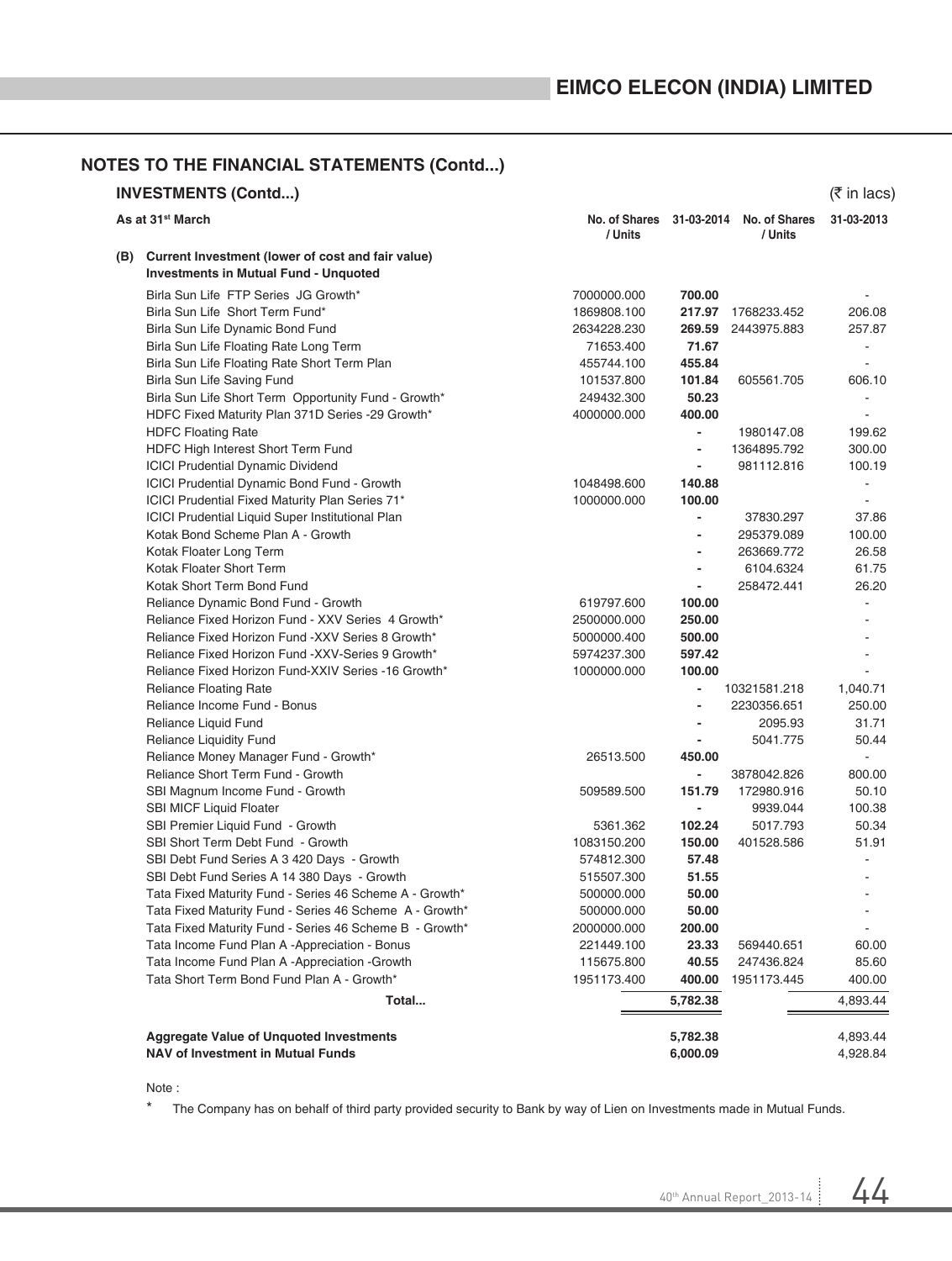## S EIMCO ELECON

|     |                                                           | <b>NOTES TO THE FINANCIAL STATEMENTS (Contd)</b>                                                    |       |          |                |
|-----|-----------------------------------------------------------|-----------------------------------------------------------------------------------------------------|-------|----------|----------------|
|     |                                                           |                                                                                                     |       |          | $($ ₹ in lacs) |
| 11. |                                                           | <b>LONG TERM LOANS AND ADVANCES :</b>                                                               |       |          |                |
|     | As at 31 <sup>st</sup> March                              |                                                                                                     |       | 2014     | 2013           |
|     |                                                           | [Unsecured Considered good]                                                                         |       |          |                |
|     | (a)                                                       | <b>Capital Advances</b>                                                                             |       | 108.69   |                |
|     | (b)                                                       | <b>Security Deposits</b>                                                                            | Total | 192.96   | 155.58         |
|     |                                                           |                                                                                                     |       | 301.65   | 155.58         |
| 12. | <b>INVENTORIES:</b>                                       |                                                                                                     |       |          |                |
|     | As at 31 <sup>st</sup> March                              |                                                                                                     |       | 2014     | 2013           |
|     | Raw materials<br>(a)                                      |                                                                                                     |       | 277.48   | 206.96         |
|     | (b)                                                       | Work-in-progress                                                                                    |       | 350.92   | 1,245.94       |
|     | <b>Finished Goods</b><br>(c)                              |                                                                                                     |       | 51.44    | 287.14         |
|     | Stock in Trade<br>(d)                                     |                                                                                                     |       | 780.54   | 1,415.20       |
|     | Components<br>(e)                                         |                                                                                                     |       | 1,073.62 | 2,270.72       |
|     |                                                           |                                                                                                     | Total | 2,534.00 | 5,425.96       |
|     |                                                           |                                                                                                     |       |          |                |
| 13. | <b>TRADE RECEIVABLES:</b><br>As at 31 <sup>st</sup> March |                                                                                                     |       | 2014     | 2013           |
|     |                                                           |                                                                                                     |       |          |                |
|     | (i)                                                       | Debts outstanding for a period exceeding six months from due date:<br>(a) Unsecured considered good |       | 222.82   | 246.44         |
|     | Other Debts:<br>(ii)                                      |                                                                                                     |       |          |                |
|     | (i)                                                       | Unsecured considered good                                                                           |       | 9,349.09 | 4,576.47       |
|     |                                                           |                                                                                                     | Total | 9,571.91 | 4,822.91       |
|     |                                                           |                                                                                                     |       |          |                |
|     |                                                           |                                                                                                     |       |          |                |
|     |                                                           | <b>14. CASH AND CASH EQUIVALENTS:</b>                                                               |       |          |                |
|     | As at 31 <sup>st</sup> March                              |                                                                                                     |       | 2014     | 2013           |
|     | (a)                                                       | <b>Balances with banks</b>                                                                          |       |          |                |
|     |                                                           | In Current account                                                                                  |       | 383.72   | 347.03         |
|     |                                                           | In Unpaid dividend account                                                                          |       | 12.51    | 12.37          |
|     | Cash on hand<br>(b)                                       |                                                                                                     |       | 0.10     | 0.10           |
|     |                                                           |                                                                                                     | Total | 396.33   | 359.50         |

45

ŧ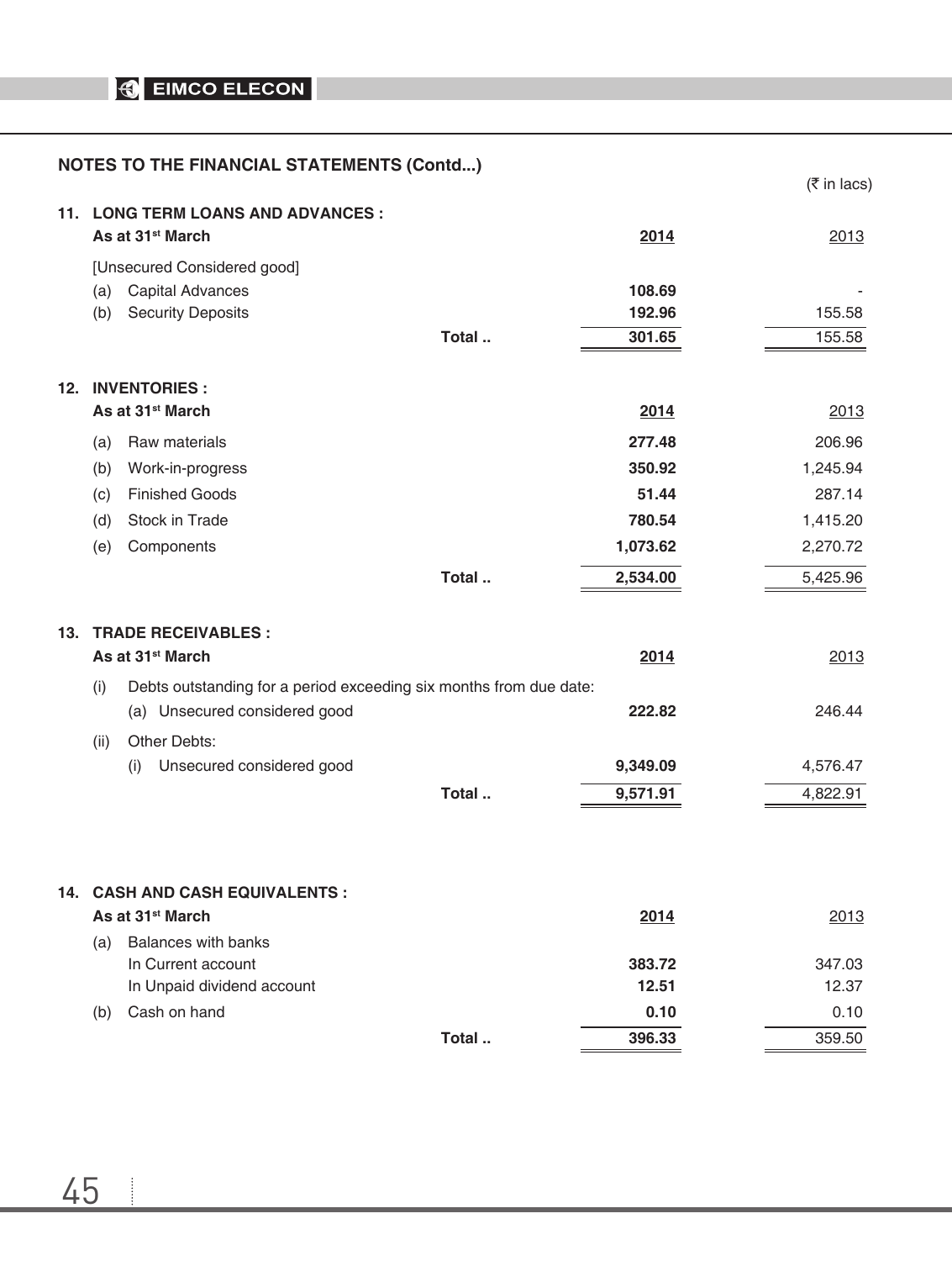|     |     | <b>NOTES TO THE FINANCIAL STATEMENTS (Contd)</b>       |           | $(5 \text{ in } \text{lacs})$ |
|-----|-----|--------------------------------------------------------|-----------|-------------------------------|
|     |     | 15. SHORT TERM LOANS AND ADVANCES :                    |           |                               |
|     |     | As at 31 <sup>st</sup> March                           | 2014      | 2013                          |
|     |     | (Unsecured considered good)<br>(a) Others:             |           |                               |
|     |     | <b>Advances to Suppliers</b>                           | 81.35     | 58.05                         |
|     |     | <b>Interest Receivable</b>                             | 10.70     | 10.97                         |
|     |     | Balance with Excise, Customs and Sales Tax Authorities | 260.06    | 155.50                        |
|     |     | Advance Income Tax (Net of Provision)                  | 419.04    | 362.21                        |
|     |     | <b>Prepaid Expenses</b>                                | 71.69     | 63.23                         |
|     |     | Total                                                  | 842.84    | 649.96                        |
| 16. |     | <b>REVENUE FROM OPERATIONS:</b>                        |           |                               |
|     |     | For the Year Ended 31 <sup>st</sup> March              | 2014      | 2013                          |
|     | (a) | Sale of Products (Refer Note No.24.10)                 |           |                               |
|     |     | <b>Domestic Sales</b>                                  | 19,221.40 | 17,017.92                     |
|     |     | <b>Export Sales</b>                                    | 1.71      | 19.57                         |
|     |     |                                                        | 19,223.11 | 17,037.49                     |
|     | (b) | Sale of Services                                       | 3.46      | 3.52                          |
|     | (c) | Other Operating revenue                                |           |                               |
|     |     | Sale of Scrap                                          | 112.78    | 115.63                        |
|     |     | Total                                                  | 19,339.35 | 17,156.64                     |
| 17. |     | <b>OTHER INCOME:</b>                                   |           |                               |
|     |     | For the Year Ended 31 <sup>st</sup> March              | 2014      | 2013                          |
|     | (a) | Interest Income - Long Term Investments                | 43.79     | 24.14                         |
|     |     | - Current Investments                                  | 2.10      | 24.04                         |
|     | (b) | Dividend Income - Long term Investments                | 7.54      | 7.69                          |
|     |     | - Current Investments                                  | 147.16    | 291.61                        |
|     | (c) | Profit on sale of Investments - Long Term Investment   | 157.11    |                               |
|     |     |                                                        | 357.70    | 347.48                        |
|     | (d) | <b>Other Non Operating Revenues</b>                    |           |                               |
|     |     | Rent                                                   | 68.69     | 36.97                         |
|     |     | <b>Insurance Claim</b>                                 |           | 0.16                          |
|     |     | <b>Sales Tax Refund</b>                                | 1.72      | 0.49                          |
|     |     | Profit on sale of Fixed Assets                         | 1.09      |                               |
|     |     | Duty Draw Back                                         |           | 0.55                          |
|     |     | Net Gain on Exchange Rate Fluctuations                 |           | 7.97                          |
|     |     | Commission                                             | 10.50     | 6.71                          |
|     |     | Sundry credit balances written back                    | 82.00     | 52.85                         |
|     |     |                                                        | 439.70    |                               |
|     |     | Total                                                  |           | 400.33                        |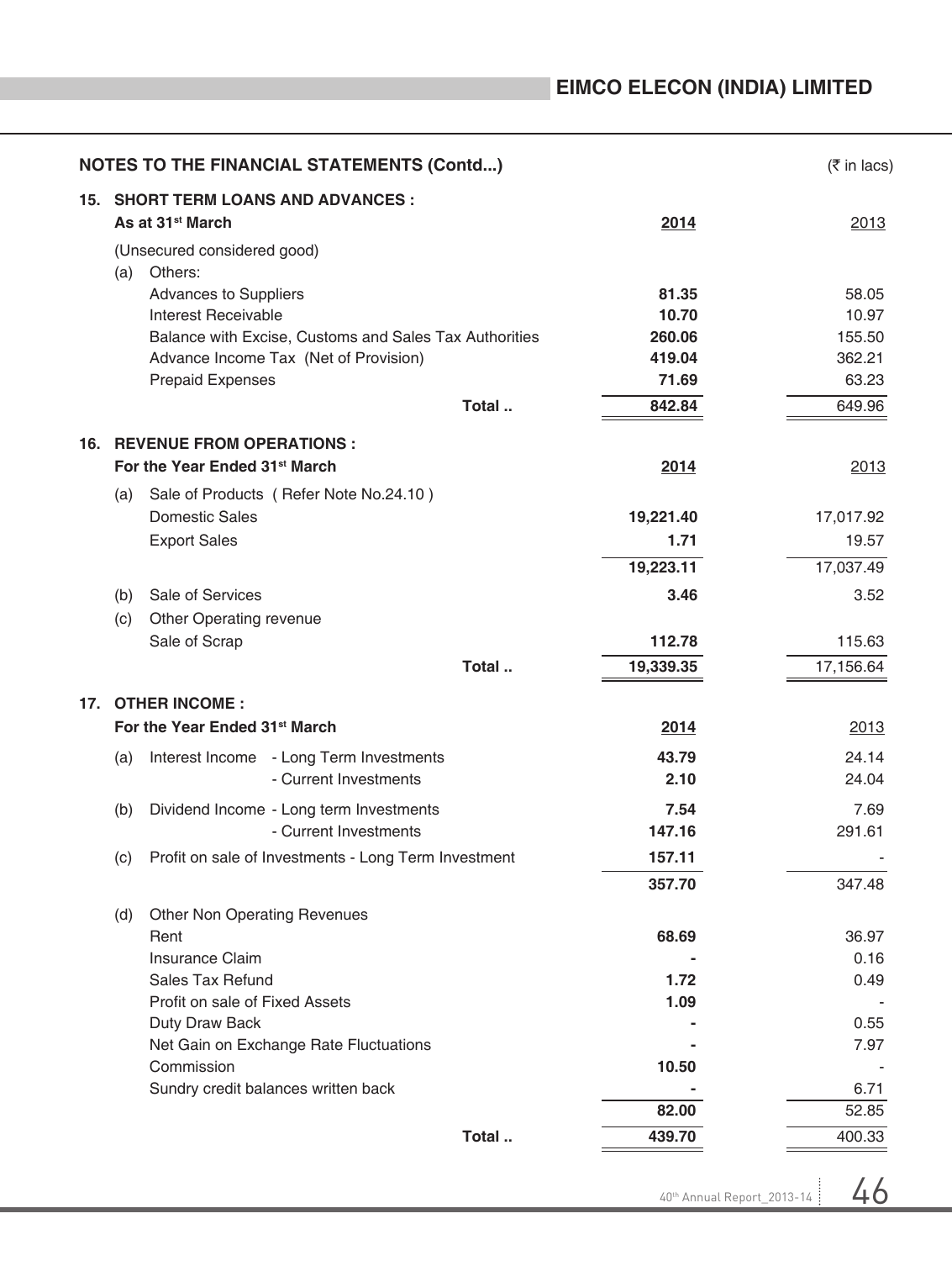|     | <b>NOTES TO THE FINANCIAL STATEMENTS (Contd)</b>                                               |       |                 |                    |
|-----|------------------------------------------------------------------------------------------------|-------|-----------------|--------------------|
|     |                                                                                                |       |                 | $($ ₹ in lacs)     |
|     | 18. COST OF MATERIAL CONSUMED :<br>(Refer Note No 24.11 & 24.12)                               |       |                 |                    |
|     | For the Year Ended 31 <sup>st</sup> March                                                      |       | 2014            | 2013               |
|     | <b>Opening Stock</b>                                                                           |       | 2,477.68        | 2,073.65           |
|     | Add: Purchases                                                                                 |       | 4,586.96        | 6,945.56           |
|     |                                                                                                |       | 7,064.64        | 9,019.21           |
|     | Less: Closing Stock                                                                            |       | 1,351.10        | 2,477.68           |
|     |                                                                                                | Total | 5,713.54        | 6,541.53           |
| 19. | <b>CHANGE IN INVENTORIES OF FINISHED GOODS,</b><br><b>WORK IN PROGRESS AND STOCK IN TRADE:</b> |       |                 |                    |
|     | For the Year Ended 31 <sup>st</sup> March                                                      |       | 2014            | 2013               |
|     | <b>Opening Stock</b><br>(a)                                                                    |       |                 |                    |
|     | <b>Finished Goods</b>                                                                          |       | 287.14          | 51.28              |
|     | Work in Progress                                                                               |       | 1,245.94        | 788.53             |
|     | Stock-in-Trade                                                                                 |       | 1,415.20        | 1,312.72           |
|     |                                                                                                |       | 2,948.28        | 2,152.53           |
|     | Less :                                                                                         |       |                 |                    |
|     | (b) Closing Stock                                                                              |       |                 |                    |
|     | <b>Finished Goods</b><br>Work in Progress                                                      |       | 51.44<br>350.92 | 287.14<br>1,245.94 |
|     | Stock-in-Trade                                                                                 |       | 780.54          | 1,415.20           |
|     |                                                                                                |       | 1,182.90        | 2,948.28           |
|     |                                                                                                |       |                 |                    |
|     |                                                                                                | Total | 1,765.38        | $-795.75$          |
| 20. | <b>EMPLOYEE BENEFITS EXPENSES :</b>                                                            |       |                 |                    |
|     | For the Year Ended 31 <sup>st</sup> March                                                      |       | 2014            | 2013               |
|     | Salaries and Wages<br>(a)                                                                      |       | 915.99          | 907.52             |
|     | Contribution to provident and other funds<br>(b)                                               |       | 84.43           | 91.26              |
|     | Staff welfare expenses<br>(c)                                                                  |       | 47.60           | 43.08              |
|     |                                                                                                | Total | 1,048.02        | 1,041.86           |
| 21. | <b>RESEARCH AND DEVELOPMENT EXPENSES :</b>                                                     |       |                 |                    |
|     | For the Year Ended 31 <sup>st</sup> March                                                      |       | 2014            | 2013               |
|     | <b>Material for Prototyping</b><br>(a)                                                         |       | 90.13           | 18.21              |
|     | Salaries and Wages, Contribution to PF and other funds and<br>(b)                              |       | 167.15          | 133.91             |
|     | other related expenditure<br>Travelling, Conveyance and other expenses<br>(c)                  |       | 27.31           | 18.59              |
|     |                                                                                                | Total | 284.59          | 170.71             |

47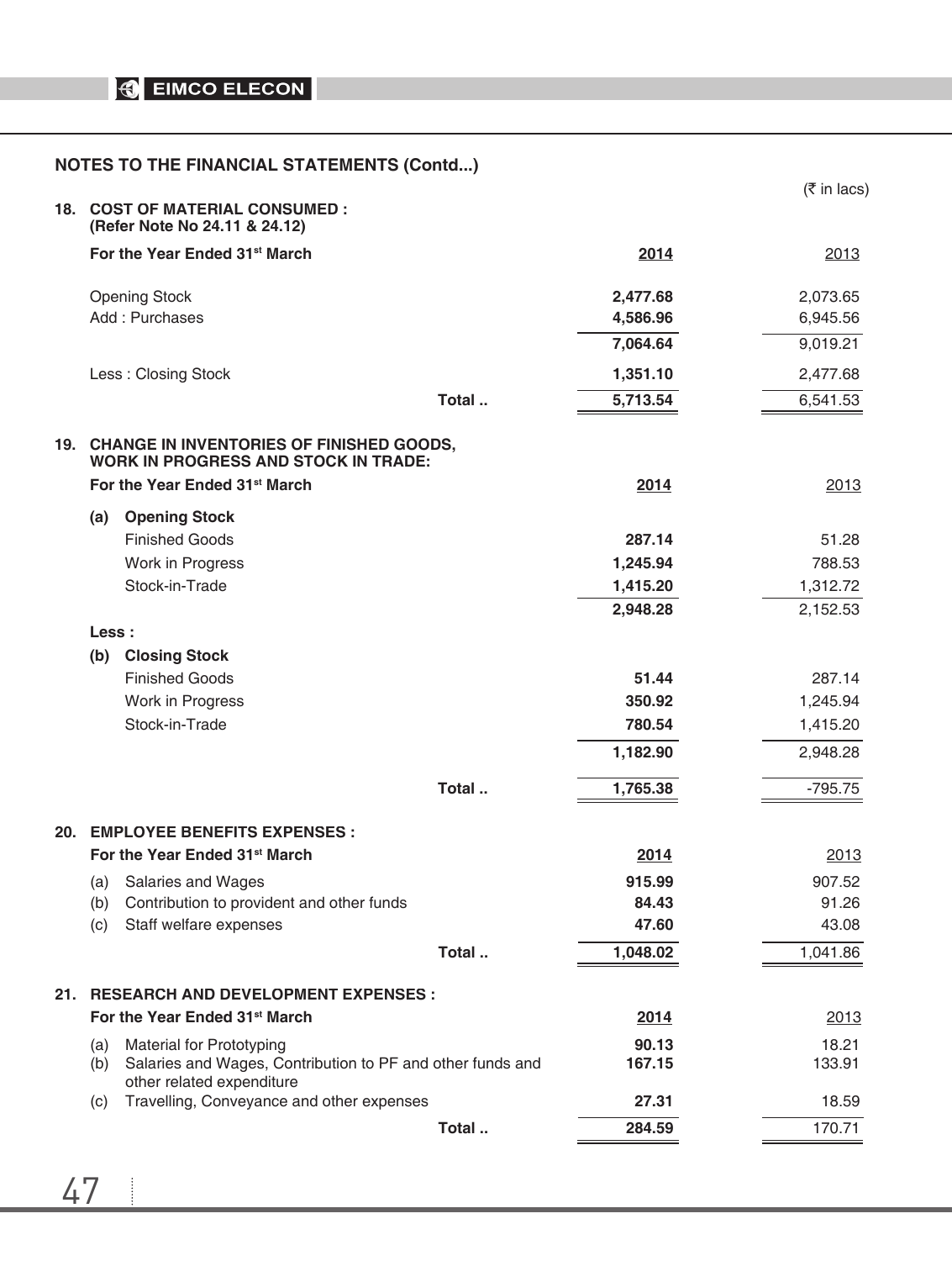|     | <b>NOTES TO THE FINANCIAL STATEMENTS (Contd)</b>                   |          |                                     |
|-----|--------------------------------------------------------------------|----------|-------------------------------------|
|     |                                                                    |          | $(5 \in \mathsf{In} \mathsf{lacs})$ |
|     | 22. FINANCE COSTS:                                                 |          |                                     |
|     | For the Year Ended 31 <sup>st</sup> March                          | 2014     | 2013                                |
|     | <b>Interest Expenses</b><br>(a)                                    | 1.65     | 0.12                                |
|     | (b)<br><b>Bank Charges</b>                                         | 27.94    | 40.38                               |
|     | Total                                                              | 29.59    | 40.50                               |
| 23. | <b>OTHER EXPENSES:</b>                                             |          |                                     |
|     | For the Year Ended 31 <sup>st</sup> March                          | 2014     | 2013                                |
|     | Consumables                                                        | 204.64   | 224.77                              |
|     | Power and Fuel (Net of Wind Turbine Generation)                    | 18.63    | 20.84                               |
|     | Rent                                                               | 102.44   | 88.11                               |
|     | <b>Repairs and Maintenance:</b>                                    |          |                                     |
|     | <b>Buildings</b>                                                   | 80.86    | 123.86                              |
|     | <b>Plant and Machinery</b>                                         | 219.62   | 216.36                              |
|     | Computer                                                           | 48.23    | 42.02                               |
|     | <b>Others</b>                                                      | 26.58    | 26.95                               |
|     |                                                                    | 375.29   | 409.19                              |
|     | Insurance                                                          | 30.82    | 34.53                               |
|     | <b>Rates and Taxes</b>                                             | 121.43   | 579.10                              |
|     | <b>Excise Duty</b>                                                 | 156.02   | 48.56                               |
|     | <b>Product Warranty</b>                                            | 193.35   | 170.00                              |
|     | Freight                                                            | 79.26    | 65.01                               |
|     | <b>Compensation to Distributors</b>                                | 2,335.52 | 2,214.23                            |
|     | Advertisement and Sales Promotion                                  | 23.06    | 30.36                               |
|     | <b>Computer Expense</b>                                            | 1.85     | 3.71                                |
|     | <b>Travelling and Conveyance</b>                                   | 132.04   | 162.01                              |
|     | Software licence fees                                              | 73.25    | 68.82                               |
|     | Legal and Professional Fees                                        | 109.41   | 143.79                              |
|     | <b>Directors' Sitting Fees</b>                                     | 13.20    | 11.80                               |
|     | <b>Commission to Non-Executive Directors</b>                       | 17.50    | 20.00                               |
|     | Auditors Remuneration (Refer Note No.24.9)                         | 5.33     | 7.02                                |
|     | Lease Rent (Refer Note No.24.18)                                   | 4.20     | 4.33                                |
|     | LD charges                                                         | 19.73    | 44.98                               |
|     | Loss on Sale of Assets                                             | 60.06    | 17.52<br>56.20                      |
|     | <b>Works &amp; Office Expenses</b><br>Miscellaneous Labour charges | 187.11   | 168.97                              |
|     | E-mail & Internet Expenses                                         | 9.98     | 11.38                               |
|     | Garden Expenses                                                    | 20.50    | 14.61                               |
|     | Loss Exchange Rate Fluctuations                                    | 12.91    |                                     |
|     | Donation                                                           | 66.28    | 73.00                               |
|     | Miscellaneous Expenses                                             | 56.89    | 66.54                               |
|     | Total                                                              | 4,430.70 | 4,759.38                            |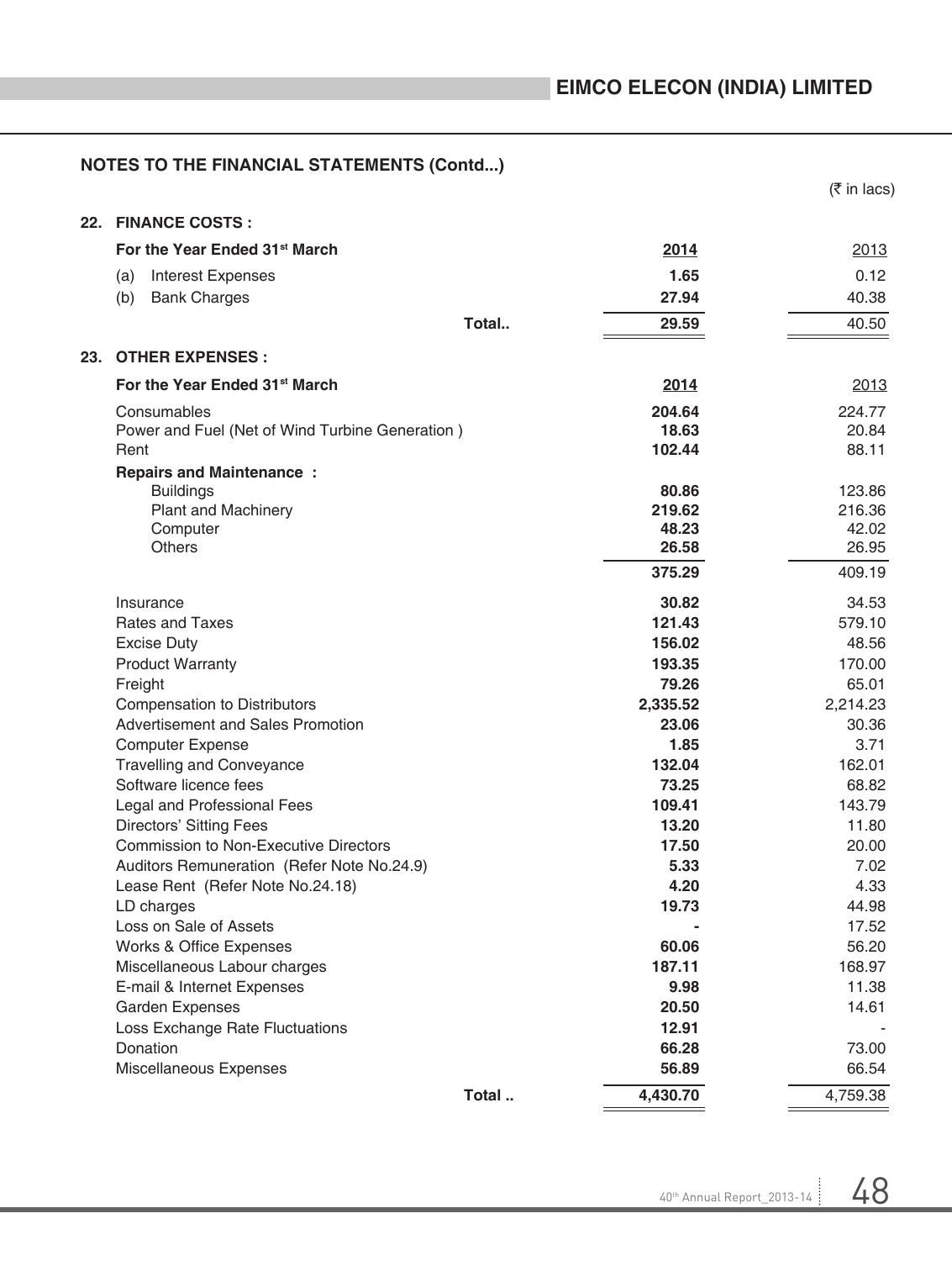#### **24.1 CONTINGENT LIABILITY AND COMMITMENT**

#### **(a) Contingent Liabilities not provided for:**

 $($ ₹ in lacs)

| As at 31 <sup>st</sup> March                            | 2014    | 2013    |
|---------------------------------------------------------|---------|---------|
| Guarantees issued by Banks                              | 1457.58 | 1961.55 |
| Guarantee given by the company on behalf of third party | 3037.50 |         |
| Income tax demands disputed by the Company              | 179.01  | 185.38  |
| Sales tax demand disputed by the Company                | 22.38   | 57.86   |
| Excise & Service tax demand disputed by the Company     | 584.77  | 842.46  |

#### **(b) Commitment:**

Estimated amount of contracts remaining to be executed on Capital Account is  $\bar{\tau}$  509.73 Lacs (P.Y.  $\bar{\tau}$  202.73 Lacs)

- **24.2** The Company has a defined benefit gratuity plan. Every employee who has completed five years or more of service gets a gratuity on departure at 15 days salary (last drawn salary) for each completed year of service. The scheme is funded with insurance companies in the form of a qualifying insurance policy.
	- **(a) The principal actuarial assumption used in determining the Gratuity for the Company's plan is as under:**

| <b>Particulars</b>                      | <b>Gratuity (Funded)</b> |         |
|-----------------------------------------|--------------------------|---------|
|                                         | 2013-14                  | 2012-13 |
| Discount Rate                           | 9.35%                    | 8.00%   |
| Rate of Increase in Compensation Levels | 7.00%                    | 7.00%   |
| Rate of Return of plan assets           | 8.70%                    | 8.70%   |
| <b>Employee Turnover</b>                | 2%                       | 2%      |

The following table summaries the components of net benefit expense recognized in the Statement of Profit and loss and the funded status and amounts recognized in the Balance Sheet for the respective plan. ( $\bar{\tau}$  in lacs)

#### **(b) Net employee benefit expense (recognized in employee cost):**

| <b>Particulars</b>                                 | 2013-14 | 2012-13 |
|----------------------------------------------------|---------|---------|
| Current service cost                               | 15.05   | 14.57   |
| Interest cost                                      | 25.46   | 23.14   |
| Expected return on plan assets                     | (31.41) | (26.33) |
| Net actuarial (gain) / loss recognized in the year | (16.16) | 3.32    |
| Net benefit expense                                | (7.56)  | 14.70   |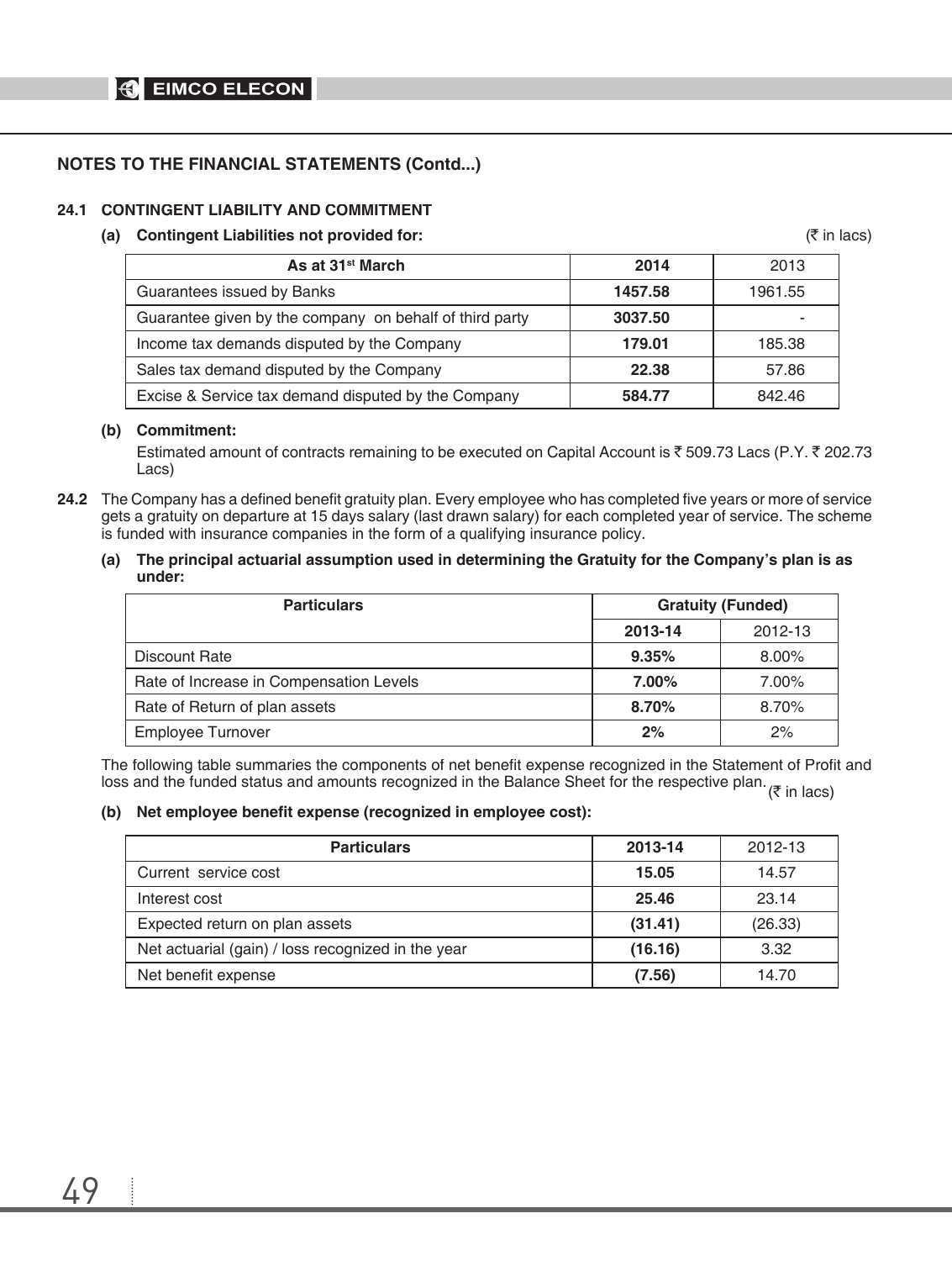#### **(c) The amount recognised in the Balance Sheet is as follows:**

| <b>Particulars</b>                                    | 2013-14 | 2012-13 |
|-------------------------------------------------------|---------|---------|
| Defined benefit obligation                            | 308.12  | 318.26  |
| Fair value of plan assets                             | 359.10  | 361.01  |
|                                                       | (50.98) | (42.75) |
| Less: Unrecognized past service cost                  | $\sim$  | ۰       |
| Liability / (Assets) recognized in the Balance sheet. | (50.98) | (42.75) |

#### **(d) Changes in the present value of the defined benefit obligation representing reconciliation of opening and closing balances there of are as follows:**

 $($ ₹ in lacs)

 $($ ₹ in lacs)

 $($ ₹ in lacs)

| <b>Particulars</b>                            | 2013-14 | 2012-13 |
|-----------------------------------------------|---------|---------|
| Opening defined benefit obligation            | 318.26  | 272.21  |
| Interest cost on benefit obligation           | 25.46   | 23.14   |
| Current service cost                          | 15.05   | 14.57   |
| Benefits paid                                 | (31.50) | (44.59) |
| Liabilities transferred from other companies* |         | 46.82   |
| Actuarial (gains)/losses on obligation        | (19.15) | 6.11    |
| Closing defined benefit obligation            | 308.12  | 318.26  |

\* This includes liabilities transferred due to transfer of employees from other companies.

#### **(e) Changes in the fair value of plan assets representing reconciliation of opening and closing balances there of are as follows:**

| <b>Particulars</b>                       | 2013-14 | 2012-13 |
|------------------------------------------|---------|---------|
| Opening fair value of plan assets        | 361.02  | 309.77  |
| <b>Expected Return</b>                   | 31.41   | 26.33   |
| Contribution by employer                 | 0.67    | 19.90   |
| Benefits paid                            | (31.50) | (44.59) |
| Assets transferred from other companies* |         | 46.82   |
| Actuarial Gains/(losses)                 | (2.50)  | 2.79    |
| Closing fair value of plan assets        | 359.10  | 361.02  |

This amount includes transfer of employees from other companies

#### **(f) Investment Details of Plan Assets (% allocation) - Gratuity Fund**

| <b>Particulars</b>   | 2013-14 | 2012-13 |
|----------------------|---------|---------|
| Insured Managed Fund | 100 $%$ | 100 $%$ |

**Note :** The funds are managed by LIC and LIC does not provide breakup of planned assets by investment type.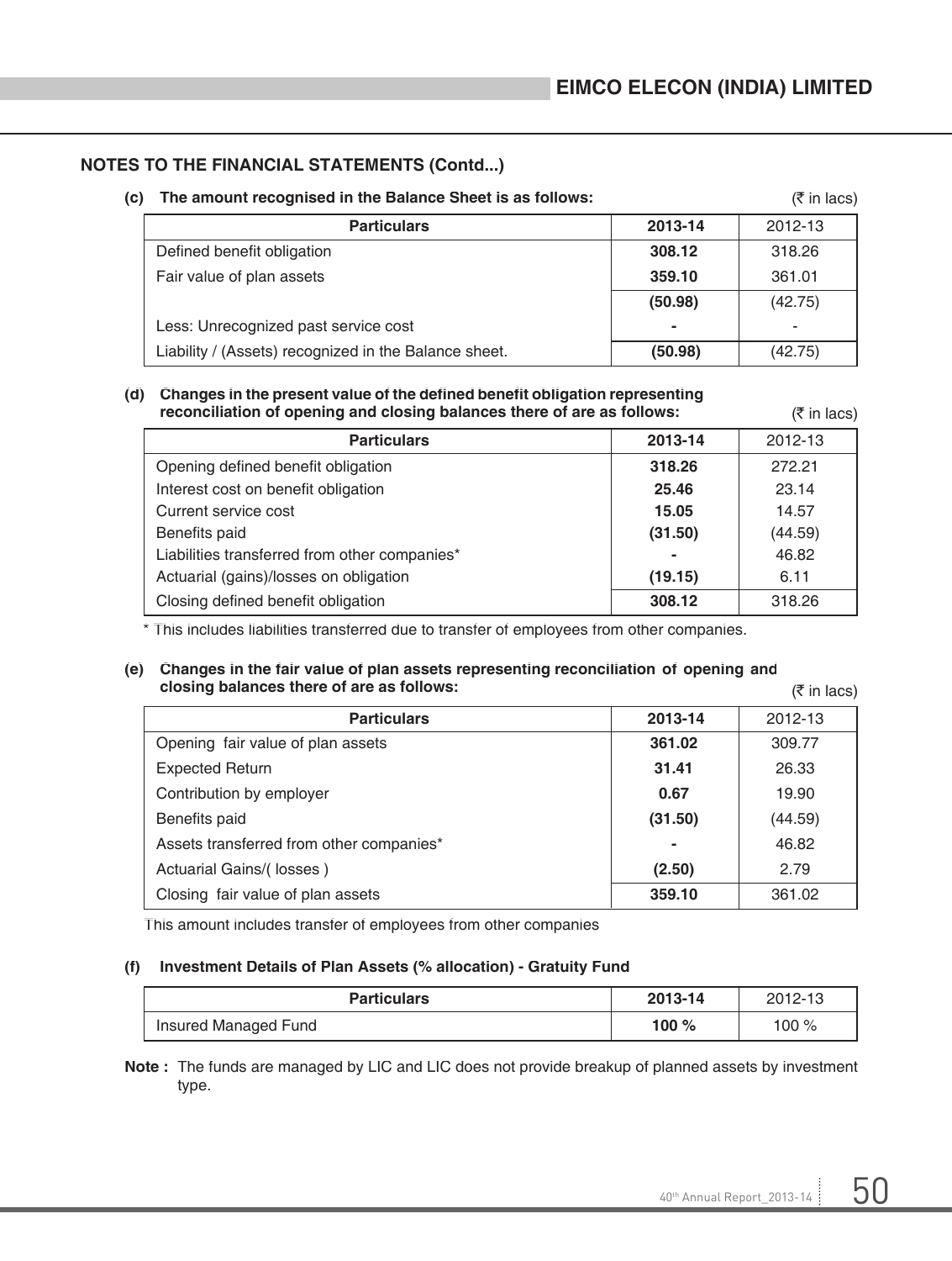|                                                          |        |                                |                     |                     | (र in lacs)         |
|----------------------------------------------------------|--------|--------------------------------|---------------------|---------------------|---------------------|
| Gratuity Plan (Funded)                                   | As at  | As at<br>31-03-2014 31-03-2013 | As at<br>31-03-2012 | As at<br>31-03-2011 | As at<br>31-03-2010 |
| Defined benefit obligation                               | 308.12 | 318.26                         | 272.21              | 252.20              | 214.60              |
| Fair Value of Plan assets                                | 359.10 | 361.01                         | 309.77              | 287.38              | 208.63              |
| Surplus / (deficit)                                      | 50.98  | 42.75                          | 37.56               | 35.18               | (5.97)              |
| Experience adjustment on<br>plan liabilities (gain)/loss | 0.89   | (1.35)                         | 27.83               | 2.54                | 14.01               |
| Experience adjustment on<br>plan assets (gain)/loss      | (2.50) | 2.79                           | 1.94                | 2.08                | 2.29                |

#### **(g) The amounts pertaining to defined plans are as follows:** (` in lacs)

#### **24.3 SEGMENT REPORTING**

In terms of AS-17 on "Segment Reporting" the Company neither has more than one business segment nor more than one geographical segment requiring separate disclosure as there is no more distinguishable component or economic environment of an enterprise engaged in providing individual product or service or a group of related products or service and the same is not subjected to different risks and returns either of business or geographical segments.

#### **24.4 PROVISION FOR WARRANTY**

A provision of  $\bar{\tau}$  193.35 Lacs (P.Y  $\bar{\tau}$  170.00 Lacs) has been recognized for expected warranty claims at 1% on products sold during the current financial year. The warranty claims are for the period of 12 months and hence it is expected that the expenditure towards warranty will be incurred in the next financial year.

|                         |          |                                     |            | $(5 \in \mathsf{In} \mathsf{lacs})$ |
|-------------------------|----------|-------------------------------------|------------|-------------------------------------|
| As on<br>$01 - 04 - 13$ |          | Addition   Utilization   Additional | / Excess   | As on<br>$31 - 03 - 14$             |
| 170.00                  | 193.35   | 265.28                              | (95.28)    | 193.35                              |
| (176.50)                | (170.00) | (230.31)                            | $(-53.81)$ | (170.00)                            |

**Note :** Figures in brackets are for previous year.

### **24.5 EARNINGS PER SHARE**

The numerator and the denominator used to calculate basic and diluted Earnings Per Share.

|     | The Numerator and the Denominator used to calculate<br>basic and diluted Earnings Per Share.      | 2013-14 | 2012-13 |
|-----|---------------------------------------------------------------------------------------------------|---------|---------|
| (a) | Net Profit available to Equity Shareholders (₹ in Lacs)                                           | 2016.55 | 1513.53 |
| (b) | Weighted Average number of equity shares used as a<br>denominator for calculating EPS (₹ in Lacs) | 57.68   | 57.68   |
| (c) | Basic and Diluted Earnings Per Share $(\bar{\zeta})$                                              | 34.96   | 26.24   |
| (d) | Nominal Value of Equity Shares $(\bar{\zeta})$                                                    | 10.00   | 10.00   |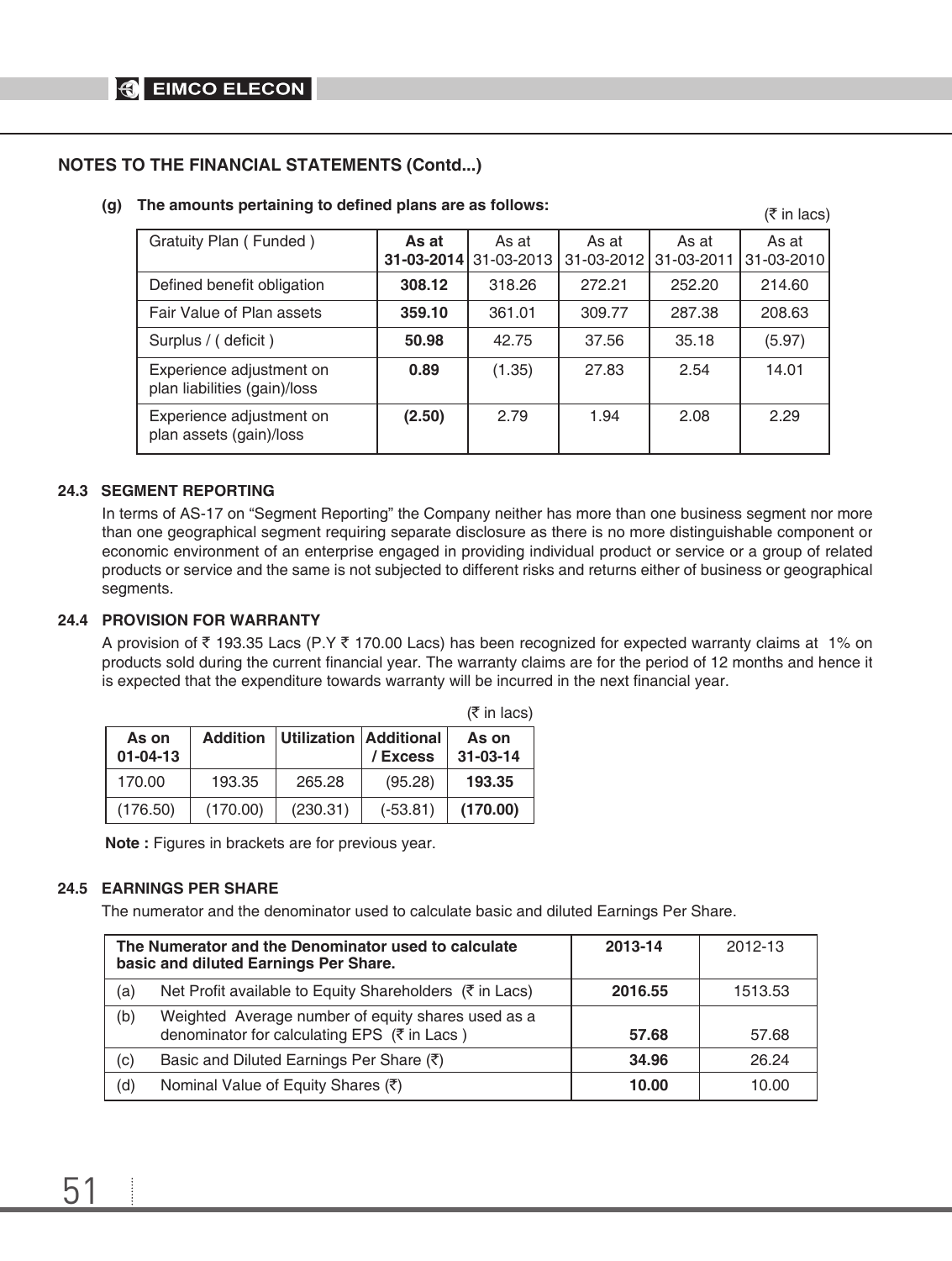#### **24.6 DEFERRED TAX**

The deferred tax assets and liabilities for the current year comprises of tax effect of the following timing differences.

 $($ ₹ in lacs)

| <b>Particulars</b>                                                                                                                    | 2013-14 | 2012-13 |
|---------------------------------------------------------------------------------------------------------------------------------------|---------|---------|
| <b>DEFERRED TAX ASSETS :</b><br>Provision for Leave encashment and Bonus<br>(a)                                                       | 25.62   | 23.91   |
|                                                                                                                                       | 25.62   | 23.91   |
| <b>DEFERRED TAX LIABILITY:</b><br>Excess of written down value as per books of<br>(a)<br>accounts over Income Tax Written down value. | 45.06   | 88.63   |
| <b>NET DEFERRED TAX LIABILITY</b>                                                                                                     | 19.44   | 64.72   |

### **24.7 DERIVATIVE INSTRUMENTS**

- (a) During the year, the Company has not entered into any forward contracts to offset foreign currency risk arising from the amounts denominated in currencies other than the Indian rupees. Hence there is no outstanding as at the year end.
- (b) Foreign currency exposure at the year end not hedged by derivative instruments.

| <b>Particulars</b>                                  | As at<br>31 <sup>st</sup> March 2014 | As at<br>31 <sup>st</sup> March 2013 |
|-----------------------------------------------------|--------------------------------------|--------------------------------------|
| <b>Payable Against Import of Goods and Services</b> |                                      |                                      |
| <b>Rupees in Lacs</b>                               | 0.55                                 | 39.80                                |
| Euro                                                |                                      | 54,340.36                            |
| <b>US Dollar</b>                                    | 880.00                               | 3,200.00                             |
| <b>Advance Payment to Supplier</b>                  |                                      |                                      |
| <b>Rupees in Lacs</b>                               | 43.45                                | 3.66                                 |
| Euro                                                | 35,357.93                            | 5,043.03                             |
| <b>US Dollar</b>                                    | 22,557.60                            |                                      |
| <b>Advance Received from Customer</b>               |                                      |                                      |
| <b>Rupees in Lacs</b>                               | 7.94                                 | 1.05                                 |
| <b>US Dollar</b>                                    | 13,067.00                            | 1,972.00                             |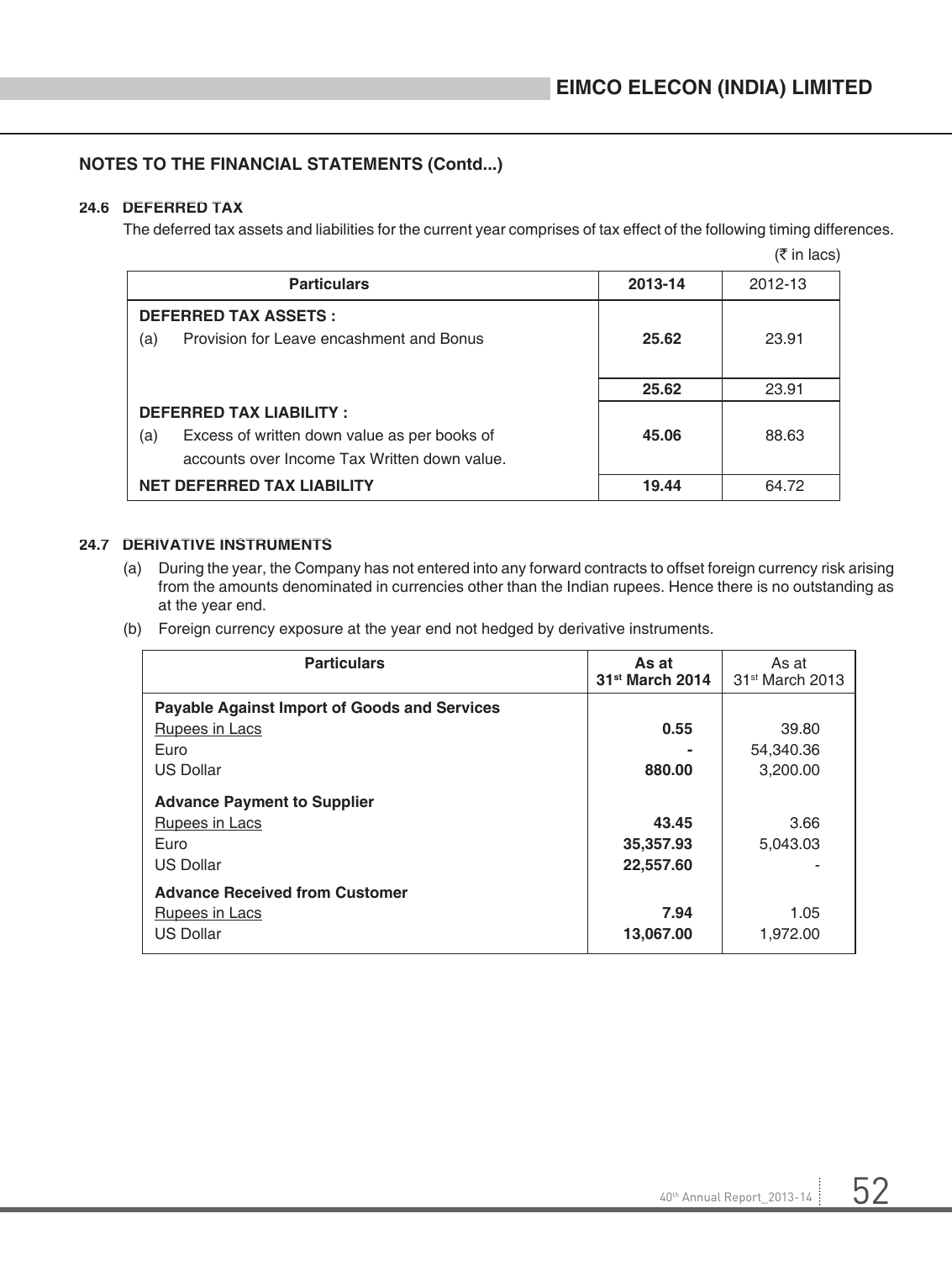### **24.8 RELATED PARTY TRANSACTIONS**

Related Party Disclosures as required by Accounting Standard (AS) 18 are given below:

#### **A) Name of the related parties and nature of relationships :**

#### **a) Associates and Joint Ventures**

- (i) Wizard Fin Cap Ltd. (Associates)
- (ii) Eimco Elecon Electricals Ltd. (Associates)
- (iii) Elecon Engineering Company Ltd. (Joint Venture)

#### **b) Individual having control / significant influence**

- (i) Prayasvin B. Patel
- (ii) M. G. Rao

#### **c) Key management Personnel**

(i) M. G. Rao

#### **d) Enterprises over which (b) or (c) above have significant influence**

- (i) EMTICI Engineering Limited
- (ii) Prayas Engineering Limited<br>(iii) Power Build Limited
- Power Build Limited
- (iv) Elecon EPC Projects Limited
- (v) Elecon Information Technology Limited
- (vi) Madhubhan Prayas Resorts Limited
- (vii) Akkaish Mechatronics Limited
- (viii) Speciality Woodpack Pvt. Limited
- (ix) Elecon Peripherals Limited
- (x) Bipra Investment & Trusts Private Limited
- (xi) Devkishan Investments Private Limited
- (xii) K.B.investment Private Limited
- (xiii) Eleccon Australia Pty. Limited
- (xiv) Elecon Africa Pty. Limited
- (xv) Elecon Singapore Pte. Limited
- (xvi) Elecon Middle East FZCO
- (xvii) Elecon Engineering (Suzhou) Co. Limited
- (xviii) Elecon Transmission International Limited
- (xix) Power Build Transmission International Limited
- (xx) Elecon UK Transmission Limited
- (xxi) Elecon USA Transmission Limited
- (xxii) David Brown System Sweden AB, Sweden
- (xxiii) AB Benzlers , Sweden
- (xxiv) Benzler Technisch Buro Aandrijftechniek B.V. (The Netherland)
- (xxv) Banzler Transmission A.S. (Denmark)
- (xxvi) Benzler Andtriebstech nik GmbH, Germany
- (xxvii) OY Benzler AB (Finland)
- (xxviii) Radicon Transmission (Thailand) Limited
- (xxix) Radicon Transmission System (Thailand) Limited
- (xxx) Radicon Transmission (Australia) Pty. Limited

#### **e) Collaborators**

- (i) Sandvik AB, Sweden
- (ii) Tamrock Great Britain Holdings Limited, U.K.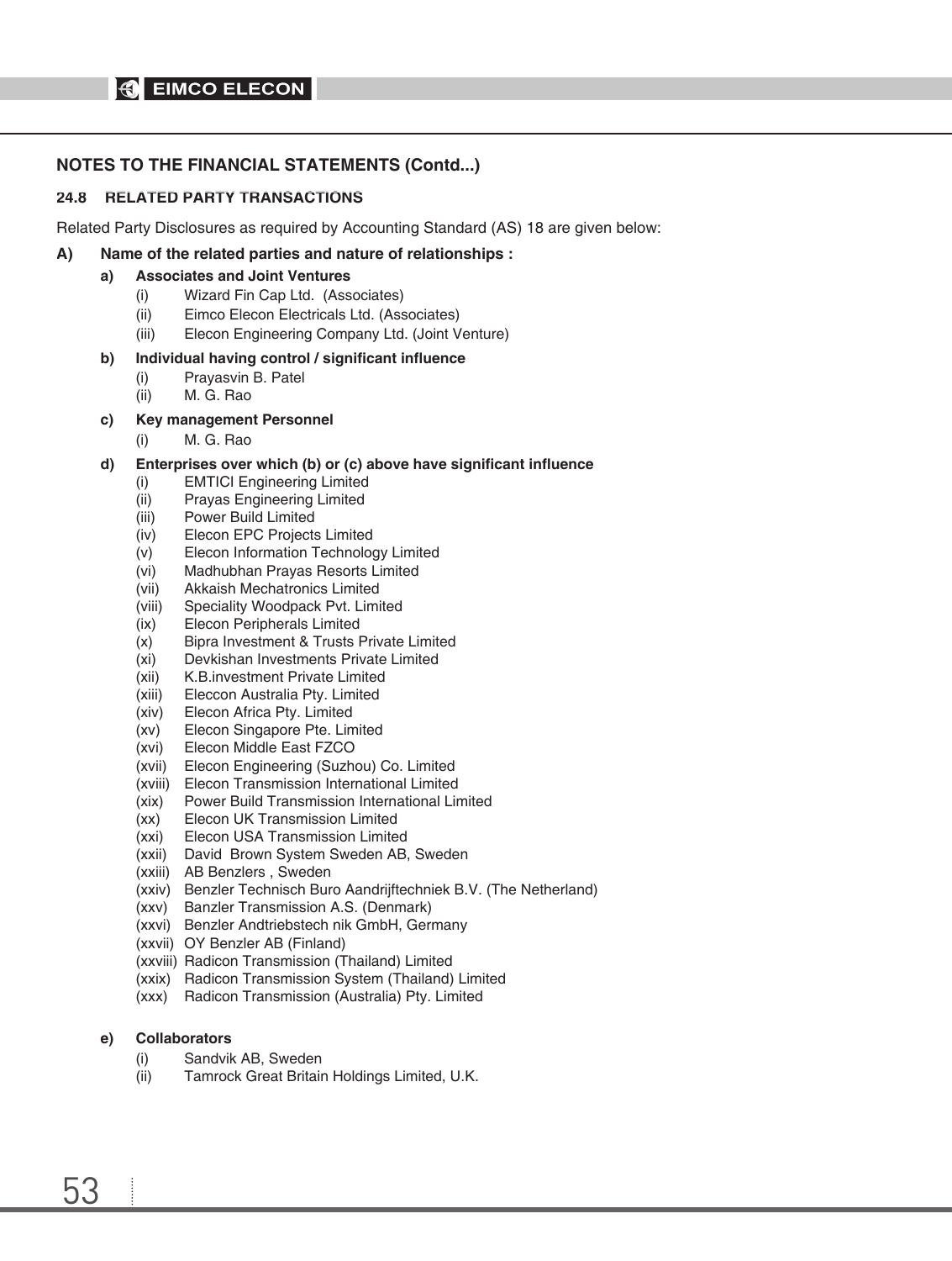| 24.8 |    |               | <b>RELATED PARTY TRANSACTIONS (Contd)</b>                 |               | $(5 \text{ in } \text{lacs})$ |
|------|----|---------------|-----------------------------------------------------------|---------------|-------------------------------|
|      |    |               | For Year Ended 31 <sup>st</sup> March                     | 2014          | 2013                          |
| B)   |    |               | <b>Nature of transactions:</b>                            |               |                               |
|      | a) |               | <b>Purchase of Material / Finished Goods</b>              |               |                               |
|      |    | (i)           | Elecon Engineering Co. Ltd.                               | 650.34        | 894.68<br>2.48                |
|      |    | (ii)<br>(iv)  | Elecon EPC Projects Ltd.<br>Power Build Ltd.              |               | 0.99                          |
|      |    | (v)           | Speciality Woodpack Pvt. Ltd.                             | 24.24         | 24.31                         |
|      |    | (vi)          | Eimco Elecon Electricals Ltd.                             | 91.86         | 94.81                         |
|      | b) |               | Job work Income from other Co.                            |               |                               |
|      |    | (i)           | Elecon Engineering Co. Ltd.                               | 3.46          | 1.91                          |
|      |    | (ii)          | Elecon EPC Projects Ltd.                                  |               | 0.40                          |
|      |    | (iii)         | Power Build Ltd.                                          |               | 0.08                          |
|      |    | (iv)          | Eimco Elecon Electricals Ltd.                             |               | 1.13                          |
|      | c) |               | Job work Expenses to other Co.                            |               |                               |
|      |    | (i)           | Elecon Engineering Co. Ltd.                               |               | 1.74                          |
|      |    | (ii)          | Elecon EPC Projects Ltd.                                  | 3.27          | 5.32                          |
|      | d) |               | Sale of Finished Goods / Consumables                      |               |                               |
|      |    | (i)           | Elecon Engineering Co. Ltd.                               | 18.34         | 46.75                         |
|      |    | (ii)          | Elecon EPC Projects Ltd.                                  | 0.63          |                               |
|      |    | (iii)         | Speciality Woodpack Pvt. Ltd.                             | 0.98          | 1.44                          |
|      |    | (iv)          | Eimco Elecon Electricals Ltd.                             | 6.70          | 0.63                          |
|      |    | (v)           | Sandvik Asia Pvt. Ltd. (Pune)                             | 481.10        | 5.05                          |
|      | e) |               | <b>Purchase of Fixed Assets</b>                           |               |                               |
|      |    | (i)           | Elecon EPC Projects Ltd.                                  |               | 5.23                          |
|      |    | (ii)          | Elecon Information Technology Ltd.                        | 45.62         | 82.31                         |
|      |    | (iii)         | Eimco Elecon Electricals Ltd.                             | 22.63         | 0.11                          |
|      |    | (iv)          | <b>EMTICI Engineering Ltd.</b><br>Power Build Ltd.        |               | 1.16<br>19.45                 |
|      |    | (v)           |                                                           |               |                               |
|      | f  |               | <b>Sale of Fixed Assets</b><br>Elecon Engineering Co Ltd  |               | 106.82                        |
|      |    | (i)           |                                                           |               |                               |
|      | g) |               | <b>Expenses Charged to other Co.</b>                      |               |                               |
|      |    | (i)           | Elecon Engineering Co. Ltd.                               | 16.81<br>27.7 | 0.06<br>27.45                 |
|      |    | (ii)          | Elecon EPC Projects Ltd.                                  |               |                               |
|      | h) |               | Expenses Charged by other Co.                             | 73.78         |                               |
|      |    | (i)           | Elecon Engineering Co. Ltd.                               | 22.62         | 68.27<br>49.22                |
|      |    | (ii)<br>(iii) | Elecon EPC Projects Ltd.<br>Speciality Woodpack Pvt. Ltd. | 17.21         | 16.46                         |
|      |    | (iv)          | Elecon Information Technology Ltd.                        | 100.87        | 50.21                         |
|      |    | (v)           | Akaaish Mechatronics Ltd.                                 | 101.62        | 114.61                        |
|      |    | (vi)          | <b>EMTICI</b> Engineering Ltd.                            | 56.28         | 38.64                         |
|      |    | (vii)         | Wizard Fincap Ltd.                                        | 14.83         | 15.76                         |
|      |    | (viii)        | Madhubhan Resort & Spa                                    | 2.74          | 4.80                          |
|      | i) |               | <b>Sales Commission</b>                                   |               |                               |
|      |    | (i)           | <b>EMTICI Engineering Ltd.</b>                            | 2442.55       | 2206.69                       |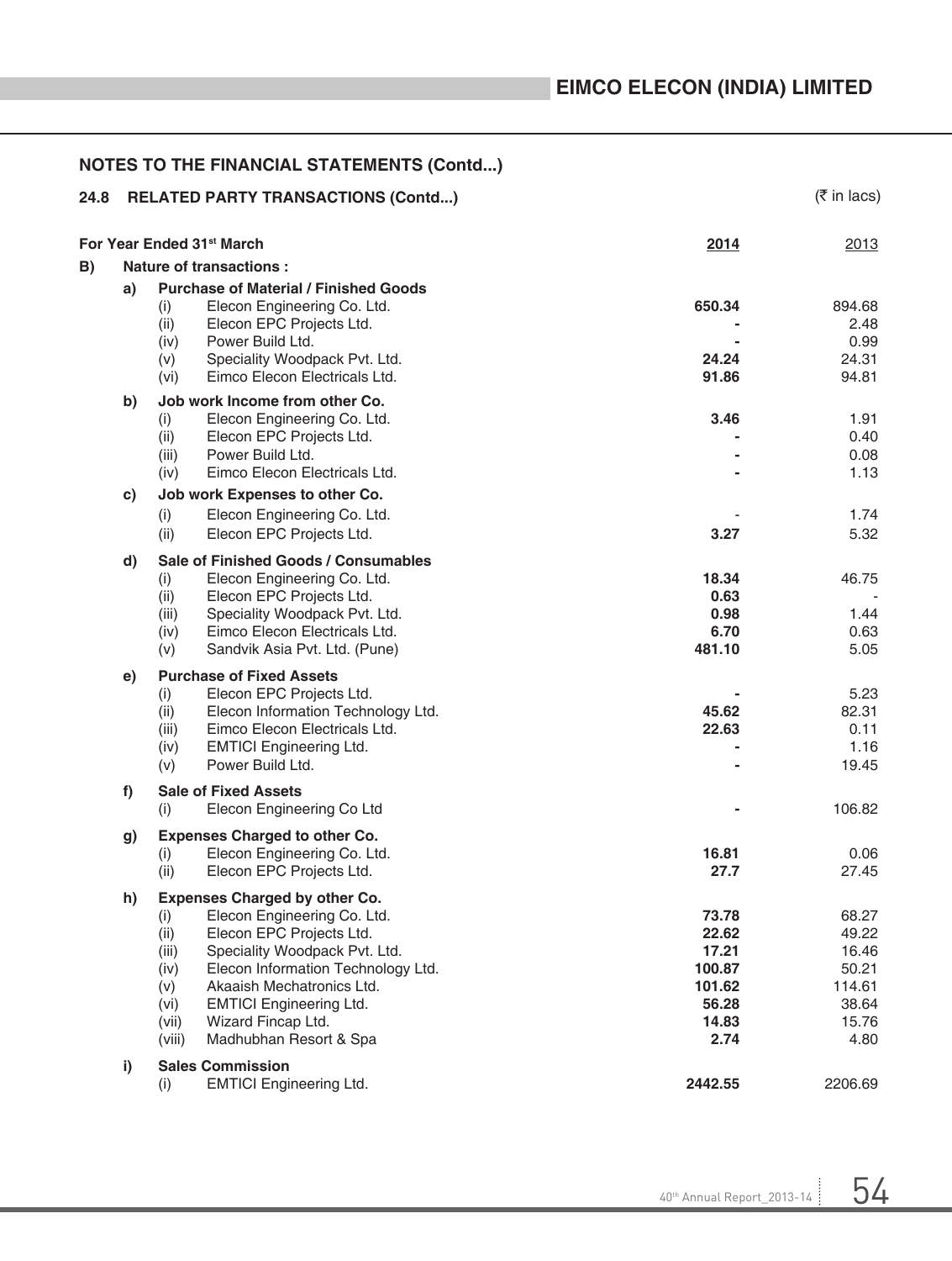| 24.8 |              | <b>RELATED PARTY TRANSACTIONS (Contd)</b>                                                       |         | $($ ₹ in lacs) |
|------|--------------|-------------------------------------------------------------------------------------------------|---------|----------------|
|      |              | For Year Ended 31 <sup>st</sup> March                                                           | 2014    | 2013           |
|      | j)           | <b>Remuneration</b>                                                                             |         |                |
|      |              | M. G. Rao<br>(i)                                                                                | 69.90   | 69.90          |
|      | k)           | <b>Dividend Paid</b>                                                                            |         |                |
|      |              | (i)<br>Tamrock Great Britain Holding Ltd.                                                       | 57.91   | 57.91          |
|      |              | (ii)<br>Elecon Engineering Company Ltd.                                                         | 38.34   | 38.34          |
|      |              | (iii)<br><b>EMTICI Engineering Company Ltd.</b>                                                 | 32.73   | 32.73          |
|      |              | K. B. Investments Private Ltd.<br>(iv)                                                          | 19.48   | 19.48          |
|      |              | BIPRA Investments and Trusts Private Ltd.<br>(v)                                                | 7.53    | 7.53           |
|      |              | Elecon Information Technology Ltd.<br>(vi)                                                      | 5.90    | 5.90           |
|      |              | Devikishan Investments Private Ltd.<br>(vii)                                                    | 4.84    | 4.84           |
|      |              | Prayas Engineering Ltd.<br>(viii)                                                               | 1.50    | 1.50           |
|      |              | Akaaish Mechatronics Ltd.<br>(ix)                                                               | 1.04    | 1.04           |
|      |              | Power Build Ltd.<br>(x)                                                                         | 0.64    | 0.64           |
|      | $\mathbf{I}$ | <b>Guarantees and Collaterals</b>                                                               |         |                |
|      |              | (i)<br>Elecon Engineering Company Ltd                                                           | 3037.50 |                |
| C)   |              | <b>Balance at year end :</b>                                                                    |         |                |
|      |              | As at 31 <sup>st</sup> March                                                                    | 2014    | 2013           |
|      | (i)          | <b>Outstanding Payables:</b>                                                                    |         |                |
|      | a)           | Associates and Joint Ventures :                                                                 |         |                |
|      |              | Wizard FinCap Ltd. (Associate)<br>(i)                                                           | 0.61    | 1.06           |
|      |              | (ii)<br>Eimco Elecon Electricals Ltd. (Associate)                                               | 33.50   | 10.51          |
|      |              | Elecon Engineering Company Ltd. (Joint Venture)<br>(iii)                                        | 171.61  | 106.19         |
|      | b)           | Key management Personnel                                                                        |         |                |
|      |              | M. G. Rao<br>(i)                                                                                | 5.00    | 5.00           |
|      | $\mathbf{C}$ | Enterprises over which Note No. 24 (A)(b) or 24 (A)(c) of above<br>have Significant influence : |         |                |
|      |              | <b>EMTICI Engineering Ltd.</b><br>(i)                                                           | 594.84  | 335.36         |
|      |              | (ii)<br>Elecon Information Technology Ltd.                                                      | 0.31    | 1.73           |
|      |              | Madhubhan Prayas Resorts Ltd.<br>(iii)                                                          |         | 0.0            |
|      |              | Akkaish Mechatronics Ltd.<br>(iv)                                                               | 0.14    | 8.60           |
|      |              | (v)<br>Speciality Woodpack Pvt. Ltd.                                                            | 9.24    | 4.30           |
|      |              | Elecon EPC Projects Ltd.<br>(vi)                                                                | (9.73)  | 3.11           |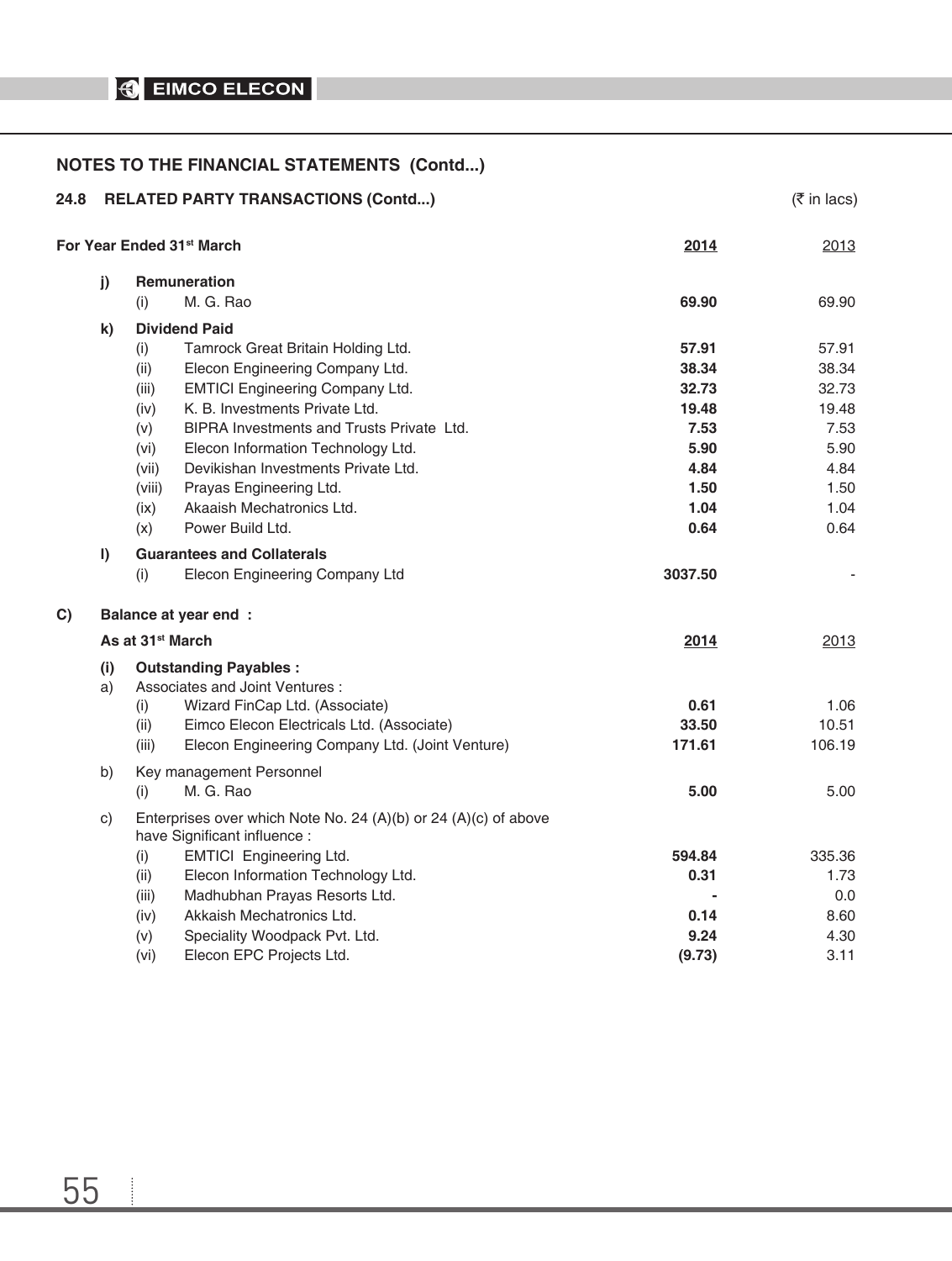### **24.8 RELATED PARTY TRANSACTIONS (Contd...)** *₹* in lacs)

|       | As at 31 <sup>st</sup> March                                                                        | 2014  | 2013  |
|-------|-----------------------------------------------------------------------------------------------------|-------|-------|
| (ii)  | <b>Outstanding Receivables:</b>                                                                     |       |       |
| a)    | Associates and Joint Ventures :                                                                     |       |       |
|       | Eimco Elecon Electricals Ltd. (Associate)<br>(i)                                                    | 2.33  | 1.03  |
|       | Elecon Engineering Company Ltd. (Joint Venture)<br>(ii)                                             | 14.04 | 1.96  |
| b)    | Enterprises over which Note No. 24 $(A)(b)$ or 24 $(A)(c)$ of above<br>have Significant influence : |       |       |
|       | Elecon EPC Projects Ltd.<br>(i)                                                                     | 2.95  | 9.15  |
|       | (ii)<br>Speciality Woodpack Pvt. Ltd.                                                               | 0.28  | 0.38  |
| (iii) | Investment :                                                                                        |       |       |
| a)    | Associates                                                                                          |       |       |
|       | <b>Wizard FinCap Limited</b><br>(i)                                                                 | 24.95 | 24.95 |
|       | (i)<br>Eimco Elecon Electricals Limited                                                             | 51.00 | 51.00 |
|       |                                                                                                     |       |       |

|     | For the Year                  | 2013-14 | 2012-13 |
|-----|-------------------------------|---------|---------|
| (a) | As Auditors                   | 1.50    | 1.50    |
| (b) | For Taxation matter           | 0.60    | 2.05    |
| (c) | For tax audit fees            | 0.45    | 0.45    |
| (d) | For other services            | 1.13    | 1.51    |
| (e) | For reimbursement of expenses | 1.30    | 1.50    |
|     | Total                         | 4.98    | 7.01    |

#### **24.10 TURNOVER**  $(\bar{\bar{\zeta}})$  in lacs)

**Particulars 2013-14** 2012-13 **Nos. Value**  $(\overline{\zeta})$  **Nos.** Value  $(\overline{\zeta})$ Tunneling Loaders with various attachments **205 7805.84** 2176207.11 other than Road Headers Mining Machinery viz., Off-The Highway **-**  $\begin{vmatrix} - & \cdot & \cdot & \cdot \\ \cdot & \cdot & \cdot & \cdot \end{vmatrix}$  -  $\begin{vmatrix} - & \cdot & \cdot & \cdot \\ \cdot & \cdot & \cdot & \cdot \end{vmatrix}$ Dumpers of various types including Articulated profile Air Motors **108\* 38.75** 136\* 56.43 Spares for above. **- 10464.85** - 10077.36 Hydraulic Cylinders **10\*\* -** 10\*\* 4.33 Construction Equipment **34 529.38** 46 692.26 Blast hole & Water well drilling rigs **1988 128 128 1284.29** -**TOTAL 19223.11** 17037.49

\*Includes 55 (29) numbers for captive consumption.

\*\*Includes 10 (1) number for captive consumption.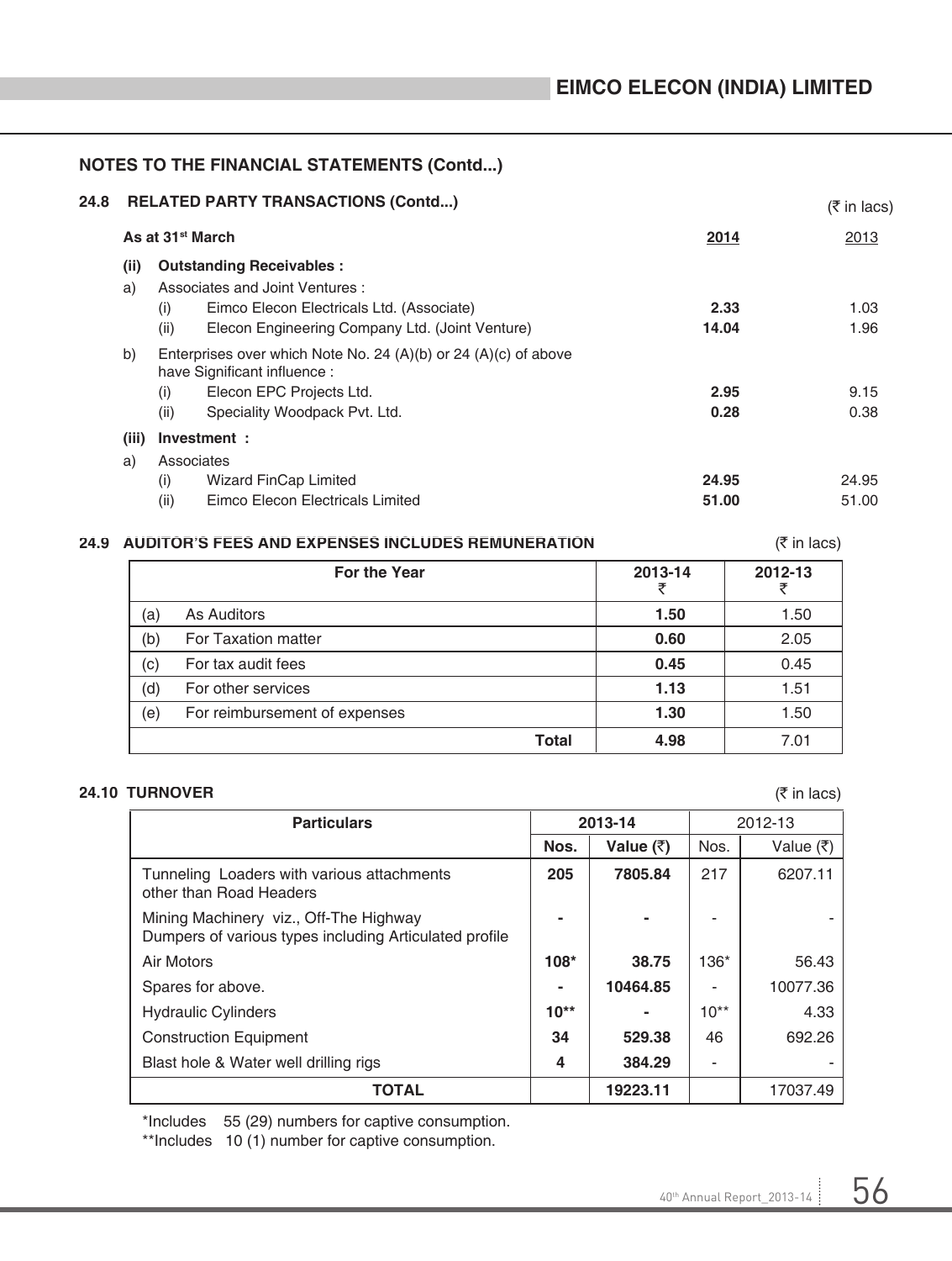### **24.11 CONSUMPTION OF RAW MATERIAL, SPARES & COMPONENTS** (₹ in lacs)

| <b>Name of Material</b>                  | 2013-14 | 2012-13 |
|------------------------------------------|---------|---------|
|                                          | (₹)     | (₹)     |
| Casting                                  | 371.38  | 583.87  |
| Forgings                                 | 17.17   | 16.35   |
| <b>Bearings</b>                          | 98.51   | 99.16   |
| <b>Round Bars and Plates</b>             | 289.76  | 442.26  |
| Other Raw Materials, Spares & Components | 4936.72 | 5399.89 |
| TOTAL                                    | 5713.54 | 6541.53 |

### **24.12 VALUE OF RAW MATERIALS, SPARES AND COMPONENTS CONSUMED**

 $($ ₹ in lacs)

| <b>For the Year</b> | 2013-14     |     | 2012-13 |      |
|---------------------|-------------|-----|---------|------|
|                     | $\%$<br>(₹) |     | (₹)     | $\%$ |
| Imported            | 2887.33     | 27  | 2871.53 | 32   |
| Indigenous          | 7783.79     | 73  | 6133.90 | 68   |
| <b>TOTAL</b>        | 10671.21    | 100 | 9005.43 | 100  |

### **24.13 VALUE OF STORES CONSUMED** (₹ in lacs)

| For the Year | 2013-14 |     | 2012-13 |      |
|--------------|---------|-----|---------|------|
|              | $\%$    |     | (₹      | $\%$ |
| Imported     | ۰       |     | ۰       |      |
| Indigenous   | 204.64  | 100 | 224.77  | 100  |
| <b>TOTAL</b> | 204.64  | 100 | 224.77  | 100  |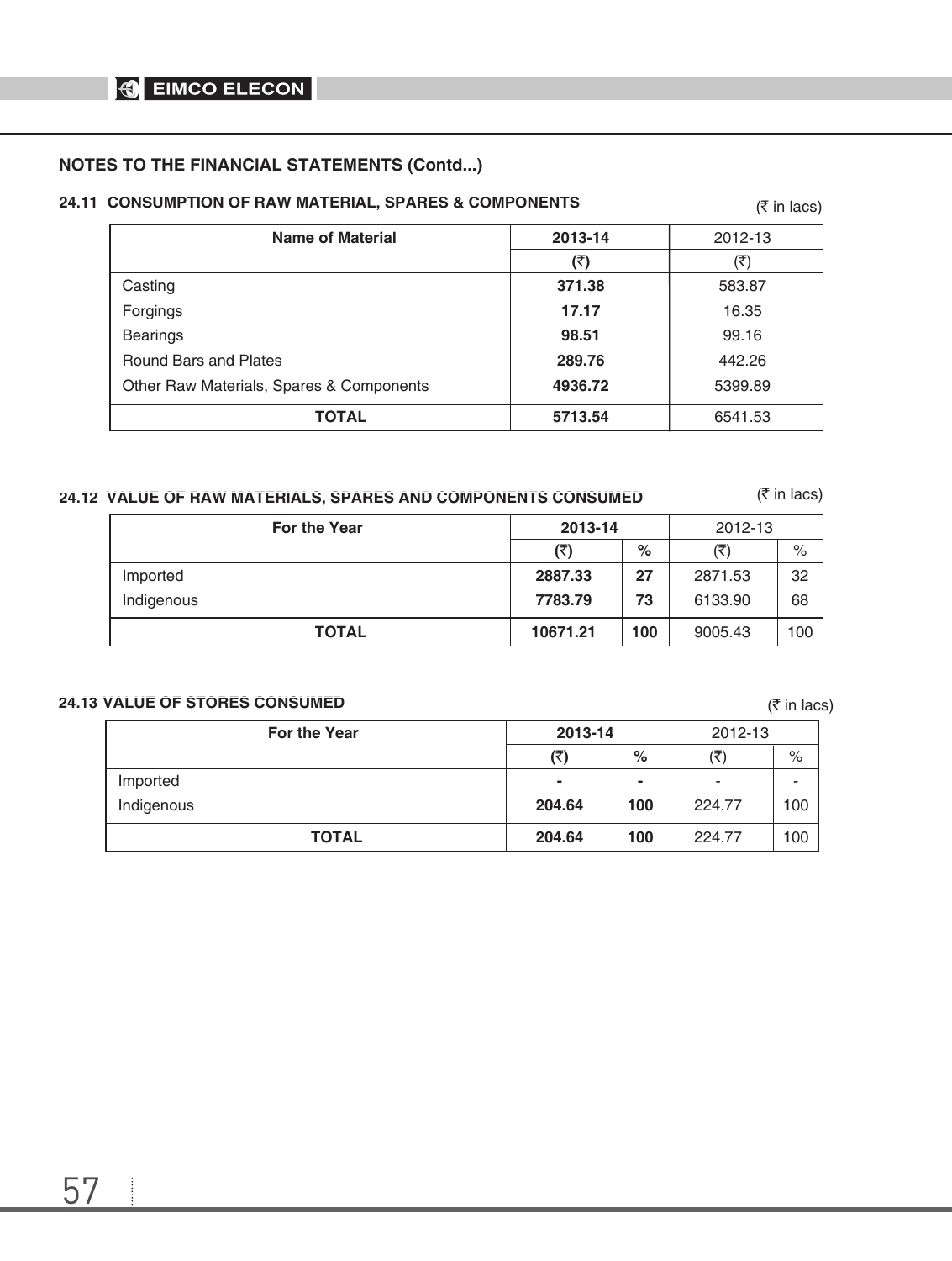#### **24.14 CIF VALUE OF IMPORTS IN RESPECT OF**

| <b>For the Year</b>          | 2013-14 | 2012-13<br>(₹ |
|------------------------------|---------|---------------|
| <b>Components and Spares</b> | 1788.41 | 2922.21       |

| <b>24.15 EARNING IN FOREIGN EXCHANGE ON ACCOUNT OF</b> |                | (₹ in lacs)    |  |
|--------------------------------------------------------|----------------|----------------|--|
| <b>For the Year</b>                                    | 2013-14<br>(₹) | 2012-13<br>/₹\ |  |
| FOB value of Sales                                     | 1.71           | 19.57          |  |

#### **24.16 EXPENDITURE IN FOREIGN CURRENCY**

 $($ ₹ in lacs)

 $($ ₹ in lacs)

| For the Year  | 2013-14<br>(₹) | 2012-13<br>(₹ |
|---------------|----------------|---------------|
| Travelling    | 5.90           | 2.46          |
| <b>Others</b> | 3.80           | 1.44          |

#### **24.17 AMOUNT REMITTED DURING THE YEAR IN FOREIGN ON ACCOUNT OF DIVIDEND**  $($ ₹ in lacs)

| For the Year                                    | 2013-14   | 2012-13     |
|-------------------------------------------------|-----------|-------------|
| Number of Non-resident shareholder              |           |             |
| Number of shares held on which dividend was due | 14,47,875 | 14,47,875   |
| Year to which dividend relates                  | 2012-13   | $2011 - 12$ |
| Amount remitted ( $\bar{\tau}$ in lacs)         | 57.92     | 57.92       |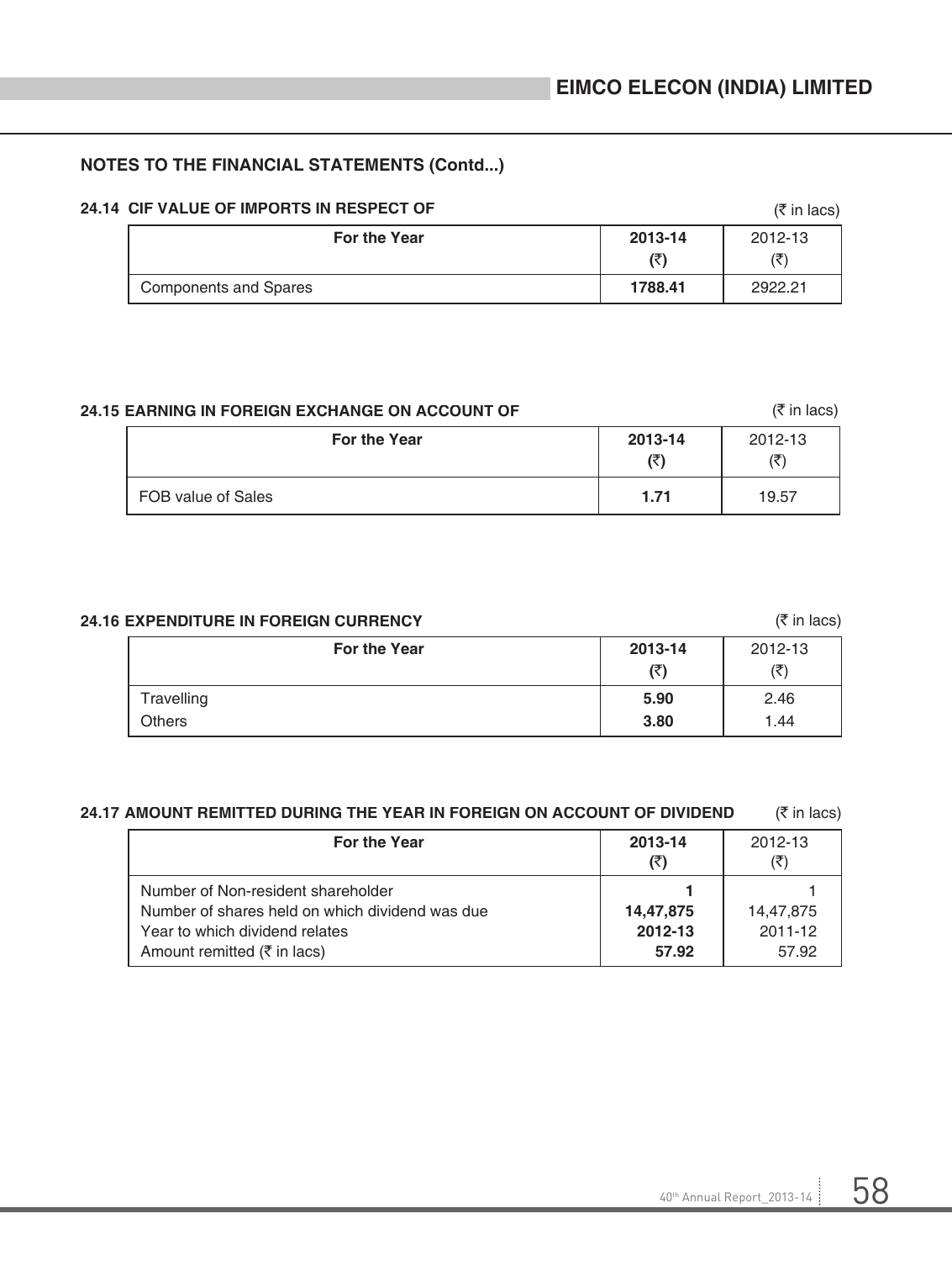### **24.18 INFORMATION REGARDING OPERATING LEASE**

### **(a) In case of assets taken on lease**

| <b>For the Year</b>                           | 2013-14 | 2012-13<br>(₹) |
|-----------------------------------------------|---------|----------------|
| Lease Payments During the Year                | 106.64  | 89.13          |
| <b>Minimum Lease Payments</b>                 |         |                |
| Not later than one year                       | 98.63   | 112.58         |
| Later than one year not later than five years | 81.75   | 177.46         |

### **(b) In case of assets given on lease**

| For the Year                                  | 2013-14<br>( ₹) | 2012-13 |
|-----------------------------------------------|-----------------|---------|
| Lease Receipt During the Year                 | 45.46           | 18.00   |
| <b>Minimum Lease Receipt</b>                  |                 |         |
| Not later than one year                       | 45.60           | 43.76   |
| Later than one year not later than five years | 122.71          | 139.28  |
|                                               |                 |         |

**24.19** In view of reclassification certain figures of current year are not strictly comparable with those of previous year.

As per our report of even date attached For **TALATI & TALATI FOR A TALATI For TALATI EXECUTE:** For and on behalf of the Board of Directors Chartered Accountants (Firm Reg. No. 110758W) **Mr. P. B. Patel** Vice Chairman **Nilesh D. Shelat**<br> **UMESH H. TALATI** (Company Secret (Company Secretary & CFO) **Mr. M. G. Rao** Wholetime Director Partner Membership No.34834

Mumbai : 24<sup>th</sup> April, 2014 **Mumbai : 24th April, 2014** Mumbai : 24th April, 2014

 $($ ₹ in lacs)

 $($ ₹ in lacs)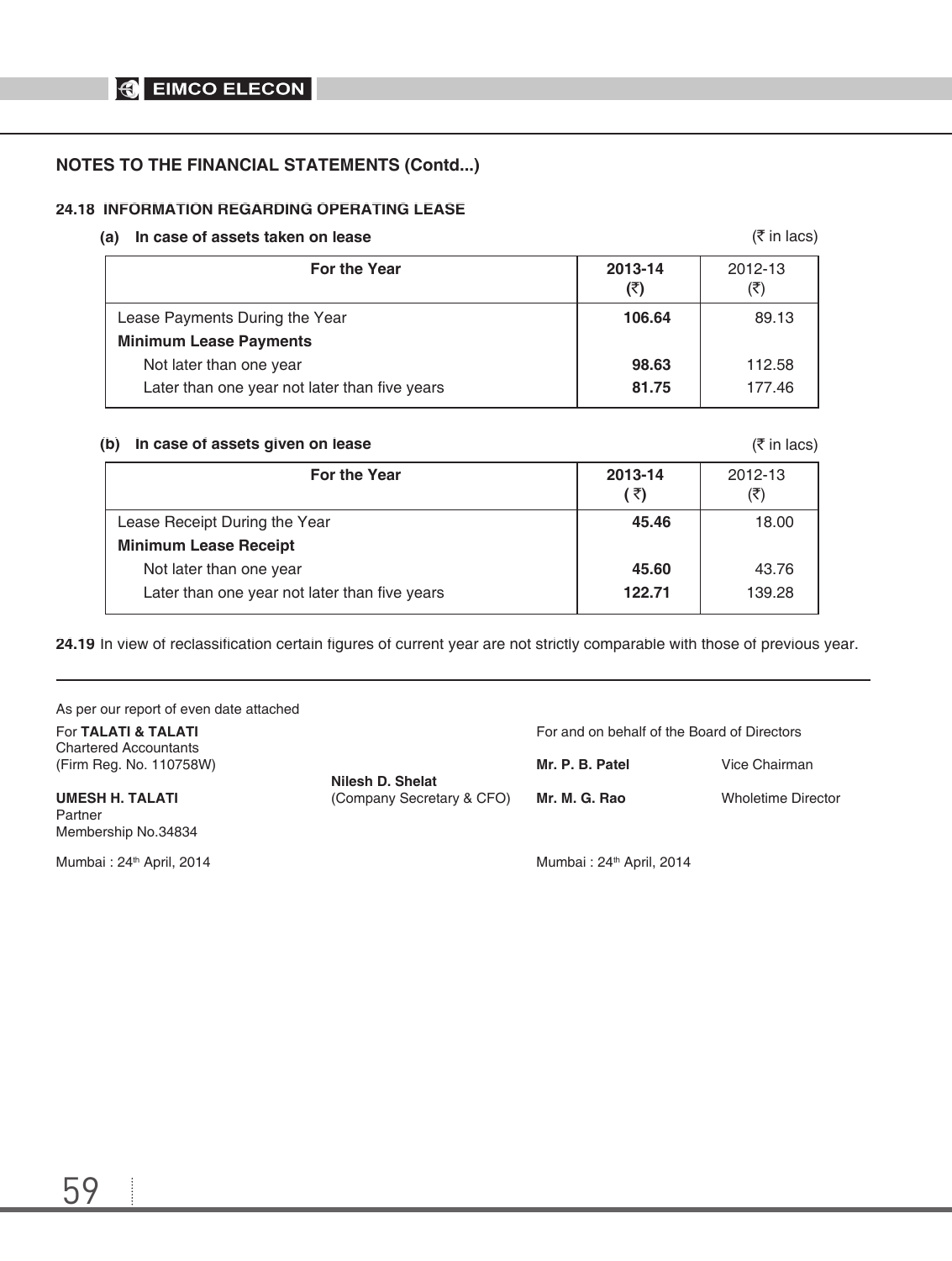### **PROXY FORM**

(Pursuant to section 105(6) of the Companies Act, 2013 and rule 19(3) of the Companies (Management and Administration) Rules, 2014)

| <b>CIN</b> | Name of the Company<br><b>Registered Office</b>            | L29199GJ1974PLC002574<br>EIMCO ELECON (INDIA) LIMITED<br>Vallabh Vidyanagar, Anand, Gujarat, Pin 388 120. |                                                                                                                                                                                                                                                                                 |
|------------|------------------------------------------------------------|-----------------------------------------------------------------------------------------------------------|---------------------------------------------------------------------------------------------------------------------------------------------------------------------------------------------------------------------------------------------------------------------------------|
|            | Name of the members (s)                                    |                                                                                                           |                                                                                                                                                                                                                                                                                 |
|            | <b>Registered Address</b>                                  |                                                                                                           |                                                                                                                                                                                                                                                                                 |
|            | Email ID                                                   |                                                                                                           |                                                                                                                                                                                                                                                                                 |
|            | Folio No./Client ID                                        |                                                                                                           |                                                                                                                                                                                                                                                                                 |
| DP ID      |                                                            |                                                                                                           |                                                                                                                                                                                                                                                                                 |
|            |                                                            | I/We, being the member(s) of  Shares of the above named Company, hereby appoint.                          |                                                                                                                                                                                                                                                                                 |
| 1.         | Name:<br>Address:                                          |                                                                                                           |                                                                                                                                                                                                                                                                                 |
|            | Email ID:                                                  |                                                                                                           |                                                                                                                                                                                                                                                                                 |
| 2.         | Name:<br>Address:<br>Email ID:                             |                                                                                                           |                                                                                                                                                                                                                                                                                 |
| 3.         | Name:<br>Address:                                          |                                                                                                           |                                                                                                                                                                                                                                                                                 |
|            | Email ID:                                                  |                                                                                                           |                                                                                                                                                                                                                                                                                 |
| below:     |                                                            |                                                                                                           | as my/our proxy to attend and vote (on a poll) for me/us and on my/our behalf at the AGM of the Company, to be held on the<br>Tuesday, 5 <sup>th</sup> August, 2014 at 2.30 p.m. at Vallabh Vidyanagar at any adjournment thereof in respect of such resolution as is indicated |
|            | Signed this ____________________ day of _____________ 2014 |                                                                                                           |                                                                                                                                                                                                                                                                                 |
|            | Signature of shareholder:                                  |                                                                                                           |                                                                                                                                                                                                                                                                                 |

Signature of Proxy holder(s) : \_\_\_\_\_

Note : This form of proxy in order to be effective should be duly completed and deposited at the Registered Office of the Company, not less than 48 hours before the commencement of the Meeting.<br> $-\frac{1}{2}$  -  $-\frac{1}{2}$  -  $-\frac{1}{2}$  -  $-\frac{1}{2}$  -  $-\frac{1}{2}$  -  $-\frac{1}{2}$  -  $-\frac{1}{2}$  -  $-\frac{1}{2}$ 

### **EIMCO ELECON (INDIA) LIMITED**

Registered office : Vallabh Vidyanagar, Anand, Gujarat, Pin 388 120.

CIN : L29199GJ1974PLC002574

### **ATTENDANCE SLIP**

Only Shareholders or the Proxies will be allowed to attend the meeting

| D.P. ID          | L.F. No.           |  |
|------------------|--------------------|--|
| <b>Client ID</b> | No. of Shares held |  |

I/We hereby record my / our presence at the Annual General Meeting of the Company held on the Tuesday, 5<sup>th</sup> August, 2014 at 2.30 p.m. at Vallabh Vidyanagar.

Name o the Shareholder

(in capital letters) (in capital letters)

**Signature** 

Note : Shareholders attending the meeting in person or by Proxy are requested to complete the attendance slip and hand it over at the entrance of the meeting venue.